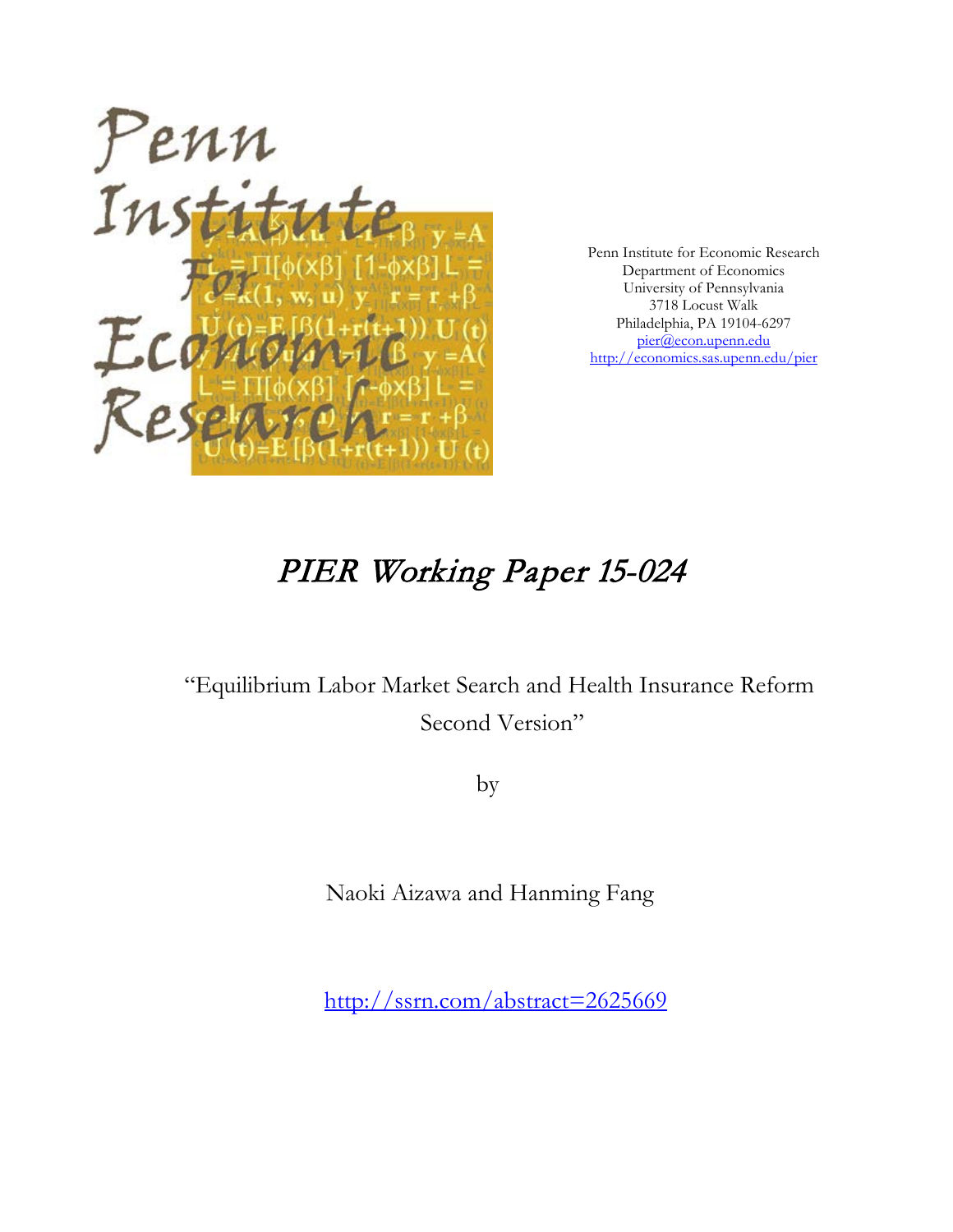# Equilibrium Labor Market Search and Health Insurance Reform<sup>∗</sup>

Naoki Aizawa† Hanming Fang‡

This Draft: June 28, 2015

#### Abstract

We present and empirically implement an equilibrium labor market search model where risk averse workers facing medical expenditure shocks are matched with firms making health insurance coverage decisions. Our model delivers a rich set of predictions that can account for a wide variety of phenomenon observed in the data including the correlations among firm sizes, wages, health insurance offering rates, turnover rates and workers' health compositions. We estimate our model by Generalized Method of Moments using a combination of micro datasets including Survey of Income and Program Participation, Medical Expenditure Panel Survey and Robert Wood Johnson Foundation Employer Health Insurance Survey. We use our estimated model to evaluate the equilibrium impact of the 2010 Affordable Care Act (ACA) and find that it would reduce the uninsured rate among the workers in our estimation sample from about 22% in the pre-ACA benchmark economy to less than 4%. We also find that incomebased premium subsidies for health insurance purchases from the exchange play an important role for the sustainability of the ACA; without the premium subsidies, the uninsured rate would be around 18%. In contrast, as long as premium subsidies and health insurance exchanges with community ratings stay intact, ACA without the individual mandate, or without the employer mandate, or without both mandates, could still succeed in reducing the uninsured rates to 7.34%, 4.63% and 9.22% respectively.

Keywords: Health, Health Insurance, Health Care Reform, Labor Market Equilibrium JEL Classification Number: G22, I11, I13, J32.

<sup>∗</sup>This is a substantially revised version of our working paper [Aizawa and Fang](#page-48-0) [\(2013\)](#page-48-0). We would like to especially thank Jean-Marc Robin (the Editor), three anonymous referees, and Gadi Barlevy, Steve Berry, Chris Flinn, Eric French, Kate Ho, Karam Kang, Amanda Kowalski, Ariel Pakes, Richard Rogerson, John Rust, Andrew Shephard, Ken Wolpin and numerous seminar/conference participants at Columbia, Duke, Georgetown, Harvard, UCL, Toulouse, LSE, Michigan, Colorado-Boulder, Chinese University of Hong Kong, Fudan University, Peking University, Tsinghua University, New York University, University of Pennsylvania, Bank of Canada, Federal Reserve Banks of Atlanta, Chicago and New York, Society of Economic Dynamics Annual Conference (2012), North American Econometric Society Meetings (Summer 2012 and Winter 2014), NBER Public Economics Meetings (2013), Cowles Foundation Structural Microeconomics Conference (2013), Australasian Econometric Society Summer Meeting (2013) and "Structural Estimation of Behavioral Models" Conference in Honor of Kenneth I. Wolpin for helpful comments and suggestions. Aizawa's research is partially supported by a Dissertation Fellowship funded by the Social Security Administration and offered through the Boston College Center for Retirement Research. Fang gratefully acknowledges generous financial support from NSF Grant SES-0844845. We are responsible for all remaining errors.

<sup>†</sup>Department of Economics, University of Minnesota, 1925 4th Street South, Minneapolis, MN 55455. Email: [aizawa@umn.edu](mailto:aizawa@umn.edu)

<sup>‡</sup>Department of Economics, University of Pennsylvania, 3718 Locust Walk, Philadelphia, PA 19104 and the NBER. Email: [hanming.fang@econ.upenn.edu](mailto:hanming.fang@econ.upenn.edu)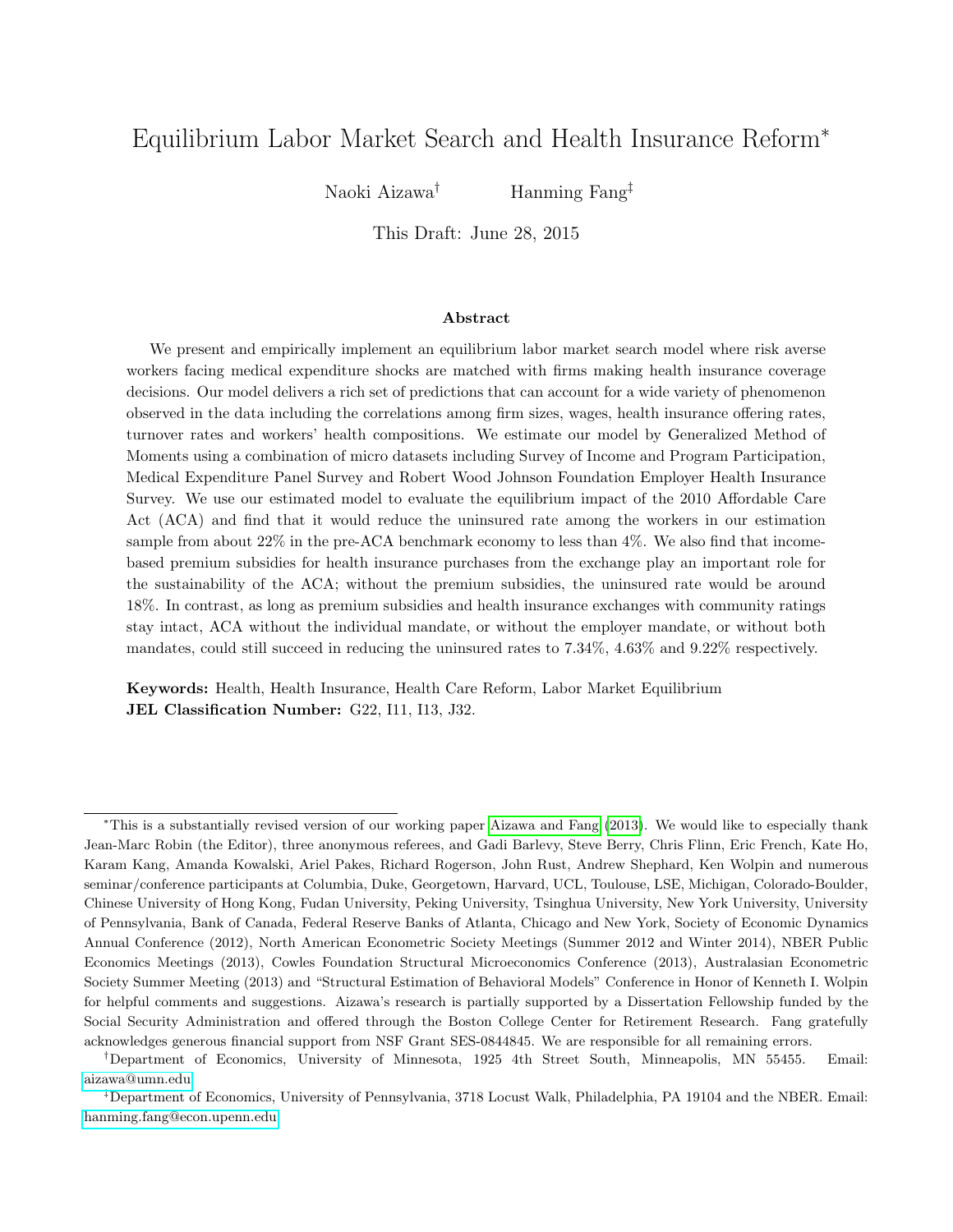# 1 Introduction

The Affordable Care Act (hereafter, ACA), signed into law by President Barack Obama in March 2010, represents the most significant reform to the U.S. health insurance and health care markets since the establishment of Medicare in  $1965<sup>1</sup>$  $1965<sup>1</sup>$ . The health care reform in the U.S. was partly driven by two factors: first, a large fraction of the U.S. population does not have health insurance (close to 18% for 2009); second, the U.S. spends a much larger share of the national income on health care than the other OECD countries (health care accounts for about one sixth of the U.S. GDP in 2009).[2](#page-2-1) There are many provisions in the ACA whose implementation will be phased in over several years, and some of the most significant changes started taking effect from 2014. In particular, four of the most important pillars of the ACA are as follows:<sup>[3](#page-2-2)</sup>

• (Individual Mandate) All individuals must have health insurance that meets the law's minimum standards or face a penalty when filing taxes for the year, which will be 2.5 percent of income or \$695, whichever is higher.<sup>[4](#page-2-3), [5](#page-2-4)</sup>

• (Employer Mandate) Employers with 50 or more full-time employees will be required to provide health insurance or pay a fine of \$2,000 per worker each year if they do not offer health insurance, where the fines would apply to the entire number of employees minus some allowances.

• (Insurance Exchanges) State-based health insurance exchanges will be established where the unemployed, the self-employed and workers who are not covered by employer-sponsored health insurance (ESHI) can purchase insurance. Importantly, the premiums for individuals who purchase their insurance from the insurance exchanges will be based on the average health expenditure of those in the exchange risk pool.<sup>[6](#page-2-5)</sup> Insurance companies that want to participate in an exchange need to meet a series of statutory requirements in order for their plans to be designated as "qualified health plans."

• (Premium Subsidies) All adults in households with income under 133% of Federal poverty line (FPL) will be eligible for receiving Medicaid coverage with no cost sharing.[7](#page-2-6) For individuals and families whose income is between the 133 percent and 400 percent of the FPL, subsidies will be provided toward

<span id="page-2-3"></span><sup>4</sup>These penalties would be implemented fully from 2016. In 2014, the penalty is 1 percent of income or \$95 and in 2015, it is 2 percent of income or \$325, whichever is higher. Cost-of-living adjustments will be made annually after 2016. If the least inexpensive policy available would cost more than 8 percent of one's monthly income, no penalties apply and hardship exemptions will be permitted for those who cannot afford the cost.

<span id="page-2-4"></span><sup>5</sup>This component of the ACA was one of the core issues in the U.S. Supreme Course case 567 U.S. 2012 where twenty-six States, several individuals and the National Federation of Independent Business challenged the constitutionality of the individual mandate and the Medicaid expansion. The U.S. Supreme Court ruled on June 28, 2012 to uphold the constitutioniality of the individual mandate on a 5-to-4 decision.

<span id="page-2-6"></span><span id="page-2-5"></span><sup>6</sup>States that opt not to establish their own exchanges will be pooled in a federal health insurance exchange.

<sup>7</sup>This represents a significant expansion of the current Medicaid system because many States currently cover adults with children only if their income is considerably lower, and do not cover childless adults at all. The U.S. Supreme Court's ruled on June 28, 2012 that the law's provision that, if a State does not comply with the ACA's new coverage requirements, it may lose not only the federal funding for those requirements, but all of its federal Medicaid funds, is unconstitutional. This ruling allows states to opt out of ACA's Medicaid expansion, leaving each state's decision to participate in the hands of the nation's governors and state leaders. As of June 2015, 30 states (including District of Columbia) expanded their Medicaid coverage (see http://kff.org/health-reform). In this paper, we will assume that Medicaid expansion will eventually implemented in all states under the ACA.

<span id="page-2-0"></span> $1$ The Affordable Care Act refers to the Patient Protection and Affordable Care Act (PPACA) signed into law by President Obama on March 23, 2010, as well as the Amendment in the Health Care and Education Reconciliation Act of 2010.

<span id="page-2-1"></span><sup>&</sup>lt;sup>2</sup>See OECD Health Data at www.oecd.org/health/healthdata for a comparison of the health care systems between the U.S. and the other OECD countries.

<span id="page-2-2"></span><sup>&</sup>lt;sup>3</sup>Detailed formulas for the penalties associated with violating the individual and employer mandates, as well as for that for the permium subsidies, are provided in Section [8.2.](#page-38-0)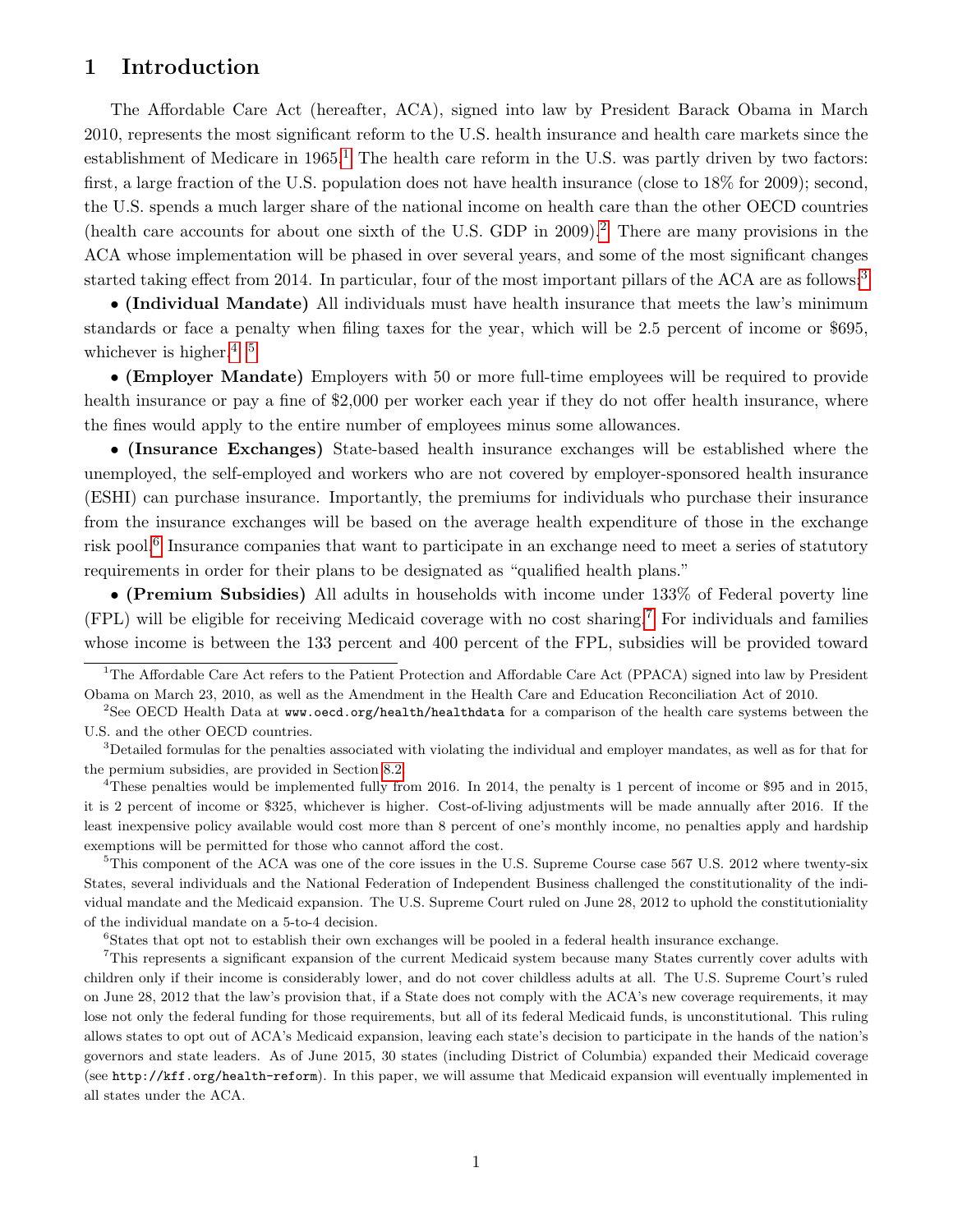the purchase of health insurance from the exchanges. $8$ 

The goal of this paper is to present and empirically implement an equilibrium model that *integrates* the labor and health insurance markets to *quantitatively evaluate* how much the ACA will reduce the uninsured rate and understand the *mechanisms* through which health insurance reform affects the labor market equilibrium. We are also interested in using our estimated model to evaluate several variations of the ACA, some of which are of particular interests due to the legal challenges to the ACA. For example, how would the remainder of the ACA perform if its individual mandate component had been struck down by the Supreme Court? Are the premium subsidies necessary for the insurance exchanges to overcome the adverse selection problem? Would the ACA be significantly impacted if the employer mandates were removed? What would happen if the current tax exemption status of employer-provided insurance premium is eliminated?

An equilibrium model that integrates the labor and health insurance markets is necessary for us to understand the general equilibrium implications of the health insurance reform. First, the United States is unique among industrialized nations in that it lacks a national health insurance system and most of the working-age population obtain health insurance coverage through their employers. According to [Kaiser](#page-50-0) [Family Foundation and Health Research and Educational Trust \(2009\)](#page-50-0), more than 60 percent of the nonelderly population received their health insurance sponsored by their employers, and about 10 percent of workers' total compensation was in the form of ESHI premiums.<sup>[9](#page-3-1)</sup> Second, there have been many welldocumented connections between firm sizes, wages, health insurance offerings and worker turnovers. For example, it is well known that firms that do not offer health insurance are more likely to be small firms, to offer low wages, and to experience higher rate of worker turnover. In the 1997 Robert Wood Johnson Foundation Employer Health Insurance Survey which we use later in our empirical analysis, we find that the average size was about 8.8 for employers that did not offer health insurance, in contrast to an average size of 33.9 for employers that offered health insurance; the average annual wage was \$20,560 for workers at firms that did not offer health insurance, in contrast to an average wage of \$29,077 at firms that did; also, annual separation rate of workers at firms that did not offer health insurance was 17.3%, while it was 15.8% at firms that did. Moreover, in our data sets, workers in firms that offer health insurance are more likely to self report better health than those in firms that do not offer health insurance.

Our model is based on [Burdett and Mortensen \(1998\)](#page-48-1) and [Bontemps, Robin, and Van den Berg \(1999,](#page-48-2) [2000\)](#page-48-3).[10](#page-3-2) One of the most desirable features of these models is that they have a coherent notion of firm size which allows us to satisfactorily examine the effect of size-dependent employer mandate as stipulated in the ACA. We depart from these standard models by incorporating health and health insurance; thus we endogenize the distributions of wages and health insurance provisions, employer size, employment and worker's health. In our model workers, both males and females, observe their own health status which evolves stochastically.[11](#page-3-3) Workers' health status affects both their medical expenditures and their labor

<span id="page-3-0"></span><sup>8</sup>Whether individuals in states that do not establish their own exchanges who purchase insurance from the federal health insurance exchange can receive the premium subsidies is being challenged in the U.S. Supreme Court case King v. Burwell. The Supreme Court ruled to allow all subsidies on June 25, 2015 on a 6-3 decision.

<span id="page-3-1"></span><sup>9</sup>Among those with private coverage from any source, about 95% obtained employment-related health insurance (see [Selden](#page-51-0) [and Gray](#page-51-0) [\(2006\)](#page-51-0)).

<span id="page-3-2"></span><sup>&</sup>lt;sup>10</sup>Their model theoretically explains both wage dispersion among *ex ante* homogeneous workers and the positive correlation between firm size and wage. [Moscarini and Postel-Vinay](#page-50-1) [\(2013\)](#page-50-1) demonstrate that the extended version of this model, which allows firm productivity heterogeneity and aggregate uncertainty, has very interesting but also empirically relevant properties about firm size and wage adjustment over the business cycles.

<span id="page-3-3"></span> $11$ [Dizioli and Pinheiro](#page-49-0) [\(2014\)](#page-49-0) developed a stylized extension of [Burdett and Mortensen](#page-48-1) [\(1998\)](#page-48-1) in which health insurance has a productivity effect. See Section [2](#page-6-0) for a detailed discussion of the differences between our model and [Dizioli and Pinheiro](#page-49-0)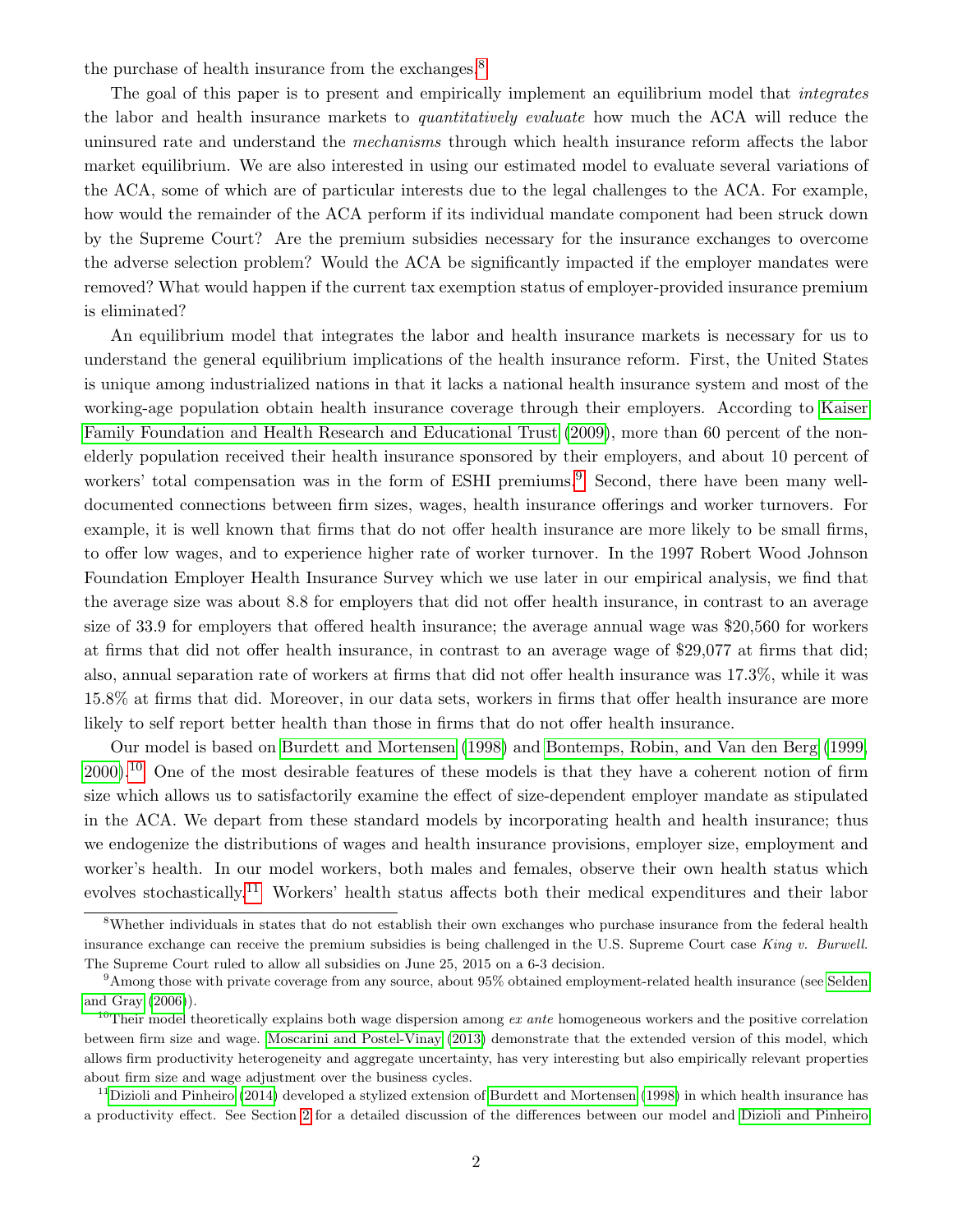productivity. Health insurance eliminates workers' out-of-pocket medical expenditure risks and affects the dynamics of their health status. In the benchmark model, we assume that workers can obtain health insurance only through employers. Both unemployed and employed workers randomly meet firms and decide whether to accept their job offer, compensation package of which consists of wage and ESHI (if offered). Firms, which are heterogenous in their productivity, post compensation packages to attract workers. The cost of providing health insurance, which will be used to determine ESHI premiums, is determined by both the gender and health composition of its workforce and a fixed administrative cost. When deciding on what compensation packages to offer, the firms anticipate that their choice of compensation packages will affect the health composition of their workerforce as well as their sizes in the steady state.

We characterize the steady state equilibrium of the model in the spirit of [Burdett and Mortensen](#page-48-1) [\(1998\)](#page-48-1). We estimate the parameters of the baseline model using data from Survey of Income and Program Participation (SIPP, 1996 Panel), Medical Expenditure Panel Survey (MEPS, 1997-1999), and Robert Wood Johnson Foundation Employer Health Insurance Survey (RWJ-EHI, 1997).<sup>[12](#page-4-0)</sup> The first two data sets are panels on worker-side labor market status, health and health insurance, while the third one is a crosssectional establishment level data set which contains information such as establishment size and health insurance coverage. Because the data on the supply-side (i.e., workers) and demand-side (i.e. firms) of labor markets come from different sources, we estimate the model using GMM for the case of combinations of data sets, as proposed by [Imbens and Lancaster \(1994\)](#page-50-2) and [Petrin \(2002\)](#page-51-1). We show that our baseline model delivers a rich set of predictions that can *qualitatively* and *quantitatively* account for a wide variety of the aforementioned phenomenon observed in the data including the correlations among firm sizes, wages, health insurance offering rates, turnover rates and workers' health compositions. We also use the model which is estimated using the data sets from 1996-1999 to conduct an out-of-sample prediction of the ESHI offering rate for the U.S. economy in 2004-2006 assuming that the only changes during this period was the medical expenditure processes, which we estimated using the MEPS data from 2004-2006, and the productivity distribution which we adjust using data from the Bureau of Labor Statistics. Our model is able to successfully predict a significant drop in the ESHI offering rate, which is consistent with the data.

In our empirical analysis, we find that a critical driver to explain these correlations is the positive effect of health insurance on the dynamics of health status. While it is true that firms by offering health insurance can benefit from the tax exemption of the insurance premium, they also attract unhealthy workers who both increase their health insurance costs and decrease their labor productivity – this is the standard adverse selection problem. This creates a potential disincentive for firms to offer health insurance. In Section [4.1,](#page-20-0) we show that in the presence of the positive effect of health insurance on health, the degree of the adverse selection problem faced by high-productivity firms offering health insurance is less severe than that for low-productivity firms. The reason is that, a high-productivity firm offering health insurance can poach workers from a much wider range of firms, including a larger fraction of workers who work in firms that already offer insurance and are thus healthier; in contrast, a low-productivity firm offering health insurance can only poach workers from firms with even lower productivity, many of which do not offer health insurance and thus have less healthy workers. We also show that an important effect of the ACA

<span id="page-4-0"></span>[<sup>\(2014\)</sup>](#page-49-0).

 $12$ We did not use data from more recent years because 1997 was the last year of RWJ-EHI data. Kaiser Family Foundation and The Health Research and Educational Trust (KFF/HRET) Survey on Health Benefits started in 1999, but it had very little information on incomes which is critical for our employer-side moments used in estimation (see Section [6.2.2\)](#page-31-0). Nonetheless, we use our estimated model for an out-of-sample validation exercise to predict the ESHI offering rates in more recent years of 2004-2006 (see Section [7.3\)](#page-35-0).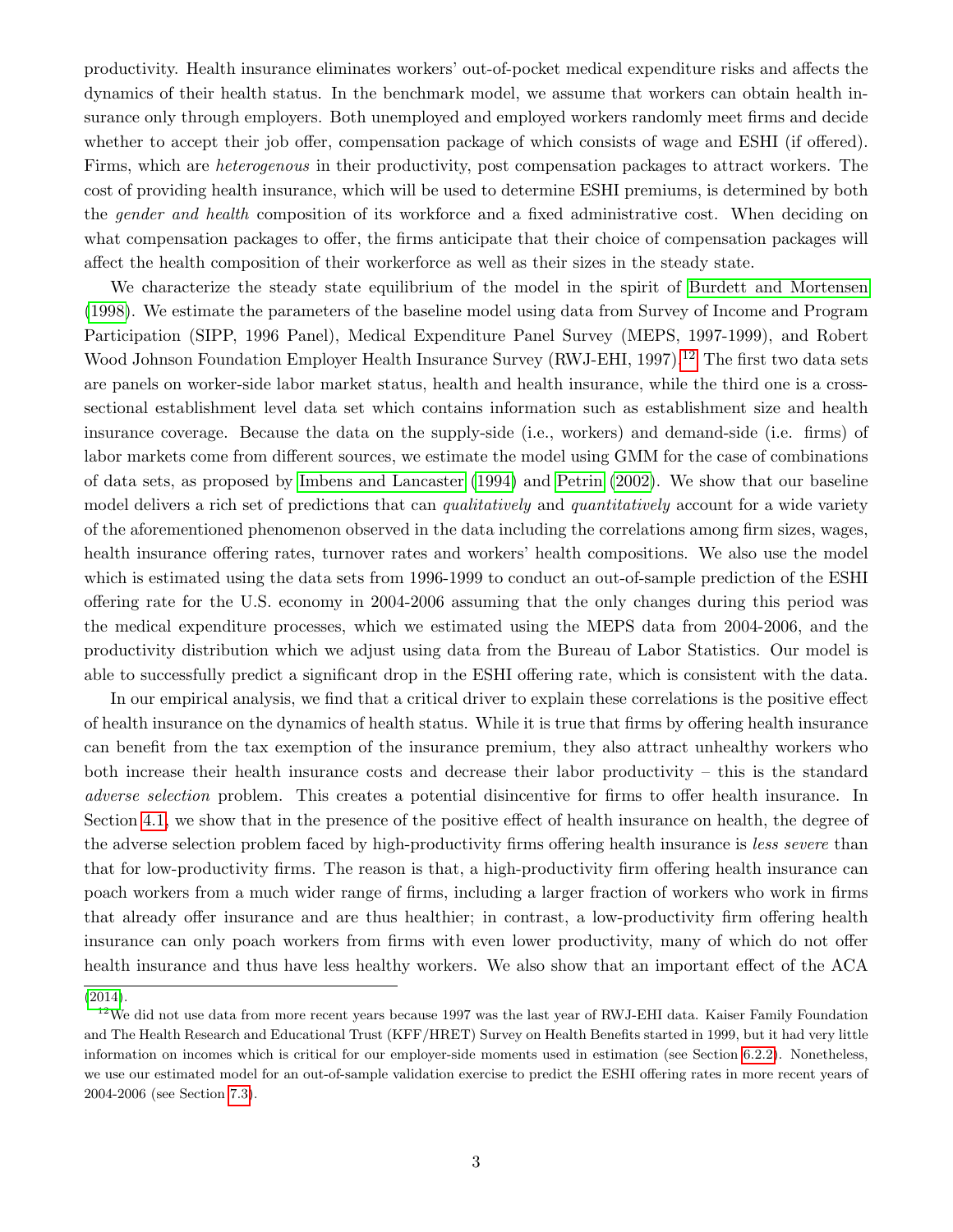is that it lessens the degree of adverse selection for less productive, and thus small firms, to offer health insurance to their workers.

Moreover, the adverse selection problem that firms offering health insurance suffer is attenuated over time by the *positive effect of health insurance on health*. Importantly, however, this effect from the improvement of health status of the workforce is captured more by high productivity firms due to what we term as "retention effect," which simply refers to the fact that high-productivity firms tend to offer higher wages and retain workers longer (see [Fang and Gavazza \(2011\)](#page-49-1) for an evidence for this mechanism). These effects jointly allow our model to generate a positive correlation between wage, health insurance, and firm size; and they moreover explain why health status of employees covered by ESHI is better than that of uninsured employees in the data.[13](#page-5-0)

We use our estimated model to examine the impact of the previously-mentioned four key components of the ACA. We find that the implementation of the ACA would significantly reduce the uninsured rate among the workers in our estimation sample from 22.34% in the pre-ACA benchmark economy to about 3.67% or 3.93%, depending on whether the expanded Medicaid rolls are included in the risk pool of health insurance exchange. This large reduction of the uninsured rate is mainly driven by the unemployed (5.13% of the population) receiving Medicaid coverage due to its expansion and around 17% of the employed workers with relatively low wages participating in the insurance exchange with their premium supported by the income-based subsidies. We find that, due to the employer mandate the health insurance offering rate for firms with 50 or more workers increases from 92.03% in the benchmark to 98.67% under the ACA; however, the health insurance offering rate for firms with less than 50 workers decreases from 55.40% in the benchmark to 46.05% under the ACA. The reason for the reduction in small firms' ESHI offering rate is that the ACA reduces the value of ESHI for workers, particularly those with low income, because of the availability of premium-subsidized health insurance from the regulated health insurance exchange. This effect dominates the countervailing effect of the ACA that it reduces, and in fact, eliminates, the adverse selection for small firms to offer ESHI. We also find that the size-dependent employer mandate leads to a slight increase in the fraction of firms with less than 50 workers, with a small but noticeable clustering of firms with size just below the employer mandate threshold of 50. Overall, we find that there is a small reduction in the fraction of employed workers receiving ESHI, from 82.17% in the benchmark to 79.15% under the ACA.

We also investigate the effect of the ACA if its individual mandate component were removed, a scenario that would have resulted had the Supreme Court ruled the individual mandate unconstitutional (see Footnote [5\)](#page-2-4). We find that a significant reduction in the uninsured rate would also have been achieved: the uninsured rate in our simulation under "ACA without individual mandate" would be 7.34%, significantly lower than the 22.34% under the benchmark. The premium subsidy component of the ACA would have in itself drawn all the unemployed (regardless of their health) and the low-wage employed (again regardless of their health) in the insurance exchange. In fact, if we were to remove the premium subsidies, instead of the individual mandate, from the ACA, we find that the insurance exchange will suffer from adverse selection problem so severe as to render it non-active at all. ACA without premium subsidies only leads to a small reduction of the uninsured rate to 18.19% from the 22.34% in the benchmark.

Interestingly, we find that, under a policy of "ACA without the employer mandate," the uninsured rate would be 4.63%, just slightly higher than the uninsured rate under the full ACA. Without the employer

<span id="page-5-0"></span> $13$ In fact, we will show in Table [19](#page-62-0) that, due to these effects, the incentives for firms, even the more productive ones, to offer health insurance is only slightly reduced in a counterfactual environment where the tax exemption of ESHI premiums is eliminated.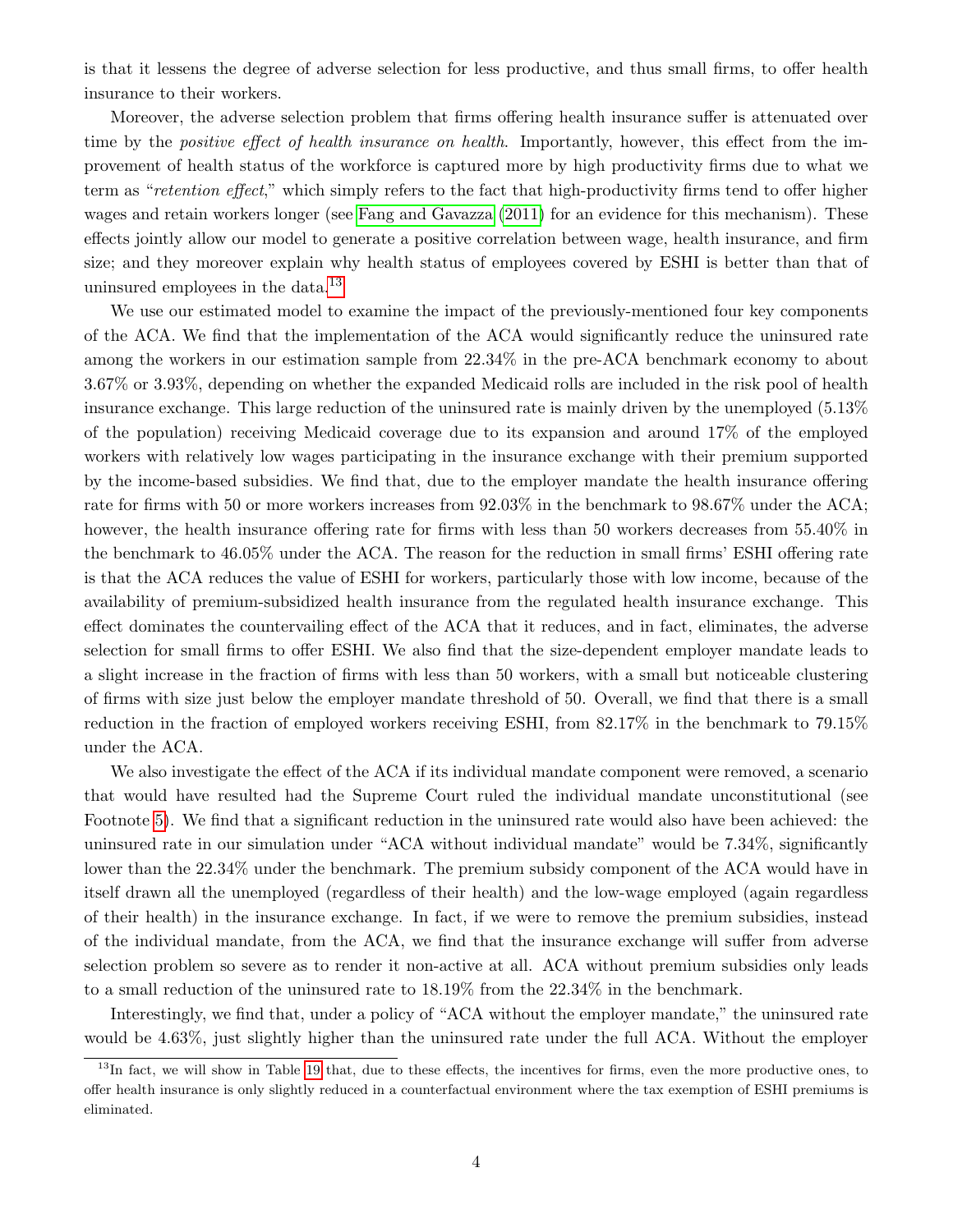mandate on firms with 50 or more workers, small firms increase their ESHI offering rate, and individuals without ESHI also have stronger incentives to purchase insurance from the exchange.

We also simulate the effects of eliminating the tax exemption for ESHI premium both under the benchmark and under the ACA. We find that, the elimination of the tax exemption for ESHI premium would reduce, but not eliminate, the incentives of firms, especially the larger ones, to offer health insurance to their workers; the overall effect on the uninsured rate is modest. We find that the uninsured rate would increase from 22.34% to 35.10% when the ESHI tax exemption is removed in the benchmark economy; and it will increase from 3.67% to 6.05% under the ACA. We also experimented with the effect of prohibiting firms from offering ESHI in the post-ACA environment. We find that it would lead to a large increase in the uninsured rate, which suggests that ESHI complements, instead of hinders, the smooth operations of the health insurance exchange.

The remainder of the paper is structured as follows. In Section [2,](#page-6-0) we review the related literature; in Section [3,](#page-9-0) we present the model of the labor market with endogenous determinations of wages and health insurance provisions; in Section [4,](#page-20-1) we present a qualitative assessment of the workings of the model and discuss sources of identification of some of the key model parameters; in Section [5,](#page-24-0) we describe the data sets used in our empirical analysis; in Section [6,](#page-27-0) we explain our estimation strategy; in Section [7,](#page-31-1) we present our estimation results and the goodness-of-fit; in Section [8,](#page-35-1) we describe the results from several counterfactual experiments; and finally in Section [9,](#page-46-0) we conclude and discuss directions for future research.

## <span id="page-6-0"></span>2 Related Literature

This paper is related to three strands of the literature. First and foremost, it is related to a small structural literature that examines the relationship between health insurance and labor market.<sup>[14](#page-6-1)</sup> [Dey and](#page-49-2) [Flinn \(2005\)](#page-49-2) propose and estimate an equilibrium model of the labor market in which firms and workers bargain over both wages and health insurance offerings to examine the question of whether the employerprovided health insurance system leads to inefficiencies in workers' mobility decisions (which are often referred to as "job lock" or "job push" effects).<sup>[15](#page-6-2)</sup> However, because a worker/vacancy match is the unit of analysis in [Dey and Flinn \(2005\)](#page-49-2), their model is not designed to address the relationship between firm size and wage/health insurance provisions, which is important to understand the size-dependent employer mandate in the ACA. Moreover, in [Dey and Flinn \(2005\)](#page-49-2), workers' health status and health expenditures are not explicitly modeled, and firms' heterogenous costs of offering health insurance are also exogenous. In our paper, we explicitly incorporate workers' health and health expenditures, and endogenize health insurance costs and premium. We believe these features are essential to assess the general equilibrium effects of the ACA on population health, health expenditures and health insurance premiums.

[Bruegemann and Manovskii \(2010\)](#page-48-4) develop a search and matching model to study firms' health insurance coverage decision. In their model, firm sizes are discrete to highlight the effect of fluctuations in the health composition of employees on the dynamics of firm's coverage decision, and they argue that the insurance market for small firms suffers from adverse selection problem because those firms try to purchase health insurance when most of their employees are unhealthy. Our study provides a *complementary* channel which has received little attention in the literature: it is harder for small firms to overcome adverse selection problems because they cannot retain their workers long enough to capture the benefits from

<span id="page-6-1"></span> $14$ See [Currie and Madrian](#page-48-5) [\(1999\)](#page-48-5) for a survey of the large reduced form literature on the interactions between health, health insurance and labor market.

<span id="page-6-2"></span><sup>&</sup>lt;sup>15</sup>See [Madrian](#page-50-3) [\(1994\)](#page-49-3) and [Gruber and Madrian](#page-49-3) (1994) for reduced-form evidence for job locks induced by ESHI.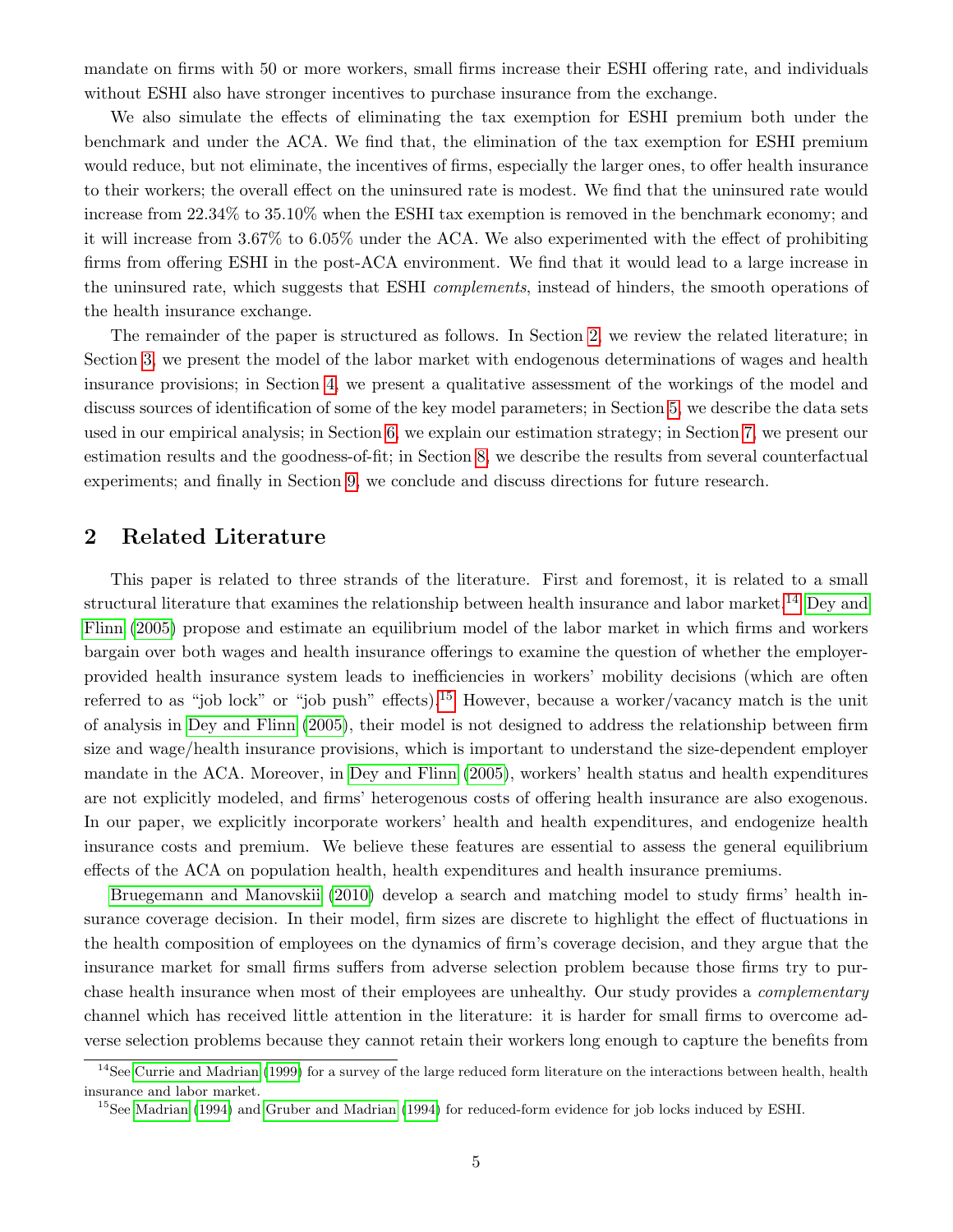the advantageous dynamic effects of health insurance on health. This channel arises in our environment because we allow for on-the-job searches and explicitly model the dynamic effect of health insurance on health, both of which are absent in their model. Moreover, our model endogenously generates reasonable wage distributions, which are important to study the impact of income-based premium subsidies, individual mandates and the elimination of the tax exemption for ESHI premiums.

The channel that worker turnover discourages firm's health insurance provision is related to [Fang and](#page-49-1) [Gavazza \(2011\)](#page-49-1). They argue that health is a form of general human capital, and labor turnover and labormarket frictions prevent an employer-employee pair from capturing the entire surplus from investment in an employee's health, generating under-investment in health during working years and increasing medical expenditures during retirement. We advance their insights by showing that in an equilibrium model of labor market, it also reduces the adverse selection problem for high-productivity firms relative to lowproductivity firms, which helps explain why high-productivity firms have a stronger incentives to provide health insurance to their workers. Moreover, our primary focus is about health insurance coverage provision and labor market outcomes, while theirs is about the life-cycle medical expenditure.

[Dizioli and Pinheiro \(2014\)](#page-49-0) also embeds the positive impact of health coverage on productivity in [Burdett and Mortensen \(1998\)](#page-48-1), and show theoretically that firms that offer health insurance are larger and pay higher wages in equilibrium.[16](#page-7-0) They also use the calibrated model to show that a government mandate that forces all firms to offer health insurance increases average wages and aggregate productivity while reducing aggregate profits. Our paper differs in many important dimensions from [Dizioli and Pinheiro](#page-49-0) [\(2014\)](#page-49-0). First, in [Dizioli and Pinheiro \(2014\)](#page-49-0)'s basic model workers are risk neutral and their demand for health insurance is due to the difference in utility cost parameters when one is sick with versus without health insurance. In our model, workers are risk averse and demand health insurance partly because of the risky medical expenditure shocks they face. Second, in [Dizioli and Pinheiro \(2014\)](#page-49-0) unhealthy individuals are not allowed to search for jobs, both when they are unemployed and when employed. While this is an analytically convenient restriction, it essentially shuts down any possibility of job lock and job push, a pheonomenon that has been the subject of an enormous literature (see, e.g., [Gruber and Madrian \(1994\)](#page-49-3); [Madrian \(1994\)](#page-50-3); [Dey and Flinn \(2005\)](#page-49-2); and see [Currie and Madrian \(1999\)](#page-48-5) for a review); moreover, it shuts down the adverse selection problem firms face when they offer health insurance. In our paper, workers with different health states, both unemployed and currently employed, could all receive offers, and thus firms offer health insurance, particularly firms with low productivity, face potential adverse selection problems. In Section [4](#page-20-1) we show that the different extent of the adverse selection problem faced by firms of low and high productivities is an important mechanism that explains the positive relationship between firm size, wages and probability of health insurance offering. Third, [Dizioli and Pinheiro \(2014\)](#page-49-0) does not model the medical expenditure process, and does not force health insurance premium to be equal to the expected medical expenditures of the workers in additional to possibly some administrative costs or loading factors. This limits their model to be used to analyze the impacts of important components of the ACA, such as the health insurance exchange with community rating and premium subsides. In contrast, our model explicitly models the medical expenditure processes and determines insurance premium in equilibrium. This allows

<span id="page-7-0"></span><sup>&</sup>lt;sup>16</sup>In their basic model firms are homogenous in their productivity and their result of the positive correlation between wages and insurance offering is strictly due to the postulated positive effect of health insurance on health (and thus productivity). However, as we mentioned in introduction, the average wage in firms offering ESHI is about 40 percent higher than that in firms not offering ESHI, while the difference in fraction of unhealthy workers is less than 2 percentage points. Productivity effect of health insurance alone, without firm productivity heterogeneity, is unlikely to quantitatively account for the aforementioned documented evidence.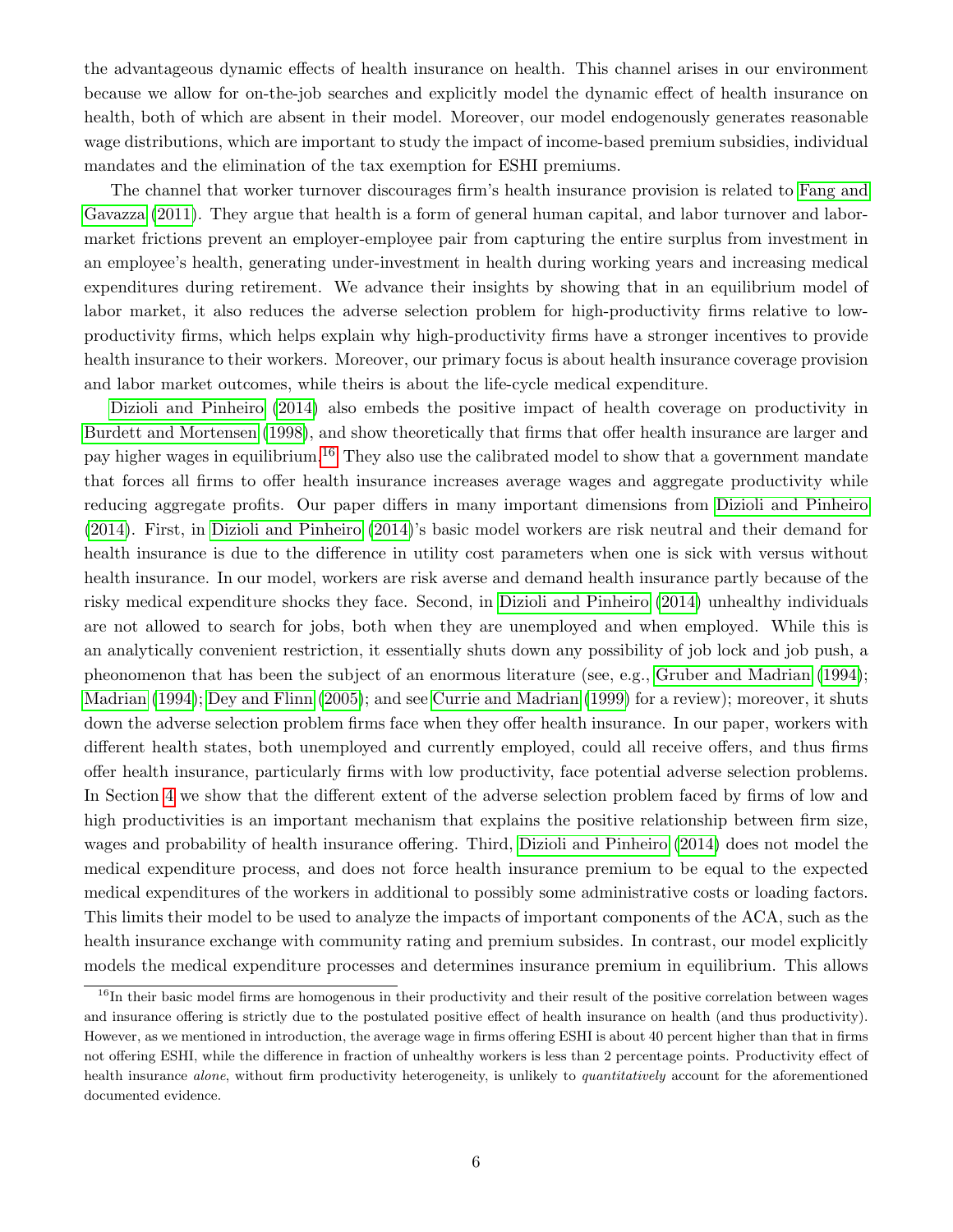us to consider a much richer set of counterfactual policies. Fourth, we structurally estimate our model using micro datasets from both worker and firm sides while [Dizioli and Pinheiro \(2014\)](#page-49-0) calibrate their model.

Second, there are a growing number of empirical analyses examining the likely impact of the ACA. Some of these papers study the Massachusetts Health Reform, implemented in 2006, which has similar features with the ACA. For example, [Kolstad and Kowalski \(2012a\)](#page-50-4); [Hackmann, Kolstad, and Kowalski](#page-49-4) [\(2012\)](#page-49-4); [Kolstad and Kowalski \(2012b\)](#page-50-5) use model-based "sufficient statistics" approach to study the effect on medical expenditure, selection in insurance markets, and labor markets. [Courtemanche and Zapata](#page-48-6) [\(2014\)](#page-48-6) found that Massachusetts reform improves the health status of individuals. They study these issues based on a "difference-in-difference" approach and require the availability of both pre- and post-reform data sets. These approaches are very informative to understand the overall and likely impact of reform. By structurally estimating an equilibrium model, we complement this literature by providing a quantitative assessment of the mechanisms generating such outcomes. Moreover, we provide the assessment of various other counterfactual policies such as the removal of tax exclusion of ESHI premiums.

In a recent paper, [Pashchenko and Porapakkarm \(2013\)](#page-50-6) evaluates the ACA using a calibrated lifecycle incomplete market general equilibrium model. They consider several individual decisions such as health insurance, consumption, saving, and labor supply, but they do not model firms' decision of offering health insurance as well as firm size distribution. Therefore, their model is not designed to address the effects of ACA on firms' insurance coverage and wage offer decisions and the equilibrium effects of sizedependent employer mandate. [Handel, Hendel, and Whinston \(2015\)](#page-49-5) studies how regulated but competitive health insurance exchanges may affect the welfare of participants, focusing on the trade-offs between the potential welfare loss from the adverse selection versus potential welfare gains from premium reclassification insurance. They find that welfare benefits from reclassification risk insurance is significantly larger than the loss from adverse selection when insurers can price based on some health status information. Their paper focuses on the functioning of the health insurance exchange and does not consider how the availability of the regulated exchange might impact the behavior of the firms and subsequently affect the risk pools of the exchange itself.

Third, this paper is related to a large literature estimating equilibrium labor market search models.<sup>[17](#page-8-0)</sup> [Van den Berg and Ridder \(1998\)](#page-51-2) and [Bontemps, Robin, and Van den Berg \(1999,](#page-48-2) [2000\)](#page-48-3) empirically implement [Burdett and Mortensen \(1998\)](#page-48-1)'s model. [Hwang, Mortensen, and Reed \(1998\)](#page-50-7) investigates in a search model where workers have heterogenous preferences for non-wage amenities and firms endogenously decide upon wages and non-wage amenity bundles to compete for workers. They use their model to show that estimates of workers' marginal willingness to pay for amenities, derived from the conventional hedonic wage methodology, are biased in models with search frictions. These search-based empirical frameworks of labor market have been widely applied in subsequent studies investigating the impact of various labor market policies on labor market outcomes. Among this literature, our study is mostly related to [Shephard](#page-51-3) [\(2012\)](#page-51-3) and [Meghir, Narita, and Robin \(2015\)](#page-50-8), which also allow for multi-dimensional job characteristics as in our paper: wage and part-time/full-time in [Shephard \(2012\)](#page-51-3), wage and formal/informal sector in [Meghir,](#page-50-8) [Narita, and Robin \(2015\)](#page-50-8), and wage and health insurance offering in our paper. However, in [Shephard](#page-51-3) [\(2012\)](#page-51-3) a firm's job characteristics is assumed to be exogenous, while in our paper employers endogenously choose job characteristics. In [Meghir, Narita, and Robin \(2015\)](#page-50-8) firms choose whether to enter the formal or informal sectors so in some sense their job characteristics are also endogenously determined; however,

<span id="page-8-0"></span><sup>&</sup>lt;sup>17</sup>See [Eckstein and Wolpin](#page-49-6) [\(1990\)](#page-49-6) for a seminal study that initiated the literature.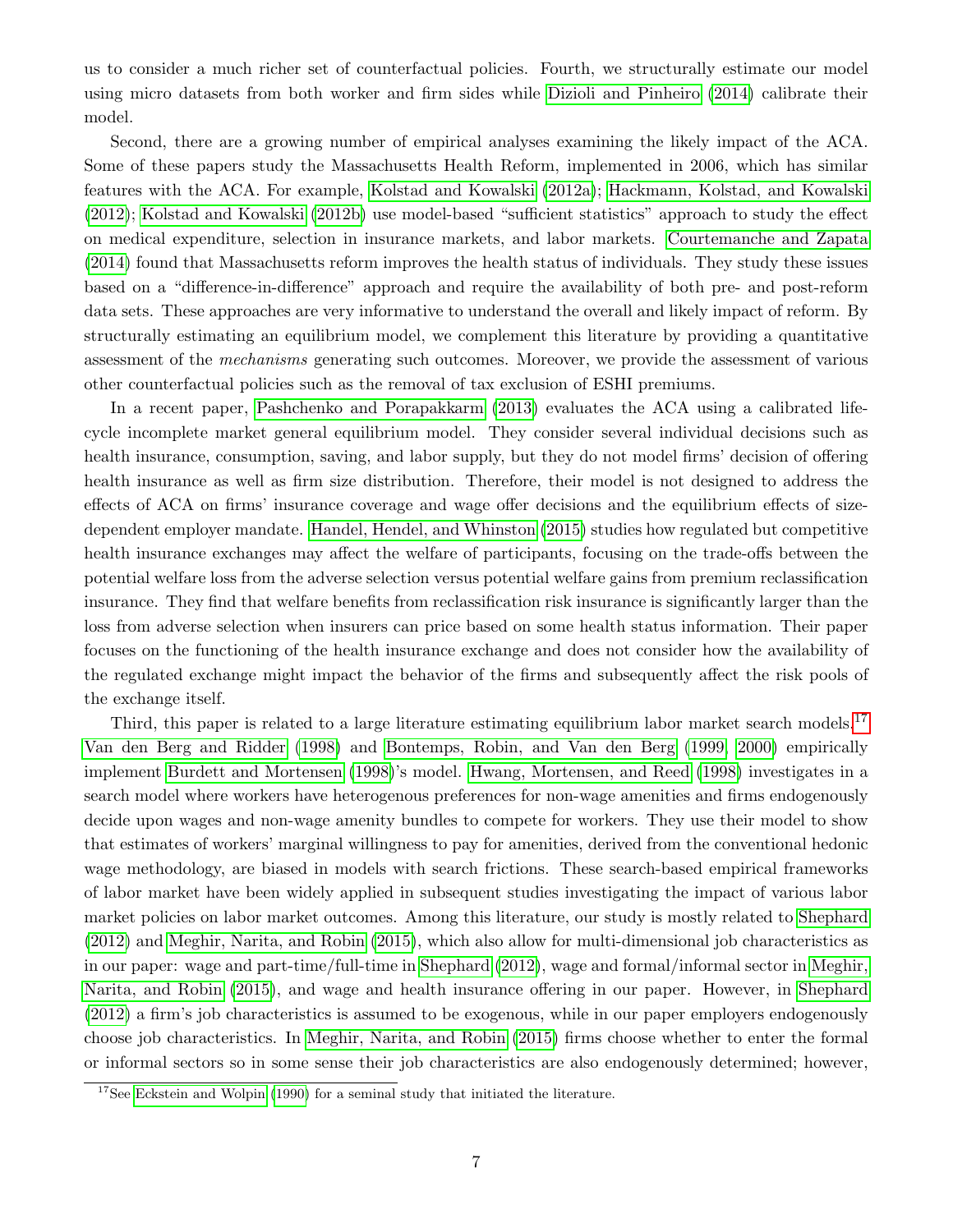in [Meghir, Narita, and Robin \(2015\)](#page-50-8), workers are homogeneous so firms' decision about which sector to enter does not affect the composition of the types of workers they would attract. In contrast, in our model, workers are heterogenous in their health, thus employers endogenously choose job characteristics, namely wage and health insurance offering, by taking into account their influence on the initial composition of its workforce as well as the subsequent worker turnover.

# <span id="page-9-0"></span>3 An Equilibrium of Model of Wage Determination and Health Insurance Provision

#### <span id="page-9-9"></span>3.1 The Environment

Consider a labor market with a continuum of firms with measure normalized to 1. There is a continuum of workers whose gender is denoted by  $g \in \{1,2\}$  where  $g = 1$  and 2 respectively stands for "male" and "female." Let  $M_1 > 0$  and  $M_2 > 0$  denote the measures of male and female workers respectively and  $M \equiv M_1 + M_2$ <sup>[18](#page-9-1)</sup> Workers and firms are randomly matched in a frictional labor market. Time is discrete, and indexed by  $t = 0, 1, \dots$ , and we use  $\beta \in (0, 1)$  to denote the discount factor for the workers.<sup>[19](#page-9-2)</sup>

Workers of gender  $g$  have constant absolute risk aversion (CARA) preferences:<sup>[20](#page-9-3)</sup>

<span id="page-9-8"></span>
$$
u_g(c) = -\exp(-\gamma_g c),\tag{1}
$$

where  $\gamma_g > 0$  is the absolute risk aversion parameter for gender  $g \in \{1, 2\}$ .<sup>[21](#page-9-4), [22](#page-9-5)</sup>

Workers' Health. Workers differ in their health status, denoted by  $h$ , which can take on three categories: Excellent  $(E)$ , Healthy  $(H)$  and Unhealthy  $(U)$ .<sup>[23](#page-9-6)</sup> In our model, a worker's health status has two effects. First, it affects the distribution of health expenditures. Specifically, we model an individual's health expenditure distributions as follows. Let  $x \in \{0,1\}$  denote an individual's health insurance status, where  $x = 1$  means that he/she has health insurance. We assume that the probability that an individual of gender  $g \in \{1,2\}$  with health status  $h \in \mathcal{H} \equiv \{E,H,U\}$  and health insurance status  $x \in \{0,1\}$  will experience a medical shock is given by:

<span id="page-9-7"></span>
$$
\Pr\left[m>0|\left(g,h,x\right)\right] = \gamma_{ghx}^{\dagger},\tag{2}
$$

and conditional on a positive medical shock, the realization of his/her medical expenditure is drawn from a Gamma-Gompertz distribution (see [Bemmaor and Glady \(2012\)](#page-48-7)), which is a three-parameter distribution

<span id="page-9-1"></span><sup>18</sup>Throughout the paper, we use "workers" and "firms" interchangeably with "individuals" and "employers" respectively.

<span id="page-9-3"></span><span id="page-9-2"></span> $19$ In our empirical analysis, a "period" correponds to four months.

 $^{20}$ Alternatively we can assume constant relative risk aversion (CRRA) preferences as in [Rust and Phelan](#page-51-4) [\(1997\)](#page-51-4), but then would have to deal with the issue of possible negative consumption. Also, note that we assume that health states affect individual's utility only through their impact on consumption via medical expenditures. Considering the idenfication and estimation of a utility function specification that allows for the interaction of health states and marginal utility of consumption is an interesting and important area for future research.

<span id="page-9-4"></span> $21$ We only allow the risk aversion to depend on gender of the individual, not on the individual's health status. We do not have clear sources of identification if risk aversion depends on health status.

<span id="page-9-5"></span> $^{22}$ In our model, we do not consider the joint labor supply decisions of couples as we assume that male and female workers make individual labor market decisions, but they are integrated in the labor market because, as we will discuss in Section [3.3.4,](#page-18-0) firms consider its overall workforce including both male and female workers in deciding its compensation packages. [Fang](#page-49-7) [and Shephard](#page-49-7) [\(2015b\)](#page-49-7) explicitly consider the joint labor supply decisions of couples.

<span id="page-9-6"></span><sup>&</sup>lt;sup>23</sup>As should be clear from our analysis below, our theoretical framework can allow for any finite number of health states. We choose three health states due to the limitations imposed by sample size.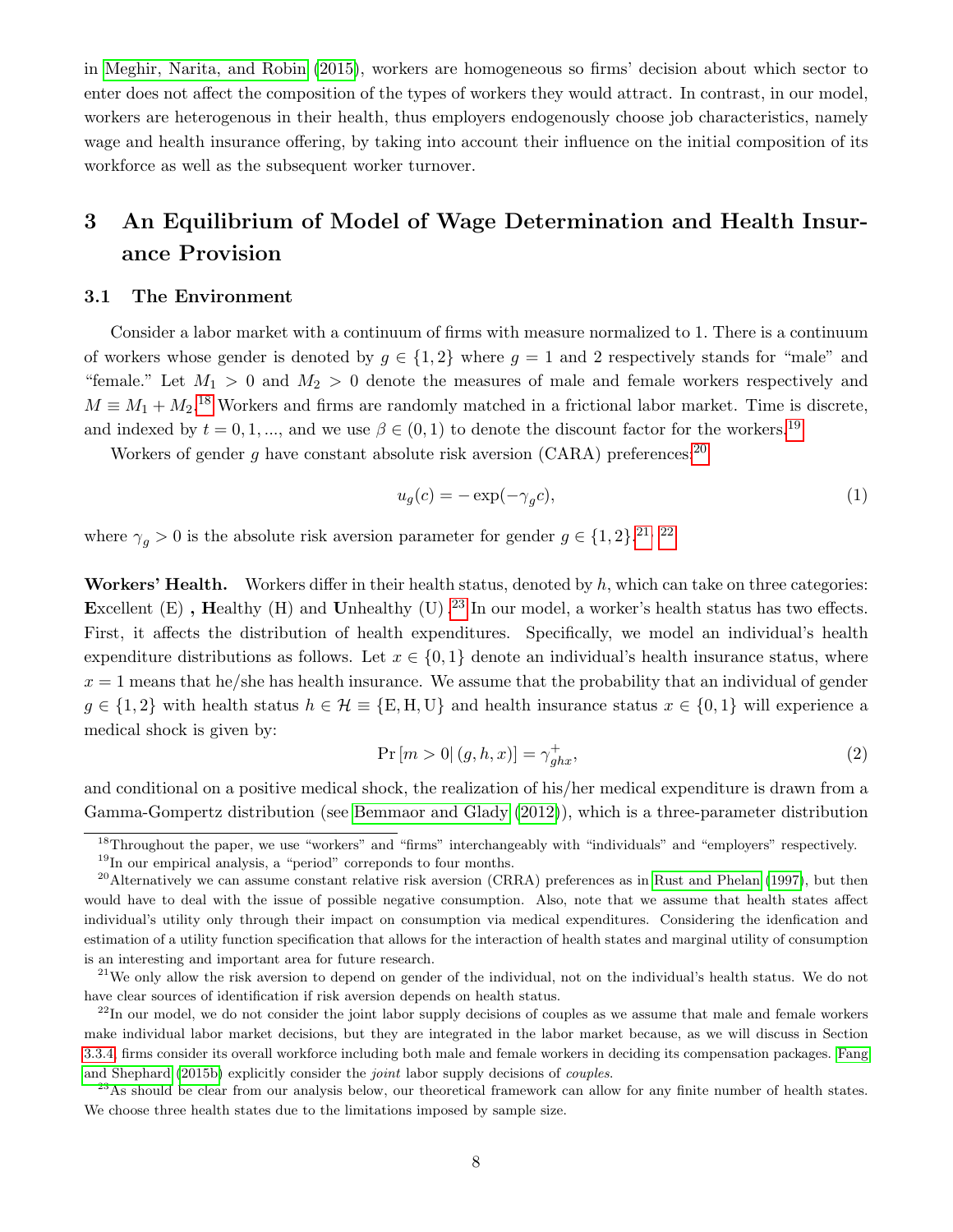$\langle b_{ghx}, s_{ghx}, \beta_{ghx} \rangle$  with the following probability density function:<sup>[24](#page-10-0)</sup>

<span id="page-10-1"></span>
$$
m|(g,h,x) \sim \frac{b_{ghx} \cdot s_{ghx} \cdot \beta_{ghx}^{s_{ghx}}}{\left[\beta_{ghx} - 1 + \exp(b_{ghx} \cdot m)\right]^{s_{ghx}+1}}.
$$
\n(3)

Note that in [\(2\)](#page-9-7) and [\(3\)](#page-10-1) we allow both the individual's health and health insurance status to affect the medical expenditure distributions. Gamma-Gompertz distribution is a flexible family of continuous distributions with positive support that in practice provides excellent fit to empirical medical expenditure distributions. In subsequent analysis, we will use  $\tilde{m}_{gh}^x$  to denote the *random* medical expenditure for individuals with health status h and health insurance status x as described by [\(2\)](#page-9-7) and [\(3\)](#page-10-1), and use  $m_{gh}^x$ to denote the *expectation* of  $\tilde{m}_h^x$ <sup>[25](#page-10-2)</sup>

Second, a worker's health status affects his/her productivity. Specifically, if an individual works for a firm with productivity p, he can produce  $d_{gh} \times p$  units of output for the health status  $h \in \mathcal{H}$ . We normalize  $d_{gE} = 1$  and assume that  $d_{gE} \geq d_{gH} \geq d_{gU}$ .<sup>[26](#page-10-3)</sup>

In each period, a worker's health status changes stochastically according to a Markov Process. The period-to-period transition of an individual's health status depends on the gender, and his/her health insurance status. We use  $\pi_{gh'h}^x \in (0,1)$  to denote the probability that a gender-g worker's health status changes from  $h \in \mathcal{H}$  to  $h' \in \mathcal{H}$  conditional on insurance status  $x \in \{0,1\}$ . The transition matrix is thus, for  $g \in \{1,2\}$  and  $x \in \{0,1\}$ ,

<span id="page-10-4"></span>
$$
\boldsymbol{\pi}_g^x = \begin{pmatrix} \pi_{gEE}^x & \pi_{gHE}^x & \pi_{gUE}^x \\ \pi_{gEH}^x & \pi_{gHH}^x & \pi_{gUH}^x \\ \pi_{gEU}^x & \pi_{gHU}^x & \pi_{gUU}^x \end{pmatrix},
$$
(5)

where  $\sum_{h' \in \mathcal{H}} \pi_{gh'h}^x = 1$  for each  $h \in \mathcal{H}$  and  $g \in \{1, 2\}$ .

Firms. Firms are heterogeneous in their productivity. In the population of firms, the distribution of productivity is denoted by  $\Gamma(\cdot)$  which we assume to admit an everywhere continuous and positive density function. In our empirical application, we specify  $\Gamma$  to be lognormal with location parameter  $\mu_n$  and scale parameter  $\sigma_p$ .

Firms, after observing their productivity, decide a package of wage and health insurance provision, denoted by  $(w, x)$  where  $w \in R_+$  and  $x \in \{0, 1\}$ . If a firm offers health insurance to its workers, it has to incur a *fixed* administrative cost  $\tilde{C} = C + \sigma_f \epsilon_f$  where  $C > 0$  and  $\epsilon_f$  has a Logistic distribution with zero

<span id="page-10-5"></span>
$$
m_{gh}^{x} \equiv \mathbf{E}\tilde{m}_{gh}^{x} = \frac{\gamma_{ghx}^{+}}{b_{ghx}s_{ghx}} \; {}_{2}F_{1} \left(s_{ghx}, 1; s_{ghx} + 1; \left(\beta_{ghx} - 1\right) / \beta_{ghx}\right). \tag{4}
$$

where  ${}_2F_1$  is the Gaussian hypergeometric function (see, Chapter 15 [Abramowitz and Stegun, 1964\)](#page-47-0).

<span id="page-10-0"></span> $^{24}$ Our specification allows us to capture two of the most salient features of the medical expenditure distributions: they are heavily skewed to the right and there is a sizable fraction of individuals with zero medical expenditure. Others in the literature, e.g., [Einav, Finkelstein, Ryan, Schrimpf, and Cullen](#page-49-8) [\(2013\)](#page-49-8) and [Handel](#page-49-9) [\(2013\)](#page-49-9), used log-normal specifications for the continuous distribution of positive medical expenditure. However, the relatively fat tail of log-normal distribution would lead to a prediction of an unbounded value from insurance under the CARA utility function (see [Fang and Shephard](#page-49-7) [\(2015b\)](#page-49-7)). In a previous version of this paper, [Aizawa and Fang](#page-48-0) [\(2013\)](#page-48-0), we also used a log-normal distribution for the positive medical expenditures, but approximated it with a finite-support discrete distribution.

<span id="page-10-2"></span><sup>&</sup>lt;sup>25</sup>The Gamma-Gompertz distributions admit a moment generating function, which provides analytical forms for different moments. For example, its mean is given by

<span id="page-10-3"></span><sup>&</sup>lt;sup>26</sup>One can alternatively assume that the productivity loss only occurs if an individual experiences a bad health shock. Because an unhealthy worker is more likely to experience a bad health shock, such a formulation is equivalent to the one we adopt in the paper.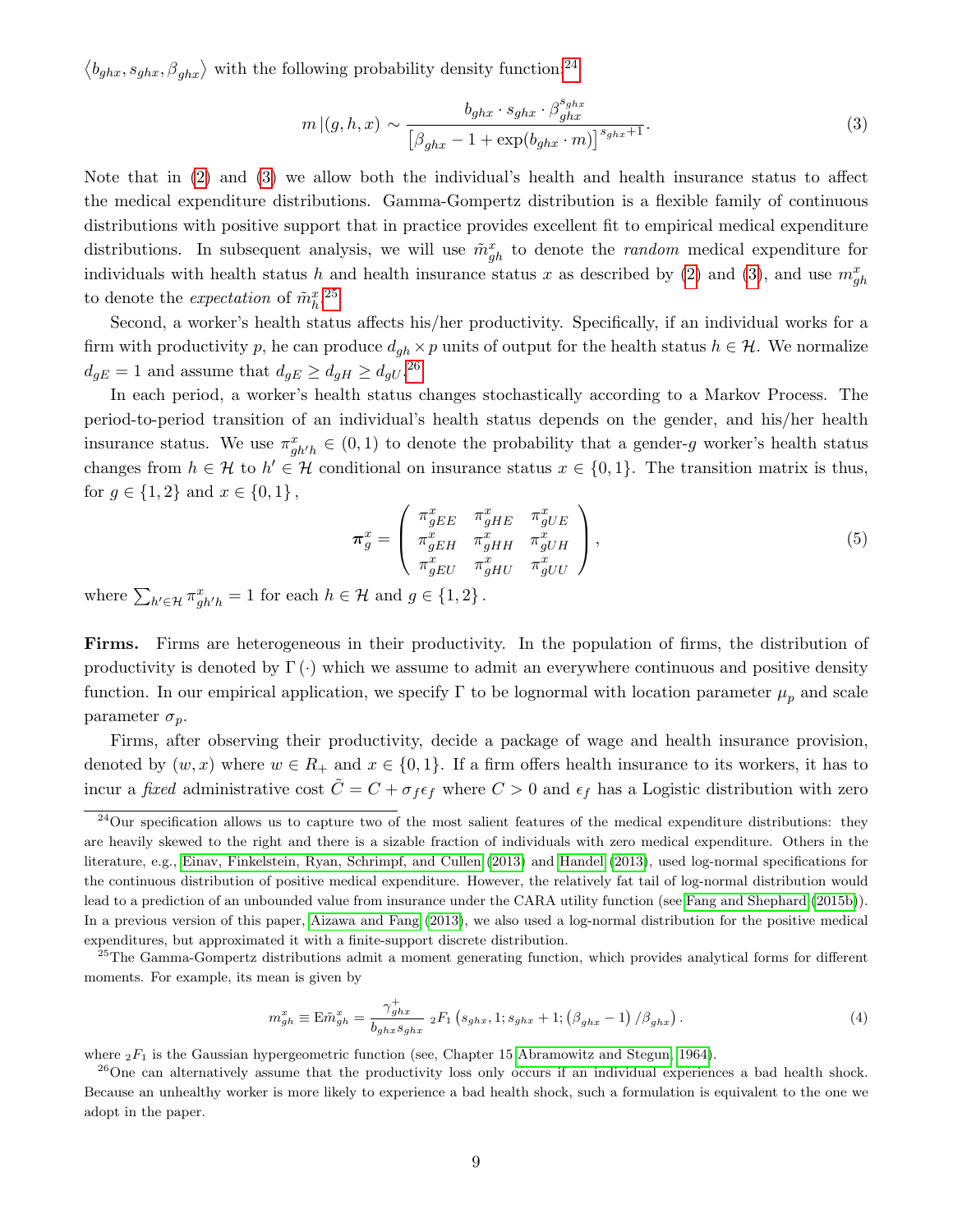mean and  $\sigma_f$  is a scale parameter. We assume that any firm that offers health insurance to its workers is self-insured, and will charge an insurance premium from its workers each period to cover the necessary reimbursement of all the realized health expenditures in addition to the administrative cost  $\tilde{C}^{27}$  $\tilde{C}^{27}$  $\tilde{C}^{27}$ 

Importantly, we assume, either because workers' health status is not observed by the firms when firms and workers first meet, or because of regulations in Health Insurance Portability and Accountability Act (HIPAA) and Americans with Disabilities Act (ADA) as well as its amendments which restrict firms' ability to condition hiring, firing, and compensation based on individuals' gender and health status, that all the workers in a given firm will receive the *same* compensation package (wage and health insurance offering regardless of their gender and health status.<sup>[28](#page-11-1), [29](#page-11-2)</sup>

Health Insurance Market. In the baseline model, which is intended to represent the pre-ACA U.S. health insurance market, we assume that workers can obtain health insurance only if their employers offer them. This is a simplifying assumption meant to capture the fact that the individual private insurance market is rather small in the U.S. (see Footnote [9\)](#page-3-1). In our counterfactual experiment, we will consider the case of competitive private insurance market to mimic the health insurance exchanges that would be established under the ACA.

Labor Market. Firms and workers are randomly matched in the labor market. We allow the meeting rate to be dependent on the worker's gender g. In each period, an unemployed worker randomly meets a firm with probability  $\lambda_{gu} \in (0,1)$  for  $g \in \{1,2\}$ . He/She then decides whether to accept the offer, or to remain unemployed and search for jobs in next period. If an individual is employed, he/she meets randomly with another firm with probability  $\lambda_{ge} \in (0,1)$ . If a currently employed worker receives an offer from another firm, he/she needs to decide whether to accept the outside offer or to stay with the current firm. An employed worker can also decide to return to the unemployment pool.<sup>[30](#page-11-3)</sup> Moreover, each match is destroyed exogenously with probability  $\delta_g \in (0, 1)$ , upon which the worker will return to unemployment. As we discuss in Section [3.2,](#page-12-0) we assume that individual may experience both the exogenous job destruction and the arrival of the new job offer within in the same period.<sup>[31](#page-11-4)</sup>

As we discuss below, in order to smooth the labor supply functions firms face, we assume that gender-q workers, whether unemployed or employed, receive preference shocks for working  $\epsilon_{aw}$  each period. We assume that  $\epsilon_{gw}$  is identically and independently distributed across periods, drawn from a Normal distribution  $N\left( 0,\sigma_{gw}^2\right) .^{32}$  $N\left( 0,\sigma_{gw}^2\right) .^{32}$  $N\left( 0,\sigma_{gw}^2\right) .^{32}$ 

<span id="page-11-0"></span><sup>&</sup>lt;sup>27</sup>As will be clear later, introducing a fixed administrative cost  $\tilde{C}$  facilitates the model's ability to fit the empirical relationship firm size and health insurance offering rate. In principle, firms should also be able to decide on the premium if they decide to offer health insurance. However, because we require that firms be self-insured, the insurance premium will be determined in equilibrium by the health composition of workers in steady state.

<span id="page-11-1"></span> $^{28}$ HIPAA is an amendment of Employee Retirement Security Act (ERISA), which is a federal law that regulates issues related to employee benefits in order to qualify for tax advantages. A description of HIPPA can be found at the Department of Labor website: http://www.dol.gov/dol/topic/health-plans/portability.htm

<span id="page-11-2"></span> $^{29}$ [Cole, Kim, and Krueger](#page-48-8) [\(2014\)](#page-48-8) made similar assumptions and provided extensive discussions about other regulations restricting firm's choices of compensation packages.

<span id="page-11-3"></span> $30$ Returning to unemployment may be a better option for a currently employed worker if his/her heath status changed from when he/she accepted the current job offer, for example.

<span id="page-11-4"></span> $31$ This specification is used by [Wolpin](#page-51-5) [\(1992\)](#page-51-5) and more recently by [Jolivet, Postel-Vinay, and Robin](#page-50-9) [\(2006\)](#page-50-9). This allows us to account for transitions known as "job to unemployment, back to job" all occurring in a single period, as we observe in the data.

<span id="page-11-5"></span> $32$ This allows us to address the technical issue of mass points in the reservation wage distribution because of the discreteness of the health states and gender (see, e.g., [Albrecht and Axell](#page-48-9) [\(1984\)](#page-48-9)). An alternative to induce smooth labor supply functions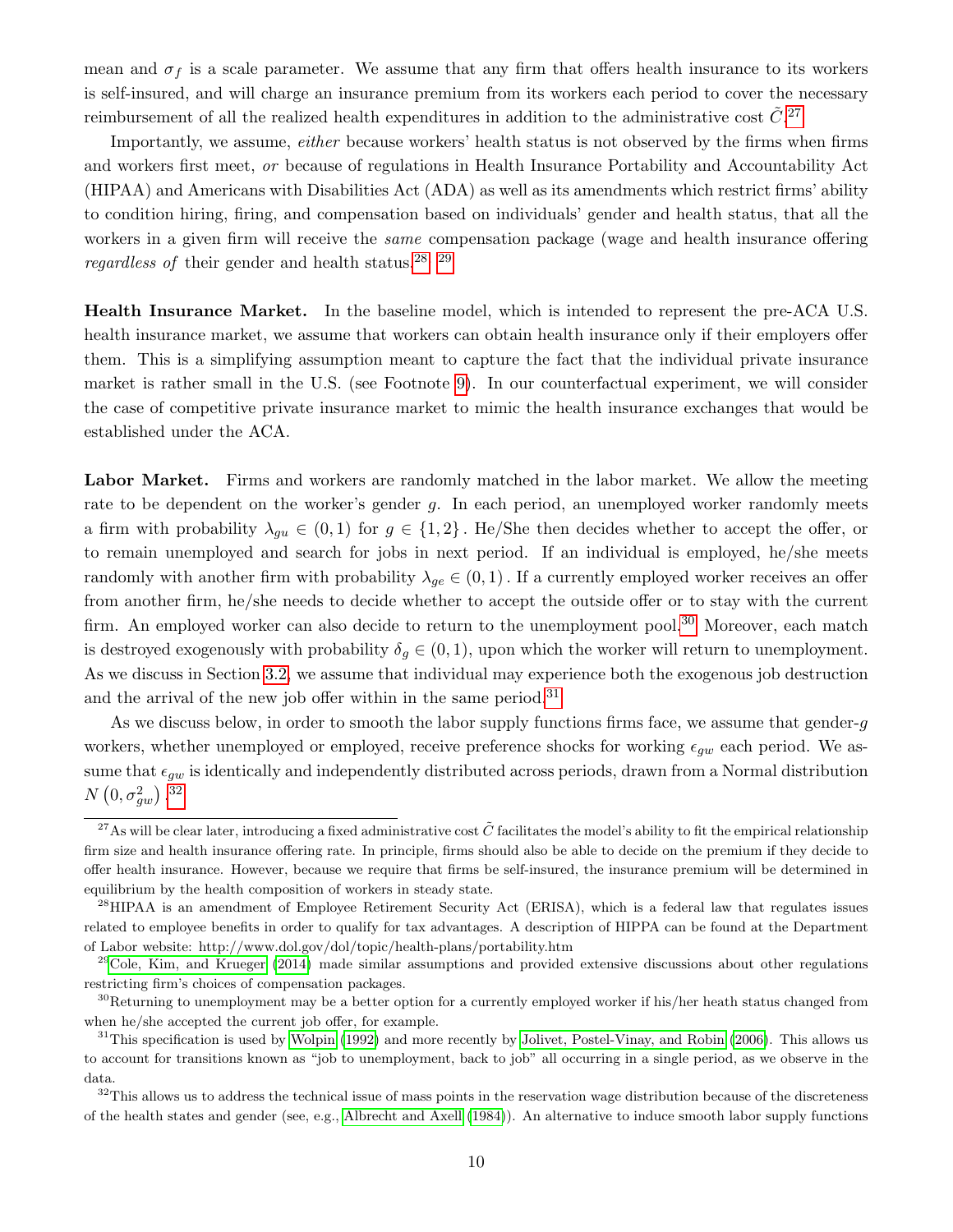To generate a steady state for the labor market, we assume that in each period a gender-g individual, regardless of health and employment status, will leave the labor market with probability  $\rho_q \in (0,1)$ . An equal measure of newborns will enter the labor market unemployed and their initial health status with be healthy with probability  $\mu_{gh} \in (0,1)$  for  $h \in \mathcal{H}$  so that  $\sum_{h \in \mathcal{H}} \mu_{gh} = 1$ . We assume that all new-born workers are unemployed.

Income Taxes. Workers' wages are subject to a nonlinear tax schedule, but the ESHI premium is tax exempt in the baseline model. For the *after-tax income T*  $(y)$ , we follow the specification in [Kaplan \(2012\)](#page-50-10) which approximates the U.S. tax code by:<sup>[33](#page-12-1)</sup>

<span id="page-12-2"></span>
$$
T(y) = \tau_0 + \tau_1 \frac{y^{(1+\tau_2)}}{1+\tau_2} \tag{6}
$$

where  $\tau_0 > 0, \tau_1 > 0$  and  $\tau_2 < 0$ .

#### <span id="page-12-0"></span>3.2 Timing in a Period

At the beginning of each period, we should imagine that individuals, who are heterogeneous in their health status, are either unemployed or working for firms offering different combinations of wage and health insurance packages. We now describe the explicit timing assumptions in a period that we use in the derivation of the value functions in Section [3.3.](#page-13-0) We believe that our particular timing assumptions simplify our derivation and provide an easy way of avoiding a degenerate likelihood function (see Section [6.2.1](#page-29-0) below), but they are not crucial.

- 1. A gender-q individual, whether employed or unemployed, and regardless of his/her health status, may leave the labor market with probability  $\rho_q \in (0,1)$ ;
- 2. If a gender-g employed worker stays in the labor market matched with a firm with productivity  $p$ , then:
	- (a) he/she produces output  $pd_{ah}$  if his/her health status is  $h \in \mathcal{H}$ ;
	- (b) the firm pays wage and collects insurance premium if it offers health insurance;
	- (c) he/she receives a medical expenditure shock, the distribution of which depends on his/her beginning-of-the-period health status;
	- (d) he/she then observes the realization of the health status that will be applicable next period;
	- (e) he/she randomly meets with new employers with probability  $\lambda_{qe}$ ;
	- (f) a preference shock  $\epsilon_{gw}$  is drawn from  $N(0, \sigma_{gw}^2)$ ;
	- (g) the current match is destroyed with probability  $\delta_q \in (0,1)$ , in which case the worker must decide, given the realization of  $\epsilon_{gw}$ , whether to accept the outside offer, if any, or to enter unemployment pool;

is to introduce permanent unobserved heterogeneity, e.g., value from leisure, drawn from a continuous distribution. Our formulation is simpler because it avoids the identification issues of heterogeneity vs. state dependence in dynamic discrete choice models (see [Heckman](#page-49-10) [\(1981\)](#page-49-10)).

<span id="page-12-1"></span> $33$ [Robin and Roux](#page-51-6) [\(2002\)](#page-51-6) also studied the impact of progressive income tax within the framework of [Burdett and Mortensen](#page-48-1) [\(1998\)](#page-48-1).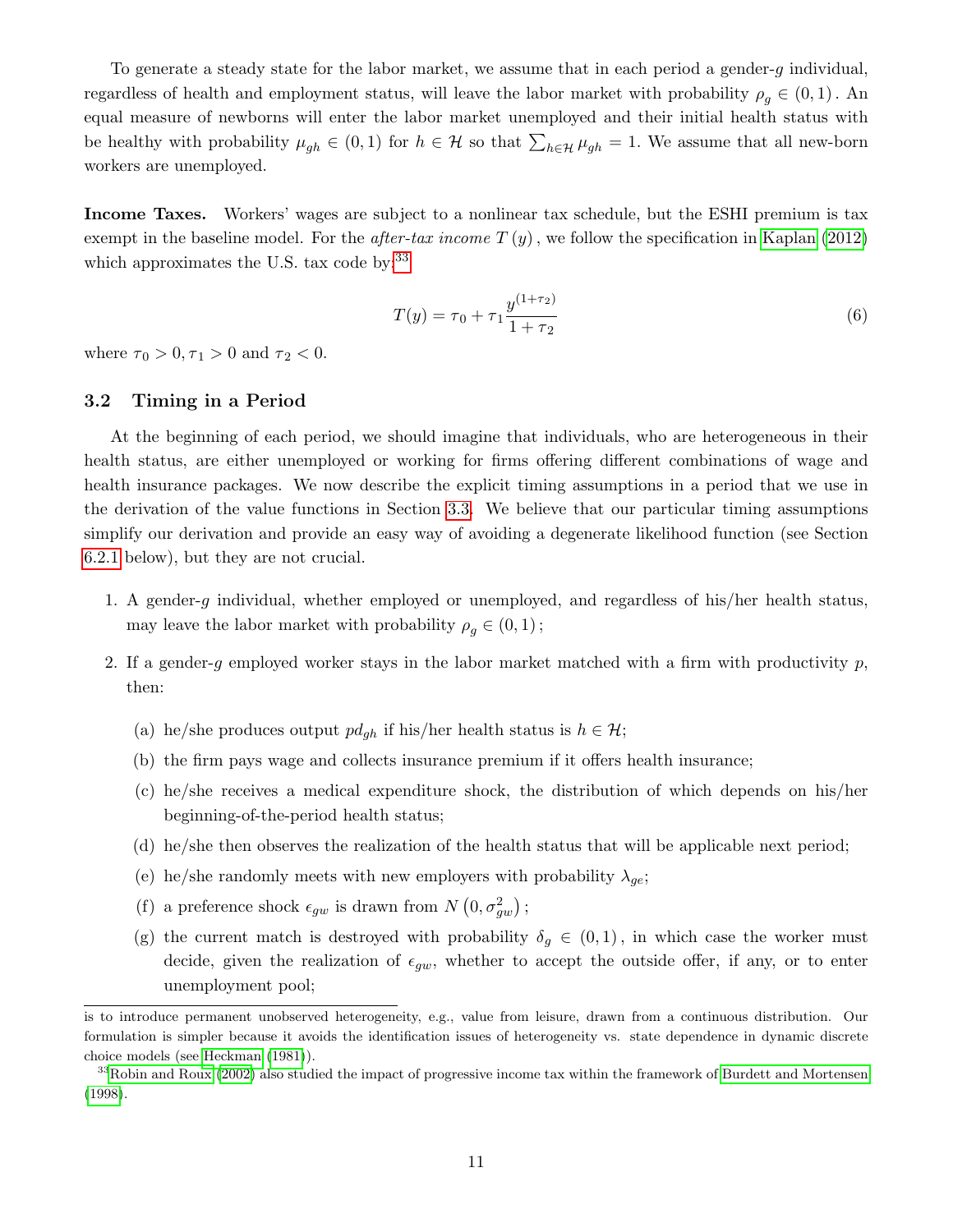- (h) if the current match is not destroyed, then he/she decides, given the realization of  $\epsilon_{qw}$ , whether to accept the outside offer if any, to stay with the current firm, or to quit into unemployment.
- 3. Any unemployed worker of gender g experiences the following in a period:
	- (a) he/she receives the "unemployment benefit"  $\mathfrak{b}_q$ ;
	- (b) he/she receives a medical expenditure shock, the distribution of which depends on his beginningof-the-period health status;
	- (c) he/she then observes the realization of the health status that will be applicable next period;
	- (d) he/she randomly meets with employers with probability  $\lambda_{gu}$ ;
	- (e) a preference shock  $\epsilon_{gw}$  is drawn from  $N(0, \sigma_{gw}^2)$ ;
	- (f) he/she decides, given the realization of  $\epsilon_{qw}$ , whether to accept the offer if any, or to stay unemployed.
- 4. Time moves to the next period.

#### <span id="page-13-0"></span>3.3 Analysis of the Model

In this section, we characterize the steady state equilibrium of the model. The analysis here is similar to but generalizes that in [Burdett and Mortensen \(1998\)](#page-48-1). We first consider the decision problem faced by a worker, for a postulated distribution of wage and insurance packages by the firms, denoted by  $F(w, x)$ , and derive the steady state distribution of workers of different health status in unemployment and among firms with different offers of wage and health insurance packages  $(w, x)$ . We then solve the firms' optimization problem and provide the conditions for the postulated  $F(w, x)$  to be consistent with equilibrium.

#### 3.3.1 Value Functions

We first introduce the notation for several valuation functions. We use  $v_{gh}(y, x)$  to denote the expected flow utility of gender-q workers with health status h from income y and insurance status  $x \in \{0, 1\}$ ; and it is given by:

<span id="page-13-1"></span>
$$
v_{gh}(y,x) = \begin{cases} u_g(T(y)) & \text{if } x = 1\\ \mathcal{E}_{\tilde{m}_{gh}^0} u\left(T(y) - \tilde{m}_{gh}^0\right) & \text{if } x = 0, \end{cases}
$$
(7)

where  $u_g(\cdot)$  is specified in [\(1\)](#page-9-8);  $T(y)$  is after-tax income as specified in [\(6\)](#page-12-2); and  $\tilde{m}_{gh}^0$  is the random medical expenditure for uninsured gender-q individual as specified by  $(2)$  and  $(3)$ . Note that in  $(7)$ , we assume that when an individual is insured, i.e.,  $x = 1$ , his/her medical expenditures are fully covered by the insurance.<sup>[34](#page-13-2)</sup> As long as  $\tilde{m}_{gh}^0$  is not always 0,  $v_{gh}(y,1) > v_{gh}(y,0)$ ; that is, regardless of workers' health, if wages are fixed, then all workers desire health insurance.

Let  $U_{gh}$  denote the value for an unemployed worker of gender g with health status h at the beginning of a period; and let  $V_{gh}(w, x)$  denote the value function for an employed worker of gender g with health status h working for a job characterized by wage-insurance package  $(w, x)$  at the beginning of a period.  $U_{gh}$  and  $V_{gh}(\cdot, \cdot)$  are of course related recursively.  $U_{gh}$  is given by:

<span id="page-13-3"></span>
$$
\frac{U_{gh}}{1-\rho_g} = v_{gh}(\mathfrak{b}_g,0) + \beta \mathcal{E}_{h'|(h,0,g)} \left[ \lambda_{gu} \int \int \max \{ V_{gh'}(w,x), U_{gh'} + \sigma_{gw}\epsilon_w \} d\Phi\left(\epsilon_w\right) dF(w,x) + (1-\lambda_{gu})U_{gh'} \right], \tag{8}
$$

<span id="page-13-2"></span><sup>&</sup>lt;sup>34</sup>This assumption is necessitated by the fact that we have no information about the details of the health insurance policy in our main Survey of Income and Program Participation (SIPP) data.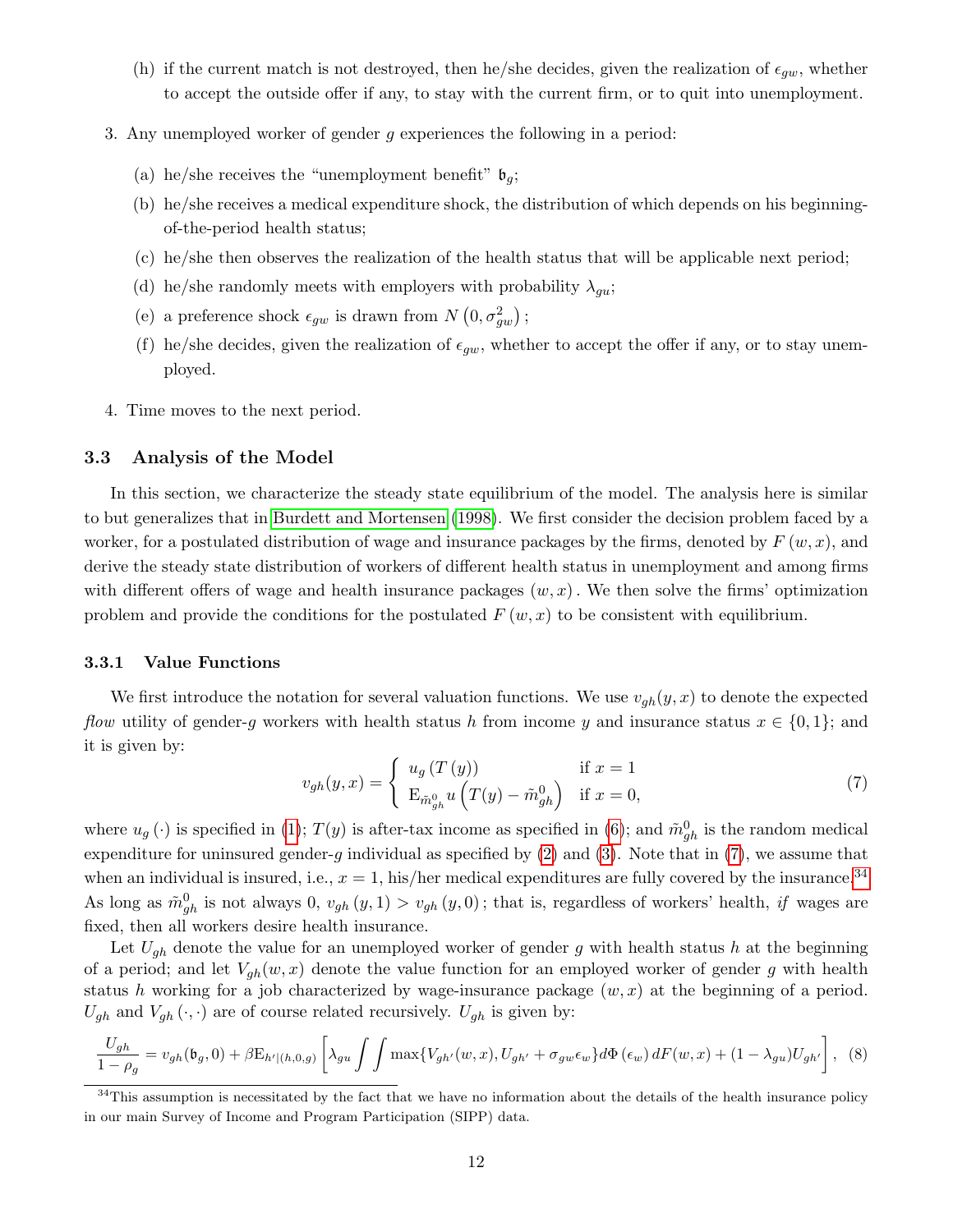where  $\Phi(\cdot)$  is the cumulative distribution function for a standard Normal distribution and the expectation  $E_{h'}$  is taken with respect to the distribution of h' conditional on the current health status h and insurance status  $x = 0$  because unemployed workers are uninsured in this baseline model. [\(8\)](#page-13-3) states that the value of being unemployed for a gender-g individual, normalized by the survival rate  $1 - \rho_g$ , consists of the flow payoff  $v_{gh}(\mathfrak{b}_q, 0)$ , and the discounted expected continuation value where the expectation is taken with respect to the health status h' next period, whose transition is given by  $\pi_{gh'h}^0$  as described in [\(5\)](#page-10-4). The unemployed worker may be matched with a firm with probability  $\lambda_{qu}$  and the firm's offer  $(w, x)$  is drawn from the distribution  $F(w, x)$ . If an offer is received, the worker will choose whether to accept the offer by comparing the value of being employed at that firm  $V_{gh}(w, x)$ , and the value of remaining unemployed  $U_{gh'} + \sigma_{gw}\epsilon_w$ ; if no offer is received, which occurs with probability  $1 - \lambda_{gu}$ , the worker's continuation value is  $U_{ah}$ .

Similarly,  $V_{gh}(w, x)$  is given by

<span id="page-14-0"></span>
$$
\frac{V_{gh}(w,x)}{1-\rho_g} = v_{gh}(w,x)
$$
\n
$$
+ \beta \lambda_{ge} \left\{ \begin{array}{l} (1-\delta_g) \mathbb{E}_{h'|(h,x,g)} \left[ \int \int \max \{ V_{gh'}(\tilde{w}, \tilde{x}), V_{gh'}(w,x), U_{gh'} + \sigma_{gw}\epsilon_w \} d\Phi(\epsilon_w) dF(\tilde{w}, \tilde{x}) \right] \\ + \delta_g \mathbb{E}_{h'|(h,x,g)} \left[ \int \int \max \{ U_{gh'} + \sigma_{gw}\epsilon_w, V_{gh'}(\tilde{w}, \tilde{x}) \} d\Phi(\epsilon_w) dF(\tilde{w}, \tilde{x}) \right] \end{array} \right\}
$$
\n
$$
+ \beta (1-\lambda_{ge}) \left\{ (1-\delta_g) \mathbb{E}_{h'|(h,x,g)} \left[ \int \max \{ U_{gh'} + \sigma_{gw}\epsilon_w, V_{gh'}(w,x) \} d\Phi(\epsilon_w) \right] + \delta_g \mathbb{E}_{h'|(h,x,g)} [U_{gh'}] \right\}. \tag{9}
$$

Note that in both [\(8\)](#page-13-3) and [\(9\)](#page-14-0), we used our timing assumption that a worker's health status next period depends on his/her insurance status this period even if he/she is separated from his job at the end of this period (see Section [3.2\)](#page-12-0).

#### 3.3.2 Workers' Optimal Strategies

In this subsection, we describe the workers' optimal strategies. Note that in our model, both unemployed and employed workers make decisions about whether to accept or reject an offer by comparing the value from different options. Their optimal decisions will depend on their state variables, i.e., their employment status including the terms of their current offer  $(w, x)$  if they are employed, and their health status h, as well as the period's preference shock  $\epsilon_{qw}$ .

Optimal Strategies for Unemployed Workers. From the value function for the unemployed worker, as given by  $(8)$ , it is clear that a gender-g worker with health status will accept an offer  $(w, x)$  if and only if

<span id="page-14-1"></span>
$$
V_{gh}(w, x) \ge U_{gh} + \sigma_{gw}\epsilon_w
$$
  
\n
$$
\Leftrightarrow \epsilon_w \le \tilde{z}_{gu}(w, x, h) \equiv \frac{V_{gh}(w, x) - U_{gh}}{\sigma_{gw}}.
$$
\n(10)

This implies that a gender-g unemployed worker with health status h will accept an offer  $(w, x)$  with probability  $\Phi(\tilde{z}_{gu}(w, x, h))$ . Using [\(10\)](#page-14-1) and the well-known Heckman correction [\(Heckman \(1979\)](#page-49-11)), we can re-write [\(8\)](#page-13-3) as:

$$
\frac{U_{gh}}{1-\rho_g} = v_{gh}(\mathfrak{b}_g,0) + \beta \mathcal{E}_{h'|(h,0,g)} \left[ \begin{array}{c} \lambda_{gu} \int \left\{ \begin{array}{c} \Phi\left(\tilde{z}_{gu}(w,x,h')\right) V_{gh'}(w,x) \\ +\left[1-\Phi\left(\tilde{z}_{gu}(w,x,h')\right)\right] U_{gh'} + \sigma_{gw}\phi\left(\tilde{z}_{gu}(w,x,h')\right) \end{array} \right\} dF(w,x) \\ + (1-\lambda_{gu}) U_{gh'} \end{array} \right]. \tag{11}
$$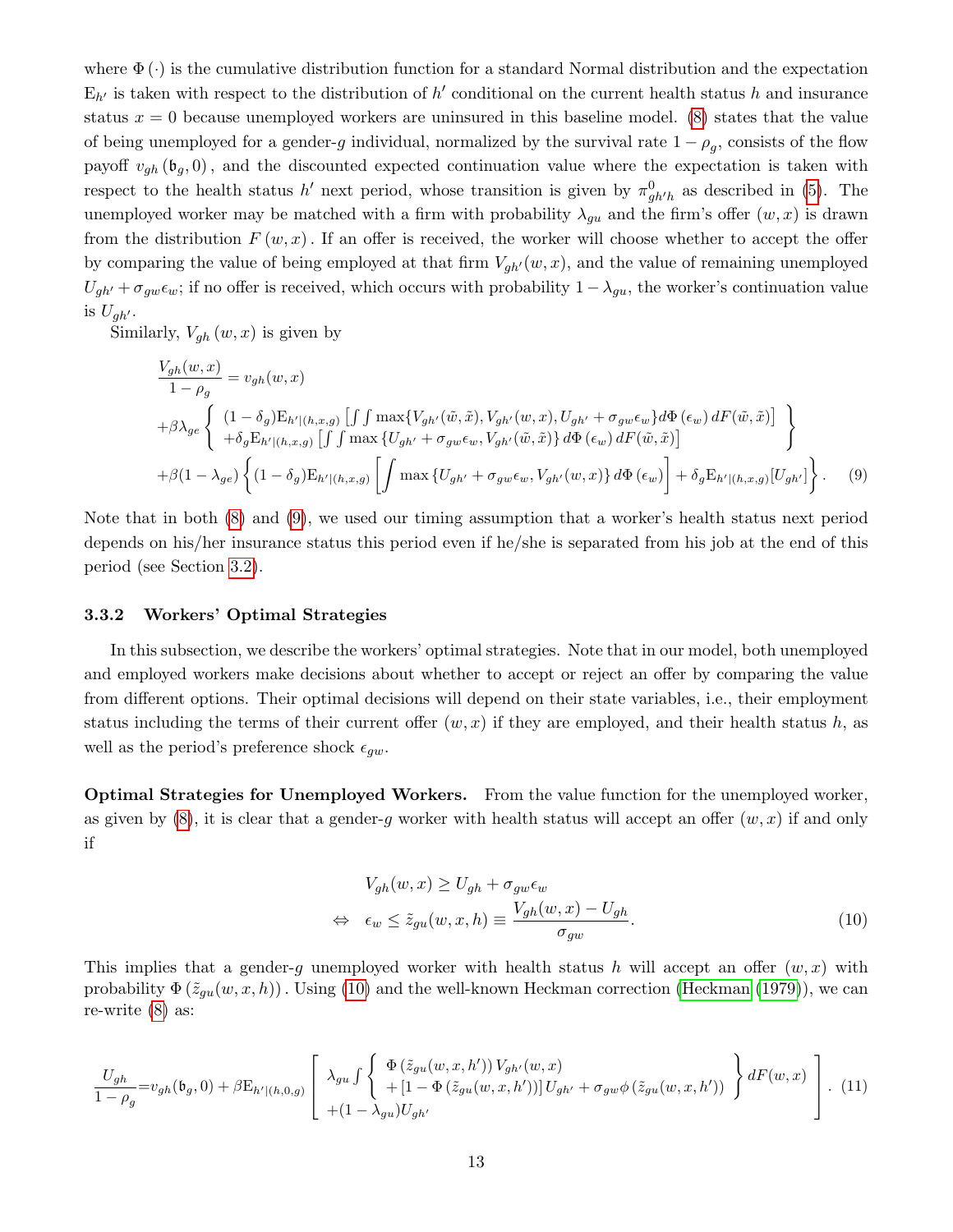Optimal Strategies for Currently-Employed Workers. From the value function for a gender-g employed worker with health status h who is currently working on a job  $(w, x)$ , as given by [\(9\)](#page-14-0), we see that he/she needs to decide whether to transition to a new job  $(\tilde{w}, \tilde{x})$  if he/she receives such an on-the-job offer, or quit into unemployment. We first consider the job-to-job transition decision, which is captured by the comparison of  $V_{gh}(\tilde{w}, \tilde{x})$  and  $V_{gh}(w, x)$  in [\(9\)](#page-14-0). The solution to this comparison is reservation strategy: the reservation wage for the employed gender-g worker with health status h to switch from job  $(w, x)$  to a job  $(\tilde{w}, \tilde{x})$  only if  $\tilde{w} > \underline{w}_{gh}^{\tilde{x}}(w, x)$  where  $\underline{w}_{gh}^{\tilde{x}}(w, x)$  satisfies:

<span id="page-15-0"></span>
$$
V_{gh}(w,x) = V_{gh}\left(\underline{w}_{gh}^{\tilde{x}}\left(w,x\right),\tilde{x}\right).
$$
\n<sup>(12)</sup>

Equation [\(12\)](#page-15-0) implies that

$$
\frac{w\tilde{x}}{g_h}(w, x) \begin{cases} = w & \text{if } \tilde{x} = x \\ > w & \text{if } \tilde{x} = 0 \& x = 1 \\ < w & \text{if } \tilde{x} = 1 \& x = 0. \end{cases}
$$

It is useful to note that the definition of  $\frac{w_{gh}^{\tilde{x}}(w,x)}{w_{gh}(w,x)}$  as given in [\(12\)](#page-15-0) implies the following identity:

$$
V_{gh}(\tilde{w}, \tilde{x}) = V_{gh}(\underline{w}_{gh}^x(\tilde{w}, \tilde{x}), x),
$$

which yields a simple characterization of an employed gender-g worker's job-to-job transition decision: a worker with a current offer  $(w, x)$  will accept the new offer  $(\tilde{w}, \tilde{x})$  only if

<span id="page-15-1"></span>
$$
w < \underline{w}_{gh}^x(\tilde{w}, \tilde{x}).\tag{13}
$$

We will use this characterization in the expressions for steady steady conditions in Section [3.3.3.](#page-16-0)

The reason that the above characterization of the employed workers' job-to-job transition decision is "only if" instead of "if and only if" is that they may choose to *quit into unemployment*, which we now consider. From value function [\(9\)](#page-14-0), we know that if the worker has the option to choose from staying in the current job  $(w, x)$ , the new on-the-job offer  $(\tilde{w}, \tilde{x})$  and quitting into unemployment, he/she will choose not to quit into unemployment if and only if

<span id="page-15-2"></span>
$$
\max \{ V_{gh}(\tilde{w}, \tilde{x}), V_{gh}(w, x) \} \ge U_{gh} + \sigma_{gw} \epsilon_w
$$
  
\n
$$
\Leftrightarrow \epsilon_w \le \tilde{z}_{ge}^1(\tilde{w}, \tilde{x}, w, x, h) \equiv \frac{\max \{ V_{gh}(\tilde{w}, \tilde{x}), V_{gh}(w, x) \} - U_{gh}}{\sigma_{gw}}.
$$
\n(14)

Now we are ready to provide a full characterization of the job-to-job transition decision of an employed worker: a worker with a current offer  $(w, x)$  will accept the new offer  $(\tilde{w}, \tilde{x})$  if and only if both [\(13\)](#page-15-1) and [\(14\)](#page-15-2) hold.

Similarly, if the worker only has the option between his/her current job  $(w, x)$  and quitting into unemployment, he/she will choose to stay employed if and only if

<span id="page-15-3"></span>
$$
V_{gh}(w, x) \ge U_{gh} + \sigma_{gw}\epsilon_w,
$$
  
\n
$$
\Leftrightarrow \epsilon_w \le \tilde{z}_{ge}^2(w, x, h) \equiv \frac{V_{gh}(w, x) - U_{gh}}{\sigma_{gw}}.
$$
\n(15)

Clearly,  $\tilde{z}_{ge}^2(w, x, h)$  is equal to  $\tilde{z}_{gu}(w, x, h)$  as given by [\(10\)](#page-14-1). It is useful to note that in our model, a worker may quit from a job that he/she previously accepted for two reasons. First, the quit could be due to a change in the worker's health status; for example, he/she may have accepted a job without health insurance previously when his/her health was excellent, but now he/she may prefer to be in unemployment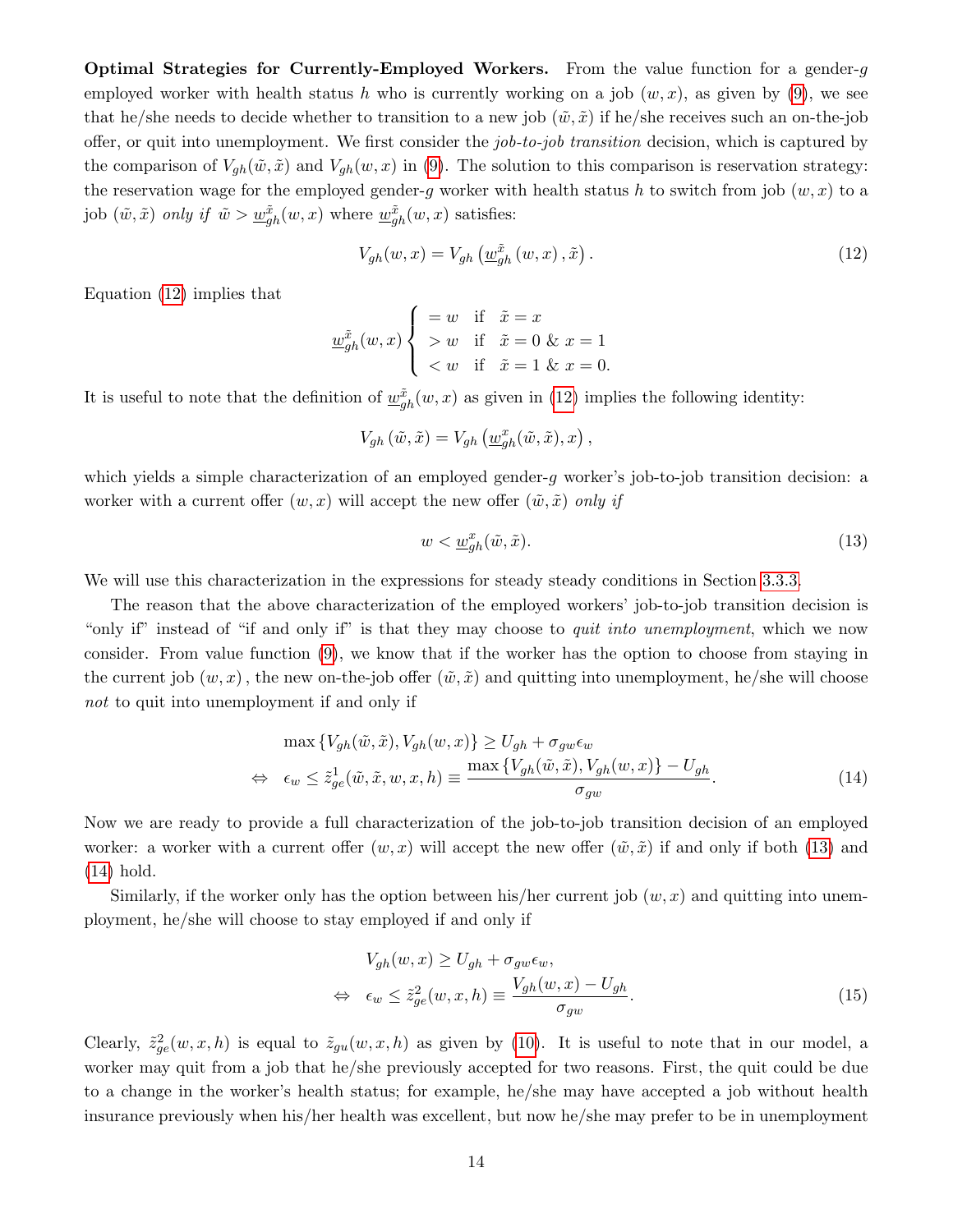waiting for a job with health insurance if his/her health status changed to unhealthy. Second, the quit could be induced by a preference shock.

Using  $(14)$  and  $(15)$ , we can rewrite  $(9)$  as:

$$
\frac{V_{gh}(w,x)}{1-\rho_{g}} = v_{gh}(w,x)
$$
\n
$$
+ \beta \lambda_{ge} \left\{ \begin{array}{l} (1-\delta_{g}) \mathcal{E}_{h'|(h,x,g)} \left[ \int \left\{ \begin{array}{l} \Phi\left(\tilde{z}_{ge}^{1}(\tilde{w},\tilde{x},w,x,h')\right) \max\left\{V_{gh'}(\tilde{w},\tilde{x}),V_{gh'}(w,x)\right\} \\ + \left[1 - \Phi\left(\tilde{z}_{ge}^{1}(\tilde{w},\tilde{x},w,x,h')\right)\right] U_{gh'} + \sigma_{w}^{s} \phi\left(\tilde{z}_{ge}^{1}(\tilde{w},\tilde{x},w,x,h')\right) \end{array} \right\} dF(\tilde{w},\tilde{x}) \right\} + \delta_{g} \mathcal{E}_{h'|(h,x)} \left[ \int \left\{ \begin{array}{l} \Phi\left(\tilde{z}_{ge}^{2}(\tilde{w},\tilde{x},h')\right) V_{gh'}(\tilde{w},\tilde{x}) \\ + \left[1 - \Phi\left(\tilde{z}_{ge}^{2}(\tilde{w},\tilde{x},h')\right)\right] U_{gh'} + \sigma_{gw} \phi\left(\tilde{z}_{ge}^{2}(\tilde{w},\tilde{x},h')\right) \end{array} \right\} dF(\tilde{w},\tilde{x}) \right\} + \beta(1 - \lambda_{ge}) \left\{ \begin{array}{l} (1 - \delta_{g}) \mathcal{E}_{h'|(h,x)} \left[ \Phi\left(\tilde{z}_{ge}^{2}(w,x,h)\right) V_{gh'}(w,x) \\ + \left[1 - \Phi\left(\tilde{z}_{ge}^{2}(w,x,h)\right)\right] U_{gh'} + \sigma_{gw} \phi\left(\tilde{z}_{ge}^{2}(w,x,h)\right) \end{array} \right] \right\}.
$$
\n(16)

#### <span id="page-16-0"></span>3.3.3 Steady State Condition

We will focus on the steady state of the dynamic equilibrium of the labor market described above. We first describe the steady state equilibrium objects that we need to characterize and then provide the steady state conditions.

In the steady state, we need to describe how the male and female workers of different health status h are allocated in their employment  $(w, x)$ . Let  $u_{gh}$  denote the measure of unemployed gender-g workers with health status  $h \in \mathcal{H}$ ; and let  $e_{gh}^x$  denote the measure of employed gender-g workers with health insurance status  $x \in \{0, 1\}$  and health status is  $h \in \mathcal{H}$ . Of course, we have

<span id="page-16-2"></span>
$$
\sum_{h \in \mathcal{H}} (u_{gh} + e_{gh}^0 + e_{gh}^1) = M_g \text{ for each } g \in \{1, 2\}
$$
 (17)

Let  $S_{gh}^x(w)$  the *fraction* of employed gender-g workers with health status h working on jobs with insurance status x whose wage is below w, and let  $s_{gh}^x(w)$  be the corresponding density of  $S_{gh}^x(w)$ . Thus,  $e_{gh}^x s_{gh}^x(w)$ is the density of employed workers of gender g with health status h whose compensation package is  $(w, x)$ .

These objects would have to satisfy the steady state conditions for unemployment and for the allocations of workers across firms with different productivity. First, let us consider the steady state condition for unemployment. The *inflow* of gender-g workers into unemployment with health status h is given by

<span id="page-16-1"></span>
$$
[u_{gh}]^{+} \equiv M_g \rho_g \mu_{gh} \tag{18a}
$$

$$
+ (1 - \rho_g) \left[ \sum_{h' \in \mathcal{H}} \left( e_{gh'}^0 \pi_{ghh'}^0 + e_{gh'}^1 \pi_{ghh'}^1 \right) \right] \delta_g \left[ \left. \begin{array}{c} (1 - \lambda_{ge}) \\ + \lambda_{ge} \int \left[ 1 - \Phi \left( \tilde{z}_{gu}(\tilde{w}, \tilde{x}, h) \right) \right] dF(\tilde{w}, \tilde{x}) \end{array} \right] \right]
$$
(18b)

$$
+(1-\rho_g)\sum_{h'\neq h}u_{gh'}\pi_{ghh'}^0\left[1-\lambda_{gu}\int\Phi\left(\tilde{z}_{gu}(\tilde{w},\tilde{x},h)\right)dF(\tilde{w},\tilde{x})\right]
$$
\n(18c)

$$
+(1-\rho_g)(1-\delta_g)\sum_{x\in\{0,1\}}\sum_{h'\in\mathcal{H}}e_{gh'}^x\pi_{ghh'}^x\lambda_{ge}\int\int\left(1-\Phi\left(\tilde{z}_{ge}^1(\tilde{w},\tilde{x},w,x,h)\right)\right)dF(\tilde{w},\tilde{x})dS_{gh}^x(w)(18d)
$$

$$
+(1-\rho_g)(1-\delta_g)\sum_{x\in\{0,1\}}\sum_{h'\in\mathcal{H}}e_{gh'}^x\pi_{ghh'}^x(1-\lambda_{ge})\int\left[1-\Phi\left(\tilde{z}_{ge}^2(w,x,h)\right)\right]dS_{gh}^x(w). \tag{18e}
$$

In the above expression, the term on line [\(18a\)](#page-16-1) is the measure of new gender-g workers born into health status h; the term on line [\(18b\)](#page-16-1) is the measure of employed gender-g workers who had health status h this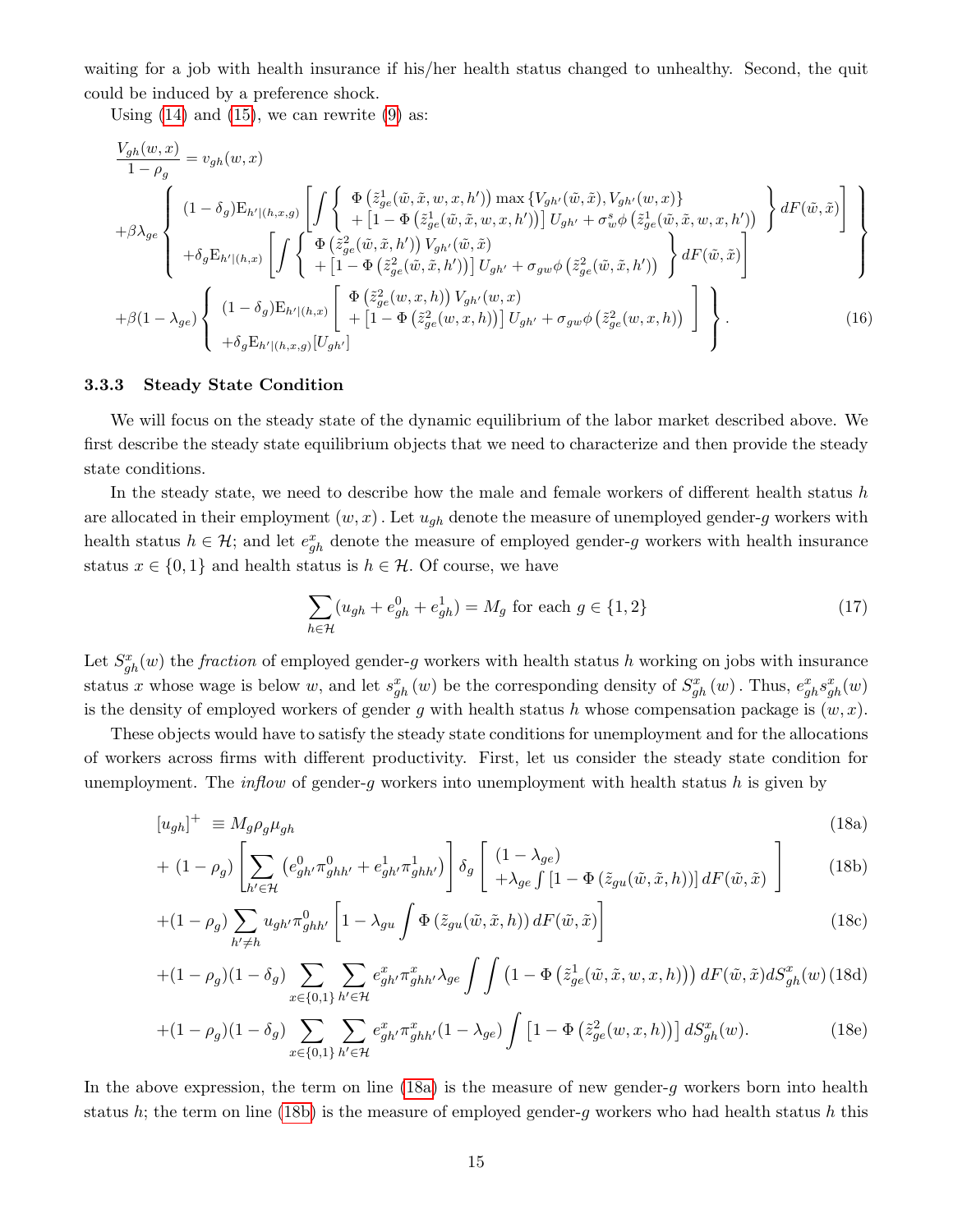period, did not leave the labor market but had their jobs terminated exogenously, and did not subsequently find a job that was better than being unemployed (either because he/she did not receive an offer, or received an offer but it was not accepted). The term on line  $(18c)$  is the measure of gender-g unemployed workers whose health status was  $h'$  last period but transitioned to  $h$  this period and did not leave for employment. The terms on lines [\(18d\)](#page-16-1) and [\(18e\)](#page-16-1) are the measures of gender-g workers currently working on jobs with and without an on-the-job offer, respectively, quitting into unemployment. To understand these expressions, consider the term on line [\(18d\)](#page-16-1). First, quitting into unemployment by workers with an on-the-job offer occur only to those who actually received an on-the-job offer (denoted by  $(\tilde{w}, \tilde{x})$ ), which occurs with probability  $\lambda_{qe}$ . Second, since the on-the-job offer  $(\tilde{w}, \tilde{x})$  is drawn from  $F(\cdot, \cdot)$ , and the worker will quit into unemployment with the job options of the current job  $(w, x)$  and the new offer  $(\tilde{w}, \tilde{x})$  if and only if the preference shock  $\epsilon_w$  exceeds  $\tilde{z}_{ge}^1(\tilde{w}, \tilde{x}, w, x, h)$  as defined in [\(14\)](#page-15-2).

The *outflow* from unemployment of gender-q workers with health status h is given by:

$$
[u_{gh}]^{-} \equiv u_{gh} \left\{ \rho_g + (1 - \rho_g) \left[ \sum_{h' \neq h} \pi_{gh'h}^{0} + \pi_{ghh}^{0} \lambda_{gu} \int \Phi \left( \tilde{z}_{gu}(\tilde{w}, \tilde{x}, h) \right) dF(\tilde{w}, \tilde{x}) \right] \right\}.
$$
 (19)

It states that a  $\rho_g$  fraction of the gender-g unemployed with health status h will die and the remainder  $(1-\rho_g)$  will either change to health status  $h' \neq h$  (with probability  $\pi_{gh'h}^0$ ), or if their health does not change (with probability  $\pi_{ghh}^0$ ) they may become employed with probability  $\lambda_{gu} \int \Phi\left(\tilde{z}_{gu}(\tilde{w}, \tilde{x}, h)\right) dF(\tilde{w}, \tilde{x})$ . Then, in a steady-state we must have

<span id="page-17-2"></span>
$$
[u_{gh}]^{+} = [u_{gh}]^{-}, \text{ for } g \in \{1, 2\}, h \in \mathcal{H}.
$$
 (20)

Now we provide the steady state equation for gender-q workers employed on jobs  $(w, x)$  with health status h. The *inflow* of gender-g workers with health status h to jobs  $(w, x)$ , denoted by  $\left[e_{gh}^x(w)\right]^+$ , is given as follows:

<span id="page-17-1"></span><span id="page-17-0"></span>
$$
\left[e_{gh}^{x}(w)\right]^{+} \equiv (1 - \rho_{g}) f(w, x) \Phi\left(\tilde{z}_{gu}(w, x, h)\right) \lambda_{gu} \sum_{h' \in \mathcal{H}} u_{gh} \pi_{ghh'}^{0}
$$
\n(21a)

$$
+(1-\rho_g)f(w,x)\delta_g\lambda_{ge}\Phi\left(\tilde{z}_{ge}^2(w,x,h)\right)\left[\sum_{h'\in\mathcal{H}}\left(e_{gh}^0\pi_{ghh'}^0+e_{gh'}^1\pi_{ghh'}^1\right)\right]
$$
(21b)

$$
+(1-\rho_g)f(w,x)(1-\delta_g)\lambda_{ge}\sum_{\tilde{x}\in\{0,1\}}\sum_{h'\in\mathcal{H}}e_{gh'}^{\tilde{x}}\pi_{ghh'}^{\tilde{x}}\int_{\tilde{w}\leq\underline{w}_{gh}^{\tilde{x}}(w,x)}\Phi\left(\tilde{z}_{ge}^1(w,x,\tilde{w},\tilde{x},h)\right)dS_{gh'}^{\tilde{x}}(\tilde{w})\tag{21c}
$$

$$
+(1-\rho_g)(1-\delta_g)\sum_{h'\neq h}\pi^x_{ghh'}e^x_{gh'}s^x_{gh'}(w)\,\Phi\left(\tilde{z}^2_{ge}(w,x,h)\right)\left[1-\lambda_{ge}\left[1-\tilde{F}_{gh}(w,x)\right]\right],\tag{21d}
$$

where  $\underline{w}_{gh}^{\tilde{x}}(\cdot,\cdot)$  is as defined by [\(12\)](#page-15-0), and

$$
\tilde{F}_{gh}(w,x) \equiv F(w,x) + F(\underline{w}_{gh}^{1-x}(w,x), 1-x).
$$
\n(22)

To understand expression [\(21\)](#page-17-0), note that line [\(21a\)](#page-17-1) presents the inflows from unemployed gender-g workers with health status h to the job  $(w, x)$ ; line [\(21b\)](#page-17-1) represents the inflow from those whose current matches were destroyed but transition to the job  $(w, x)$  without experiencing an unemployment spell (recall our timing assumption  $3(e)$  and  $3(g)$  in Section [3.2\)](#page-12-0); line [\(21c\)](#page-17-1) represents inflows from gender-g workers who were employed on other jobs  $(\tilde{w}, \tilde{x})$  to the job  $(w, x)$ ; and finally line ([\(21d\)](#page-17-1) is the inflow from workers who were employed on the same job but experienced a health transition from  $h'$  to  $h$  and yet did not transition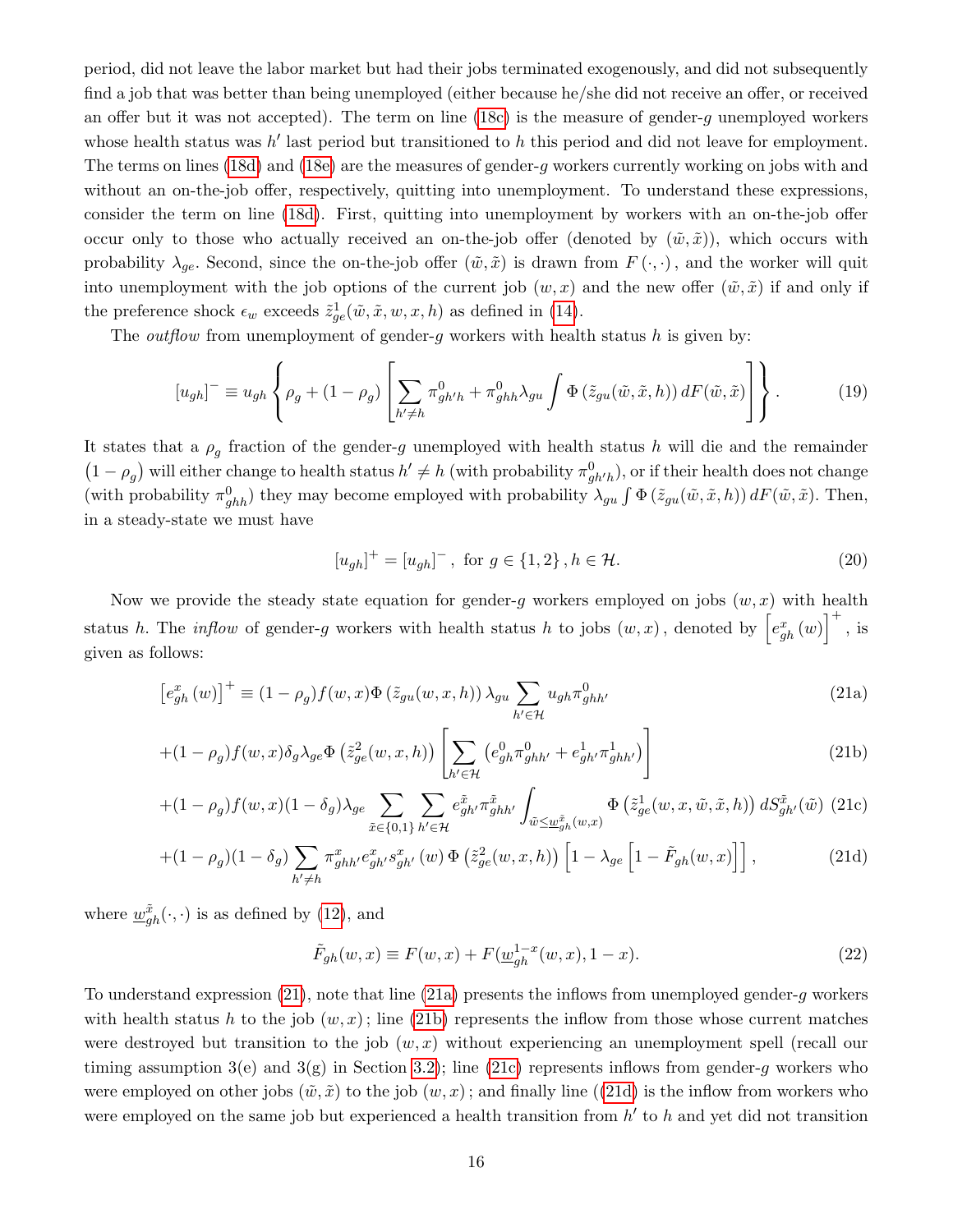to other better jobs, which occurs with probability  $1 - \lambda_{ge} \left\{ 1 - \left[ F(w, x) + F(\underline{w}_{gh}^{1-x}(w, x), 1-x) \right] \right\}$ , and did not quit into unemployment which occurs with probability  $\Phi\left(\tilde{z}_{ge}^2(w,x,h)\right)$ .

Denote the *outflow* of gender-g workers with health status h from jobs  $(w, x)$  by  $[e_h^x(w)]^-$ , and it is given by

$$
\begin{bmatrix} e_{gh}^x(w) \end{bmatrix}^{\dagger} \equiv e_{gh}^x s_{gh}^x(w) \begin{Bmatrix} \left[ \rho_g + (1 - \rho_g) \pi_{ghh}^x \delta_g \right] + (1 - \rho_g) \sum_{h' \neq h} \pi_{gh'h}^x \\ + (1 - \rho_g) \pi_{ghh}^x \lambda_{ge} (1 - \delta_g) \left[ 1 - \tilde{F}_{gh}(w, x) \right] \\ + (1 - \rho_g) \pi_{ghh}^x (1 - \delta_g) \left[ \lambda_{ge} \tilde{F}_{gh}(w, x) + (1 - \lambda_{ge}) \right] \left[ 1 - \Phi \left( \tilde{z}_{ge}^2(w, x, h) \right) \right] \end{Bmatrix} . \tag{23}
$$

The outflow consists of job losses due to death and exogenous termination represented by the term  $e_{gh}^x s_{gh}^x(w)$  $\left[\rho_g + (1-\rho_g)\pi_{ghh}^x \delta_g\right]$ , changes in current workers' health status represented by the term  $e_{gh}^x s_{gh}^x(w)$  $(1-\rho_g)$  $\rho_g$ )  $\sum_{h' \neq h} \pi_{gh'h}^x$ , and transitions to other jobs represented by the term  $e_{gh}^x s_{gh}^x(w)$   $(1 - \rho_g) \times \pi_{ghh}^x \lambda_{ge} (1 - \rho_g)$  $\delta_g$ )  $\left[1-\tilde{F}_{gh}(w,x)\right]$ , and quitting into unemployment (the last term). The steady state condition requires that, for  $x \in \{1,2\}$ ,

<span id="page-18-5"></span>
$$
\left[e_{gh}^{x}(w)\right]^{+} = \left[e_{gh}^{x}(w)\right]^{-} \text{ for } g \in \{1,2\}, h \in \mathcal{H} \text{ and for all } w \text{ in the support of } F(w,x). \tag{24}
$$

From the employment densities,  $\left\langle e_{gh}^x s_{gh}^x(w) : g \in \{1,2\}, h \in \mathcal{H}, x \in \{0,1\} \right\rangle$ , we can define a few important terms related to *firm size*. First, given  $\left\langle e_{gh}^x s_{gh}^x(w) : g \in \{1,2\}, h \in \mathcal{H}, x \in \{0,1\} \right\rangle$ , the number of employees with health status h and gender g if a firm offers  $(w, x)$  is simply given by

<span id="page-18-1"></span>
$$
n_{gh}(w,x) = \frac{e_{gh}^x s_{gh}^x(w)}{f(w,x)},
$$
\n(25)

where the numerator is the total density of workers with health status h on the job  $(w, x)$  and the denominator is the total density of firms offering compensation package  $(w, x)$ . Of course, the total size of a firm that offers compensation package  $(w, x)$  is

<span id="page-18-2"></span>
$$
n(w,x) = \sum_{g \in \{1,2\}} \sum_{h \in \mathcal{H}} n_{gh}(w,x) = \sum_{g \in \{1,2\}} \sum_{h \in \mathcal{H}} \frac{e_{gh}^x s_{gh}^x(w)}{f(w,x)}.
$$
 (26)

Expressions [\(25\)](#page-18-1) and [\(26\)](#page-18-2) allow us to connect the firm sizes in steady state as a function of the entire distribution of employed workers  $\left\langle e_{gh}^x s_{gh}^x(w) : g \in \{1,2\}, h \in \mathcal{H}, x \in \{0,1\} \right\rangle$ . Notice that the preference shocks  $\epsilon_w$  in workers' labor supply decisions we introduced smooth the labor supply functions  $n_{gh}(\cdot, x)$  as a function of wages.

#### <span id="page-18-0"></span>3.3.4 Firm's Optimization Problem

A firm with a given productivity p decides what compensation package  $(w, x)$  to offer, taken as given the *aggregate* distribution of compensation packages  $F(w, x)$ . As we discussed in Section [3,](#page-9-0) we assume that, before the firms make this decision, they each receive an i.i.d draw of a fixed administrative cost  $\tilde{C} = C + \sigma_f \epsilon_f$  where  $C > 0$  and  $\epsilon_f$  has a Logistic distribution with zero mean and  $\sigma_f$  is a scale parameter.<sup>[35](#page-18-3)</sup> We assume that the  $\sigma_f \epsilon$  shock a firm receives is persistent over time and it is separable from firm profits.<sup>[36](#page-18-4)</sup>

<span id="page-18-3"></span><sup>&</sup>lt;sup>35</sup>Alternatively, we can C is a fixed admininstrative cost and  $\sigma_f \epsilon_f$  as an employer's idiosyncratic preference for offering health insurance.

<span id="page-18-4"></span><sup>36</sup>These shocks allow us to smooth the insurance provision decision of the firms.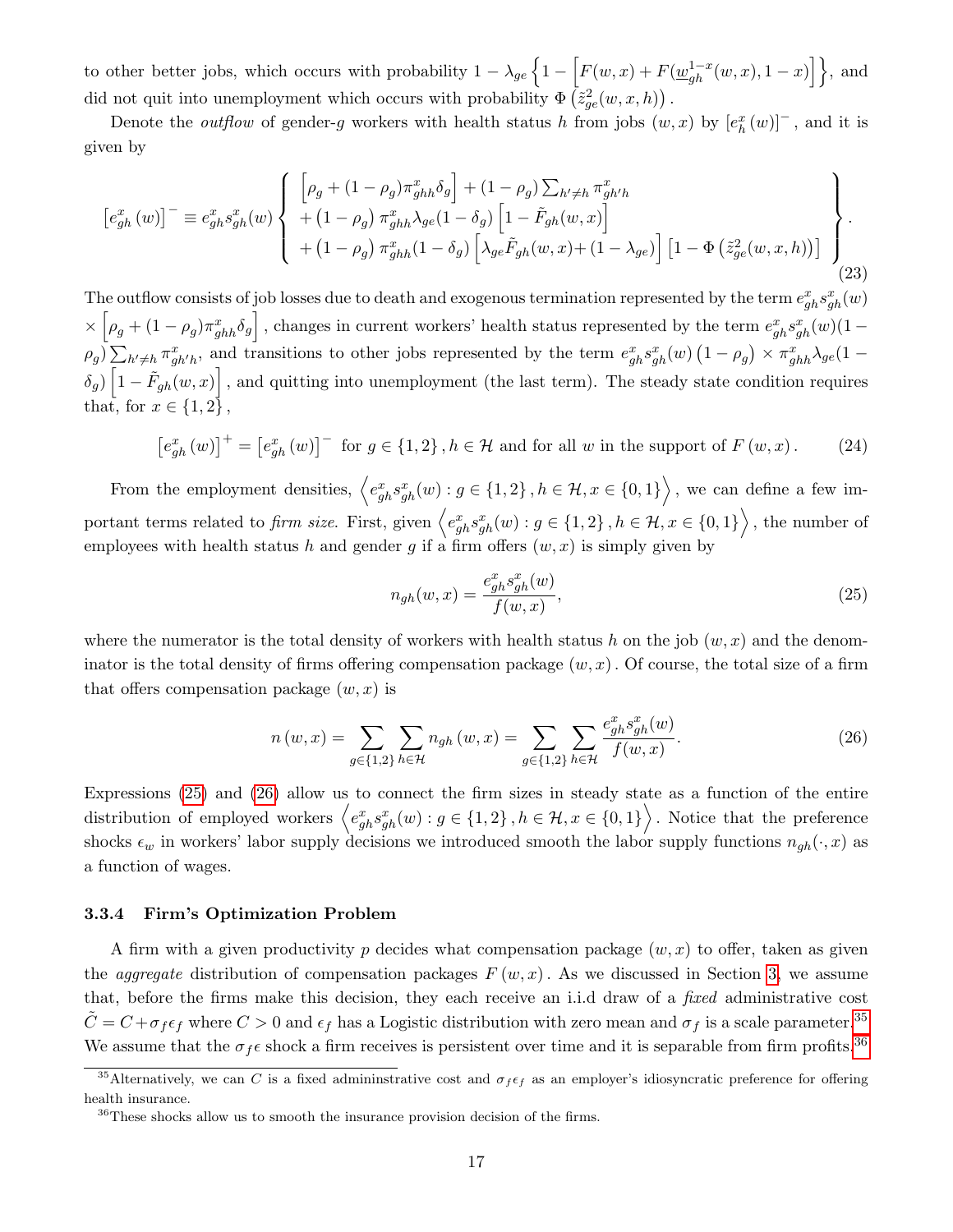Given the realization of  $\tilde{C}$ , each firm chooses  $(w, x)$  to maximize the steady-state flow profit *inclusive* of the administrative costs. It is useful to think of the firm's problem as a two-stage problem. First, it decides on the wage that maximizes the deterministic part of the profits for a given insurance choice; and second, it maximizes over the insurance choices by comparing the shock-inclusive profits with or without offering health insurance. Specifically, the firm's problem is as follows:

<span id="page-19-1"></span>
$$
\max\{\Pi_0(p), \Pi_1(p) - \sigma_f \epsilon_f\},\tag{27}
$$

where

<span id="page-19-0"></span>
$$
\Pi_0(p) = \max_{\{w_0\}} \Pi(w_0, 0) \equiv \sum_{g \in \{1, 2\}} \sum_{h \in \mathcal{H}} (pd_{gh} - w_0) n_{gh}(w_0, 0); \tag{28}
$$

$$
\Pi_1(p) = \max_{\{w_1\}} \Pi(w_1, 1) \equiv \sum_{g \in \{1, 2\}} \sum_{h \in \mathcal{H}} \left[ (pd_{gh} - w_1) n_{gh}(w_1, 1) - m_{gh}^1 \right] - C.
$$
 (29)

To understand the expressions [\(28\)](#page-19-0), note that  $n_{gh}(w_0, 0)$  is the measure of gender-g employees with health status h the firm will have in the steady state as described by [\(25\)](#page-18-1) if it offers compensation package  $(w_0, 0)$ . Thus,  $(p d_{gh} - w_0) n_{gh}(w_0, 0)$  is the firm's steady-state flow profit from gender-g workers with health status h. The expressions [\(29\)](#page-19-0) can be similarly understood after recalling that  $m_{gh}^1$  is the expected medical expenditure of gender-g worker with health status h and health insurance as defined in  $(4)$ . For future reference, we will denote the solutions to problems [\(28\)](#page-19-0) and [\(29\)](#page-19-0) respectively as  $w_0^*(p)$  and  $w_1^*(p)$ . Note that in problems [\(28\)](#page-19-0) and [\(29\)](#page-19-0), the firms are restricted to offer compensation packages that do not depend on gender and health status of the workers, a restriction that we discussed and motivated in Section [3.](#page-9-0)

Due to the assumption that  $\epsilon_f$  is drawn from i.i.d. Logistic distribution with zero mean, firms' optimization problem  $(27)$  thus implies that the probability that a firm with productivity p offers health insurance to its workers is

<span id="page-19-2"></span>
$$
\Delta(p) = \frac{\exp(\frac{\Pi_1(p)}{\sigma_f})}{\exp(\frac{\Pi_1(p)}{\sigma_f}) + \exp(\frac{\Pi_0(p)}{\sigma_f})},
$$
\n(30)

where  $\Pi_0(p)$  and  $\Pi_1(p)$  are respectively defined in [\(28\)](#page-19-0) and [\(29\)](#page-19-0).

## 3.4 Steady State Equilibrium

A steady state equilibrium is a list of objects, for  $g \in \{1,2\}$  and  $h \in \mathcal{H}$ ,

$$
\left\langle \left(\tilde{z}_{gu}(w,x,h), \underline{w}_{gh}^{\tilde{x}}\left(w,x\right), \tilde{z}_{ge}^{1}(\tilde{w},\tilde{x},w,x,h), \tilde{z}_{ge}^{2}(w,x,h)\right), \left(u_{gh}, e_{gh}^{x}, S_{gh}^{x}\left(w\right)\right), \left(w_x^{*}\left(p\right), \Delta\left(p\right)\right), F\left(w,x\right)\right\rangle,
$$

such that the following conditions hold:

- (Worker Optimization) Given  $F(w, x)$ , for each  $g \in \{1, 2\}$ ,  $h \in \mathcal{H}$ ,
	- an unemployed gender-g worker with health status h will accept a job offer  $(w, x)$  if and only if  $\epsilon_w \leq \tilde{z}_{gu}(w, x, h)$ , as described by [\(10\)](#page-14-1);
	- if a gender-g worker with health status h who is currently employed at a job  $(w, x)$  receives an on-the-job offer  $(\tilde{w}, \tilde{x})$ , he/she will:
		- ∗ switch to job  $(\tilde{w}, \tilde{x})$  if and only if  $\tilde{w} > \underline{w}_{gh}^{\tilde{x}}(w, x)$  and  $\epsilon_w \leq \tilde{z}_{ge}^1(\tilde{w}, \tilde{x}, w, x, h)$ , as described by  $(13)$  and  $(14)$ ;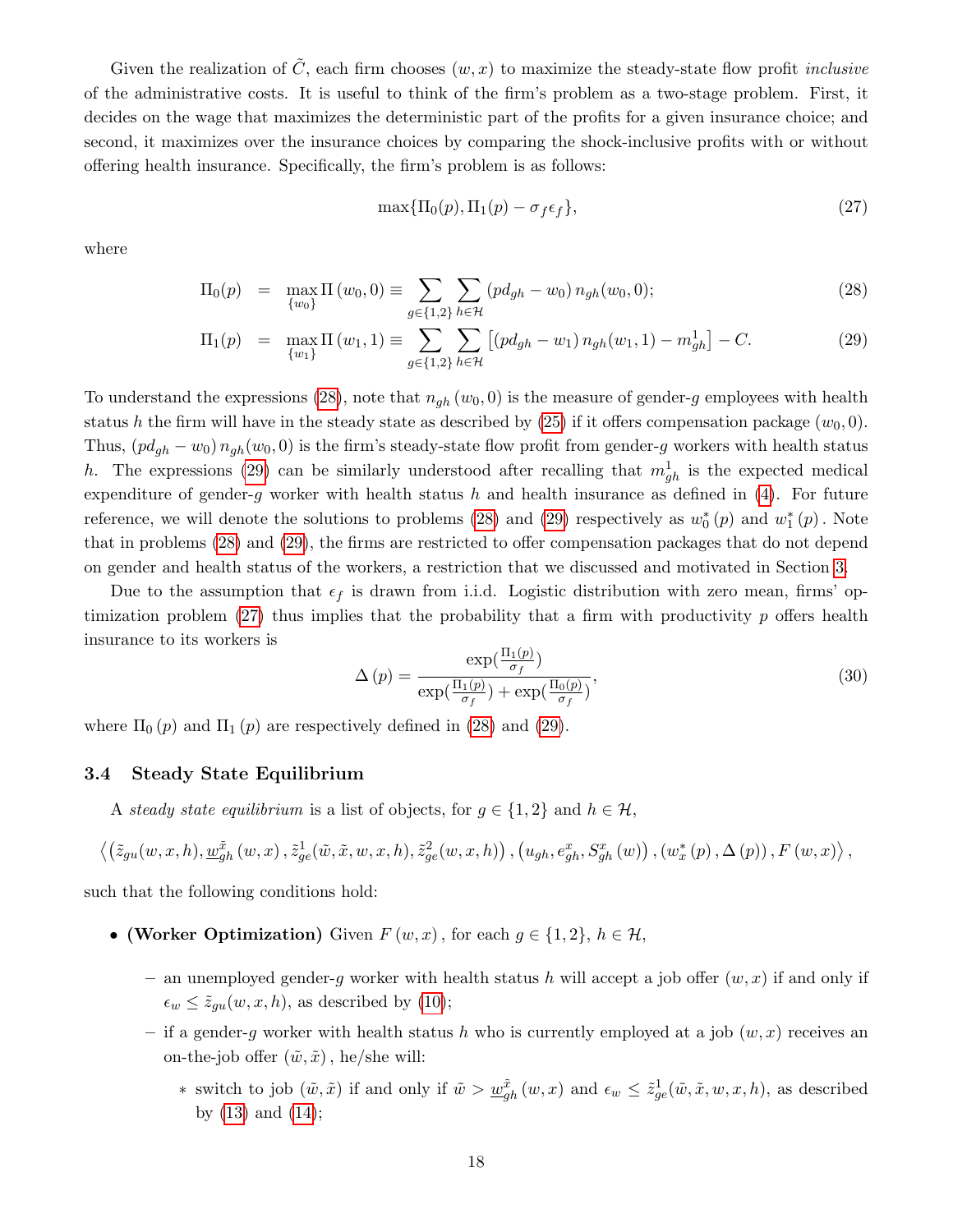- ∗ quit into unemployment if  $\epsilon_w > \tilde{z}_{ge}^1(\tilde{w}, \tilde{x}, w, x, h)$ , as described by [\(14\)](#page-15-2);
- $*$  stay at the current job  $(w, x)$ , otherwise.
- if a gender-g worker with health status h who is currently employed or has the only job option of  $(w, x)$  will stay at or accept the job if and only if  $\epsilon_w \leq \tilde{z}_{ge}^2(w, x, h)$ , as described by [\(15\)](#page-15-3).
- (Steady State Worker Distribution) Given  $F(w, x)$  and workers' optimizing behavior described  $\text{by }\left(\tilde{z}_{gu}(w,x,h),\underline{w}_{gh}^{\tilde{x}}\left(w,x\right),\tilde{z}_{ge}^{1}(\tilde{w},\tilde{x},w,x,h),\tilde{z}_{ge}^{2}(w,x,h)\right)\text{, }\left(u_{gh},e_{gh}^{x},S_{gh}^{x}\left(w\right)\right) \text{ satisfy the steady state}\text{,}$ conditions described by  $(17)$ ,  $(20)$  and  $(24)$ ;
- (Firm Optimization) Given  $F(w, x)$  and the steady state employee sizes implied by  $\left(u_{gh}, e_{gh}^x, S_{gh}^x(w)\right),$ a firm with productivity p chooses to offer health insurance with probability  $\Delta(p)$  where  $\Delta(p)$  is given by [\(30\)](#page-19-2). Moreover, conditional on insurance choice x, the firm offers a wage  $w_x^*(p)$  that solves [\(28\)](#page-19-0) and [\(29\)](#page-19-0) respectively for  $x \in \{0, 1\}$ .
- (Equilibrium Consistency) The postulated distributions of offered compensation packages are consistent with the firms' optimizing behavior  $(w_x^*(p), \Delta(p))$ . Specifically,  $F(w, x)$  must satisfy:

$$
F(w,1) = \int_0^\infty \mathbf{1}(w_1^*(p) < w) \Delta(p) d\Gamma(p),\tag{31}
$$

$$
F(w,0) = \int_0^\infty \mathbf{1}(w_0^*(p) < w) \left[1 - \Delta(p)\right] d\Gamma(p). \tag{32}
$$

# <span id="page-20-1"></span>4 Qualitative Assessment of the Model

The complexity of the model precludes an analytical characterization of the equilibrium, thus we solve the equilibrium numerically.<sup>[37](#page-20-2)</sup> The complexity of our model also prevents us from proving the existence and uniqueness of the equilibrium, but, throughout extensive numerical simulations, we always find a unique equilibrium for our baseline model based on our algorithm. We then present numerical simulation results using parameter estimates that we will report in Section [7](#page-31-1) to illustrate how our model can generate the positive correlations among wage, health insurance and firm size we discussed in the introduction. We also use the numerical simulations to provide informal arguments about how some of key parameters of model are identified.

#### <span id="page-20-0"></span>4.1 Numerical Simulations

In Column (1), labeled "Benchmark," of Table [1,](#page-52-0) we report the main implications obtained from our benchmark model using parameter estimates that we report in Section [7.](#page-31-1) It shows that our baseline model is able to replicate the positive correlations among health insurance coverage rate, average wage, and employer size. It shows that on average 47.72% of firms with less than 10 workers offer health insurance, lower than the average of 51.14% if firms have fewer than 50 workers, which is in turn lower than the average of 92.03% for firms with 50 or more workers; and the average four-month wages for workers with health insurance is \$9,754 in contrast to \$5,526 for uninsured workers. Moreover, it also generates the empirically consistent prediction that the average health status of employees at firms offering health insurance is relatively better that those at firms not offering health insurance: the fraction of workers that are unhealthy is 5.03% among insured workers, which is lower than the 7.27% of unhealthy among uninsured workers.

<span id="page-20-2"></span> $37$ The details of our numerical algorithm are provided in Online Appendix [A.](#page-66-0)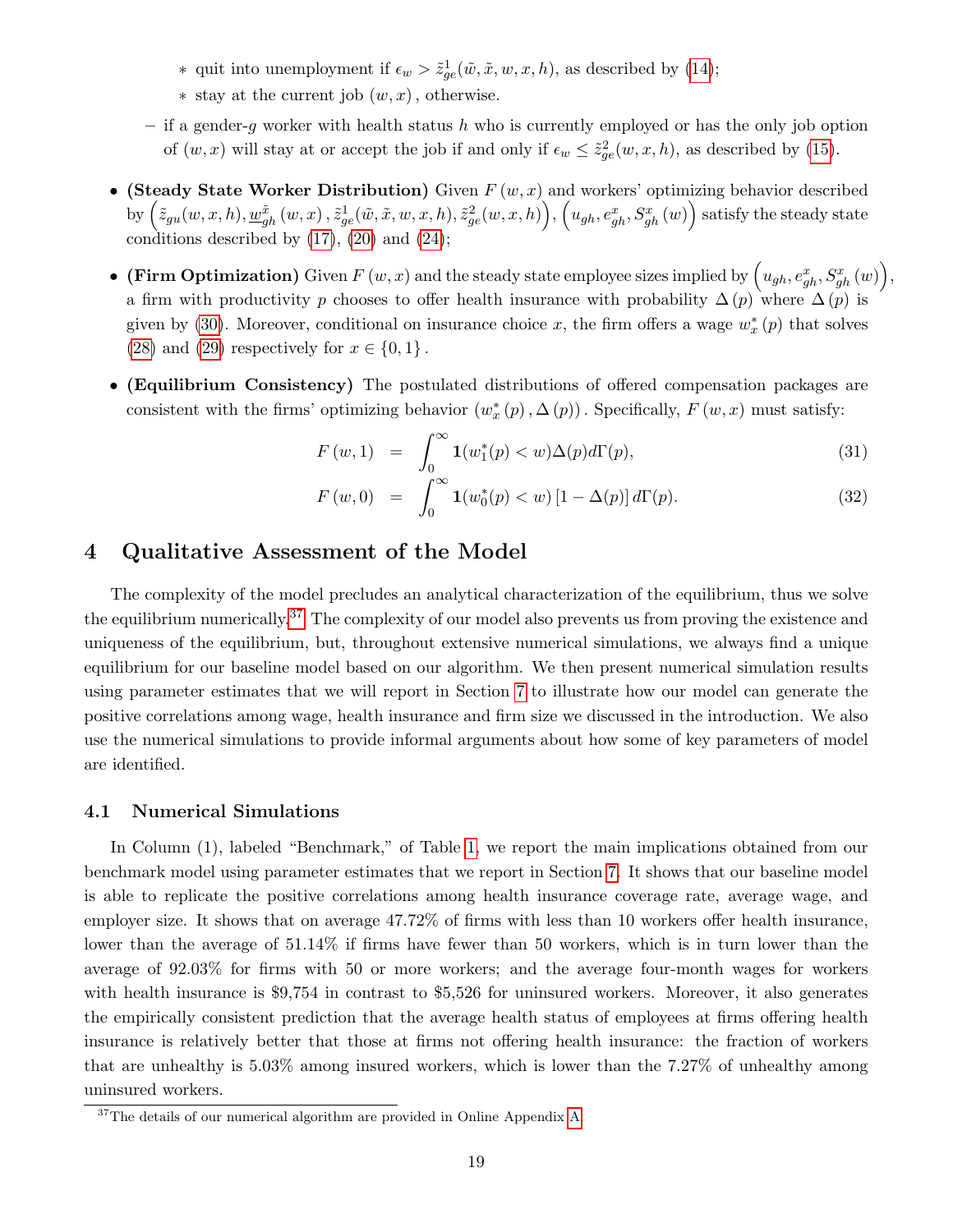In Table [2,](#page-53-0) we use the estimates from Section [7](#page-31-1) to shed light on the detailed mechanisms for why in our model more productive firms have stronger incentives to offer health insurance than less productive firms. For this purpose, we simulate the health composition of the workforce for the firms with the bottom 5% and the top 5% of productivity in our discretized (with 200 grid points) productivity distribution. Panel A (i.e., Row 1) of Table [2](#page-53-0) shows that, in the steady state, the fraction of unhealthy workers in low and high productivity firms that offer health insurance are respectively 5.61% and 4.88%; in contrast, the fraction of unhealthy workers in low and high productivity firms that do not offer health insurance are respectively 6.74% and 9.27%.[38](#page-21-0) Offering health insurance seems to improve the health composition of workers over not offering health insurance for high-productivity firms, more so than for the low productivity firms. In Panels B-D, we disentangle the advantage of high-productivity firms relative to low-productivity firms in offering health insurance into three components:  $(1)$ . the *adverse selection* effect among new hires;  $(2)$ . the health improvement effect of health insurance; (3). the retention effect.

In Panel B (i.e., Row 2), we illustrate that the adverse selection from offering health insurance in terms of the fraction of unhealthy among new hires is less severe for high-productivity firms than for low-productivity firms. Specifically, we show that, in the low-productivity firms, the fraction of unhealthy among the new hires – including those hired directly from the unemployment pool and those poached from other firms (i.e., job-to-job switchers) – is  $6.28\%$  if they offer health insurance and  $5.98\%$  if they do not; in contrast, in the high-productivity firms the fraction of unhealthy is 5.64% if they offer health insurance, which is virtually identical to the case if they do not offer health insurance (the difference appears in the fifth decimal point). Thus, the new hires attracted to firms that offer health insurance are indeed somewhat unhealthier, which is manifestation of adverse selection; but importantly, the new hires to highproductivity firms are significantly healthier than those to the low-productivity firms. This reflects the fact that, a high-productivity firm offering health insurance can poach workers from a much wider range of firms, including a larger fraction of workers from firms that already offer insurance and are thus healthier; in contrast, a low-productivity firm offering health insurance can only poach workers from firms with even lower productivity, most of which do not offer health insurance and thus have less healthy workers. Notice that the adverse selection effect operates not only at the aggregate level for the low productivity firms, but also at the gender specific level.

## [Insert Table [2](#page-53-0) About Here]

In Panel C, we show that any adverse selection effect that a firm offering health insurance suffers in terms of the health composition of their new hires is quickly remedied by the positive effect of health insurance on the improvement of health. In Row 3, we show that, just one-period later, the new hires' health composition is already in favor of firms that offer health insurance. For low-productivity firms, the fraction of unhealthy workers among those hired a period (4-months) ago, were they not to leave, is 5.49% and 6.62% respectively in those offering health insurance and those not offering health insurance. The health improvement of health insurance operates also at the gender specific level. Similarly, for highproductivity firms, the fraction of unhealthy workers among those hired a period ago is 5.40% and 6.59% respectively in those offering health insurance and those not offering health insurance. In Row 4 we show that if the new hires from nine-periods (3 years) ago were not to leave, the fraction of unhealthy among them would be only 4.85% in low-productivity firms that offer health insurance, but it would be 8.52%

<span id="page-21-0"></span><sup>&</sup>lt;sup>38</sup>The same patterns hold true by gender of the workers. They are available upon request from the authors.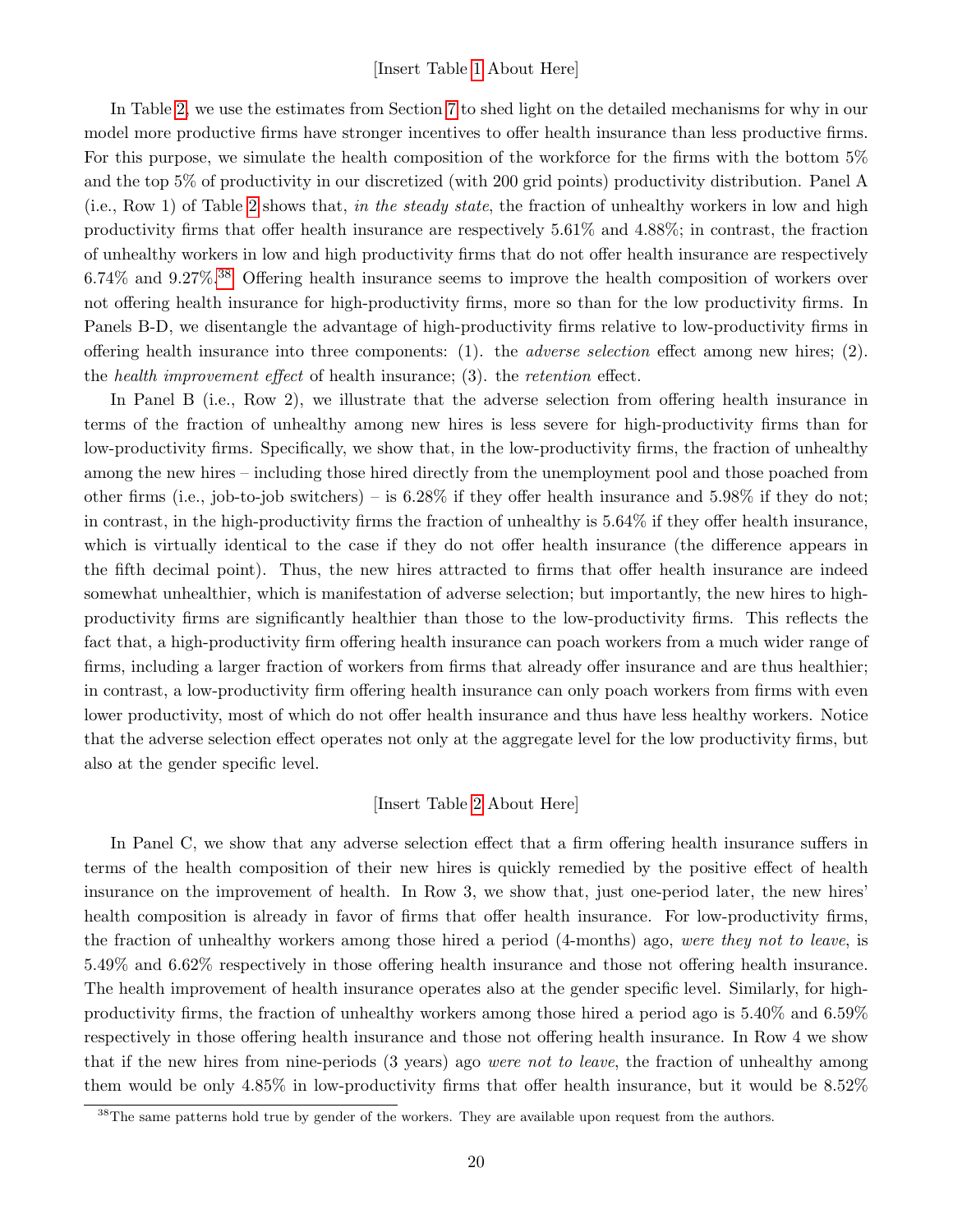in low-productivity firms that do not offer health insurance. Similarly, among high-productivity firms, the fraction of unhealthy workers among those hired nine periods ago, if they were not to leave, would be 4.85% and 9.07% respectively in those offering health insurance and those not offering health insurance. Notice that the overall fraction of unhealthy workers when health insurance is offered among those hired nine periods ago, if they were not to leave, is higher for high-productivity firms than for low-productivity firms. The reason is that the high productivity firms attract more male workers than low productivity firms (because, as we will show in Section [7,](#page-31-1) the on-the-job offer arrival rate is higher for males than for females) and there is a higher fraction of unhealthy among male workers than among female workers.

Finally, in Panel D we show that the positive effect of health insurance on health, which leads to increased productivity of the workers, is better captured by high productivity firms. It shows that the job-to-job transition rate for workers in high-productivity firms, regardless of their health status, is significantly lower than that in low-productivity firms. Thus in our model, high-productivity firms enjoy several advantages in offering health insurance to their workers relative to low-productivity firms: first, they face less severe adverse selection problem among the new hires; second, they are more likely to retain their healthy workers, which allows them to capture the increased productivity from the health improvement effect of health insurance as well as reduce the health care cost.

#### 4.2 Comparative Statics

In Columns (2)-(5) of Table [1](#page-52-0) we also present some comparative statics result to shed light on the effects of different parameters on the equilibrium features of our model. These shed light on how different parameters may be identified in our empirical estimation.

Fixed Administrative Cost of Offering Health Insurance. In Column (2) of Table [1,](#page-52-0) we investigate the effect of the fixed administrative cost  $C$  on health insurance offering rate, by setting it to 0 as supposed to the estimated value of  $C = 0.160$  (i.e., \$1,600 per 4 months) as reported in Table [9.](#page-57-0) Comparing the results in Column (2) with the benchmark results in Column (1), we find that lowering the fixed administrative cost of offering health insurance affects mainly the coverage rate for small firms; and its effect on the insurance offering rate of large firms is much smaller. Moreover, it does not affect much of the other outcomes. Although we still have a positive correlation between firm size and health insurance offering rate (due to other effects we illustrated in Table [2\)](#page-53-0) when  $C = 0$  instead of the estimated value, the offering rate for firms with fewer than 10 workers will increase from 47.72% to 50.01% and the health insurance offering rate for firms with fewer than 50 workers will increase from 51.14% to 53.77%.

Health Insurance Effect on Health. In Column (3), we shut down the effect of health insurance on the dynamics of health status by assuming that health transition process for the insured is the same as that of the uninsured,  $\pi_{h'h}^1 = \pi_{h'h}^0$  for all h, h'.<sup>[39](#page-22-0)</sup> Column (3) of Table [1](#page-52-0) shows that the fraction of large firms offering health insurance decrease significantly when  $\pi_{h'h}^1$  is set to be equal to  $\pi_{h'h}^0$ : the fraction of firms with 50 or more workers that offer health insurance decreases from 92.03% in the benchmark to 79.63% when  $\pi_{h'h}^1 = \pi_{h'h}^0$ . Moreover, this change significantly reduces the positive correlation between wage and health insurance. Therefore, the health insurance effect on health substantially affects the relationship among insurance offering rates, wages, and employer size in our model. Absent the health improvement

<span id="page-22-0"></span> $39$ We also obtain similar qualitative result in the opposite scenario, where health transition of the uninsured is set to be equal to that estimated for the insured, i.e.,  $\overline{\pi}_{h'h}^0 = \pi_{h'h}^1$ .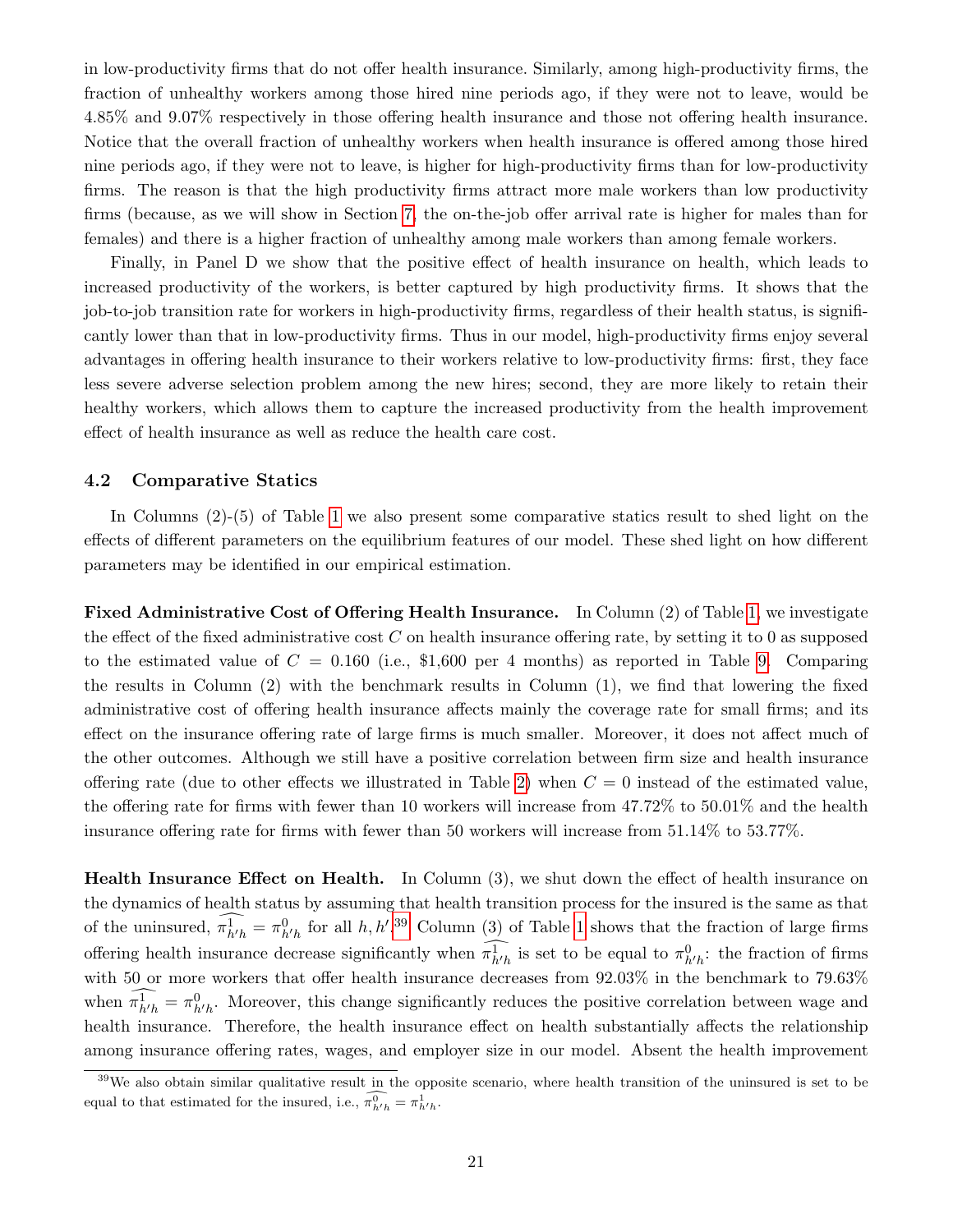effect of health insurance, the overall uninsured rate in the economy also significantly increases to 29.69%, from 22.34% in the benchmark.

The reason why large firms decide not to offer health insurance when  $\widehat{\pi}_{gh'h}^1 = \pi_{gh'h}^0$  can be understood as follows. When  $\widehat{\pi_{gh'h}} = \pi_{gh'h}^0$ , i.e., when health insurance provision does not influence the dynamics of worker's health status, the health composition of a firm's workforce is fully determined by health composition of the workers at the time they accept the offer. The bottom two cells in Column (3) show that health composition of firms offering health insurance (8.89% of workers being unhealthy) is worse than that of firms who do not (8.83% being unhealthy), because health insurance provision attract more unhealthy workers. This creates an adverse selection problem which is not subsequently overcome as in Panel B of Table [2,](#page-53-0) thus leading to some firms not to provide coverage.

Risk Aversion. In Column (4) of Table [1](#page-52-0) we simulate the effect on the equilibrium when we reduce the CARA coefficient from the estimated values of 0.2415 for male and 0.8878 for females in Table [9](#page-57-0) to half of their respective estimated values. A 50 percent reduction in CARA coefficients lead to a significant reduction in the health insurance offering rate for both small and large firms, but particularly so for firms with more than 50 workers. The health insurance offering rate decreases from  $51.14\%$  on average in the benchmark to 45.96% for firms with less than 50 workers, and it decreases from 92.03% to 63.72% for firms with 50 or more workers. Not surprisingly, the overall uninsured rate goes up substantially to  $44.27\%$ , in contrast to 22.34% in the benchmark. Interestingly, when workers have lower risk aversion, the average wages firms will pay in equilibrium increase substantially, and particularly so for firms that do not offer health insurance. The average four-month wage for insured workers increases by 6.5 percent from \$9,754 to \$10,387, while it increases by 37.8 percent from \$5,526 to \$7,615 for uninsured workers. The reason is that, when workers are less risk averse, it is less effective for firms to compete for workers by offering health insurance (which allows the firms to capture the risk premium), and as a result wages become the more important instrument for firms to attract workers.

**Productivity Effect of Health.** In Column (5) of Table [1](#page-52-0) we investigate the productivity effect of health by changing  $d_{gh}$ ,  $h \in \{H, U\}$  from their estimated values reported in Table [9](#page-57-0) to 1.00. This eliminates the negative productivity effect of bad health. Column (5) shows that the absence of the negative productivity effect of bad health leads to a substantial reduction of the coverage rate for the large employers relative to the benchmark. The fraction of firms with 50 or more workers offering health insurance decreases from 92.03% in the benchmark to 83.2% when the productivity effect of health were removed. The reason is that, in the benchmark when bad health reduces productivity, the large firms, which tend to retain workers longer as shown in Panel C of Table [2,](#page-53-0) have stronger incentive than smaller firms to improve the health of their workforce in order to raise the expected flow profit. Moreover, an increase in  $d_{gh}$  increases firms' wage offers in general due to the overall productivity improvement.

# 4.3 Identification of  $\gamma_g, d_{gh}, C, \sigma_f$  and  $\sigma_{gw}$

As shown in Columns (2) and (4)-(5) in Table [1,](#page-52-0) the CARA coefficient  $\gamma_g$ , the productivity effect of health  $d_{gh}$ ,  $h \in \{H, U\}$ , and the mean of the administrative cost of offering health insurance C, all have important effects on the firms' incentives to provide health insurance. How are they separately identified? Here we provide some "heuristic" discussion.

As we detail in Section [6,](#page-27-0) in our estimation we use both worker-side data which has information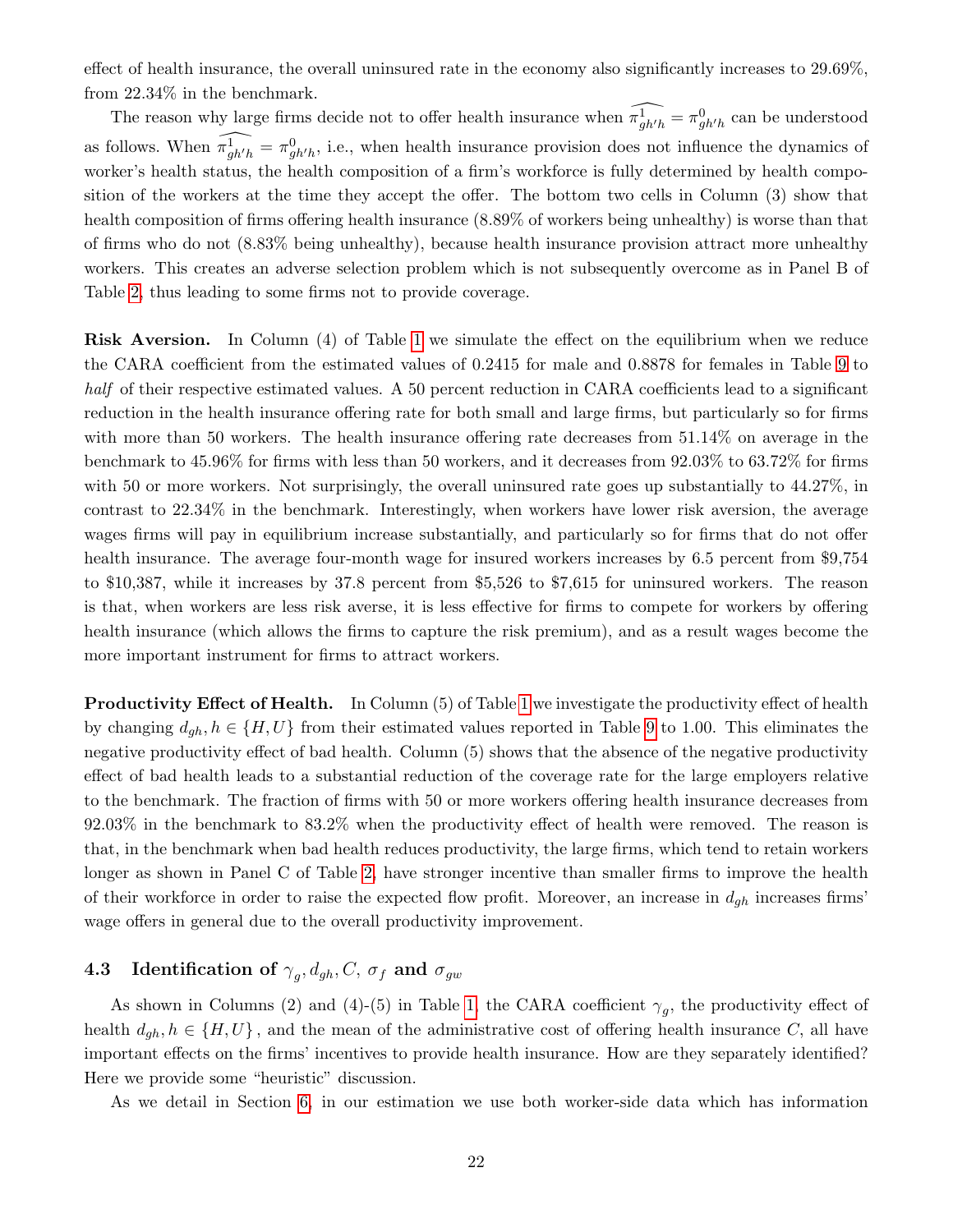about workers' labor market dynamics and firm-side data that has information about firm size, wages and health insurance offering. While it is true that the CARA coefficient  $\gamma_q$  affects the firms' incentives to provide insurance as shown in Column (4) of Table [1,](#page-52-0) it also affects the workers' job-to-job transitions. In particular, if  $\gamma_g$  is larger (i.e. when workers are more risk averse), we would expect to observe more frequent transitions of workers from jobs without health insurance to a job with health insurance, especially after a deterioration of health status, and even if the transition involves a reduction in wages. Moreover, the magnitude of the wage cut a worker is willing to tolerate in order to switch from a job without health insurance to a job with health insurance increases with the risk aversion parameter  $\gamma_g$ . These effects are not shown in Table [1,](#page-52-0) but will be incorporated in our estimation via the likelihood function of the workers' labor market transition dynamics.

As shown in Columns (4) and (5) in Table [1,](#page-52-0) both the productivity effect of health  $d_{gh}$  and risk aversion  $\gamma_q$  affect the relationship between the probability of offering health insurance and firm size. Of course, the scale parameter  $\sigma_f$  in [\(30\)](#page-19-2) also affects the relationship between the probability of offering health insurance and firm productivity (and thus firm size). These three parameters are separately identified for the following reasons. First, the risk aversion parameter  $\gamma_g$  is disciplined by the worker-side job-tojob transition information as we described above; second, even though the parameter  $d_{gh}$  and the scale parameter  $\sigma_f$  both affect the *slope* between the firm size and insurance offering probability from the firmside data, the parameter  $d_{gh}$  has an additional effect on the differences in wages for firms depending on whether they offer health insurance. Finally, the mean of the administrative cost  $C$  is identified from the the probability (in level) of small firms offering health insurance.

Finally, we explain how  $\sigma_{gw}$ , the standard deviations of gender-g workers' preference shocks, is identified. Note that  $\sigma_{gw}$ , together with the exogenous job destruction rate  $\delta_g$ , affects the relationship between the rate of transition of employed workers at a given compensation to unemployment (EU transition). A higher  $\sigma_{qw}$  implies that a higher rate of EU transition by workers at low wage jobs; and it also decreases the rate of UE transition to low wage jobs. Thus,  $\sigma_{gw}$  is estimated to balance these two effects to achieve the best overall fit.

## <span id="page-24-0"></span>5 Data Sets

In this section, we describe our data sets and sample selection. In order to estimate the model, it is ideal to use employee-employer matched dataset which contains information about worker's labor market outcome and its dynamics, health, medical expenditure, and health insurance, and firm's insurance coverage rate and size. Unfortunately, such a data set does not exist in the U.S. Instead, we combine three separate data sets for our estimation: (1) Survey of Income and Program participation; (2) Medical Expenditure Panel Survey; and (3) Robert Wood Johnson Employer Health Insurance Survey.

## 5.1 Survey of Income and Program Participation

Our main dataset for individual labor market outcome, health, and health insurance is 1996 Panel of Survey of Income Program Participation (hereafter, SIPP 1996).<sup>[40](#page-24-1)</sup> SIPP 1996 interviews individuals every four months up to twelve times, so that an individual may be interviewed over a four-year period. It consists of two parts: (1) core module, and (2) topical module. The core module, which is based on interviews in each wave, contains detailed monthly information regarding individuals' demographic characteristics

<span id="page-24-1"></span><sup>40</sup>SIPP 1996 Panel is available at: http://www.census.gov/sipp/core content/1996/1996.html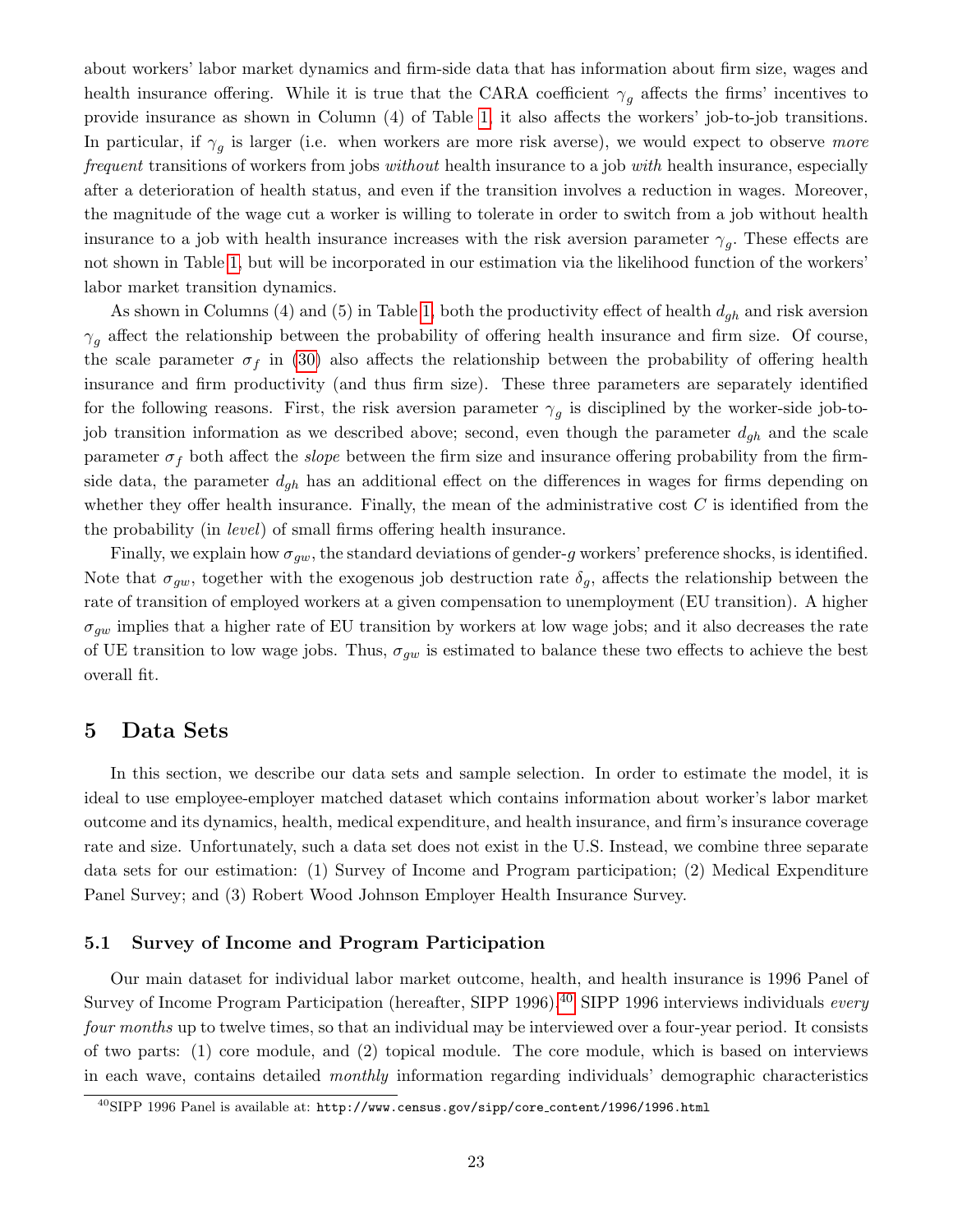and labor force activity, including earnings, number of weeks worked, average hours worked, employment status, as well as whether the individual changed jobs during each month of the survey period. In addition, information for health insurance status is recorded in each wave; it also specifies the source of insurance so we know whether it is an employment-based insurance, a private individual insurance, or Medicaid, and we also know whether it is obtained through the individual's own or the spouse's employer. The topical module contains *yearly* information about the worker and his/her family member's self reported health status and *out-of-pocket* medical expenditure at interview waves 3, 6, 9 and  $12^{41}$  $12^{41}$  $12^{41}$ 

Sample Selection Criterion. The total sample size after matching the topical module and the core module is 115,981. In order to have an estimation sample that is somewhat homogeneous in skills as we assume in our model, we restrict our sample to individuals whose ages are between 26-46 (dropping 69,858 individuals). In addition, we only keep individuals who are not in school, not self-employed, do not work in the public sector, are not engage in the military, and do not participate in any government welfare program (dropping an additional 20,435 individuals in total). We also require that our sample be covered either by an employer-based health insurance in his or her own name or is uninsured (dropping an additional 4,670 individuals). We restrict our samples to individuals who are at most high school graduates (dropping 8,063 individuals). Finally we drop top and bottom 3% of salaried workers (dropping an additional 2,003 individuals). Our final estimation sample that meets all of the above selection criterion consists of a total of 10,952 individuals.

## 5.2 Medical Expenditure Panel Survey (MEPS)

The weakness of using SIPP data for our research is the lack of information for total medical expenditure. To obtain the information, we use Medical Expenditure Panel Survey (hereafter, MEPS) 1997-1999. We use its Household Component (HC), which interviews individuals *every half year* up to five times, so that an individual may be interviewed over a two-and-a-half-year period.<sup>[42](#page-25-1)</sup> Medical expenditure is recorded at annual frequency. Several health status related variables are recorded in each wave. Moreover, health insurance status is recorded at monthly level. We use the same sample selection criteria as SIPP 1996. The sample size is 9,759.

## 5.3 Robert Wood Johnson Foundation Employer Health Insurance Survey

In addition, we also need information for employer size and associated health insurance offering rate, which is not available from the worker-side data. The data source we use is 1997 Robert Wood Johnson Foundation Employer Health Insurance Survey (hereafter, RWJ-EHI).<sup>[43](#page-25-2)</sup> It is a nationally representative survey of public and private establishments conducted in 1996 and 1997. It contains information about employer's characteristics such as industry, firm size, and employees' demographics, as well as information about health insurance offering, health insurance plans, employees' eligibility and enrollment in health plans, and the plan type.

We restrict the sample to establishments which belong to the private sector and have at least three employees. The final sample size is 19,089.

<span id="page-25-0"></span><sup>&</sup>lt;sup>41</sup>In both SIPP and MEPS, we use the self-reported health status to construct whether the individual is Excellent Health, Healthy or unhealthy. The self-reported health status has five categories. We categorize "Excellent" as Excellent Health, "Very Good" and "Good" as Healthy, and "Fair" and "Poor" as Unhealthy.

<span id="page-25-1"></span><sup>42</sup>MEPS HC is publicly available at http://www.meps.ahrq.gov.

<span id="page-25-2"></span> $^{43}$ It is publicly available at http://www.icpsr.umich.edu/icpsrweb/HMCA/studies/2935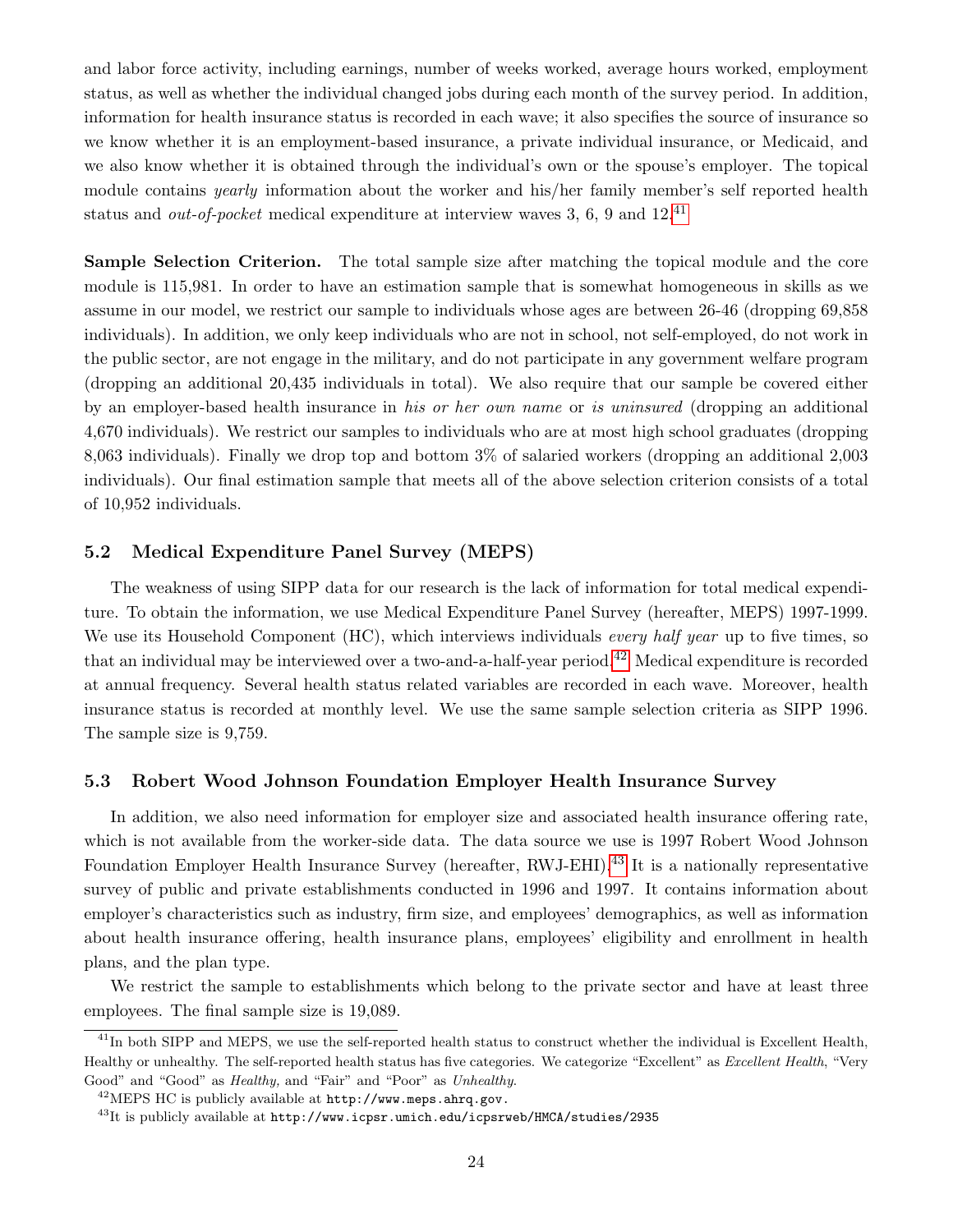#### 5.4 Summary Statistics

Table [3](#page-53-1) reports the summary statistics of the key variables in the 1996 SIPP data. About 76% of the employed male workers, and 85.6% of female workers, receive health insurance from their employers. The average 4-month wage for employed male workers with health insurance is about \$9,050, higher than that for those without health insurance which is about \$6,090; the average 4-month wage for employed female workers is about \$7,370 for those with health insurance and \$5,360 for those without health insurance. The unemployment rate for our selected sample is about 4.1% among males and 4.8% among females, both lower than the overall unemployment rate in the U.S. in 1996 (which was about  $5.4\%$ ).<sup>[44](#page-26-0)</sup> About  $30.3\%$  and 26.6% of our male and female sample respectively have excellent health (i.e., self-reported health status is "Excellent"), 63.8% and 67.4% of male and female samples are healthy (i.e., self-reported health status is either "Good" or "Very Good") and about 5.9% of them are unhealthy (i.e., self-reported health status is either "Fair" or "Poor"). Moreover, it is important to note that about 5.3% of male (5.4% of female, respectively) workers with insurance and 7.3% of male (7.8% of females, respectively) workers without insurance reported unhealthy.

### [Insert Table [3](#page-53-1) About Here]

In Table [4](#page-54-0) we report the comparison of summary statistics for the individuals in MEPS 1997-1999 and those in SIPP 1996. Among both males and females, the fractions of excellent health and healthy workers are somewhat lower, and the fraction of unhealthy are higher, in MEPS than in SIPP. The fractions of employed workers who own health insurance are also lower in MEPS than in SIPP, for both males and females. By using the mean expenditure given health and health insurance in MEPS, we also impute the annual average medical expenditure based on SIPP's health and health insurance composition for the SIPP sample. It shows that annual medical expenditures are similar in the two samples: the imputed annual average medical expenditures for our SIPP sample is about \$800 for males and \$1,364 for females, which are very close to the observed average annual expenditures of \$790 and \$1,230 for males and females respectively in the MEPS sample.

## [Insert Table [4](#page-54-0) About Here]

Finally, in Table [5](#page-55-0) we provide the summary statistics for our firm side data based on RWJ-EHI 1997. In general, firms that tend to offer health insurance have larger size in employment and provide higher wage. The average establishment size in the RWJ-EHI 1997 is about 20 workers, but the average size is more than 30 among those that offer health insurance and slightly less than 7 among those that do not offer health insurance. 53% of the firms with less than 50 workers offer health insurance, in contrast to 95% of the firms with 50 or more workers. Moreover, wages, both unconditional and conditional on insurance status, are very close to the one reported for the 1996 SIPP sample. The average annual wages are calculated in two ways, either using the firm or using the worker as a unit of observation. They show that firms that offer insurance on average pay more than firms that do not offer health insurance; and on average workers with health insurance earn more than those without health insurance. Therefore, although we restrict samples to relatively unskilled workers in SIPP, the compensation patterns seem to be quite consistent in the worker-side and employer-side data sets.

[Insert Table [5](#page-55-0) About Here]

<span id="page-26-0"></span><sup>44</sup>See U.S. Department of Labor, Bureau of Labor Statistics at website: http://stats.bls.gov.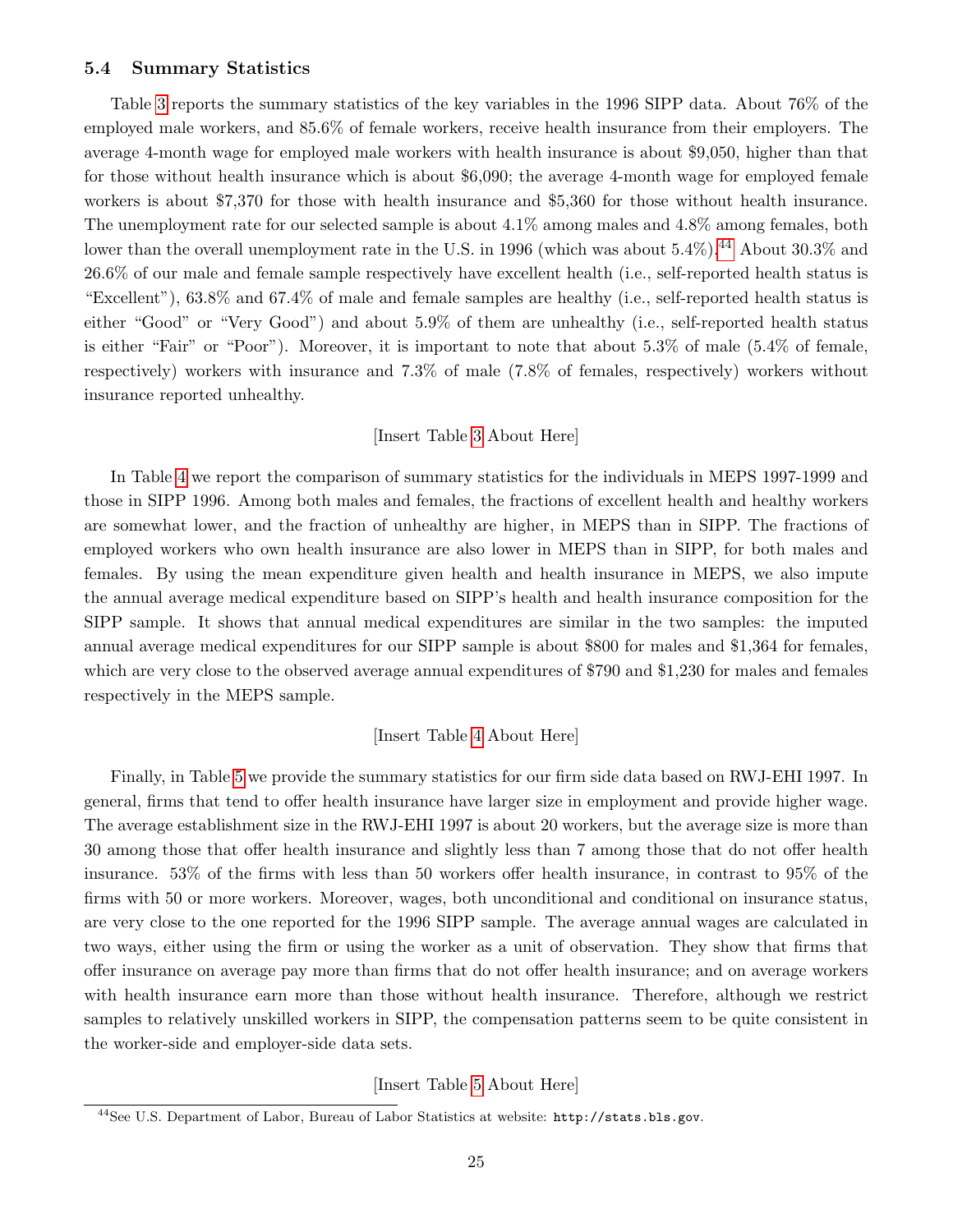# <span id="page-27-0"></span>6 Estimation Strategy

In this section we present our strategy to structurally estimate our baseline model using the datasets we described above.<sup>[45](#page-27-1)</sup> We estimate parameters regarding health transitions and medical expenditure distribution without using the model. The remaining parameters are estimated via a minimum-distance estimator which follows [Imbens and Lancaster \(1994\)](#page-50-2) and [Petrin \(2002\)](#page-51-1). They consider the situation where moments come from different data sources. In this study we construct worker-side moments from the likelihood of individuals' labor market transition, as in [Bontemps, Robin, and Van den Berg \(1999,](#page-48-2) [2000\)](#page-48-3) and [Shephard \(2012\)](#page-51-3). Then, we construct firm-side moments such as firm size distribution and firm's coverage rate conditional on their size from employer-side data. Loosely speaking, the parameters are chosen to best fit the data from both sides of labor markets. This is the main difference from the existing estimation procedure used in [Bontemps, Robin, and Van den Berg \(1999,](#page-48-2) [2000\)](#page-48-3) and [Shephard](#page-51-3)  $(2012)$ , where model parameters are chosen to fit worker side data alone.<sup>[46](#page-27-2)</sup> As a result, we assume a parametric specification of the productivity distribution and it is estimated, jointly with other parameters, to fit both the wage and firm size distributions. Specifically, as we mentioned in Section [3.1,](#page-9-9) we specify that the productivity distribution is given by a lognormal distribution with location and scale parameters  $\mu_p$  and  $\sigma_p$  respectively.

In our empirical application, the model period is set to be four months, driven by the fact that we can only observe the transition of health insurance status at four-month intervals in the SIPP data. In this paper, we do not try to estimate  $\beta$  but set  $\beta = 0.99$  so that annual interest rate is about 3%.<sup>[47](#page-27-3)</sup> Moreover, we set the exogenous death rate  $\rho_g$  to be 0.001 for both  $g = 1$  and 2.<sup>[48](#page-27-4)</sup> We also set the fraction of male workers in the population  $M_1/M$  to be 0.543, which is the fraction of males workers in our selected SIPP sample.<sup>[49](#page-27-5)</sup> Finally, the after-tax income schedule [\(6\)](#page-12-2) is estimated by using the same approach as [Kaplan](#page-50-10) [\(2012\)](#page-50-10), i.e.,  $\tau_0 = 565.584$ ,  $\tau_1 = 2.863$  and  $\tau_2 = -0.153$ .<sup>[50](#page-27-6)</sup>

#### 6.1 First Step

In Step 1 we estimate parameters determining individuals' medical expenditure distribution, including for each  $h \in \mathcal{H}, x \in \{0,1\}, g \in \{1,2\}, \gamma_{ghx}^+$ , which characterize the probability of receiving a medical shock in [\(2\)](#page-9-7), and the parameters  $(b_{ghx}, s_{ghx}, \beta_{ghx})$  for the Gamma-Gompertz the distribution of medical expenditures as specified in [\(3\)](#page-10-1), as well as the health transitions  $\pi^x$  as in [\(5\)](#page-10-4) without explicitly using the

<span id="page-27-2"></span><span id="page-27-1"></span><sup>45</sup>The details of the numerical estimation procecure are available in Online Appendix [C.](#page-68-0)

 $46$ Consequently they can estimate productivity distribution nonparametrically so that the model's prediction of workers' wage distribution perfectly fits with the data. Specifically, in [Bontemps, Robin, and Van den Berg](#page-48-2) [\(1999,](#page-48-2) [2000\)](#page-48-3) and [Shephard](#page-51-3) [\(2012\)](#page-51-3), worker-side parameters are estimated from the likelihood function of individual labor market transitions. Then, firm productivity distribution is estimated to perfectly fit wage distribution observed from the worker side by utilizing the theoretical relationship between wage offer and firm productivity implied from the model. Note that one can still apply semiparametric multi-step estimation to fit both worker and employer side moments if one has access to employee-employer matched panel data. For example, [Postel-Vinay and Robin](#page-51-7) [\(2002\)](#page-51-7) and [Cahuc, Postel-Vinay, and Robin](#page-48-10) [\(2006\)](#page-48-10) nonparametrically estimate worker's sampling distribution of job offer from each firm to match observed wage distribution. Given the estimated sampling distribution, they then estimate productivity distribution of firms to perfectly fit the employer-size distribution.

<span id="page-27-3"></span><sup>&</sup>lt;sup>47</sup> It is known from [Flinn and Heckman](#page-49-12) [\(1982\)](#page-49-12) that it is difficult to separately identify the discount factor  $\beta$  from the flow unemployed income b in standard search models.

<span id="page-27-4"></span><sup>&</sup>lt;sup>48</sup>This roughly matches the average 4-month death rate in the age range of 26-46, which is the sample of individuals we include in our estimation.

<span id="page-27-6"></span><span id="page-27-5"></span> $^{49}$ The magnitude of M, the measure of workers relative to firms, will be estimated and it is reported in Table [9](#page-57-0).

 $50$ We estimate the after-tax income schedule parameters based on annual income, and then adjust the schedule appropriately to apply to four-month incomes in our model environemnt (see Online Appendix [F](#page-71-0) for details).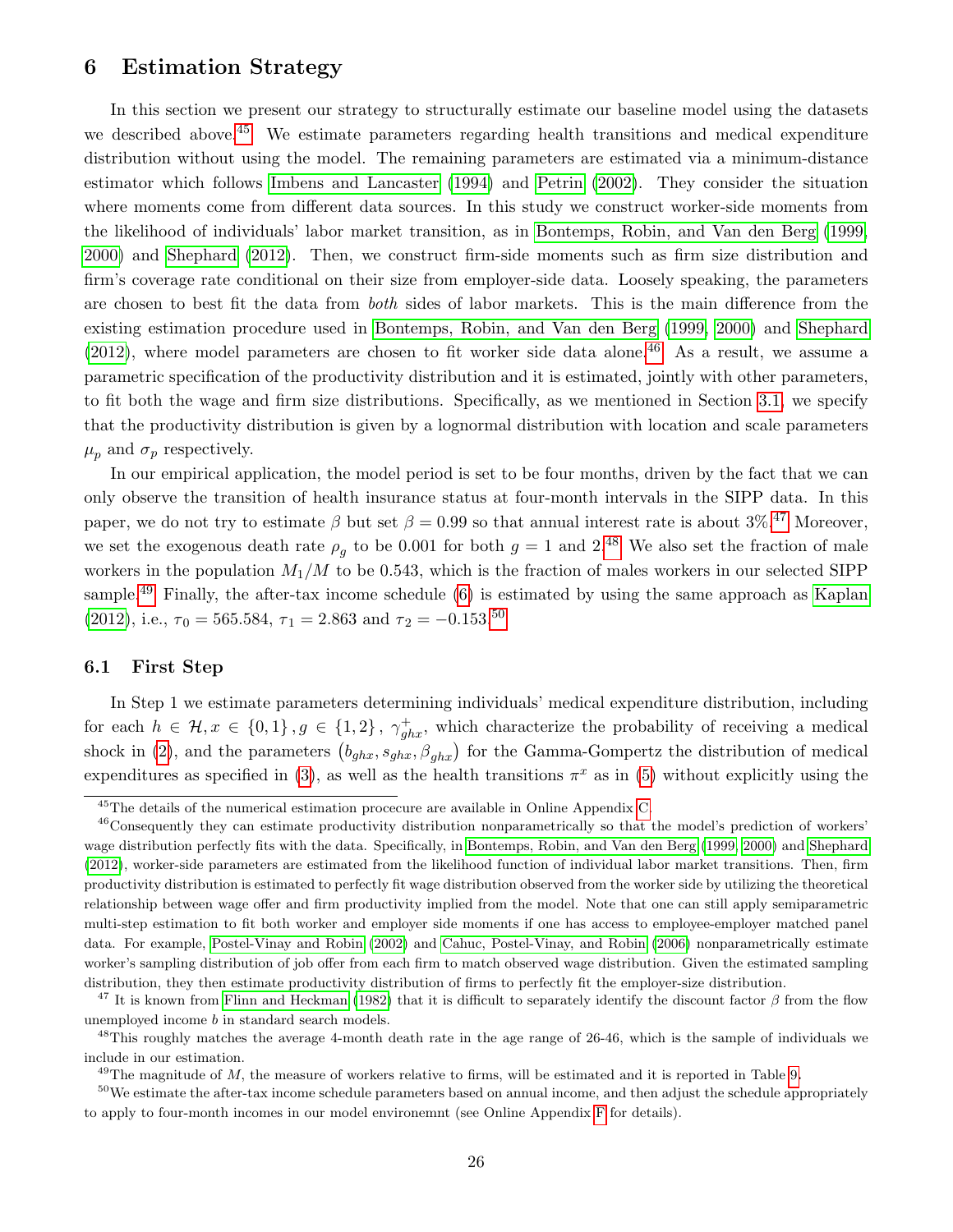model. They are estimated by GMM using the MEPS data. For each  $h, x, s$ , we construct four moments (mean, variance, and skewness of annual medical expenditure and the fraction of individuals with zero medical expenditure). For simplicity, we estimate these parameters using a subsample of individuals whose health and health insurance status are *unchanged* throughout the year. The *annual* theoretical moments conditional on health insurance and health status are constructed or simulated from parameters which are defined for our model with a four-month period.<sup>[51](#page-28-0)</sup>

Because we are assuming that the effect of health insurance and health status on medical shocks and medical expenditures are exogenous, our restriction to the subsample of individuals whose health and health insurance status are unchanged throughout the year does not create a biased sample for our estimation purpose. However, it is useful to recognize that this subsample differs from the overall MEPS sample. Table [6](#page-55-1) provides the analogous summary statistics of the MEPS subsample we used in our first step estimation. The comparison of Tables [6](#page-55-1) and [4](#page-54-0) shows that, not surprisingly, the magnitudes of medical expenditure are substantially lower in this subsample than those in the overall sample.

#### [Insert Tables [6](#page-55-1) About Here]

We estimate the parameters in health transition matrix  $\pi_{ghh'}^x$  as described in [\(5\)](#page-10-4) using the 1996 SIPP data based on maximum likelihood. The key issue we need to deal with is that our model period is 4 months; and while we can observe health insurance status each period (every four months), we observe health status only every *three* periods (a year). We deal with this issues as follows, separately by gender. Let  $x_t \in \{0,1\}$  be a gender-g worker's insurance status at period t, and let  $h_t \in \mathcal{H}$  and  $h_{t+3} \in \mathcal{H}$  denote respectively the worker's health status in period t and  $t + 3$  (when it is next measured), the likelihood of observing  $h_{t+3} \in \mathcal{H}$  conditional on  $x_t, x_{t+1}, x_{t+2}$  and  $h_t \in \mathcal{H}$  can be written out explicitly using the Law of Total Probability:

$$
\Pr(h_{t+3}|x_t, x_{t+1}, x_{t+2}, h_t, g) = \sum_{h_{t+2} \in \mathcal{H}} \sum_{h_{t+1} \in \mathcal{H}} \pi_{gh_{t+1}h_t}^{x_t} \pi_{gh_{t+2}h_{t+1}}^{x_{t+1}} \pi_{gh_{t+3}h_{t+2}}^{x_{t+2}}.
$$

We use them to formulate the log-likelihood of observed data, which records the health transition every three periods, as a function of one-period health transition parameters as captured by  $\pi_g^x$ , for  $x \in \{0,1\}$ , as in [\(5\)](#page-10-4) in our model.

#### <span id="page-28-2"></span>6.2 Second Step

In the second step, we estimate the remaining parameters  $\theta \equiv (\theta_1, \theta_2)$  where  $\theta_1 \equiv \langle \gamma_g, \mathfrak{b}_g, \lambda_{gu}, \mathfrak{b}_g \rangle$  $\lambda_{ge}, \delta_g, \mu_{gE}, \mu_{gH}, \sigma_{gw}: g\in\{1,2\}\rangle$  are parameters that affect worker-side dynamics, and  $\theta_2\equiv \langle C, d_{gh}, M, \mu_p, \rangle$  $\sigma_p, \sigma_f : g \in \{1,2\}, h \in \{H, U\}$  are the additional parameters that are mostly relevant to the firm-side moments. Our objective function is based on the optimal GMM which consists of two types of moments. The first set of moments are derived from the worker-side data in SIPP in the form of the log-likelihood of the observed labor market dynamics of the workers, which we aim to maximize by requiring that the first derivatives should be equal to zero, following [Imbens and Lancaster \(1994\)](#page-50-2). The second set of moments come from the firm-side data RWJ-EHI.

Specifically, let the targeted moments be

<span id="page-28-1"></span>
$$
\mathcal{M}(\boldsymbol{\theta}) = \left[ \begin{array}{c} \frac{\sum_{i} \partial \log(L_{i}(\boldsymbol{\theta}))}{\partial \boldsymbol{\theta}} \\ \mathbf{m} - \mathrm{E}[\mathbf{m}; \boldsymbol{\theta}] \end{array} \right],
$$
(33)

<span id="page-28-0"></span> $51$ The weighting matrix we use is the diagonal elements of inverse of variance-covariance matrix of sample moments.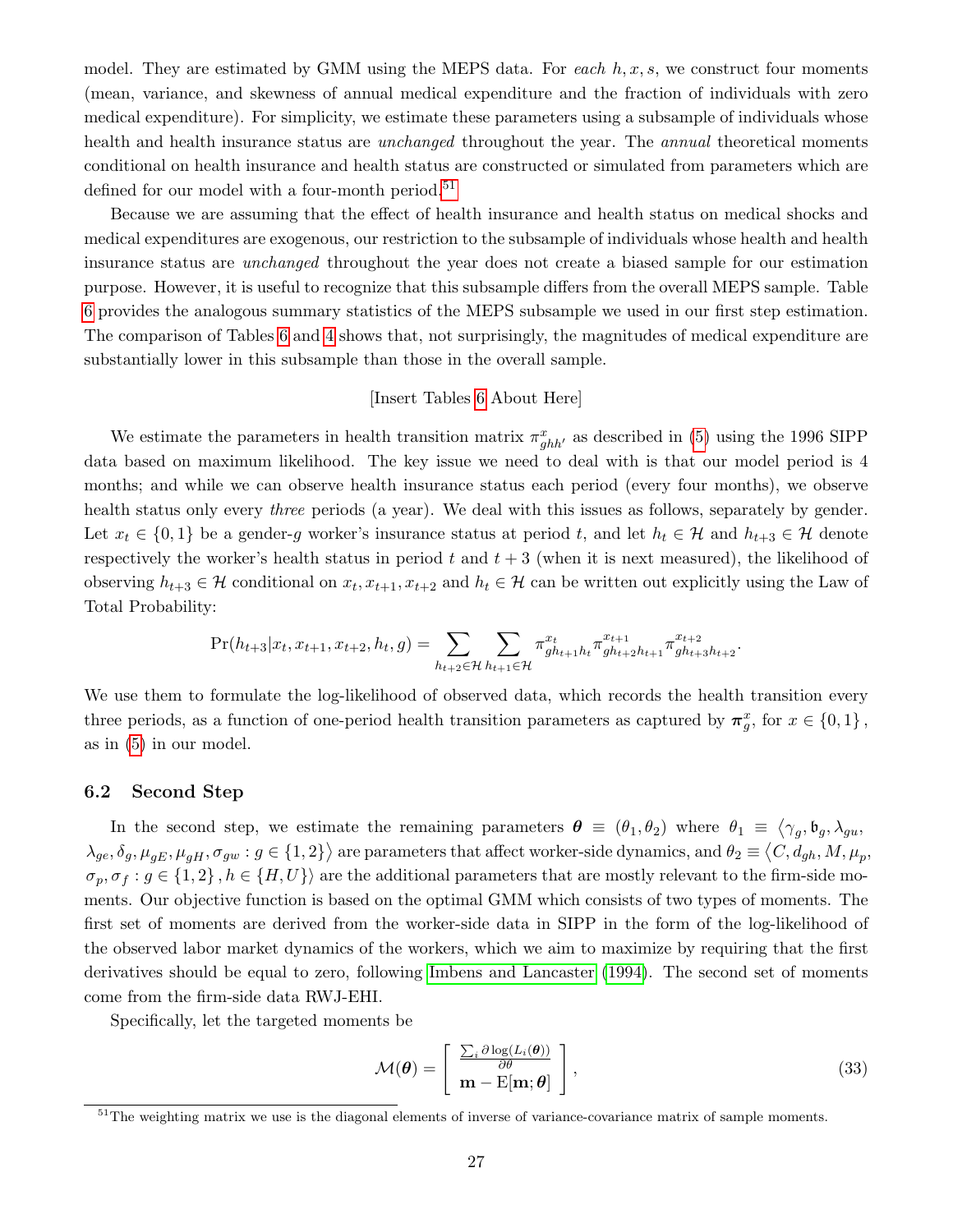where  $L_i(\theta)$  is individual i's contribution to the labor market dynamics likelihood, which we discuss in details in Section [6.2.1;](#page-29-0) and m is a vector of firm-side moments we describe in Section [6.2.2.](#page-31-0) Then, we construct an objective function as

$$
\min_{\{\theta\}} \mathcal{M}(\theta)'\Omega \mathcal{M}(\theta),\tag{34}
$$

where the weighting matrix  $\Omega$  is chosen as a consistent estimator of  $E[\mathcal{M}(\theta)'\mathcal{M}(\theta)]^{-1}$ , which is obtained using  $\tilde{\theta}$ , a preliminary consistent estimate of  $\theta$ . As in [Petrin \(2002\)](#page-51-1), we first assume that  $E[\mathcal{M}(\theta')'\mathcal{M}(\theta)]$ takes block diagonal matrix because different moments come from different sampling processes. Let  $\mathbb{M}(\theta)$  =  $E\left[\frac{\partial \mathcal{M}(\theta)}{\partial \theta}\right]$ , the gradient of the moments with respect to the parameters evaluated at the true parameter values. The asymptotic variance of  $\sqrt{n}(\hat{\theta} - \theta)$  is then given by

$$
\left[\mathbb{M}(\boldsymbol{\theta})'\Omega\mathbb{M}(\boldsymbol{\theta})\right]^{-1},
$$

which we use to calculate the standard error of parameter estimates.

#### <span id="page-29-0"></span>6.2.1 Deriving the Likelihood Functions of Workers' Labor Market Dynamics

Here we derive the likelihood functions of workers' labor market dynamics similar to those in [Bontemps,](#page-48-2) [Robin, and Van den Berg \(1999,](#page-48-2) [2000\)](#page-48-3). Let  $F(w, x)$  denote the distribution of  $(w, x)$  in the labor market.

We will first derive the likelihood contribution of the labor market transitions of unemployed workers. Consider an unemployed gender-q worker at period 1 with health status is  $h_1$ , who experiences an unemployment spell of duration l and in period  $l + 1$  transitions to a job  $(\tilde{w}, \tilde{x})$ . To ease exposition, let us first suppose that health history between  $j = 1$  to  $l + 1$  for this worker,  $(h_1, h_2, ..., h_{l+1})$ , is observed. The likelihood contribution of observing such a transition is:

<span id="page-29-1"></span>
$$
\frac{u_{gh_1}}{M} \times \Pi_{j=2}^l \left\{ \Pr(h_j|h_{j-1}, x_{j-1} = 0, g) \times \left[ 1 - \lambda_{gu} \int \Phi\left(\tilde{z}_{gu}(w', x', h_j)\right) dF(w', x') \right] \right\} \tag{35a}
$$

$$
\times \ \Pr(h_{l+1}|h_l, x_l=0, g) \times [\lambda_{gu} \Phi\left(\tilde{z}_{gu}(\tilde{w}, 1, h_{l+1})\right) f(\tilde{w}, 1)]^{1(\tilde{x}=1)} \times [\lambda_{gu} \Phi\left(\tilde{z}_{gu}(\tilde{w}, 0, h_{l+1})\right) f(\tilde{w}, 0)]^{1(\tilde{x}=0)} (35b)
$$

where  $\mathbf{1}(\tilde{x} = 1)$  is an indicator function taking value one if we observe a transition to employment with  $(\tilde{w}, 1)$  at period  $l + 1$ , and similarly  $\mathbf{1}(\tilde{x} = 0)$  is an indicator function taking value one if we observe a transition to employment with  $(\tilde{w}, 0)$  at period  $l + 1$ . To understand [\(B3\)](#page-68-1), note that the first term in line [\(35a\)](#page-29-1),  $u_{gh}/M$ , reflects the assumption that the initial condition of individuals is drawn from the steady state worker distribution because  $u_{gh}/M$  the probability that an unemployed gender-g worker with health status h is sampled. The second term in line  $(35a)$  is the probability that individual experiences l periods of unemployment with health status transitions  $(h_2, ..., h_l)$  during the process; note that the term  $\left[1-\lambda_{gu}\int \Phi\left(\tilde{z}_{gu}\left(w',x',h_j\right)\right)dF(w',x')\right]$  is the probability that the individual does not receive an offer or receives an offer whose value is less than staying as an unemployed (see the definition of  $\tilde{z}_{gu}(w', x', h_j)$ ) as given by [\(10\)](#page-14-1)). The term on line [\(35b\)](#page-29-1) is the probability that his health transitions from  $h_l$  to  $h_{l+1}$  in period  $l + 1$  and receive an acceptable offer  $(\tilde{w}, \tilde{x})$  from the relevant density function  $f(\tilde{w}, \tilde{x})$ .

Now as we described earlier in Section [5,](#page-24-0) SIPP data we observe the workers' self-reported health status only annually (at interview waves 3, 6, 9 and 12); as a result, we do not always observe workers' health history in-between labor market transitions. However, since we already estimated the health transitions conditional on health insurance in Step 1, we can integrate out the unobserved health status.<sup>[52](#page-29-2)</sup>

<span id="page-29-2"></span><sup>&</sup>lt;sup>52</sup>Details for the likelihood functions when the health history in-between labor market transitions are not observable are provided in Online Appendix [B.](#page-68-2)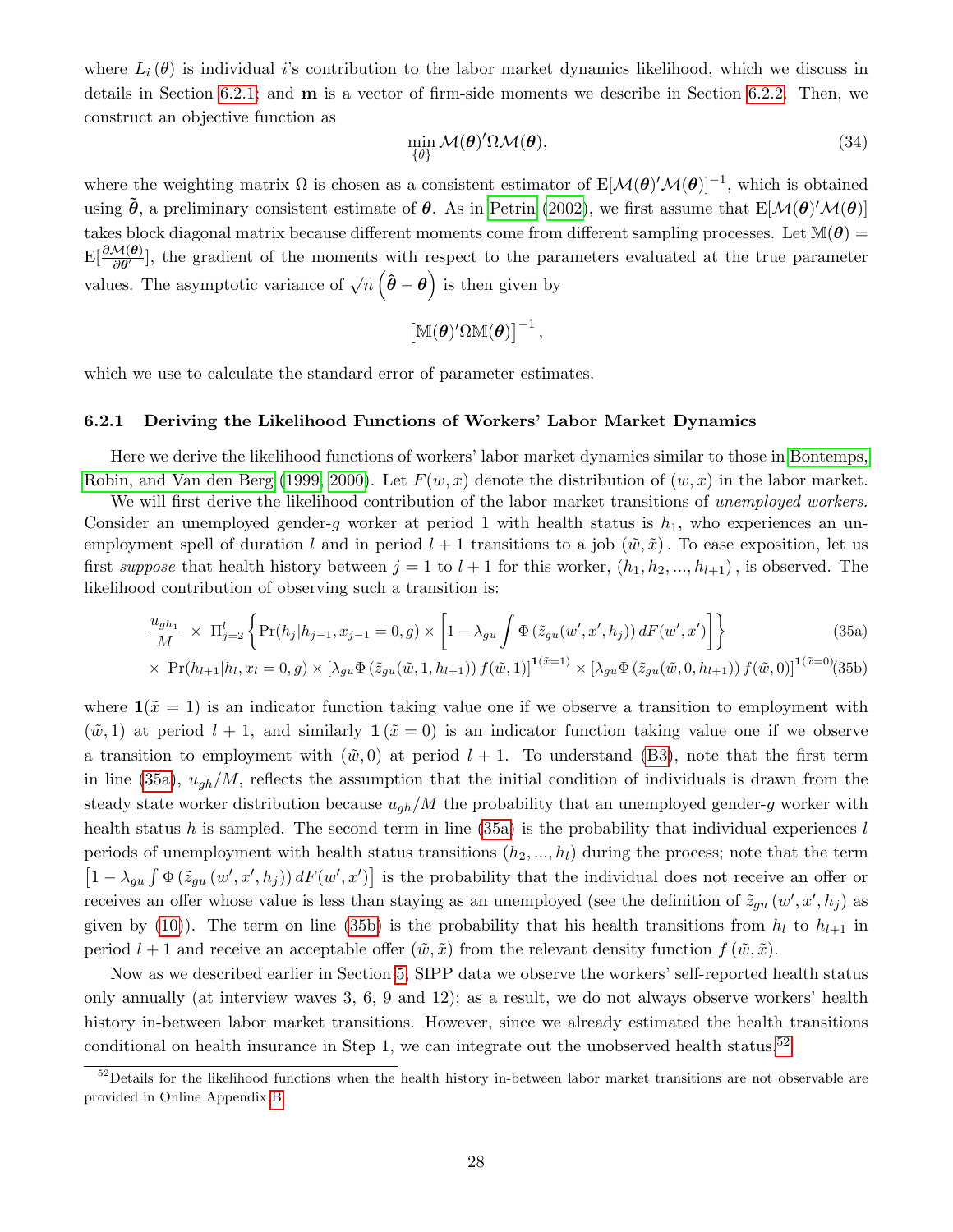We can similarly derive the likelihood contribution of the job dynamics of *employed workers*. Consider an employed gender-g worker in period 1 with health status  $h_1$  working on a job with compensation package  $(w, x)$ . Suppose that the worker experiences a job status changes in period  $l + 1$ . For an employed worker, there are four possible job status changes:

• [Event "Job Separation"]: The individual experienced a job separation at period  $l + 1$ , which can be a result of exogenous destruction of the job or a voluntary quit into unemployment (due to changes in health and the preference shocks);

• [Event "Switch 1"]: The individual transitioned to a job  $(\tilde{w}, \tilde{x})$  such that  $\tilde{x} = x$  and the accepted wage is  $\tilde{w} > w$ ;

• [Event "Switch 2"]: The individual transitioned to a job  $(\tilde{w}, \tilde{x})$  such that  $\tilde{x} = x$  and the accepted wage is  $\tilde{w} < w$ ;

• [Event "Switch 3"]: The individual transitioned to a job  $(\tilde{w}, \tilde{x})$  such that  $\tilde{x} \neq x$  and the accepted wage is  $\tilde{w}$ .

Again, suppose that the health history between  $j = 1$  to  $l + 1$  for this worker,  $(h_1, h_2, ..., h_{l+1})$ , is observed, then the likelihood contribution is given by:

<span id="page-30-1"></span><span id="page-30-0"></span>
$$
\frac{e_{gh_1}^x s_{gh_1}^x(w)}{M} \times \Pi_{j=2}^l \left\{ \Pr(h_j|h_{j-1}, x, g)(1 - \delta_g) \left[ \left( (1 - \lambda_{ge}) + \lambda_{ge} \left( \begin{array}{c} F(w, x) \\ +F\left(\underline{w}_{gh_j}^{1-x}(w, x), 1-x\right) \end{array} \right) \right) \Phi\left(\tilde{z}_{ge}^2(w, x, h_j)\right) \right] \right\} (36b)
$$
\n
$$
\times \Pr(h_{l+1}|h_l, x, g) \tag{36c}
$$

$$
\begin{cases}\n\delta_g \left[ (1 - \lambda_{ge}) + \lambda_{ge} \int \left[ 1 - \Phi \left( \tilde{z}_{gu}(w', x', h_{l+1}) \right) \right] dF(w', x') \right] \\
+ (1 - \delta_g) \begin{cases}\n\lambda_{ge} \int \left[ 1 - \Phi \left( \tilde{z}_{ge}(w', x', w, x, h_{l+1}) \right) \right] dF(w', x') \\
+ (1 - \lambda_{ge}) \left[ 1 - \Phi \left( \tilde{z}_{gu}(w, x, h_{l+1}) \right) \right] \\
\times \lambda_{ge} f(\tilde{w}, \tilde{x}) \Phi \left( \tilde{z}_{ge}^2(\tilde{w}, \tilde{x}, h_{l+1}) \right),\n\end{cases} \n\text{if Event is "Switch 1" (36d)}\n\end{cases}
$$

$$
\begin{cases}\n\delta_g \lambda_{ge} f(\tilde{w}, \tilde{x}) \Phi\left(\tilde{z}_{ge}^2(\tilde{w}, \tilde{x}, h_{l+1})\right), & \text{if Event is "Switch 2"} \\
\left[\begin{array}{cc} (1 - \delta_g) \lambda_{ge} f(\tilde{w}, \tilde{x}) \mathbf{1} \left\{\tilde{w} \ge \underline{w}_{gh_{l+1}}^{\tilde{x}}(w, x), \tilde{x}\right\} \Phi\left(\tilde{z}_{ge}^1(\tilde{w}, \tilde{x}, w, x, h_{l+1})\right) \\
+\delta_g \lambda_{ge} f(\tilde{w}, \tilde{x}) \Phi\left(\tilde{z}_{ge}^2(\tilde{w}, \tilde{x}, h_{l+1})\right), & \text{if Event is "Switch 3".}\n\end{array}\right\}\n\end{cases}
$$

To understand [\(36\)](#page-30-0), note that similar to that in [\(B3\)](#page-68-1), the term in line [\(36a\)](#page-30-1),  $e_{gh}^x s_{gh}^x(w)/M$ , is the probability of sampling an employed gender-g worker with health status  $h_1$  working on a job  $(w, x)$ ; the term in line [\(36b\)](#page-30-1) is the probability that individual stays with the job  $(w, x)$  for l periods with health status transitions  $(h_2, ..., h_l)$  during the process. Line [\(36c\)](#page-30-1) expresses the likelihood of observing health transition from  $h_l$  to  $h_{l+1}$  in period  $l + 1$ . Line [\(36d\)](#page-30-1) expresses the likelihood of observing one of the four job status change events. For example, the event "Job Separation" is observed in period  $l + 1$  because the individual experiences an exogenous shock that destroys the current match (which occurs with probability  $\delta_g$ ), and then he/she does not get matched to another acceptable job (which occurs with probability  $(1-\lambda_{ge})+\lambda_{ge}\int [1-\Phi(\tilde{z}_{gu}(w',x',h_{l+1}))] dF(w',x')$  or he/she voluntarily quits into unemployment which may happen due to changes in health status or preference shocks to employment. To understand the probability of event "Switch 2", we note that in order for a worker to switch to a job  $(\tilde{w}, \tilde{x})$  with  $\tilde{x} = x$ but  $\tilde{w} < w$ , the worker must have experienced a job separation (which occurs with probability  $\delta_q$ ), but is then lucky enough to receive the offer  $(\tilde{w}, \tilde{x})$  immediately and moreover the preference shock  $\epsilon_w$  is less than  $\tilde{z}_{ge}^2(\tilde{w}, \tilde{x}, h_{l+1})$ , which happens with probability  $\lambda_{ge} f(\tilde{w}, \tilde{x}) \Phi\left(\tilde{z}_{ge}^2(\tilde{w}, \tilde{x}, h_{l+1})\right)$ . The probability of the other job switch events are derived similarly.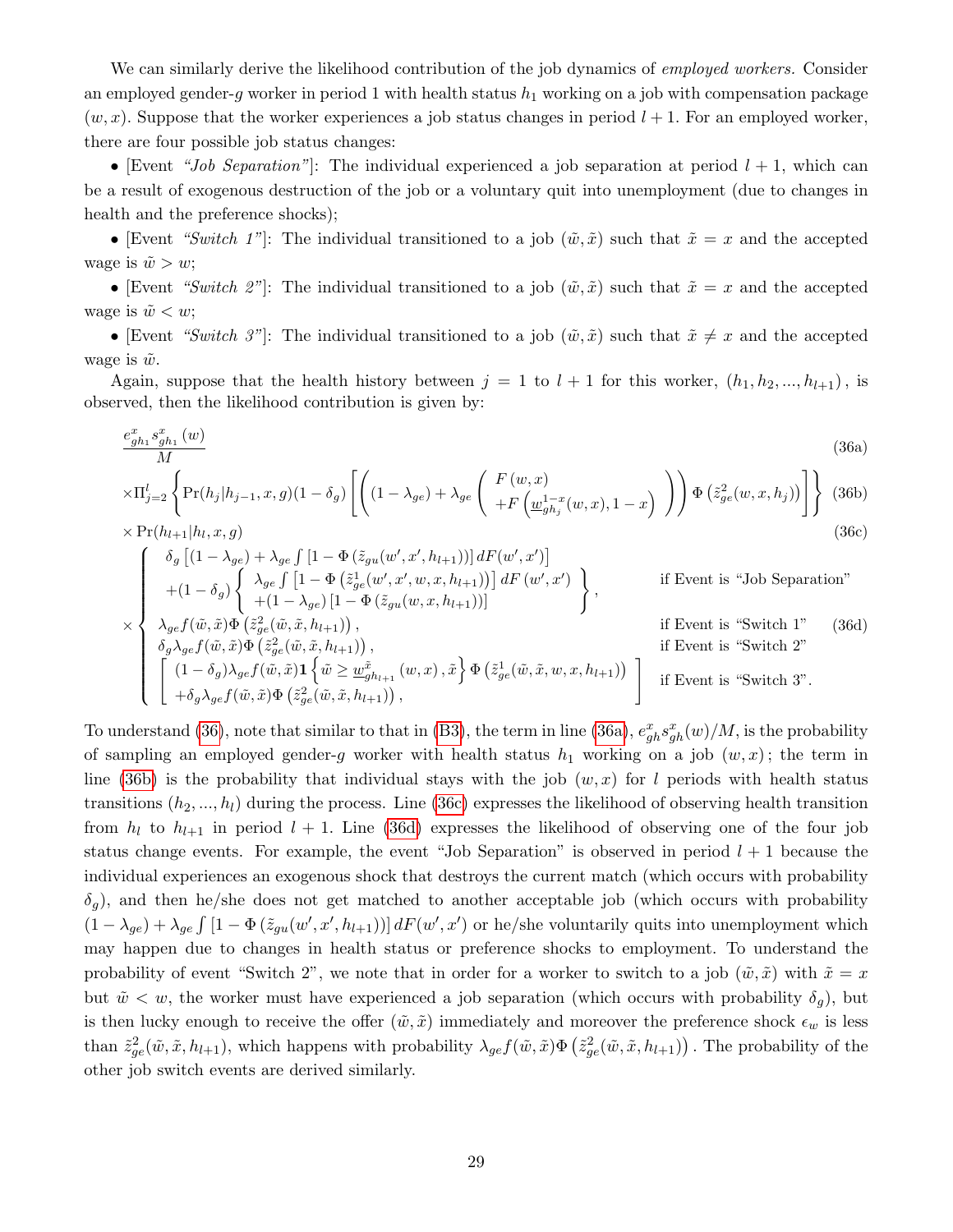#### <span id="page-31-0"></span>6.2.2 Employer-Side Moments

In our estimation, we also require that our model's predictions match the following employer-side moments calculated from the RWJ-EHI data. These moments correspond to the vector m in expression [\(33\)](#page-28-1):

- Mean firm size;
- Fraction of firms less than 50 workers;
- Mean size of firms that offer health insurance;
- Mean size of firms that do not offer health insurance;
- Health insurance coverage rate;
- Health insurance coverage rate among firms with less than 10 workers;
- Health insurance coverage rate among firms with 10-30 workers;
- Health insurance coverage rate among firms with 30-50 workers;
- Health insurance coverage rate among firms with more than 50 workers;
- Average wages of workers in firms offering health insurance;
- Average wages of workers in firms not offering health insurance;
- Average wages of workers in firms with less than 50 workers;
- Average wages of workers in firms with more than 50 workers.
- Fraction of female workers in firms offering health insurance;
- Fraction of female workers in firms not offering health insurance.

# <span id="page-31-1"></span>7 Estimation Results

#### 7.1 Parameter Estimates

Parameters Estimated in the First Step. Tables [7](#page-56-0) and [8](#page-57-1) respectively report the step 1 parameter estimates for the medical expenditure processes as described by [\(2\)](#page-9-7) and [\(3\)](#page-10-1), and the health transitions as described by [\(5\)](#page-10-4). The estimated coefficients imply that unhealthy individuals and individuals with health insurance tend to be more likely to experience medical shocks. The parameter estimates for the Gamma-Gompertz distributions are hard to interpret directly, but as we will show in Table [10](#page-58-0) below, conditional on experiencing medical shocks, the medical expenditure realizations for the unhealthy individuals and individuals with health insurance tend to have higher means and higher variances. Table [10](#page-58-0) will show that our estimated medical expenditure processes fit the mean, variance, skewness of medical expenditures by health and healthy insurance status in the data well.

#### [Insert Table [7](#page-56-0) About Here]

In Table [8,](#page-57-1) we report the parameter estimate for the health transitions, by gender and health insurance status. For the most part, the parameter estimates for the health transitions are consistent with the notion that there is a significant health insurance effect on the dynamics of health. Specifically, our estimates indicate that  $\pi_{gEE}^1 > \pi_{gEE}^0$  for both genders, which implies that workers of both genders with health insurance is more likely to stay in excellent health than those without health insurance. Similarly, we find that  $\pi_{gEU}^1 > \pi_{gEU}^0$  and  $\pi_{gHU}^1 > \pi_{gHU}^0$  for both genders, which implies that workers with health insurance are more likely to transition out of the unhealthy status to either excellent health or healthy.

[Insert Table [8](#page-57-1) About Here]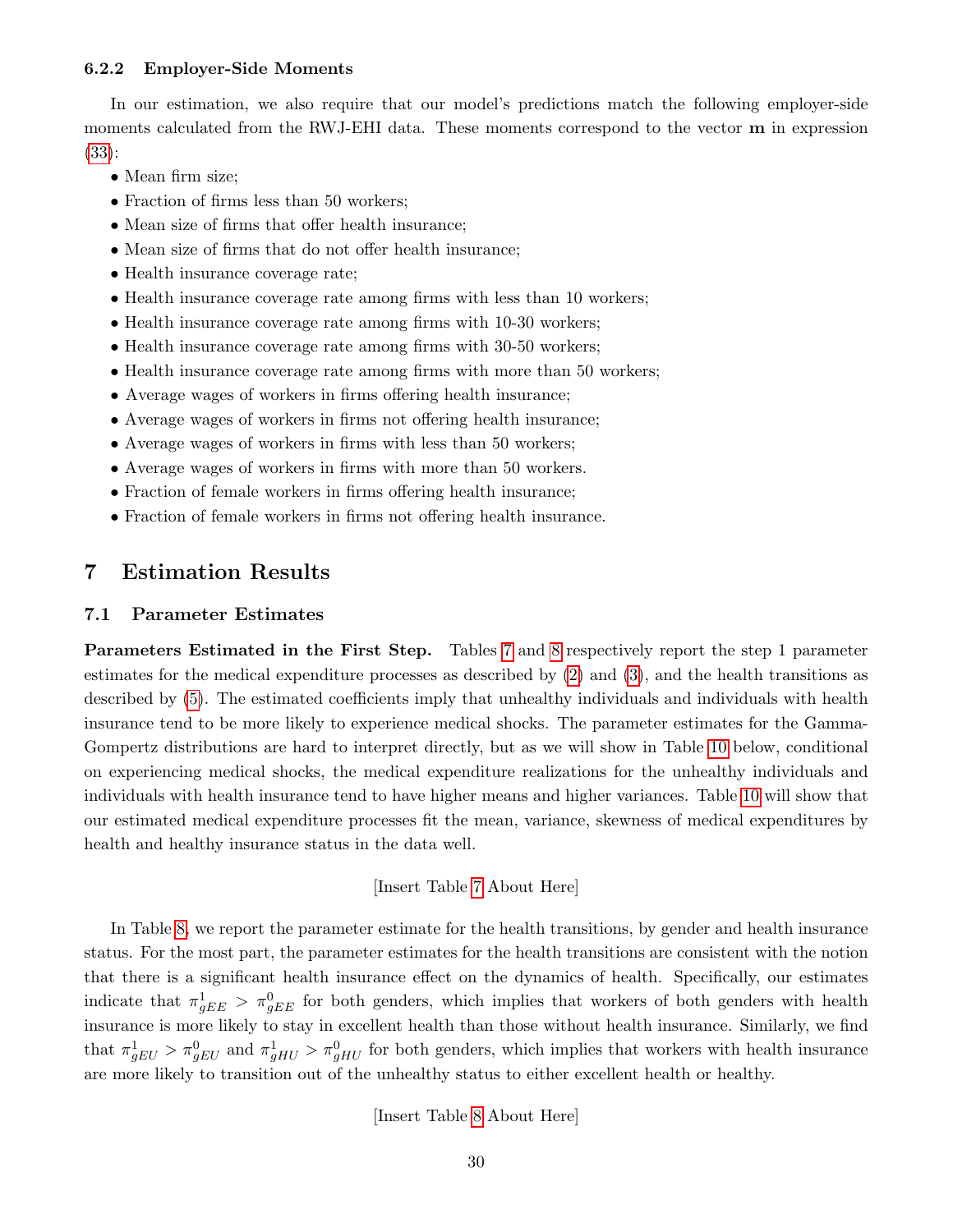It is useful to note that our estimates of the effect of health insurance on health are consistent with the experimental evidence found in [Finkelstein, Taubman, Wright, Bernstein, Gruber, Newhouse, Allen,](#page-49-13) [Baicker, and the Oregon Health Study Group \(2012\)](#page-49-13), where they use the randomized control design as a result of the allocation of Medicaid insurance by lottery to over-subscribers in Oregon in 2008. They found that one year after being randomly allocated Medicaid insurance increases the probability that people self report "Good" or "Excellent" health (compared with "Fair" or "Poor" health) by 25 percent, and increases the probability of not screening positive for depression by 10 percent. The findings about the positive effect of insurance on self-reported physical and mental health persist after two years despite the finding in [Baicker, Taubman, Allen, Bernstein, Gruber, Newhouse, Schneider, Wright, Zaslavsky, Finkelstein, and](#page-48-11) [the Oregon Health Study Group \(2013\)](#page-48-11) that Medicaid has no statistically significant effect on measured blood pressure and cholesterol approximately two years after the experiment.<sup>[53](#page-32-0)</sup>

Parameters Estimated in the Second Step. Table [9](#page-57-0) reports the parameter estimates from step 2. The gender-specific parameters are indicated by the subscript g. Panel A provides the estimates for the model parameters that are related to workers, namely  $\theta_1 \equiv \langle \lambda_{gu}, \lambda_{ge}, \delta_g, \gamma_g, \mu_{gE}, \mu_{gH}, \mathfrak{b}_g, \sigma_{gw} \rangle$ . Our estimate of CARA coefficient is about 0.2415E-4 (recalling that our unit is in \$10,000) for males and 0.8878E-4 for females. Using the four-month average wages for employed workers reported in Table [3,](#page-53-1) which is about \$8,350 for males and \$7,080 for females, our estimated CARA coefficients imply relative risk aversions of about 0.2017 for males and 0.6286 for females. These are squarely in the range of estimates of CARA and Relative Risk Aversion coefficients in the literature (see [Cohen and Einav \(2007\)](#page-48-12) for a summary of such estimates), and they are also consistent with the findings by others that women tend to be more risk averse than men in the western economies (see, e.g., [Barsky, Juster, Kimball, and Shapiro \(1997\)](#page-48-13) for survey evidence, and [Levin, Snyder, and Chapman \(1988\)](#page-50-11) and [Borghans, Golsteyn, Heckman, and Meijers](#page-48-14) [\(2009\)](#page-48-14) for experimental evidence that women are more risk averse than men).

#### [Insert Table [9](#page-57-0) About Here]

We find that the "monetary income" received while in unemployment  $\mathfrak{b}_g$  is similar for men and women at about \$170 for four months for men and \$134 for women respectively. The relatively small estimates of  $b_q$  suggests that a large fraction of the UI benefits are probably expensed for job search costs. We also find that the offer arrival rates for an unemployed worker  $\lambda_{qu}$  are 0.4345 for males and 0.3540 for females, which imply that on average it takes about 9 months and 11 months for an unemployed male and female, respectively, to receive an offer. We also find that the offer arrival rates for employed workers,  $\lambda_{ge}$ , are respectively about 0.3745 for males and 0.2780 for females, which imply that on average it takes about 10.7 and 14.4 months for for a currently male and female employed worker respectively to receive an outside offer.[54](#page-32-1)

<span id="page-32-0"></span><sup>&</sup>lt;sup>53</sup>Also see [Courtemanche and Zapata](#page-48-6) [\(2014\)](#page-48-6) for similar evidence from Massachusetts health reform. [Levy and Meltzer](#page-50-12) [\(2008\)](#page-50-12) provides a comprehensive survey on the previous literature that examined the health effect of health insurance.

<span id="page-32-1"></span> $54$ [Dey and Flinn](#page-49-2) [\(2005\)](#page-49-2) estimated that the mean wait between contacts for the unemployed is about 3.25 months, while the a contact between a new potential employer and a currently employed individual occurs about every 19 months. The differences for the contact rate for the unemployed between our paper and [Dey and Flinn](#page-49-2) [\(2005\)](#page-49-2) could be due to the fact that a period is four months in our paper while it is a week in [Dey and Flinn](#page-49-2) [\(2005\)](#page-49-2). An unemployed individual in both the first month and the fifth month will be considered as being in a continuous unemployment spell, though at weekly frequency he could have been matched with some firms inbetween. This may lead us to a lower estimate for the contact rate for the unemployed. Another possibility is the differences in the sample selection: our sample includes only individuals with no more than high school degree, while [Dey and Flinn](#page-49-2) [\(2005\)](#page-49-2)'s sample has at least a high school degree.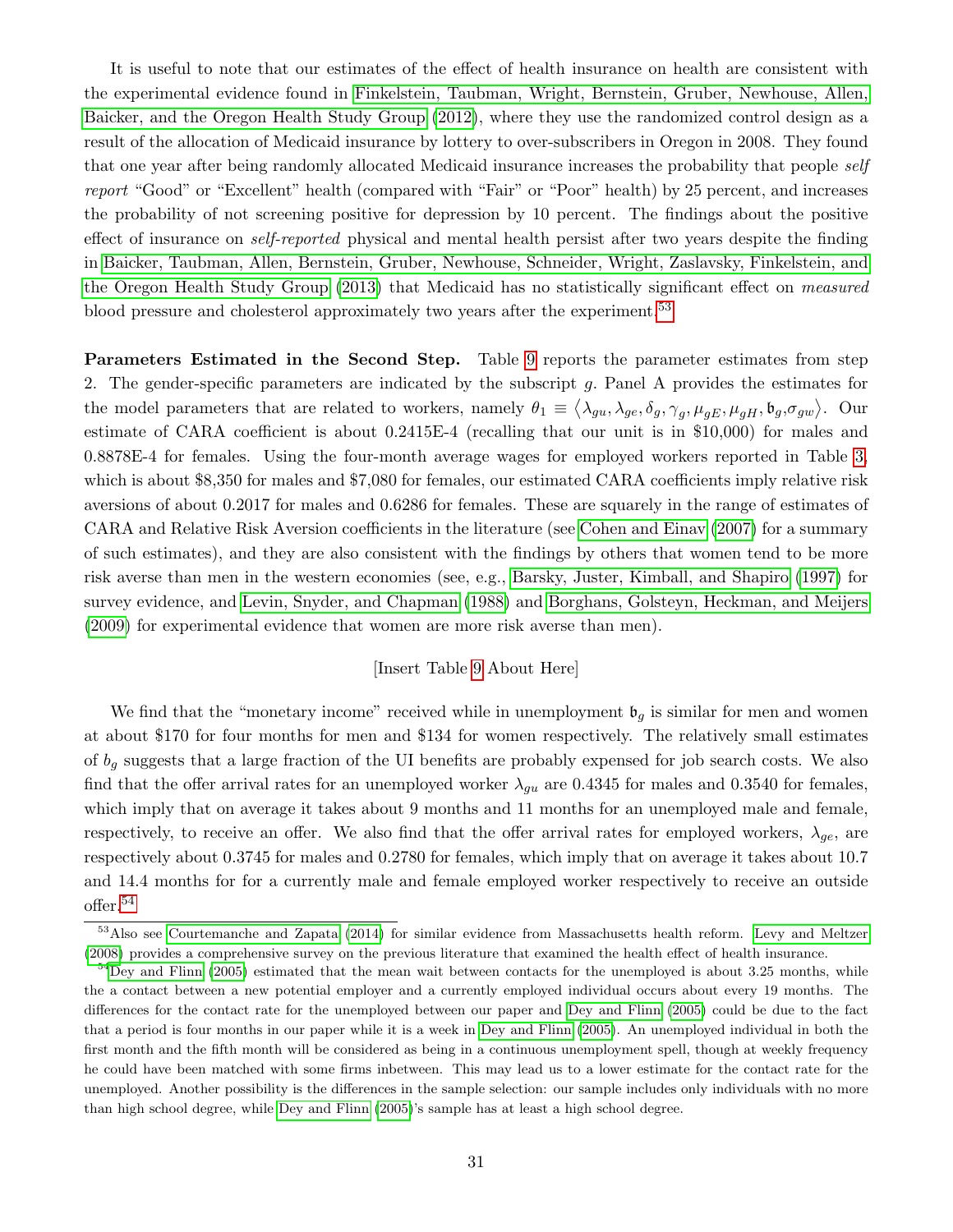In Panel A, we also report that our estimates of the probability of exogenous job destruction,  $\delta_g$ , are about 2.09% and 2.58% in a four-month period for males and female respectively. Also, we estimate that the fraction of newly arrived workers who have excellent health is about 36.3% and 33% for males and females respectively, and the fractions that are healthy are 62.5% and 63.37% for males and females respectively. Finally, we found that there is substantial variation in the preference shock to work with an estimate of the standard deviation  $\sigma_{gw}$  to be about \$540 for males and \$840 for females.

Panel B reports our estimates of parameters  $\theta_2 \equiv \langle d_{gh}, C, M, \mu_p, \sigma_p, \sigma_f \rangle$ . We find that there is very little productivity loss for healthy workers relative to workers with excellent health, with the estimates of  $d_{gH}$  to be 0.9979 and 1.00 for males and females respectively (recall that the productivity of workers with excellent health is normalized to 1); however, we find that there is substantial productivity loss for unhealthy workers: the productivity of an unhealthy worker (those who self-reported health is "Poor" or "Fair"),  $d_{gU}$ , is 0.7665 and .7946 respectively for male and female workers, implying between 21-24% productivity loss for unhealthy workers relative to workers with excellent health.[55](#page-33-0) Moreover, we find that the mean of the administration cost of offering health insurance,  $C$ , is about \$1,601 per four month, i.e., about \$6,400 per year.

In order to fit the average firm size, our estimate of M, the ratio between workers and firms, is about 20.39. This estimate is about the same as the average establishment size of 19.92 reported in Table [5.](#page-55-0) Because of the preference shock to work we introduced in our model, all firms in our model regardless of their productivity will be able to attract some workers in equilibrium. We also estimated that the scale and shape parameters of the lognormal productivity distribution are respectively −1.092 and 0.7183, which implies that the mean (4-month) productivity of firms is about \$4, 343. The fact that the mean accepted four-month wages in our sample are \$8,350 and \$7,080 respectively for males and females (see Table [3\)](#page-53-1) is largely due to the fact more productive firms attract more workers in the steady state as our model implies. Lastly, we estimated that the scale parameter of the random cost of ESHI offering,  $\sigma_f$ , as specified in [\(27\)](#page-19-1) is estimated to be about \$1,703, which is of a similar magnitude as the estimate of C.

#### 7.2 Within-Sample Goodness of Fit

In this section, we examine the within-sample goodness of fit of our estimates by numerically solving the equilibrium of our estimated model and compare the model predictions with their data counterparts.

Worker-Side Goodness of Fit. Table [10](#page-58-0) reports the model fits for medical expenditure in the first step. It shows that our parameter estimates fit the data on the means (in Panel A), variances (in Panel B) and skewnesses (in Panel C) of the medical expenditure processes conditional on gender, health and health insurance status very well; moreover, in Panel D, we show that we accurately replicate the fraction of individuals with zero medical expenditures conditional on gender, health and health insurance status. Table [11](#page-59-0) shows that our model provides excellent fits for annual health transitions by gender and health insurance status.

> [Insert Table [10](#page-58-0) About Here] [Insert Table [11](#page-59-0) About Here]

<span id="page-33-0"></span><sup>&</sup>lt;sup>55</sup>There is a vast literature examining whether healthy workers have higher productivity using different methods and different data. Most papers share the findings that healthier individuals are more productive. For a thorough survey on the relationships between health and productivity, see [Tompa](#page-51-8) [\(2002\)](#page-51-8).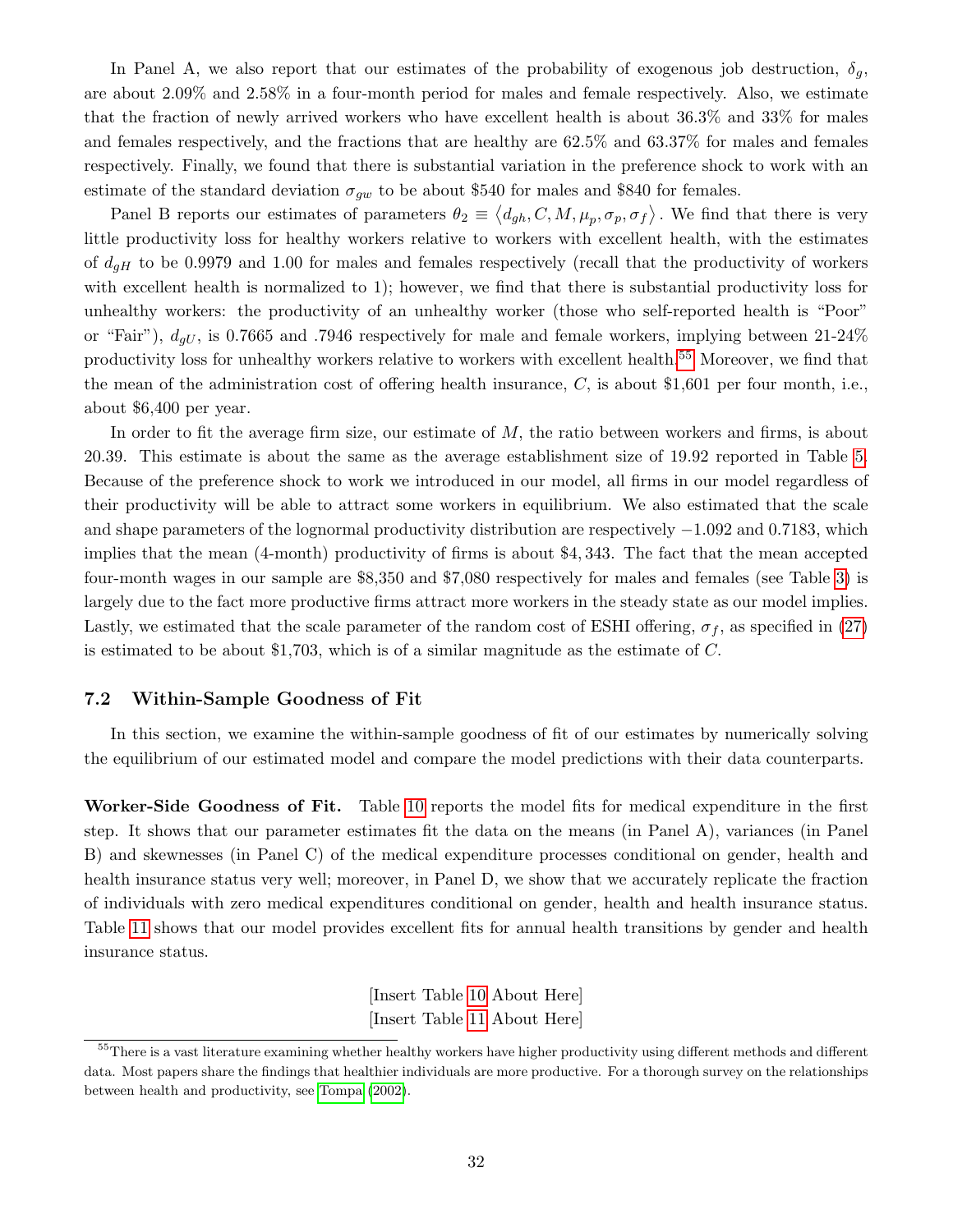Table [12](#page-59-1) reports the model fit for the worker-side moments. It shows that the model fits reasonably well the cross section worker distribution, by gender, in terms of health, health status, health insurance, wage, and employment distribution. It also shows the estimated model provides a reasonably well fit for mean wages, with and without health insurance, as well as the mean medical expenditures, for both genders. Note that these worker-side moments are not directly targeted in our estimation, as we were using the score of the log likelihood of the workers' labor market transitions in our estimation (see [6.2\)](#page-28-2).

## [Insert Table [12](#page-59-1) About Here]

In Table [13,](#page-60-0) we report the model fit for the one-period transition of workers' labor market status, by gender and health status. The fits are reasonable, but not perfect. In particular, the model seems to over-predict the unemployment to employment transition for unhealthy male workers, and under-predict the employment to unemployment transitions for unhealth workers. These are likely to be related to the small sample sizes for unhealthy workers, once breaking down by gender and health status.<sup>[56](#page-34-0), [57](#page-34-1)</sup>

## [Insert Table [13](#page-60-0) About Here]

Figure [1](#page-64-0) plots the distribution of workers' accepted wages by gender and health insurance status. It shows that our model is able to capture the overall patterns of accepted wages reasonably well.

#### [Insert Figure [1](#page-64-0) About Here]

Employer-Side Goodness of Fit. Table [14](#page-60-1) compares the model's predictions of the targeted employerside moments listed in Section [6.2.2](#page-31-0) with those in the data. With the exception of the average wage of firms with less than 50 workers, our model fits all the other moments, including mean firm size, fraction of firms with less than 50 workers, and health insurance coverage rate (overall and by firm size).

### [Insert Table [14](#page-60-1) About Here]

Figure [2](#page-65-0) shows the size distributions of firms by health insurance offering status, both in the data and that implied by our model estimates. It shows that our model is able to capture the size distribution of firms by health insurance offering status reasonably well.

## [Insert Figure [2](#page-65-0) About Here]

We should point out that even though our model qualitatively predicts the positive correlation between wage and firm size, it generates a much steeper relationship between them than what is in the data. Moreover, as we showed in Figure [1,](#page-64-0) our fit of workers' wage distribution conditional on health insurance status is still not ideal. Because firm productivity is positively correlated with wage offer in our model, in order to fit worker's wage distribution which is very dispersed, we need to have a relatively large variance of firm productivity. However, since firm size and wage are positively correlated in our model, a larger variance of firm productivity distribution leads to a steeper relationship between wage and firm size. The difficulty of simultaneously fitting firm size distribution from firm-side data and wage distribution from the worker-side data is known from [Postel-Vinay and Robin \(2002\)](#page-51-7) and [Cahuc, Postel-Vinay, and Robin](#page-48-10) [\(2006\)](#page-48-10), who proposed to address the issue by introducing a wedge between workers' sampling distribution of firms and firms' productivity distribution.

<span id="page-34-0"></span><sup>&</sup>lt;sup>56</sup>In other words, in the data the transition rates of the unhealthy workers have relatively large standard errors, so the optimal weighting matrix puts less weight on fitting these transitions.

<span id="page-34-1"></span><sup>&</sup>lt;sup>57</sup>In general, our model does not generate sufficient differentiations in the one-period labor market transition rates by health status. We could have allowed the offer arrival rates, both when unemployed and on the job, to differ by health status.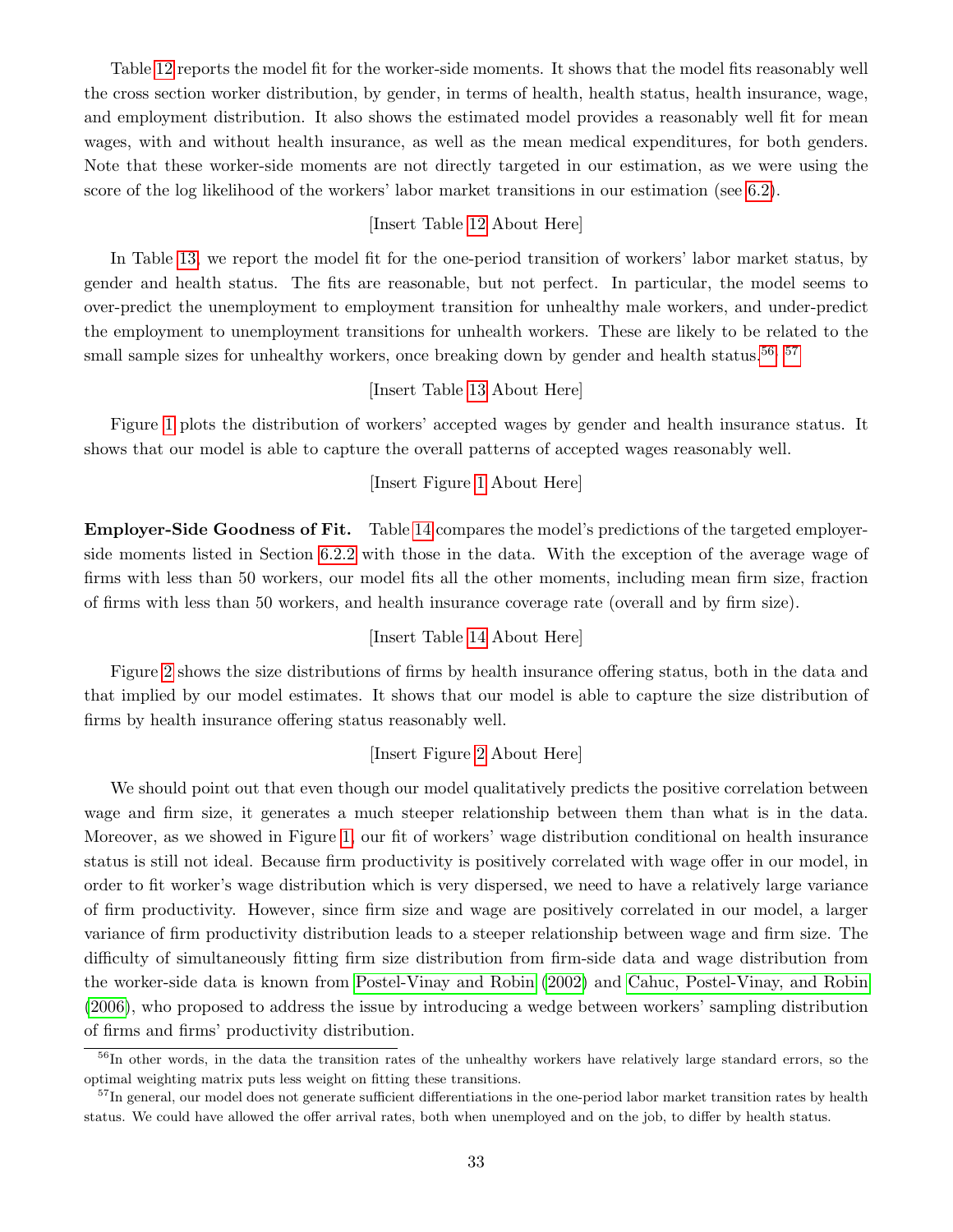#### <span id="page-35-0"></span>7.3 Out-of-Sample Validation

We also attempted an out-of-sample validation of our model. Recall that we estimated our model using the data sets from 1996-1999. One way to provide some suggestive evidence of validation of our model is to use it to predict the ESHI offering rate for another period. Specifically, we use the estimated model to predict the changes of the ESHI offering rate from 1996-1999 to 2004-2006.<sup>[58](#page-35-2)</sup> We conduct two version of the out of sample predictions. In both versions, we use the 2004-2006 MEPS data to re-estimate the medical expenditure processes for the period of 2004-2006. In the first version, we shift up the mean of the productivity distribution for this period to be commensurate with the increase in the consumer price index, which is about 30% from 1996 to 2006 from Bureau of Labor Statistics) by changing the location parameter of the Log Normal productivity distribution,  $\mu_p$ , from the estimated value of  $-1.092$  for 1996-1999 to −0.85. In the second version, we further shift up the mean of the productivity distribution to reflect the 20% increase in real wages from 1996 to 2006, by changing  $\mu_p$  to  $-0.65$  for 2004-2006.<sup>[59](#page-35-3)</sup> The results from these two versions are reported in Table [15](#page-60-2) respectively under "Inflation Adjustment Only" and "Inflation and Productivity Adjustment". We find that our model predicts that the fraction of firms that would offer ESHI to their workers would decrease from 55.40% in 1996-1997 to about 47.73% or 48.36% in 2004-2006 under the two versions, and it predicts that the unemployment rate would be about 4.97% and 4.84%, and also the fraction of unhealthy workers in the population would slightly increase from 5.53% in 1996-1997 to 6.27% or 6.17% in 2004-2006. Our model's prediction of about 13.8 percent or 12.7 percent decline in ESHI offering rates is largely consistent with the pattern reported in [Kaiser Family Foundation](#page-50-0) [and Health Research and Educational Trust \(2009\)](#page-50-0), where it found that the fraction of firms offering ESHI declined by about 9 percent from  $66\%$  in 1999 to about  $60\%$  $60\%$  in the period of 2004-2006.<sup>60</sup>

[Insert Table [15](#page-60-2) About Here]

## <span id="page-35-1"></span>8 Counterfactual Experiments

In this section, we use our estimated model to examine the impact of the Affordable Care Act, its key components, and various alternative policy designs. For the ACA, we consider a stylized version which incorporates its main components as mentioned in the introduction: first, all individuals are required to have health insurance or have to pay a penalty; second, all firms with more than 50 workers are required to offer health insurance, or have to pay a penalty; third, we introduce a health insurance exchange where individuals can purchase health insurance at community rated premium; fourth, the participants in health insurance exchange can obtain income-based subsidies.

The introduction of health insurance exchange represents a substantial departure from our benchmark model because premium in exchange needs to be endogenously determined. As a result, we will first describe how we extend and analyze our benchmark model to incorporate the health insurance exchange.

<span id="page-35-2"></span><sup>&</sup>lt;sup>58</sup>We chose this period because there were substantial increases in healthcare costs during this period, yet the overall  $\begin{tabular}{ll} {\bf unemptyment\ rate\ was\ similar\ to\ the\ 1996-1997 level.}\\ {\bf ^{59}From\ }\quad {\bf the}\quad \ \, {\rm TFP}\quad \ \, {\rm data}\quad \ {\rm series}\quad \ {\rm available} \end{tabular}$ 

<span id="page-35-3"></span><sup>59</sup>From the TFP data series available at Federal Reserve Bank of San Francisco, http://www.frbsf.org/economic-research/total-factor-productivity-tfp/, the TFP growth between 1996 and 2006 is about 20%.

<span id="page-35-4"></span><sup>60</sup>The earliest Kaiser/HRET Survey of Employer Benefits was in year 1999.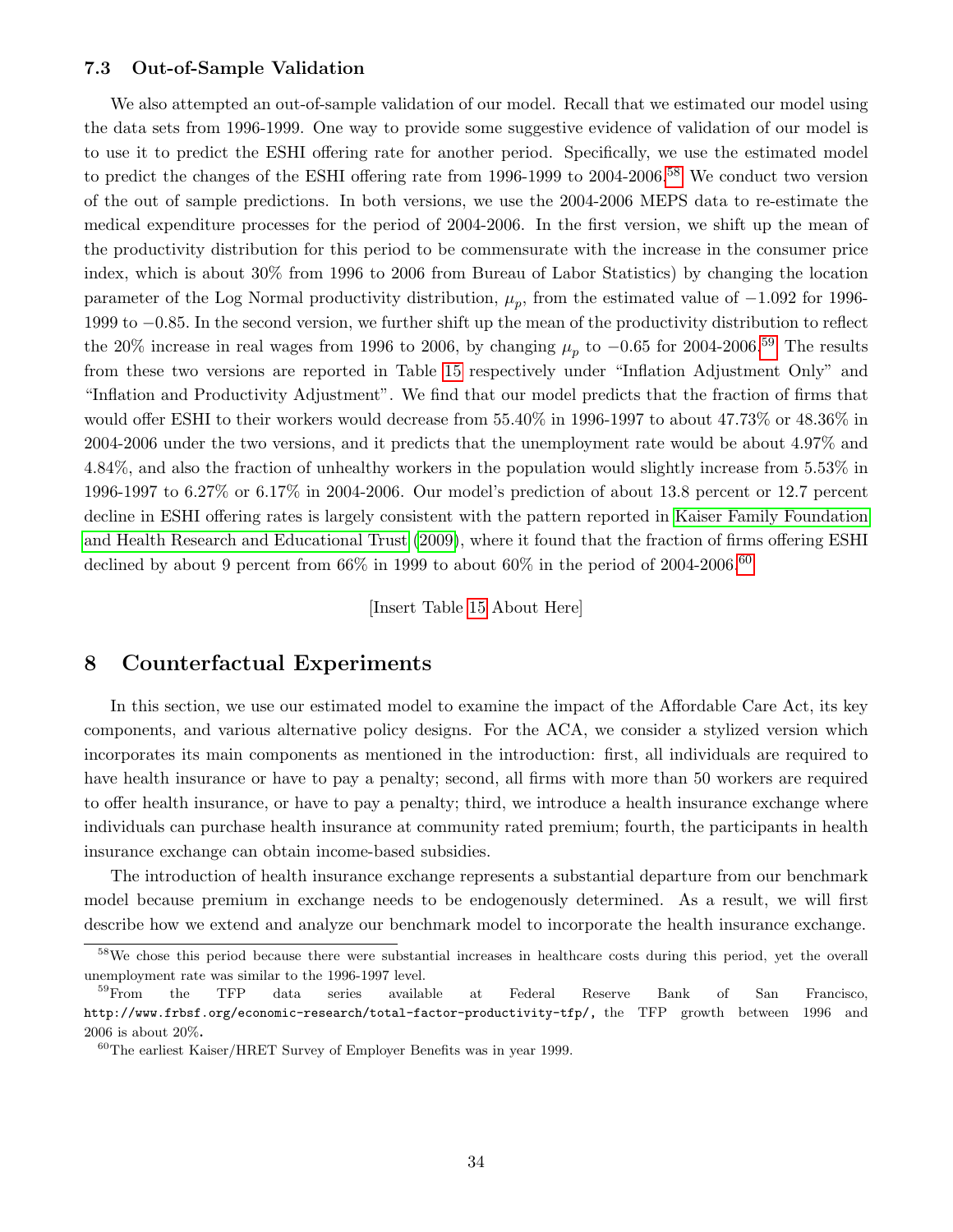## 8.1 Model for the Counterfactual Experiments

We provide a brief explanation of the main changes in the economic environment for the model used in our counterfactual experiments.

The Main Change in Individuals' Environment. We now assume individuals who are not offered health insurance by their employers and those who are unemployed can purchase individual health insurance from the health insurance exchange. We assume that the insurance purchased from the exchange is identical to those offered by the employers in that it also fully insures medical expenditure risk. Thus in the extended model, an individual's insurance status  $x$  is defined as

$$
x = \begin{cases} 0 & \text{if uninsured} \\ 1 & \text{if insured through employer} \\ 2 & \text{if insured through exchange.} \end{cases}
$$

We assume that the effect on health for health insurance purchased from the exchange for gender- $g$  workers, denoted by  $\pi_g^2$  analogously defined as [\(5\)](#page-10-0), is identical to that for employer-sponsored health insurance, i.e.,  $\pi_g^2 = \pi_g^1$ for  $g \in \{1, 2\}$ .

We also incorporate the premium subsidies to the individuals and penalties if uninsured into the model. Let  $SUB(y, R^{EX})$  denote income based subsidies to an individual with income y who purchase health insurance from the exchange where  $R^{EX}$  is the premium in exchange, which is to be determined in equilibrium. Similarly, let  $P_W(y)$ denote the penalty to individuals who remain uninsured, which also depends on income level.

Worker's problem. Under this extension, the expected flow utility  $v_{gh}(y, x)$  in the counterfactual is defined as:

$$
v_{gh}(y,x) = \begin{cases} \nE_{\tilde{m}_{gh}^{0}} u_g \left( T(y) - \tilde{m}_{gh}^{0} - P_W(y) \right) & \text{if } x = 0 \\
u_g \left( T(y) \right) & \text{if } x = 1 \\
u_g \left( T(y) + SUB\left( y, R^{EX} \right) - R^{EX} \right) & \text{if } x = 2\n\end{cases}
$$
\n(37)

The value function of a gender-g unemployed individual with health insurance status  $x \in \{0, 2\}$  becomes

<span id="page-36-2"></span>
$$
\frac{U_{gh}(x)}{1-\rho_g} = v_{gh}(\mathfrak{b}_g, 0) + \beta \mathcal{E}_{h'|(h,x,g)} \left[ \begin{array}{c} \lambda_{gu} \int \int \max \left\{ V_{gh'}(\tilde{w}, 1), U_{gh'}(x^*_{gh'}) + \sigma_{gw}\epsilon_w \right\} d\Phi(\epsilon_w) dF(\tilde{w}, 1) \\ + \lambda_{gu} \int \int \max \left\{ V_{gh'}(\tilde{w}, x^*_{gh'}(\tilde{w})), U_{h'}(x^*_{gh'}) + \sigma_{gw}\epsilon_w \right\} d\Phi(\epsilon_w) dF(\tilde{w}, 0) \\ + (1 - \lambda_{gu}) U_{gh'}(x^*_{gh'}), \end{array} \right] \tag{38}
$$

where

<span id="page-36-1"></span>
$$
x_{gh'}^* = \arg \max_{x' \in \{0,2\}} U_{gh'}(x'), \tag{39}
$$

$$
x_{gh'}^*(\tilde{w}) = \arg \max_{x \in \{0,2\}} V_{gh'}(\tilde{w}, x).
$$
 (40)

Similarly, the value function of a gender-g employed worker with health status h working on a job with insurance status  $(w, x)$ ,  $V_{gh}(w, x)$ , is as follows. If  $x = 1$ ,

<span id="page-36-0"></span>
$$
\frac{V_{gh}(w,1)}{1-\rho_g} = v_{gh}(w,1)
$$
\n
$$
+ \beta \lambda_{ge} \left\{ (1-\delta_g) E_{h'|(h,1,g)} \left[ \int \int \max \{ V_{gh'}(\tilde{w},1), V_{gh'}(w,1), U_{gh'}(x_{gh'}^*) + \sigma_{gw}\epsilon_w \} d\Phi(\epsilon_w) dF(\tilde{w},1) \right] + \int \int \max \{ V_{gh'}(\tilde{w},x_{gh'}^*) + \sigma_{gh'}(\tilde{w},1), U_{gh'}(x_{gh'}^*) + \sigma_{gw}\epsilon_w \} d\Phi(\epsilon_w) dF(\tilde{w},0) \right\}
$$
\n
$$
+ \delta_g E_{h'|(h,1,g)} \left[ \int \int \max \left\{ V_{gh'}(\tilde{w},1), U_{gh'}(x_{gh'}^*) + \sigma_{gw}\epsilon_w \right\} d\Phi(\epsilon_w) dF(\tilde{w},1) \right\}
$$
\n
$$
+ \beta (1-\lambda_{ge}) \left\{ (1-\delta_g) E_{h'|(h,1,g)} \left[ \int \max \left\{ V_{gh'}(\tilde{w},x_{gh'}^*) + \tilde{w}_{gh'}(x_{gh'}^*) + \sigma_{gw}\epsilon_w \right\} d\Phi(\epsilon_w) dF(\tilde{w},0) \right] \right\}
$$
\n
$$
+ \delta_g E_{h'|(h,1,g)} U_{gh'}(x_{gh'}^*)
$$
\n
$$
(41)
$$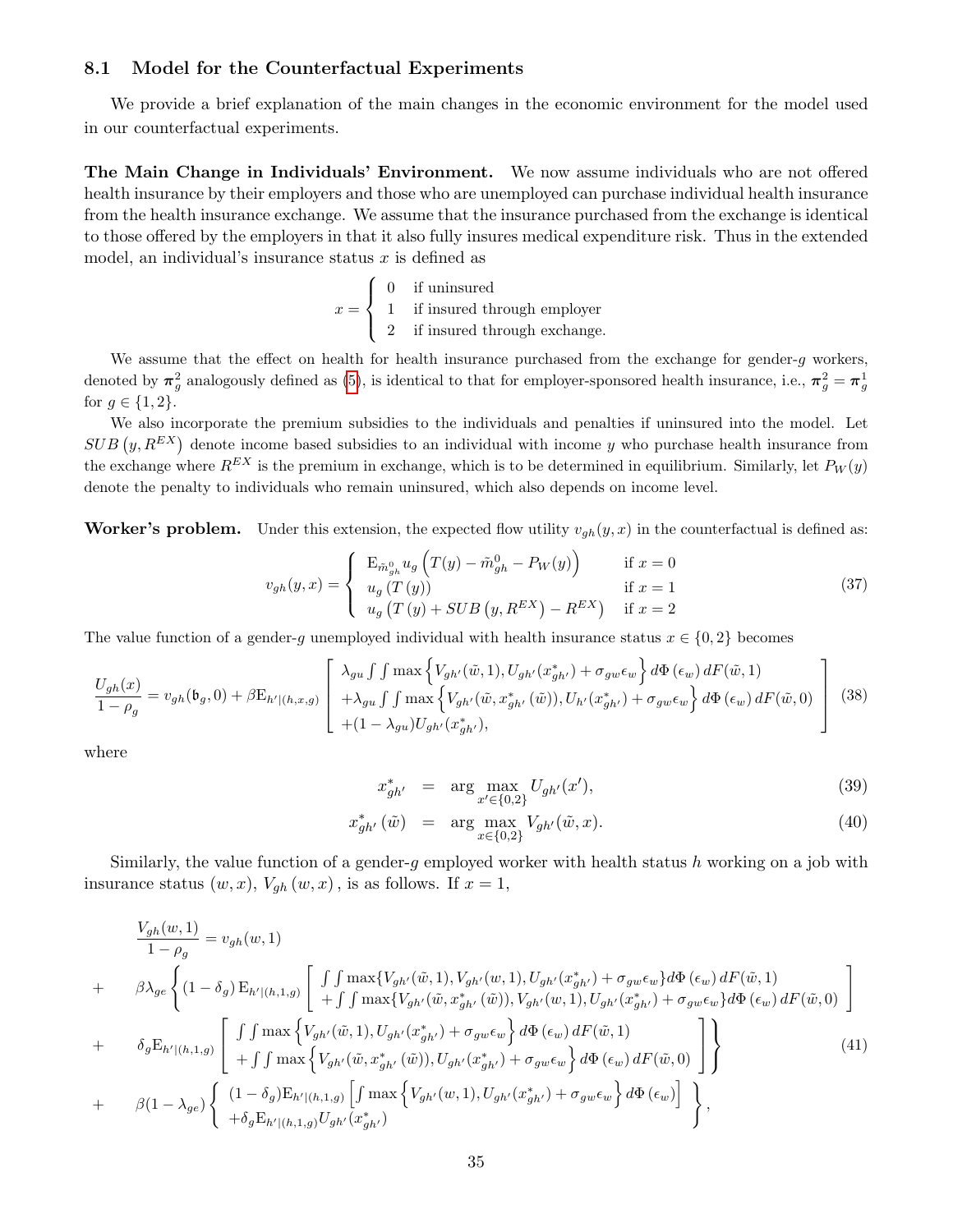and if  $x \in \{0, 2\}$ ,

<span id="page-37-0"></span>
$$
\frac{V_{gh}(w,x)}{1 - \rho_g} = v_{gh}(w,x)
$$
\n
$$
+ \beta \lambda_{ge} \left\{ (1 - \delta_g) \mathcal{E}_{h'|(h,x,g)} \left[ \int \int \max \{ V_{gh'}(\tilde{w},1), V_{gh'}(w,x_{gh'}^* (w)), U_{gh'}(x_{gh'}^*) + \sigma_{gw} \epsilon_w \} d\Phi(\epsilon_w) dF(\tilde{w},1) \right. \\ \left. + \delta_g \mathcal{E}_{h'|(h,x,g)} \left[ \int \int \max \{ V_{gh'}(\tilde{w},x_{gh'}^* (\tilde{w})), V_{gh'}(w,x_{gh'}^* (w)), U_{gh'}(x_{gh'}^*) + \sigma_{gw} \epsilon_w \} d\Phi(\epsilon_w) dF(\tilde{w},0) \right. \right] \\ + \delta_g \mathcal{E}_{h'|(h,x,g)} \left[ \int \int \max \left\{ V_{gh'}(\tilde{w},1), U_{gh'}(x_{gh'}^*) + \sigma_{gw} \epsilon_w \right\} d\Phi(\epsilon_w) dF(\tilde{w},1) \right. \\ \left. + \beta (1 - \lambda_{ge}) \left\{ (1 - \delta_g) \mathcal{E}_{h'|(h,x,g)} \left[ \int \max \left\{ V_{gh'}(w,x_{gh'}^* (\tilde{w})), U_{gh'}(x_{gh'}^*) + \sigma_{gw} \epsilon_w \right\} d\Phi(\epsilon_w) dF(\tilde{w},0) \right] \right\}, \tag{42}
$$

where in both [\(41\)](#page-36-0) and [\(42\)](#page-37-0),  $x_{gh}^*$  is as given by [\(39\)](#page-36-1) and  $x_{gh}^*$  ( $\cdot$ ) is as given by [\(40\)](#page-36-1).

We characterize the individuals' optimal job acceptance strategies, and their optimal decision regarding whether to purchase insurance from the exchanges when they are unemployed or when their employers do not offer health insurance similar to those for the benchmark model. We also characterize the steady state worker distribution among firms  $\langle e_{gh}^x, S_{gh}^x(w) \rangle$  for  $x \in \{0,1,2\}$  when the two additional terms,  $e_{gh}^2$  and  $S_h^2(w)$ , are now respectively the measure of employed gender-g workers with health status h who purchase insurance from the exchange, and the distribution of wages among them.

Firms' Problem. Firms with more than 50 workers now face a penalty if they do not offer health insurance. Let  $P_E(n)$  denote the the amount of the penalty, which depends on the firm size n. We specify  $P_E(n)$  in the next subsection when we parameterize the employer mandate of the Affordable Care Act.

There are two important changes to the firms' problem. The first one is how firm size is determined. Because of the insurance exchange, some of their workforce may be insured even if they do not offer health insurance. Specifically,  $n(w, 0)$ , the size of firms not offering health insurance, becomes

$$
n(w,0) = \sum_{g \in \{1,2\}} \sum_{h \in \mathcal{H}} n_{gh}(w,0) = \sum_{g \in \{1,2\}} \sum_{h \in \mathcal{H}} \frac{e_{gh}^0 s_{gh}^0(w) + e_{gh}^2 s_{gh}^2(w)}{f(w,0)},
$$

and the expression for  $n(w, 1)$  remains the same as before.

Second, because of the employer mandate, firm's profit maximization problem will change. It now becomes

$$
\max\{\Pi_0(p),\Pi_1(p)-\sigma_f\epsilon\},\
$$

where:

<span id="page-37-1"></span>
$$
\Pi_0(p) = \max_{\{w_0\}} \Pi(w_0, 0) \equiv \sum_{g \in \{1, 2\}} \sum_{h \in \mathcal{H}} (pd_{gh} - w_0) n_{gh}(w_0, 0) - P_E(n(w, 0)), \tag{43}
$$

$$
\Pi_1(p) = \max_{\{w_1\}} \Pi(w_1, 1) \equiv \sum_{g \in \{1, 2\}} \sum_{h \in \mathcal{H}} \left[ (pd_{gh} - w_1) n_{gh}(w_0, 1) - m_{gh}^1 \right] - C \tag{44}
$$

where the term  $P_E(n(w, 0))$  in the expression for  $\Pi_0(p)$  reflects the possible penalty to employers for not offering employer-sponsored health insurance to their workers.

**Insurance Exchange.** The premium in the insurance exchange,  $R^{EX}$ , is determined based on the average medical expenditures of all participants in the health insurance exchange, multiplied by  $1 + \xi$ , where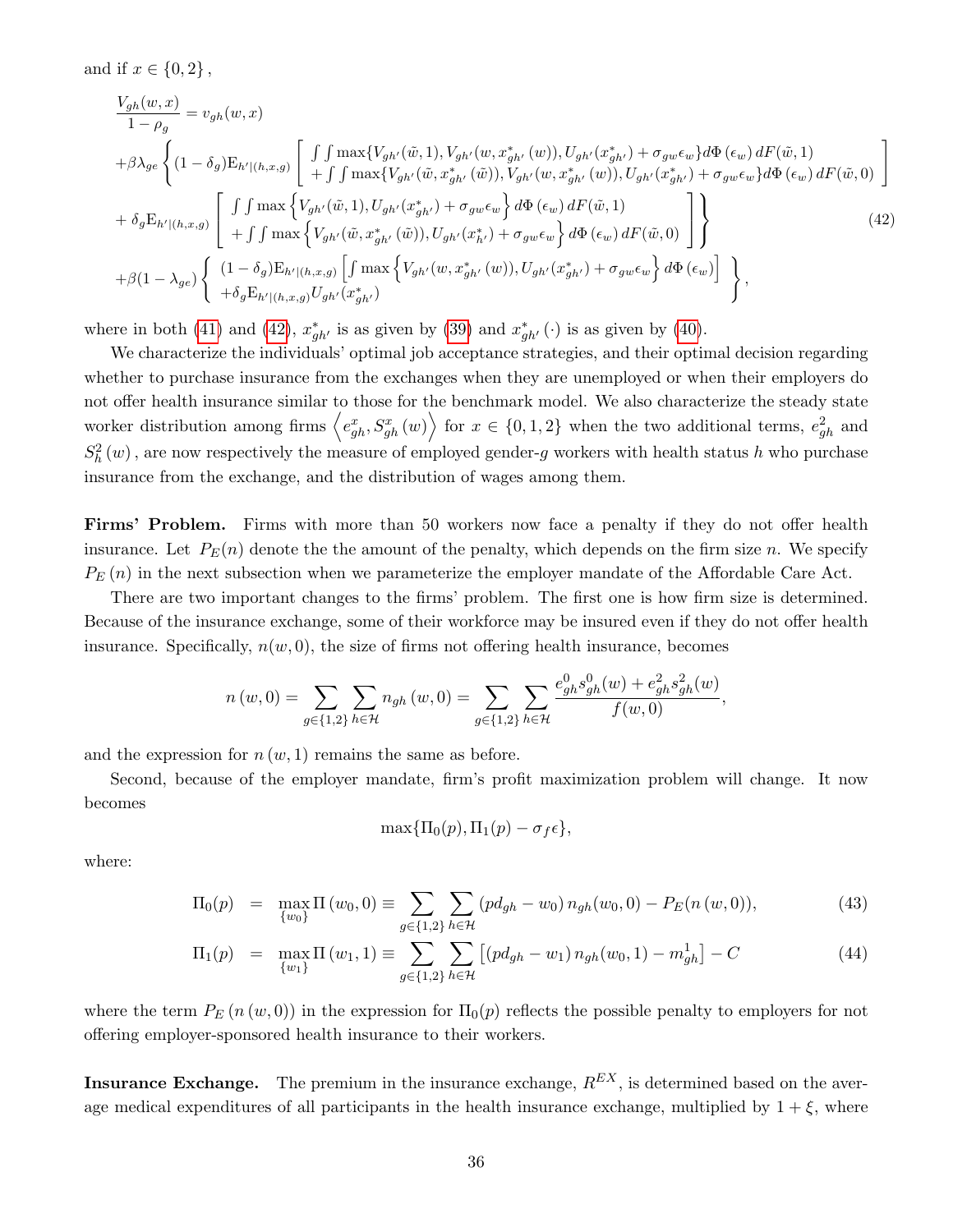$\xi > 0$  is loading factor for health insurance exchange; specifically,

<span id="page-38-0"></span>
$$
R^{EX} = (1+\xi) \frac{\sum_{g \in \{1,2\}} \sum_{h \in \mathcal{H}} m_{gh}^2 \left[ u_{gh}^2 + \int e_{gh}^2 s_{gh}^2 \left( w \right) dw \right]}{\sum_{g \in \{1,2\}} \sum_{h \in \mathcal{H}} \left[ u_{gh}^2 + \int e_{gh}^2 s_{gh}^2 \left( w \right) dw \right]}
$$
(45)

where  $m_{gh}^2$  is expected medical expenditure of gender-g individual with health status h for individuals with insurances purchased from the exchange which, due to our assumption that the insurances in the exchange are identical to those from the firms, is exactly the same as  $m_{gh}^1$  described by [\(4\)](#page-10-1);  $u_{gh}^2$  is the measure of gender-g unemployed workers participating insurance exchange with health status h; and  $e_{gh}^2 s_{gh}^2(w)$  is the density for gender-g employed workers not being offered health insurance from employers but participating insurance exchange with health status h.

The steady state equilibrium for the post-reform economy can be defined analogous to that for our benchmark model in Section [3.4](#page-19-0) and is provided in Online Appendix [D.](#page-69-0)

Numerical Algorithm to Solve the Equilibrium. We use numerical methods to solve the equilibrium. The basic iteration procedure to solve the equilibrium for the counterfactual environment remains the same as thatthat described in the Online Appendix [A,](#page-66-0) but an important change is that now we need to find the fixed point of not only  $(w_0(p), w_1(p), \Delta(p))$  but also  $R^{EX}$ , the premium in insurance exchange.

#### 8.2 Parameterization of the Counterfactual Policies

Before we conduct counterfactual experiments to evaluate the effect of ACA and its components, we need to address several issues regarding how to introduce the specifics of ACA provisions, such as penalty associated with individual mandate, employer mandate and the premium subsidies, into our model. First, we estimated our model using data sets in 1996, while the ACA policy parameters are chosen to suit the economy in 2011. However, the U.S. health care sector has very different growth rate than that of the overall GDP; in particular, there are substantial increases in medical care costs relative to GDP in the last 15 years. Thus we need to appropriately adjust the policy parameters in the ACA to make them more in line with the U.S. economy around 1996. Second, the amount of penalties and subsidies are defined as annual level, while our model period is four months. We simply divide all monetary units in the ACA by three to obtain the applicable number for a four-month period. Third, we need to decide on the magnitude of the loading factor  $\xi$  that appeared in [\(45\)](#page-38-0) that is applicable in the insurance exchange. We calibrate  $\xi$ based on the ACA requirement that all insurance sold in the exchange must satisfy the ACA regulation that the medical loss ratio must be at least 80%. This implies that  $\xi = 0.25$ .<sup>[61](#page-38-1)</sup>

Below we present the ACA provisions for penalties associated with individual mandate, employer mandate and the income-based premium subsidies. In Online Appendix [E,](#page-70-0) we describe how we translate the ACA provisions for 2011 into applicable formulas for our 1996 economy.

Penalties Associated with Individual Mandate. The exact stipulation of the penalty in ACA if an individual does not show proof of insurance (from 2016 when the law is fully implemented) is that individuals without health insurance coverage pay a tax penalty of the greater of \$695 per year or 2.5% of

<span id="page-38-1"></span> $61$ The medical loss ratio is the ratio of the total claim costs the insurance company incurs to total insurance premium collected from participants. The medical loss ratio implied by [\(45\)](#page-38-0) is simply  $1/(1+\xi)$ , thus an 80% medical loss ratio corresponds to  $\xi = 0.25$ . ACA requires that  $\xi \leq 0.25$ .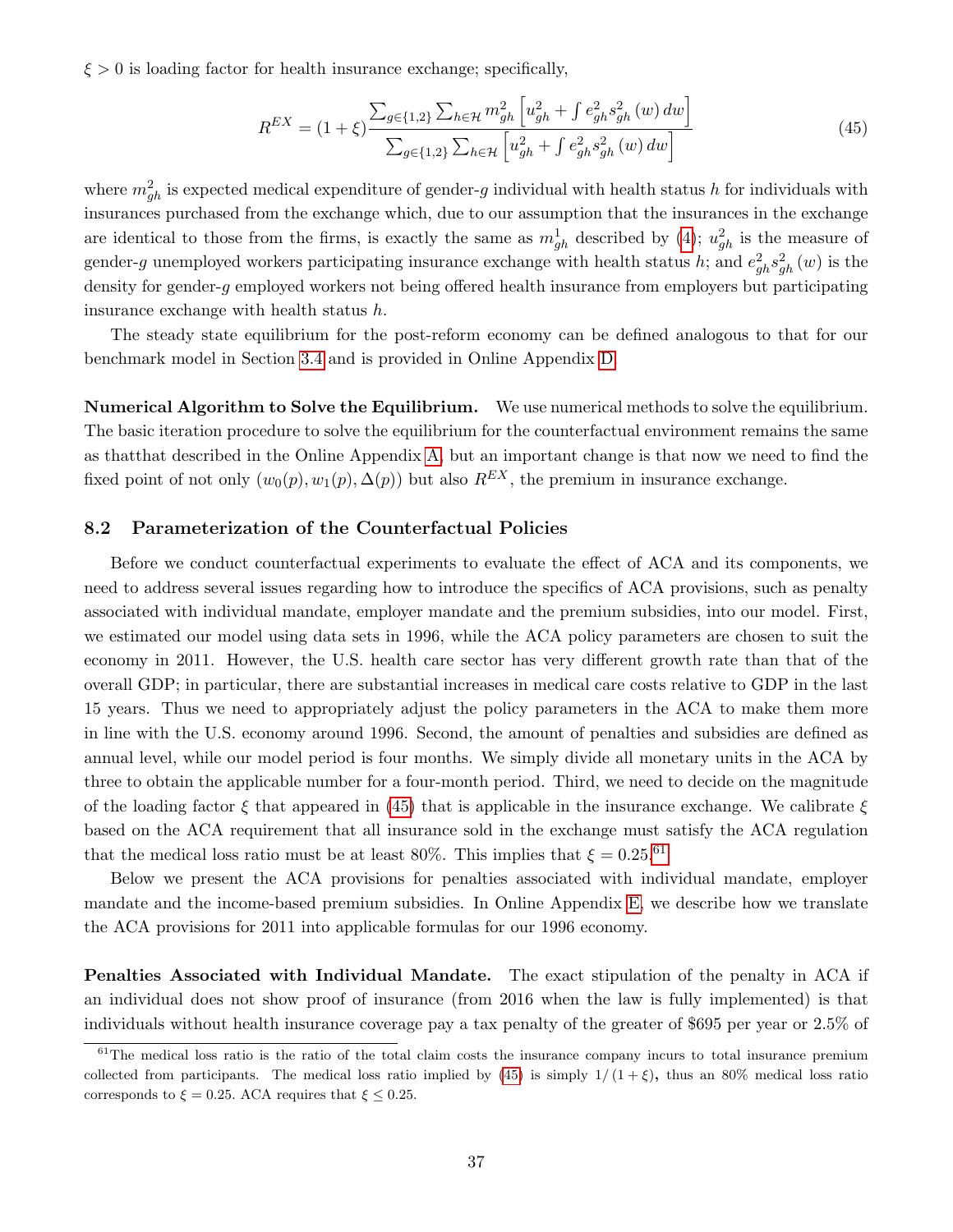the taxable income above the Tax Filing Threshold (TFT), which can be written as:

<span id="page-39-5"></span>
$$
P_W^{ACA}(y) = \max\{0.025 \times (y - TFT\_2011), \$695\}
$$
\n(46)

where  $y$  is annual income.

Penalties Associated with Employer Mandate. ACA stipulates that employers with 50 or more full-time employees that do not offer health insurance coverage will be assessed each year a penalty of \$2,000 per full-time employee, excluding the first 30 employees from the assessment. That is,

<span id="page-39-4"></span>
$$
P_E^{ACA}(n) = \begin{cases} (n - 30) \times \$2,000 \text{ if } n \ge 50 \\ 0 \text{ otherwise.} \end{cases}
$$
 (47)

We follow the idea of smoothing of marginal tax rates in [MaCurdy, Green, and Paarsch \(1990\)](#page-50-0) and adopt the following formulation as a smooth approximation of the above discontinuous employer-mandate penalty function:[62](#page-39-0)

<span id="page-39-6"></span>
$$
\tilde{P}_E^{ACA}(n) = \Phi(\frac{n-50}{\sigma_E})(n-30) \times \$2,000,\tag{48}
$$

where  $\Phi(\cdot)$  is the Normal cumulative density function and  $\sigma_E$  is a smoothing parameter, which is chosen to be 0.01.[63](#page-39-1)

Income-Based Premium Subsidies. ACA stipulates that premium subsidies for purchasing health insurance from the exchange are available if an individual's income is less than 400% of Federal Poverty Level (FPL), denoted by  $FPL400.<sup>64</sup>$  $FPL400.<sup>64</sup>$  $FPL400.<sup>64</sup>$  The premium subsidies are set on a sliding scale such that the premium contributions are limited to a certain percentage of income for specified income levels. If an individual's income is at 133% of the FPL, denoted by FPL133, premium subsidies will be provided so that the individual's contribution to the premium is equal to 3.5% of his income; when an individual's income is at FPL400, his premium contribution is set to be 9.5% of the income. When his income is below FPL133, he will receive insurance with zero premium contribution. If his income is above FPL400, he is no longer eligible for premium subsidies. Note that the premium support rule as described in the ACA creates a discontinuity at FPL133: individuals with income below FPL133 receives free Medicaid, but those at or slightly above FPL133 have to contribute at least 3.5% of his income to health insurance purchase from the exchange. To avoid this discontinuity issue, we instead adopt a slightly modified premium support formula as follows:

<span id="page-39-3"></span>
$$
SUB(y, R^{EX}) = \begin{cases} \max \left\{ R^{EX} - \left[ 0.0350 + 0.060 \frac{(y - FPL133)}{\text{FPL400} - \text{FPL133}} \right] y, 0 \right\} & \text{if } y < \text{FPL400} \\ R^{EX} & \text{if unemployed} \\ 0, & \text{otherwise,} \end{cases} \tag{49}
$$

when y is the *annual* income and  $R^{EX}$  is the annual premium for health insurance in the exchange. According to [\(49\)](#page-39-3) the individual contribution to insurance premium increases linearly from 3.5% of his income when his income is at 133% of the FPL to 9.5% when his income is at 400% of the FPL.

<span id="page-39-0"></span> $62$ We would like to thank an anonymous referee for suggestion this smooth approximation of the employer mandate penalty. This formulation avoids the issue of mass point at size just below 50. The counterfactual results from the discontinuous formulation of the employer mandate penalty [\(47\)](#page-39-4) are quantitatively similar and available upon request.

<span id="page-39-1"></span><sup>&</sup>lt;sup>63</sup>Clearly, if the closer the smoothing parameter  $\sigma_E$  is to 0, the more  $\tilde{P}_E^{ACA}(n)$  will resemble the discontinuousstep function of [\(47\)](#page-39-4). At  $\sigma_E = 0.01$ , the two functions are very close.

<span id="page-39-2"></span> $64$ We assume that FPL is defined as single person. In 1996, it is \$7,730 annually.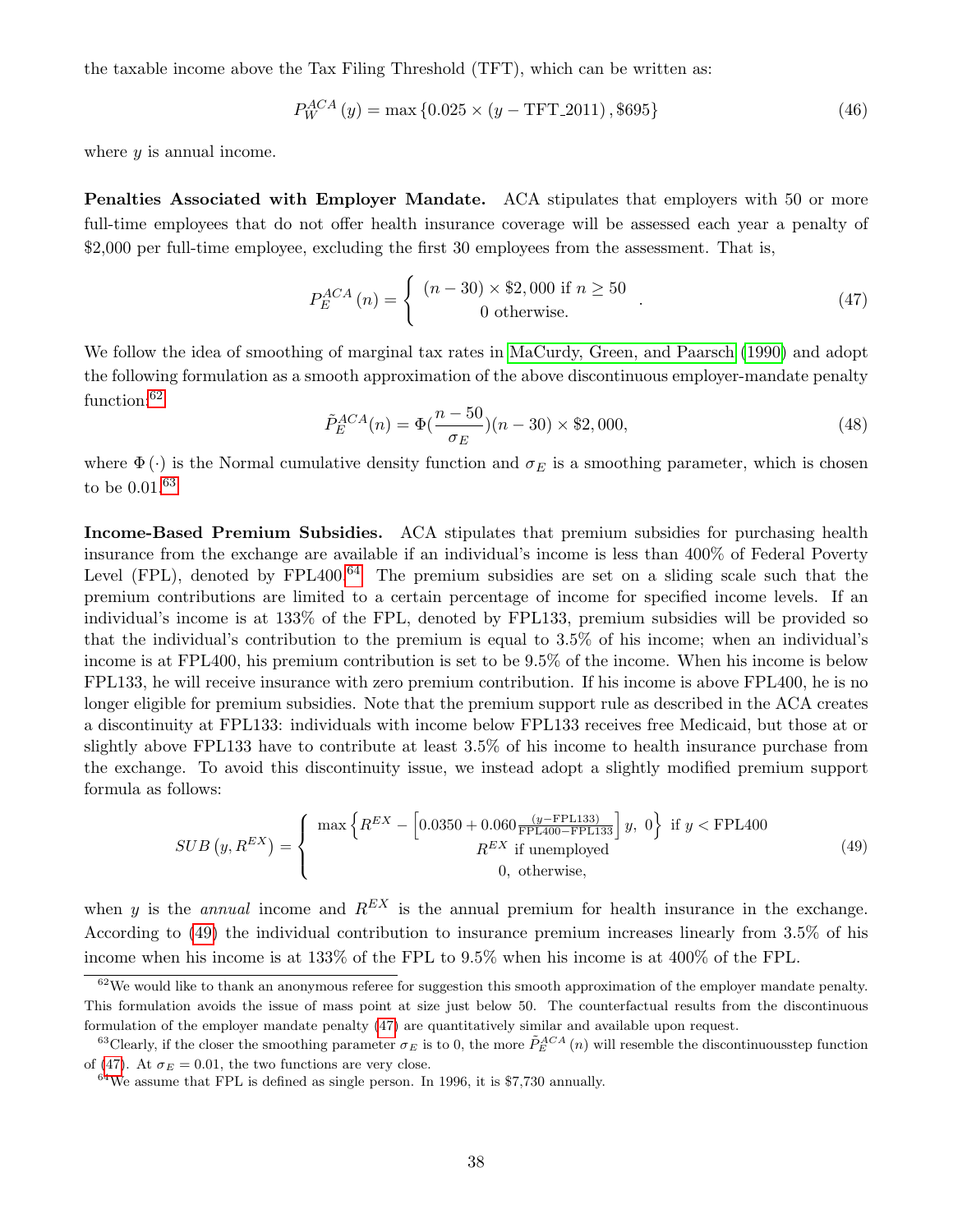## 8.3 Results from Counterfactual Experiments<sup>[65](#page-40-0)</sup>

### 8.3.1 Uninsured Rates Under the ACA and its Variations

One of the main goals for the ACA is to reduce the fraction of the U.S. population that do not have insurance, i.e., the uninsured rate. In Table [16,](#page-61-0) we report results from several counterfactual policy experiments and contrast the outcomes under these counterfactual policies with the benchmark.

### [Insert Table [16](#page-61-0) About Here]

Benchmark. In Column (1), we report that under the benchmark economy, i.e., the pre-ACA environment, the uninsured rate among the population we study would be about 22.34% overall; when breaking down by gender, the uninsured rates are 20.67% and 23.67% respectively for males and females.

Two Versions of the ACA. We report the counterfactual results from two versions of the ACA, which differs in whether those who receive the free Medicaid insurance, as a result of the Medicaid expansion as stipulated under the ACA, will be included in the health insurance exchange risk pool. ACA\*, reported in Column (2), assumes that the expanded Medicaid roll is part of the health insurance exchange risk pool, while ACA<sup>\*\*</sup>, reported in Column (3), assumes that it is not. Our results in Columns (2) and (3) show that, regardless of the distinction of whether Medicaid rolls are part of the health insurance exchange , the uninsured rate under the ACA will be significantly reduced when all features of the ACA are fully phased in. The uninsured rate is predicted to be between  $3.67\%$  (under ACA\*) and  $3.93\%$  (under ACA\*\*). Under both version of the ACA, the uninsured rate is lower for females than for males, even though females started off in the benchmark with higher uninsured rate than males.

It is also interesting to note that the fraction of firms offering ESHI declines from 55.4% under the benchmark to about 51.4% under either version of the ACA. Of course, due to the employer mandate for firms with 50 or more workers, the ESHI offering rates for these large firms increase from 92.03% in the benchmark to over 98% under the ACA; however, the ESHI offering rate for firms with less than 50 workers decreases significantly from 51.15% under the benchmark to 46% under the ACA.

To understand the reasons for the decline of ESHI offering rate of the small firms, it is useful to understand how the ACA affects the adverse selection. Table [17](#page-61-1) reports simulation results similar to those in Table [2.](#page-53-0) In Table [2](#page-53-0) we showed that, in the pre-ACA environment, low-productivity firms would experience an adverse selection effect if they offer health insurance in the sense that they will attract a higher fraction of unhealthy workers among their new hires than if they do not offer health insurance; in contrast, high-productivity firms do not experience adverse selection among their new hires. In Table [17,](#page-61-1) we conduct the same type of numerical exercise under the ACA, and it shows that low-productivity firms no longer suffer from adverse selection in the health of their new hires if they were to offer health insurance. The reason is very simple: because of the expansion of Medicaid that covers all unemployed and the generous premium subsidies to low-income individuals for purchasing insurance from the exchange, low productivity firms are no longer attracting new hires from a pool with worse health under the ACA, which is in stark contrast to the pre-ACA case. If anything, the low productivity firms are actually attracting less unhealthy workers among their new hires than high-productivity firms. The reason is that the pool of workers attracted to high productivity firms include more uninsured workers whose used to work in

<span id="page-40-0"></span><sup>&</sup>lt;sup>65</sup>We focus on reporting the results related to the uninsured rate. Additional results on the effect of the ACA and its variations on other interesting statistics such as wages, profits, health expenditures, etc. are available upon request.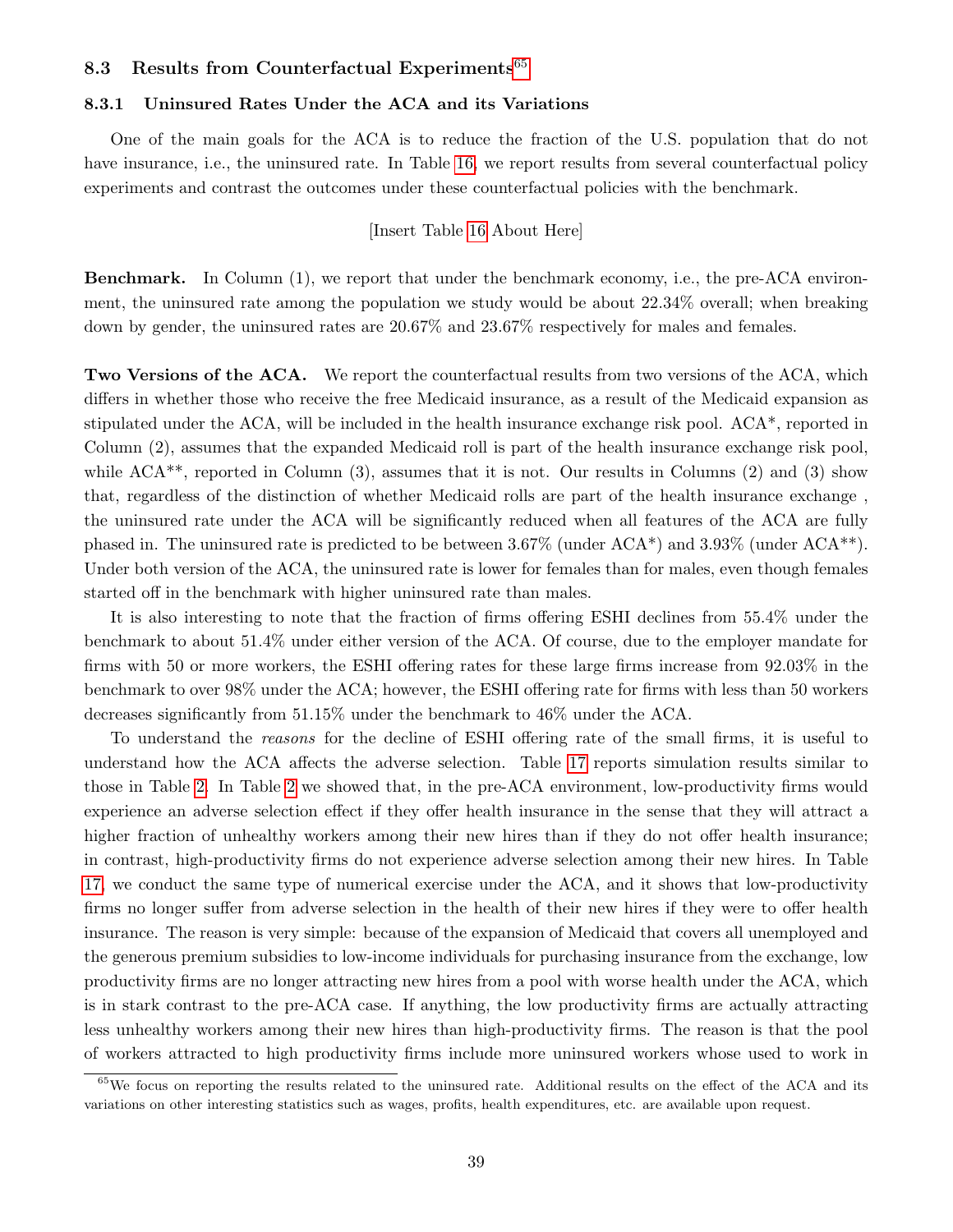firms that do not offer ESHI and whose income is in the medium level that prevents them from receiving government subsidies. Thus, the ACA levels the playing field for low- and high-productivity firms to offer health insurance in terms of the adverse selection problem. However, this effect is dwarfed by a countervailing effect: because of the availability of subsidized health insurance from the exchange, workers' willingness to pay for ESHI and the firms' benefit in terms of increased productivity from offering ESHI are significantly reduced under the ACA, and the reduction is much more pronounced for the low-productivity firms.

## [Insert Table [17](#page-61-1) About Here]

ACA without the Individual Mandate. In Column (4), we report simulation results from a hypothetical environment of ACA without the individual mandate (IM), i.e. only EX, Sub and EM components of ACA are implemented. This would correspond to the case had the Supreme Court ruled against the constitutionality of the individual mandate. Surprisingly, we find that ACA without the individual mandate would also have still significantly reduced the uninsured rate to be about 7.34%, which is about 3.6 percentage points higher than under the ACA, but still represent close to 67% reduction from the 22.34% uninsured rate predicted in the benchmark.

The reason for the sizeable reduction in the uninsured rate despite the absence of individual mandate is the generous premium subsides stipulated under the ACA. Individuals are risk averse so they would like to purchase insurance if the amount of premium they need to pay out of pocket is sufficiently small, which is true for many workers in low-wage firms that do not offer health insurance. In unreported results, we know that those workers who work in firms with medium-wages but do not offer health insurance turn out to be those workers who decide to pay the penalty and go without health insurance, if they have excellent health or are healthy. Notice that the fraction of employed workers who purchase health insurance from the exchange is about 2.7 percentage points lower under ACA without the individual mandate than under the full ACA. Because those who decided to go uninsured when there is no individual mandate are precisely those who are healthy or have excellent health, their absence in the exchange exacerbates the adverse selection problem, leading to a substantial increases in the premium in the exchange (from \$535 under the  $ACA^*$  to \$591 in " $ACA^*$  w/o IM").

ACA without Employer Mandate. The employer mandate (EM) in the ACA has been very contentious. The Obama Administration has twice delayed its implementation. The first delays exempts all firms from the employer mandate penalty in 2014; the second delay exempts all employers with 50 to 99 workers from the employer mandate penalty in 2015.<sup>[66](#page-41-0)</sup> What would happen if the employer mandate component is eliminated from the ACA? In Column (5), we report the result from a hypothetical environment of ACA without the employer mandate. This would roughly correspond to a health care system in the spirit of what is implemented in Netherlands and Switzerland where individuals are mandated to purchase insurance from the private insurance market, employers are not required to offer health insurance to their workers, and government subsides health care for the poor on a graduated basis.<sup>[67](#page-41-1)</sup>

We find that, surprisingly, such a system without employer mandate only slightly increases the uninsured rate relative to the full version of ACA. We find that the uninsured rate under this "ACA\*  $w/o$ 

<span id="page-41-1"></span><span id="page-41-0"></span><sup>66</sup>See http://obamacarefacts.com/obamacare-employer-mandate/

 $^{67}\rm{Strictly speaking,$  the Swiss health care system expressly forbids employers from providing basic social health insurance as a benefit of employment, though employers can provide supplemental health insurance to their workers. See [Fijolek](#page-49-0) [\(2012,](#page-49-0) p.8) for a descriptioin.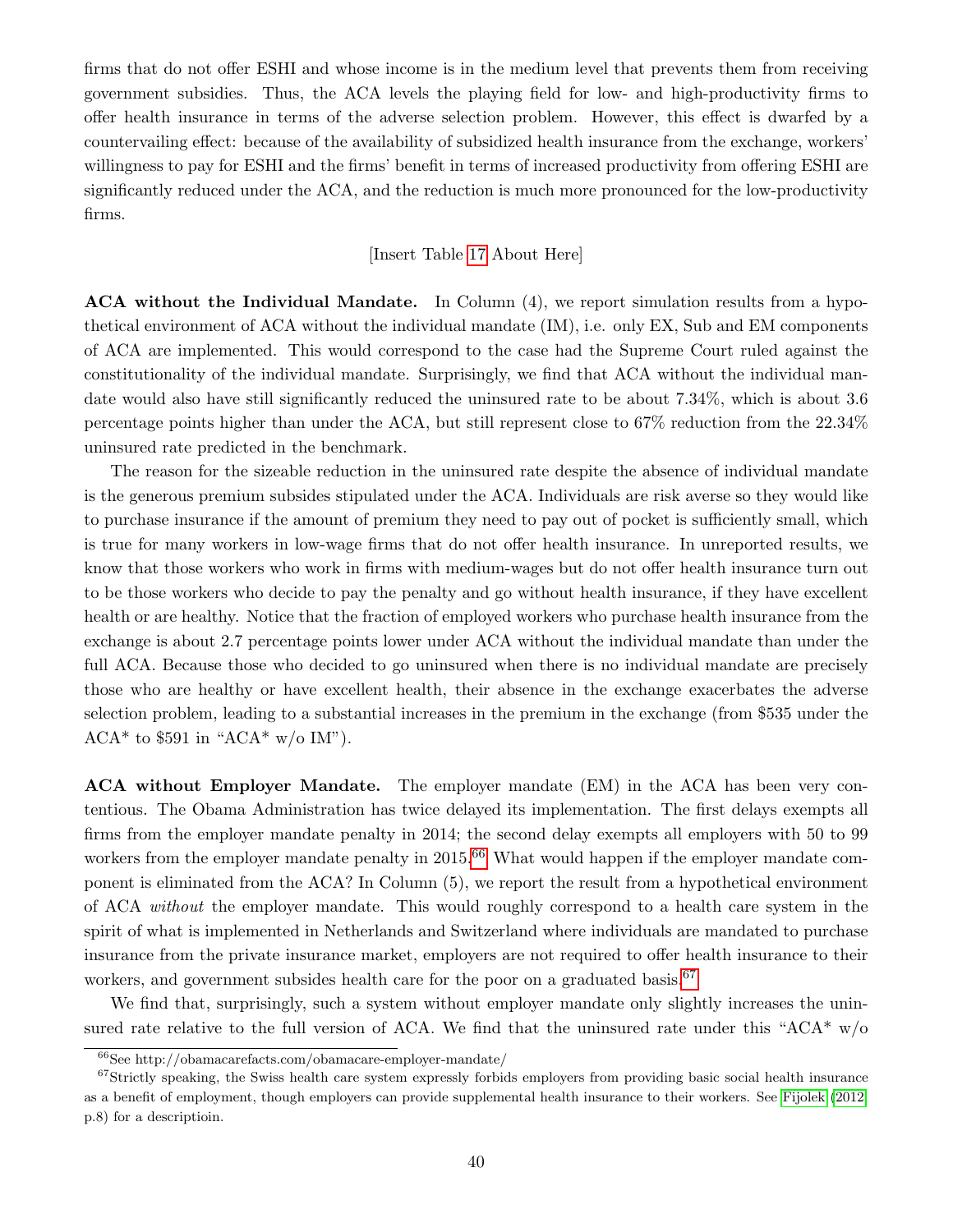EM" system would be about 4.63%, just less than 1 percentage point higher than the 3.67% uninsured rate predicted under the full ACA. This somewhat surprising finding results from two forces. First, eliminating the employer mandate decreases the health insurance offer rate of large firms and the large firms tend to be the firms paying higher wages. Since the willingness to pay for health insurance is higher for high income individuals, the workers working in large firms that do not offer ESHI are likely to purchase health insurance from the exchange, thus offseting the effect from the reduction of ESHI offering rate on the uninsured rate.

The second effect is that eliminating the employer mandate on large firms may actually increase the ESHI offering rate of small firms. As shown in Columns (2) and (5), eliminating employer mandate on firms with 50 or more workers does decrease the ESHI offering rate of these large firms from 98.67% under the full ACA to 93.40% under "ACA w/o EM"; however, this is compensated by the increase of the ESHI offering rate of firms with less than 50 workers, which increased from 46.05% under the full ACA to 46.44% under "ACA w/o EM."

To understand why the employer mandate on large firms may dampen the incentives of the small firms to offer ESHI, it is important to recognize that as the size-dependent employer mandate increases the health insurance offering by large and high-productivity firms, small firms' incentive to offer health insurance may be reduced. The reason is that small firms anticipate that their workers will benefit less from being offered health insurance. In our model, workers demand health insurance because it not only provides insurance against the health expenditure shocks in the current period, but also it reduces future health expenditure risks since health insurance improves the realization of future health. If these workers anticipate that they will move to high-productivity firms offering health insurance with higher probability, the incentives to purchase health insurance in the current period may be lower. This channel may also reduce the incentives of healthy uninsured workers to participate in insurance exchange. This phenomena, known as dynamic inefficiency in the literature of insurance markets, may therefore lead small firms not to offer health insurance (see [Fang and Gavazza \(2011\)](#page-49-1)), and also lead workers not offered insurance by their employers to forgo purchasing health insurance from the exchange.

#### 8.3.2 Assessing the Effects of the Components of the ACA

The issue of whether the U.S. Internal Revenue Service may permissibly promulgate regulations to extend tax-credit subsidies to coverage purchased through exchanges established by the federal government under Section 1321 of the Patient Protection and Affordable Care Act is the focus of the U.S. Supreme Court case, King v. Burwell. In Table [18](#page-61-2) we report several counterfactual experiments that would allow us to understand the likely consequence if the premium subsidies in the ACA were disallowed.

### [Insert Table [18](#page-61-2) About Here]

Health Insurance Exchange Only. In Columns (1), we report the equilibrium of the economy when we introduce only the health insurance exchange (EX) to the benchmark economy. It turns out, having an exchange that mandates community rating alone does little to the uninsured rate in equilibrium: the equilibrium uninsured rate under this counterfactual is only slightly lower relative to the benchmark economy (22.27% vs. 22.34% in the benchmark as in Column 1 of Table [16\)](#page-61-0). In fact, the exchange will not have any participants at all due to the adverse selection problem. However, the presence of the exchange still causes small changes to the labor market, both on the firm side and on the worker side, because the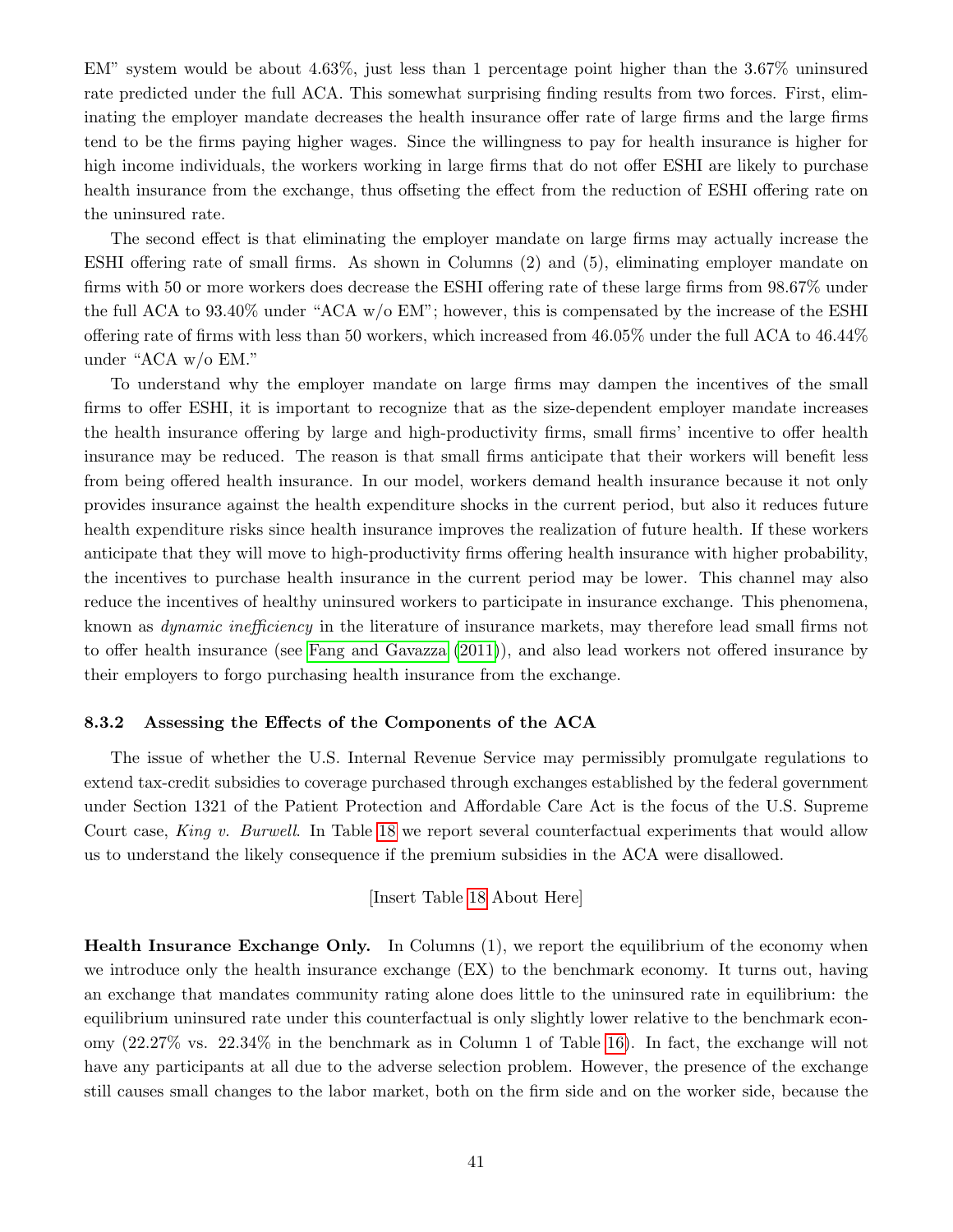exchange affects the outside options of the workers' and thus affects the firms' decisions regarding wage and health insurance offering decisions in equilibrium.

Health Insurance Exchange with Premium Subsidy. In Column (2), we report the results when we introduce health insurance exchange (EX) and health insurance premium subsidies (Sub). It shows that the introduction of premium subsidies and exchange leads to a sizable reduction in the uninsured rate to about 9.22%. The exchange is quite active with all the unemployed and 15.36% of the employed workers purchasing insurance from the exchange. However, without employer mandate, the introduction of exchange and premium subsides also lead to a reduction in the probabilities of firms, particularly the large firms, offering ESHI to their workers: the fraction of firms with 50 or more workers offering ESHI is now 87.58% in contrast to 98.67% under the full ACA as reported in Column (2) of Table [16.](#page-61-0) Without individual mandate, the health insurance exchange is also subject to more severe adverse selection with healthy individuals who are not eligible for much of premium subsidy opting to be uninsured. This drives up the equilibrium four-month premium in the HIX to \$601, which represents a 12.3 percent increase from the \$535 premium predicted under the full ACA (again, reported in Column (2) of Table [16\)](#page-61-0).

Health Insurance Exchange with Individual Mandate. In Column (3), we report the equilibrium results when we introduce health insurance exchange and individual mandate. As in the "EX only" case in Column (1), adding individual mandate but no premium subsidy, the health insurance exchange will not have any participants: the equilibrium premium in the EX is even higher than the willingness to pay for insurance for the unhealthy type, let alone the healthy type. This indicates that the proposed individual mandate alone, at least at the current levels of penalty, is not large enough to solve adverse selection problem in the insurance exchange. Instead, the individuals mandate leads more employers to offer health insurance: the ESHI offering rate for firms with less than 50 workers increases from 50.84% under "EX" to 52.59% under "EX+IM", and that for firms with 50 or more workers rises from 92.11% to 96.50%. As a result, uninsured rate is 18.85% in Column (3), which represents a 3.4 percentage point decrease from Column (1). The fact that the ESHI offering rates increase in this experiment, which imposes individual mandate but not employer mandate, is interesting in itself; and it is a result of the fact that competition among firms for workers will result in an internalization of workers' demands in firms' behavior in equilibrium models. Here individual mandate increases the value of ESHI to workers, which makes ESHI offering a more effective instrument to compete for workers, and in turns leading more firms to offer ESHI in equilibrium.

Health Insurance Exchange with Employer Mandate. In Column (4), we report the results when we introduce the health insurance exchange and employer mandate into the benchmark economy. We again find that the exchange is not active. There is a reduction of the uninsured rate, from 22.34% in the benchmark to 20.79% in Column (4), but the declines of the uninsured rate are mostly due to the increased probability of offering health insurance by firms with 50 or more workers.

ACA without Premium Subsidy. In Column (5), we report the results when we introduce the ACA sans the income-based premium subsidies. Relative to the full ACA results reported in Columns (2) and (3) of Table [16,](#page-61-0) the uninsured rate is about much larger, at 18.19%. No one participates in the health insurance exchange due to adverse selection.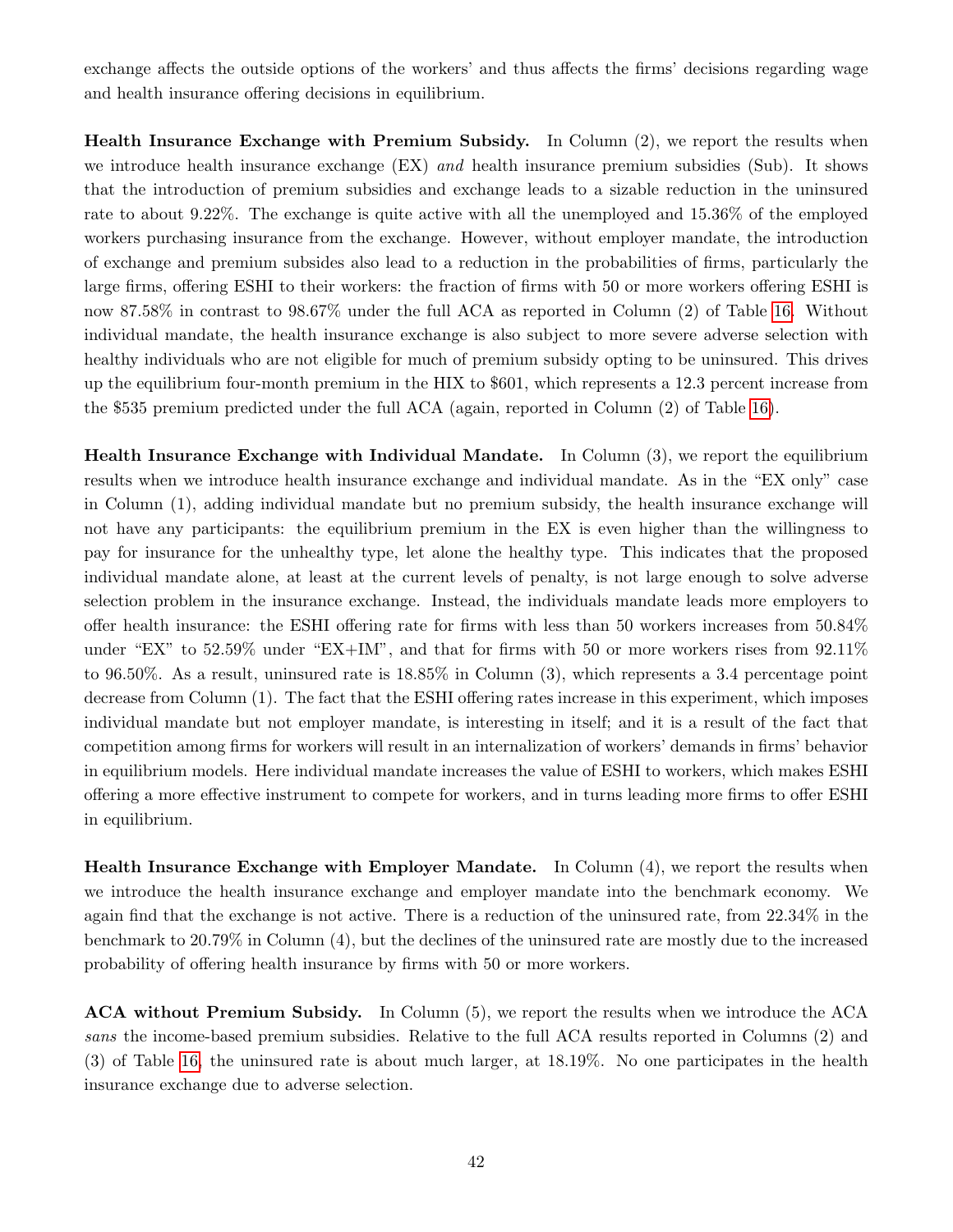These results demonstrate that the proposed premium subsidies are crucial to solve adverse selection problem in the insurance exchange and contribute importantly to the substantial reduction of uninsured rate achieved under the full ACA.

#### 8.3.3 Role of Tax Exemption of ESHI Premium

Given the growing federal deficits in the United States, reducing tax expenditures - tax exemption for ESHI premium being one of the major tax expenditure categories – has been mentioned in several prominent reports.[68](#page-44-0) In this section, we describe the results from counterfactual experiments where the tax exemption status of employer-sponsored health insurance premium is eliminated, both under the benchmark model and under the ACA. We implement this counterfactual as follows. Suppose that a worker works for a firm that pays wage  $w$  and incurs an actuarially fair health insurance premium  $R$ , we let the after-tax income of the worker to be  $T(w + R) - R$  when R is not exempted from personal income tax. [In contrast, with tax exemption of ESHI premium, the worker's after tax income would have been  $T(w)$ .

### [Insert Table [19](#page-62-0) About Here]

Columns (1) and (3) of Table [19](#page-62-0) report the same simulation results for the benchmark and the ACA as reported in Columns (1) and (2), respectively, of Table [16](#page-61-0) under the current tax exemption status for ESHI premium. In Column (2), we remove the tax exemption for ESHI under the benchmark economy. We find that removing the tax exemption increase the uninsured rate from  $22.34\%$  to  $35.10\%$ . The removal of ESHI premium exemption does significantly reduce the fraction of firms that offer ESHI; this effect is particularly strong for firms with 50 or more workers, whose ESHI offering rate decreases from 92.03% under the benchmark with tax exemption to 72.86% under no exemption. This, of course, is a result of the fact that workers in large firms are in higher income tax brackets.

In Column  $(4)$ , we remove the tax exemption for ESHI under ACA. We find that removing the tax exemption increase the uninsured rate from 3.67% to 6.05%. Eliminating tax exemption for ESHI again has strong negative effect on the ESHI offering rates, both for small and large firms. Notice that as firms decrease ESHI offering, more workers purchase insurance from the exchange.

Overall, our findings show that eliminating the tax exemption status for ESHI premium will increase the uninsured rate, both under the benchmark and under the ACA, but the elimination of the tax exemption of ESHI premium does not lead to the collapse of the ESHI. In fact, in Table [19,](#page-62-0) we report that even without the tax exemption for ESHI premium, a substantial fraction of the firms will choose to offer health insurance to their workers, both in the benchmark economy and under the ACA. In the benchmark economy, we find that 51.72% of the firms will offer health insurance to their workers when ESHI premium is no longer exempt from income taxation; this is only slightly lower than 55.40% when ESHI premium is exempt from income taxation. Similarly, 48.52% of the firms will offer health insurance to their workers under the ACA when ESHI premium is not exempt from income taxation, which is again only slightly lower than 51.48% with exemption. There are several reasons that firms have strong incentives to offer health insurance to their workers in our economy. First, workers are risk averse and firms are risk neutral; thus firms can enjoy the risk premium by offering health insurance to their workers. Second, health insurance improves health and healthy workers are more productive. Thus firms, particularly those with higher productivity, will have incentives to offer health insurance to their workers so that their workforce will be healthier and thus more productive. This mechanism is illustrated in Table [2.](#page-53-0)

<span id="page-44-0"></span><sup>68</sup>See, for example, [National Commission on Fiscal Responsibility and Reform](#page-50-1) [\(2010\)](#page-50-1).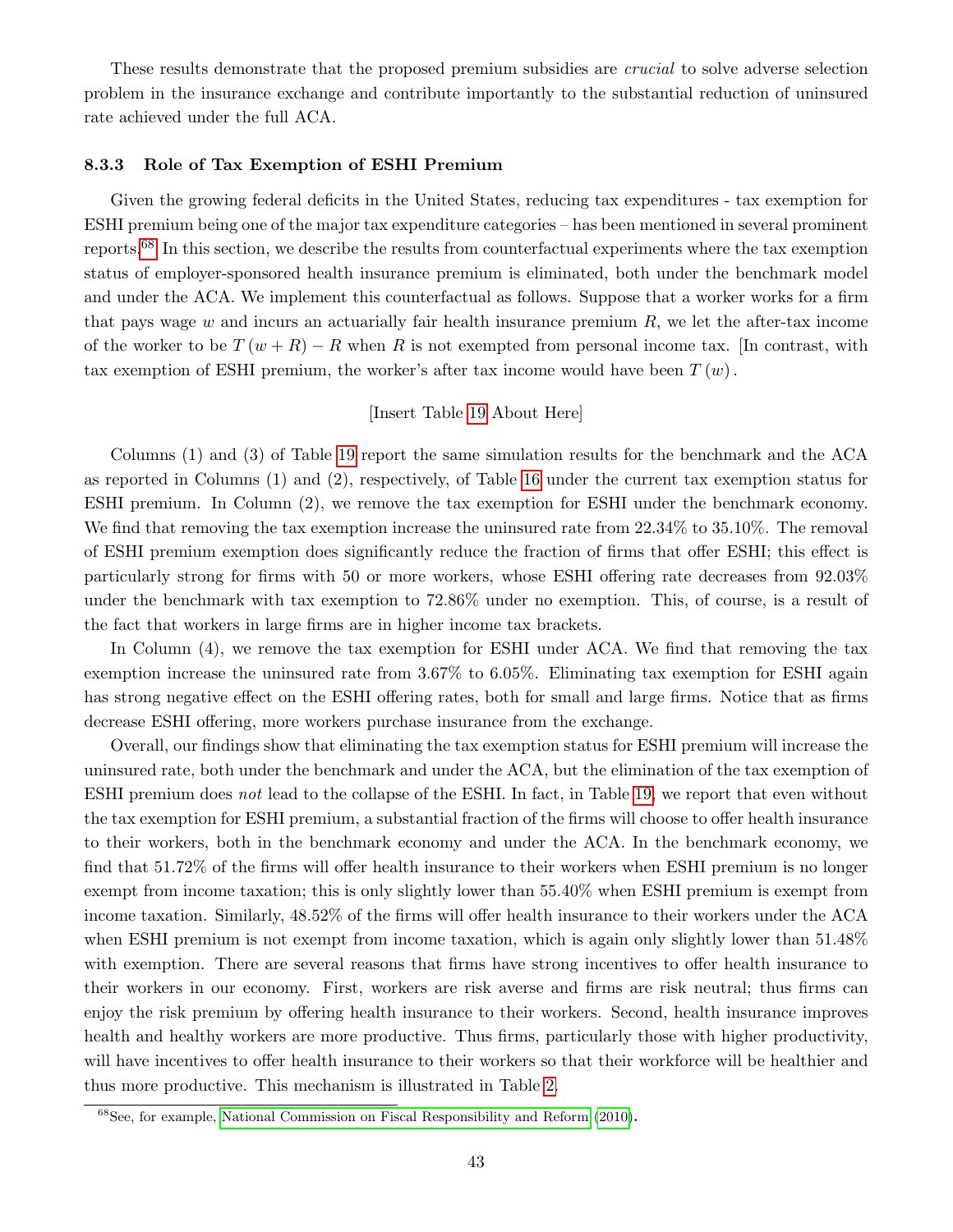In Table [19,](#page-62-0) we also report the implications of removing tax exemption on government expenditures. Under the ACA with exemption, we find that the net per capita government expenditure, which includes the tax expenditure due to the exemption, the premium subsidy and individual/employer mandate penalties, is about  $$203$  (\$127 + \$80 - \$6 = \$201); under the ACA without tax exemption, it is reduced to about \$80 (\$93 − \$13 = \$80). This is a decline of \$123 per capita per four months, which translates to about \$1,000 per capita per year. Also, note that average worker utility under the ACA without tax exemption is actually higher that under the benchmark economy with tax exemption. Removing tax exemption does have a slightly negative effect of firms' average profit, but the impact is very small at around 0.1%  $[(0.9538 - 0.9547)/0.9547 \approx 0.1\%].$ 

#### 8.3.4 ACA vs. the Massachusetts Health Care Reform

Next, we examine Massachusetts (MA) Health Care Reform implemented in 2006. It is well known that the ACA is based on the MA reform and there are strong similarities between them. However, employer mandate is implemented somewhat differently from the ACA, so is the premium subsidy. In this section, we investigate what happens if the federal government follows exactly the same reform as that in the MA.

To parametrize the MA reform, we consider the following stylized version of the reform as described in [Kolstad and Kowalski \(2012b\)](#page-50-2). For individual mandate penalty, we assume that it is the same as the ACA.[69](#page-45-0) In terms of employer mandate under the MA reform, firms with more than 10 workers are subject to the penalty tax if they do not offer health insurance. The amount of penalty is equal to \$295 times the number of full time employees. By using the same argument for the parameterization in the ACA, we parameterize it as follows:<sup>[70](#page-45-1)</sup> for firms with more than 10 workers, the annual amount of penalty,  $P_E^{MA}(n)$ , is

$$
P_E^{MA}(n) = \Phi\left(\frac{n-10}{\sigma_E}\right) \times n \times \$295. \tag{50}
$$

Finally, as in the ACA, the income based subsidies in the MA reform are available to individuals participating in insurance exchange. However, it is available to individuals whose income is less than 300% FPL (FPL300). Therefore, we parameterize it as:

$$
SUB^{MA} (y, R^{EX}) = \begin{cases} \max \left\{ R^{EX} - \left[ 0.0350 + 0.060 \frac{(y - \text{FPL133})}{\text{FPL300} - \text{FPL133}} \right] y, 0 \right\} & \text{if } y < \text{FPL300} \\ R^{EX} & \text{if unemployed} \\ 0, \text{ otherwise,} \end{cases} \tag{51}
$$

The result is reported in Column (2) of Table [20,](#page-63-0) where we also reproduced the previous results about ACA from Table [16.](#page-61-0) We find that the uninsured rate is 4.21% under the MA reform, which is slightly higher than the 3.67% under the ACA. Recall that the MA reform has a somewhat lower income eligibility threshold for premium subsidy than the ACA, but the employer mandate is imposed more uniformly across firms. It seems that the less generous premium subsidy under the MA reform leads less to participate in the health insurance exchange, particularly those with good health and medium level incomes. As a result, the premium in the exchange is somewhat higher under the MA reform (\$544 per four months under the MA reform vs. \$535 under the ACA). Our prediction of the uninsured rate under the MA reform is qualitatively consistent with, and remarkably close to, the findings from the ex post evaluations of the MA reform as in [Kolstad and Kowalski \(2012b\)](#page-50-2).

<span id="page-45-0"></span> $69$ Note that the actual policy taken in MA was that penalty is equal to a half of premium of the least generous qualifying plan.

<span id="page-45-1"></span><sup>70</sup>Of course, we apply the same adjustments as those for the ACA described in Online Appendix [E](#page-70-0) for account for the CPI differences between 1996 and 2011, as well as the fact that we use four-month income instead of annual income.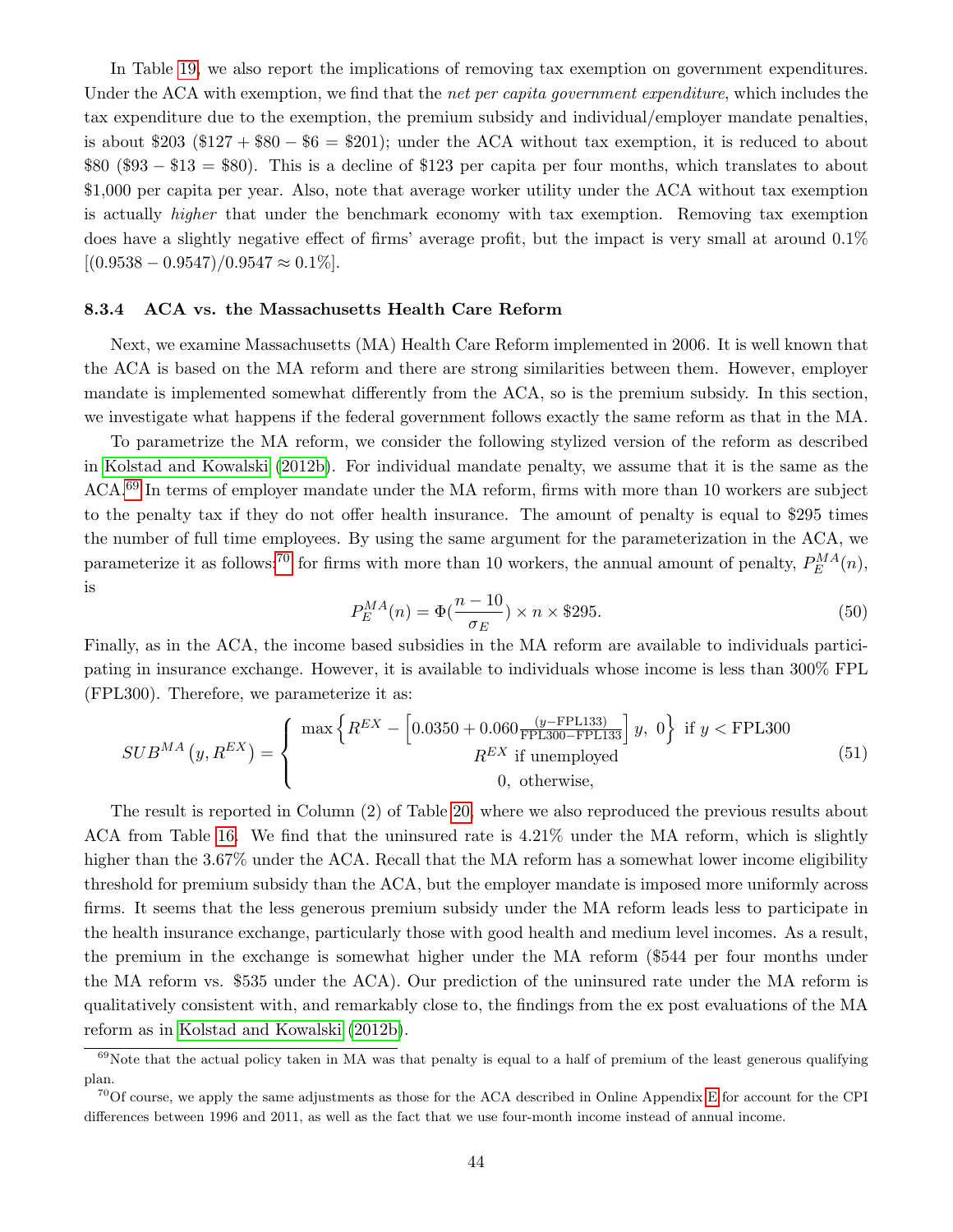#### 8.3.5 No Employer Sponsored Health Insurance Market

Finally, in Column (3) of Table [20,](#page-63-0) we investigate the effects of *eliminating* employer sponsored health insurance market. This is an interesting exercise as U.S. is the only industrialized nation in which employers are the main source of health insurance for the working age population. In Column (3), we report the results from an experiment where we prohibit firms from offering ESHI, but instead we introduce the health insurance exchange, individual mandate and premium subsidies as stipulated in the ACA.<sup>[71](#page-46-0)</sup> We find that disallowing ESHI would lead to drastic increases of uninsured rate; in fact, our model predicts that the uninsured rate would reach 51.69%, which is more than twice as large as the one in the benchmark economy. Insurance premium in exchange is \$756 per four months, about 41 percent higher than the \$535 level under the full ACA. It thus indicates that if there is no employer sponsored health insurance market, the proposed subsidies and individual mandate penalty under the ACA are not large enough to solve adverse selection problem in insurance exchange. Our result also suggests that ESHI in fact complements, instead of hinders, the smooth operations of the health insurance exchange.

## 9 Conclusion

We present and empirically implement an equilibrium labor market search model where risk averse workers facing medical expenditure shocks are matched with employers making health insurance coverage decisions. The distributions of wages, health insurance provisions, employer size, employment and worker's health are all endogenously determined in equilibrium. We estimate our model using various micro data sources including the 1996 panel of the Survey of Income and Program Participation (SIPP), the Medical Expenditure Panel Survey (MEPS, 1997-1999) and the 1997 Robert Wood Johnson Foundation Employer Health Insurance Survey. The equilibrium of our estimated model is largely consistent with the dynamics of the workers' labor market experience, health, health insurance and medical expenditure, as well as the distributions of employer sizes in the data.

We use our estimated model to examine the impact of the key components of the 2010 Affordable Care Act (ACA), including the individual mandate, the employer mandate, the insurance exchange and the income-based insurance premium subsidy, as well as various combinations of these ACA components.

We find that the implementation of the full version of the ACA would significantly reduced the uninsured rate from about 22% in the pre-ACA benchmark economy to less than 4% under the ACA. This large reduction of the uninsured rate is mainly driven by low-wage workers participating in the insurance exchange with their premium supported by the income-based subsidies. We find that income-based premium subsidies for health insurance purchases from the exchange play an important role for the sustainability of the ACA; if the subsidies were removed from the ACA, the insurance exchange will suffer from severe adverse selection problem so it is not active at all, and the uninsured rate would be around 18%.

We find that the ACA would also have achieved significant reduction in the uninsured rate if its individual mandate component were removed. We find in our simulation that under "ACA without individual mandate", the uninsured rate would be 7.34%, significantly lower than the 22% under the benchmark. The premium subsidy component of the ACA would have in itself drawn all the unemployed (healthy or

<span id="page-46-0"></span> $71$ Of course, as a result of disallowing employer sponsored health insurance, we have to drop the employer mandate of the ACA.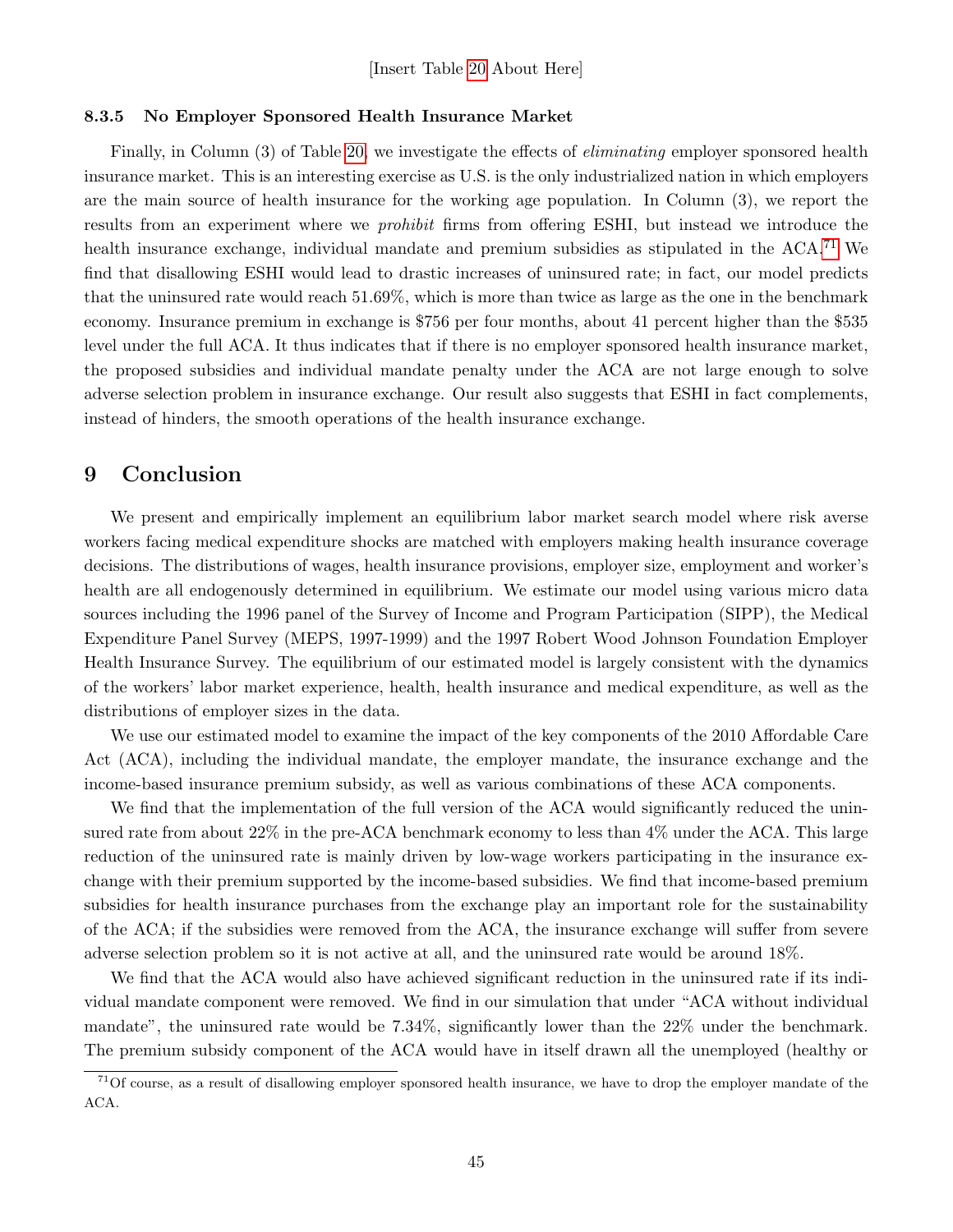unhealthy) and the low-wage employed (again both healthy and unhealthy) in the insurance exchange. Interestingly, we find that employer mandate does not seem to be an essential feature of the ACA; under ACA without employer mandate, the uninsured rate would be about 4.63%, just slightly higher than that under the full ACA. If both individual and employer mandates were removed from the ACA, the uninsured rate would be around 9.22% as long as the ACA components of premium subsidies and health insurance exchanges with community rating stayed intact.

We also simulate the effects of removing the tax exemption for employer-sponsored health insurance (ESHI) premium both under the benchmark and under the ACA. We find that, while the removal of the tax exemption for ESHI premium would reduce, but not eliminate the incentives of firms, especially the larger ones, offering health insurance to their workers; the overall effect on the uninsured rate is modest. We find that the uninsured rate would increase from  $22.34\%$  to  $35.10\%$  when the ESHI tax exemption is removed in the benchmark economy; and it will increase from 3.67% to 6.05% under the ACA. Finally, we find that prohibiting firms from offering ESHI in the post-ACA environment would lead to a large increase in the uninsured rate, which suggests that ESHI complements, instead of hinders, smooth operations of the health insurance exchange.

We should emphasize that our paper is only a first step toward understanding the mechanism through which the ACA, and more generally any health insurance reform, may influence labor markets equilibrium. We estimated our model using a selected sample of male and female individuals with relatively homogeneous skills (with no more than high school graduation between ages 26-46), and thus our quantitative findings may only be valid for this population. Thus the quantitative results we present in this paper should be understood with these qualifications in mind. However, we believe that the various channels we uncovered in this paper through which components of ACA interact with the labor market and with each other are of importance even in richer models.

There are many areas for future research. First, it will be important to introduce richer worker heterogeneity in the equilibrium labor market model; it is also important to endogenize health care decisions, and incorporate workers' life-cycle considerations (see [Aizawa \(2014\)](#page-47-0) for an attempt in these directions where he evaluates the optimal designs of the health insurance exchanges). Second, while our paper includes both males and females in our analysis, they are treated as individuals, not as potential spouses. [Fang and](#page-49-2) [Shephard \(2015b\)](#page-49-2) consider how the ACA may change the behavior of both workers and firms, takings into account the jointness of the labor supply decisions of couples. Third, there are many additional channels through which firms and workers might have responded to individual mandates and employer mandates that we abstracted in this paper; for example, firms may change their choices of production technology in response to the ACA, which could be interpreted as a form of labor market regulations (see [Fang and](#page-49-3) [Shephard \(2015a\)](#page-49-3) for an attempt). Finally, incorporating Medicaid, the free public health insurance for the poor, into a model with endogenous asset accumulation is also an important direction.

## References

- ABRAMOWITZ, M., AND I. A. STEGUN (1964): Handbook of Mathematical Functions with Formulas, Graphs, and Mathematical Tables. New York: Dover.
- <span id="page-47-0"></span>Aizawa, N. (2014): "Health Insurance Exchange Design in an Empirical Equilibrium Labor Market Model," Working Paper, University of Minnesota.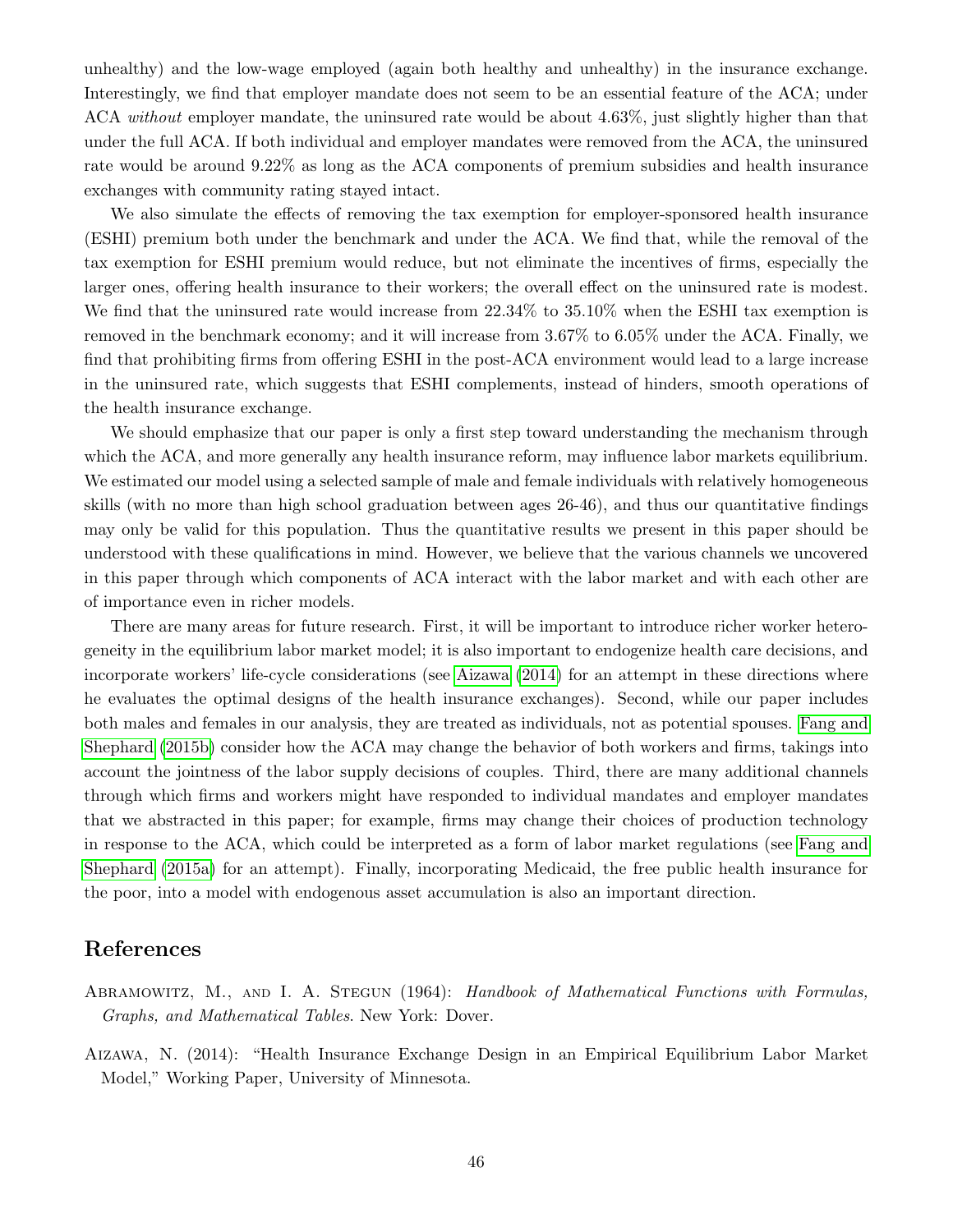- Aizawa, N., and H. Fang (2013): "Equilibrium Labor Market Search and Health Insurance Reform," National Bureau of Economic Research Working Paper 18698.
- Albrecht, J. W., and B. Axell (1984): "An Equilibrium Model of Search Unemployment," Journal of Political Economy, Vol. 92, No. 5, 824–840.
- Baicker, K., S. L. Taubman, H. L. Allen, M. Bernstein, J. H. Gruber, J. P. Newhouse, E. C. Schneider, B. J. Wright, A. M. Zaslavsky, A. N. Finkelstein, and the Oregon Health STUDY GROUP (2013): "The Oregon Experiment Effects Of Medicaid On Clinical Outcomes," New England Journal of Medicine, 368 (18), 1713–1722.
- Barsky, R. B., F. T. Juster, M. S. Kimball, and M. D. Shapiro (1997): "Preference Parameters and Behavioral Heterogeneity: An Experimental Approach in the Health and Retirement Study," Quarterly Journal of Econometrics, 112 (2), 537–579.
- BEMMAOR, A. C., AND N. GLADY (2012): "Modeling Purchasing Behavior with Sudden Death: A Flexible Customer Lifetime Model," Management Science, 58 (5), 1012–1021.
- BONTEMPS, C., J.-M. ROBIN, AND G. J. VAN DEN BERG (1999): "An Empirical Equilibrium Job Search Model with Search on the Job and Heterogeneous Workers and Firms," International Economic Review, 40(1), 1039–1074.
- (2000): "Equilibrium Search with Continuous Productivity Dispersion: Theory and Nonparametric Estimation," International Economic Review, 41(2), 305–358.
- Borghans, L., B. H. H. Golsteyn, J. J. Heckman, and H. Meijers (2009): "Gender Differences in Risk Aversion and Ambiguity Aversion," Journal of the European Economic Association, Vol. 7, No. 2-3, 649–658.
- BRUEGEMANN, B., AND I. MANOVSKII (2010): "Fragility: A Quantitative Analysis of the US Health Insurance System," Working Paper, University of Pennsylvania.
- BURDETT, K., AND D. T. MORTENSEN (1998): "Wage Differentials, Employer Size, and Unemployment," International Economic Review, 39(2), 257–273.
- Cahuc, P., F. Postel-Vinay, and J.-M. Robin (2006): "Wage Bargaining with On-the-Job Search: Theory and Evidence," Econometrica, 74(2), 323–364.
- Cohen, A., and L. Einav (2007): "Estimating Risk Preferences from Deductible Choice," American Economic Review, 97(3), 745–788.
- Cole, H., S. Kim, and D. Krueger (2014): "Analyzing the Effects of Insuring Health Risks: On the Trade-off between Short Run Insurance Benefits vs. Long Run Incentive Costs," PIER Working Paper, University of Pennsylvania.
- Courtemanche, C. J., and D. Zapata (2014): "Does Universal Coverage Improve Health? The Massachusetts Experience," Journal of Policy Analysis and Management, Vol. 33, No. 1, 36–69.
- CURRIE, J., AND B. C. MADRIAN (1999): Handbook of Labor Economics, Volume 3 chap. Health, Health Insurance and the Labor Market, pp. 3309–3415. Amsterdam: Elsevier-North Holland.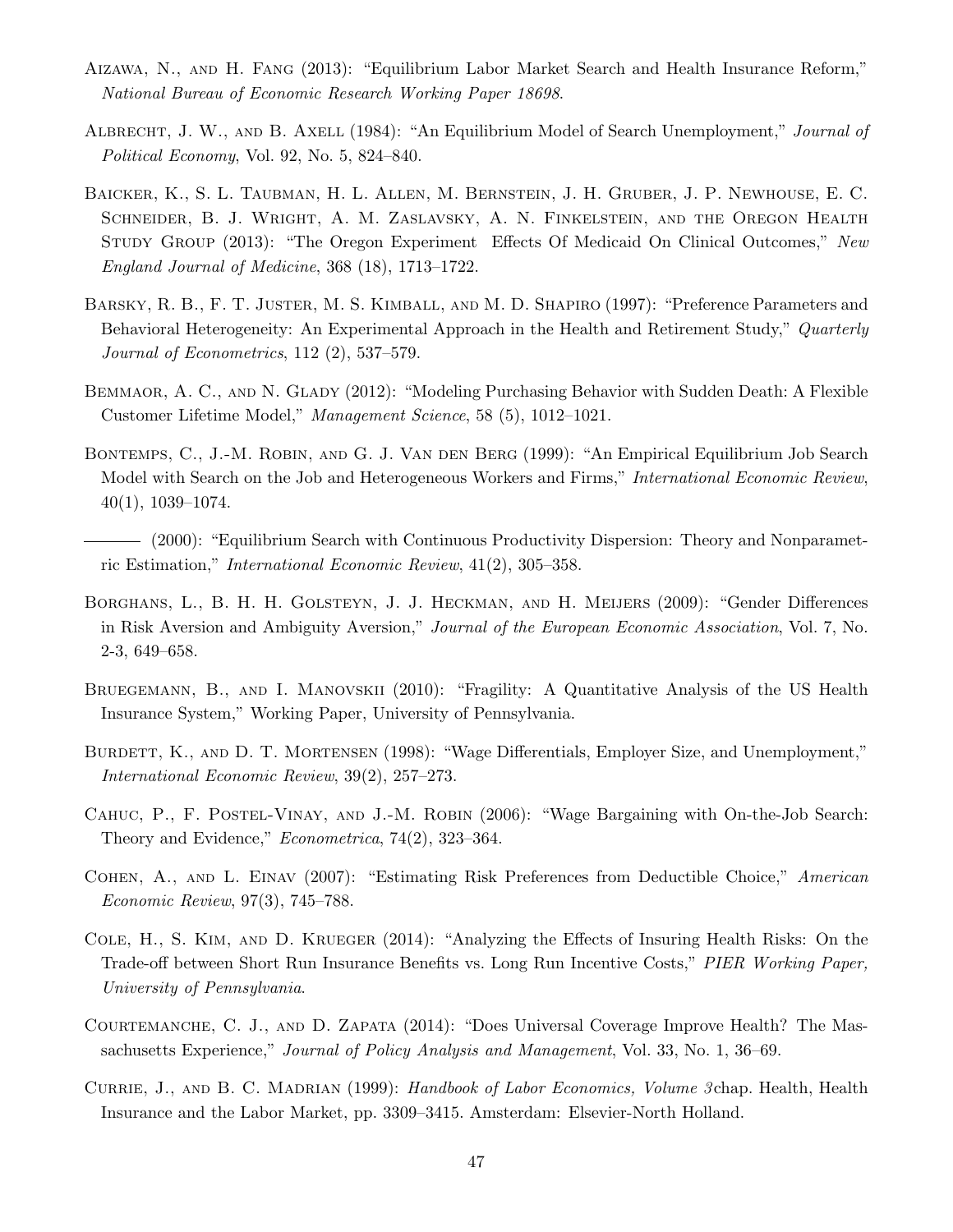- DEY, M. S., AND C. J. FLINN (2005): "An Equilibrium Model of Health Insurance Provision and Wage Determination," Econometrica, 73(2), 571–627.
- DIZIOLI, A., AND R. B. PINHEIRO (2014): "Health Insurance as a Productive Factor," Working Paper, University of Colorado, Boulder.
- Eckstein, Z., and K. I. Wolpin (1990): "Estimating a Market Equilibrium Search Model from Panel Data on Individuals," Econometrica, 58(4), 783–808.
- Einav, L., A. Finkelstein, S. Ryan, P. Schrimpf, and M. Cullen (2013): "Selection on Moral Hazard in Health Insurance," American Economic Review, 103(1).
- <span id="page-49-1"></span>Fang, H., and A. Gavazza (2011): "Dynamic Inefficiencies in an Employer-Provided Health Insurance System: Theory and Evidence," American Economic Review, 101(7), 3047–3077.
- <span id="page-49-3"></span>Fang, H., and A. Shephard (2015a): "Equilibrium Labor Market Search with Endogenous Technology Choice and Health Insurance," Work in Progress, University of Pennsylvania.
- <span id="page-49-2"></span>– (2015b): "Joint Household Labor Supply and Health Care Reform," Working Paper, University of Pennsylvania.
- <span id="page-49-0"></span>Fijolek, B. (2012): "Solidarity or Personal Responsibility? A Look at the Lessons Switzerlands Health Care System Can Teach the United States," Annals of Health Law, 21, 1–13.
- Finkelstein, A., S. Taubman, B. Wright, M. Bernstein, J. Gruber, J. P. Newhouse, H. Allen, K. BAICKER, AND THE OREGON HEALTH STUDY GROUP (2012): "The Oregon Health Insurance Experiment: Evidence from the First Year," Quarterly Journal of Economics, 127 (3), 1057–1106.
- Flinn, C., and J. J. Heckman (1982): "New Methods For Analyzing Structural Models Of Labor Force Dynamics," Journal of Econometrics,  $18(1)$ ,  $115 - 168$ .
- GRUBER, J., AND B. C. MADRIAN (1994): "Health Insurance and Job Mobility: The Effects of Public Policy on Job-Lock," *Industrial and Labor Relations Review*, 48 (1), 86–102.
- Hackmann, M. B., J. T. Kolstad, and A. E. Kowalski (2012): "Health Reform, Health Insurance, and Selection: Estimating Selection into Health Insurance Using the Massachusetts Health Reform," American Economic Review, 102(3), 498–501.
- Handel, B. (2013): "Adverse Selection and Inertia in Health Insurance Markets: When Nudging Hurts," American Economic Review, Vol. 103 (7), 2643–2682.
- HANDEL, B., I. HENDEL, AND M. D. WHINSTON (2015): "Equilibria in Health Exchanges: Adverse Selection vs. Reclassification Risk," *Econometrica*, forthcoming.
- HECKMAN, J. J. (1979): "Sample Selection Bias As A Specification Error," *Econometrica*, Vol 47 (1), 153–161.

(1981): *Studies in Labor Marketchap.* Heterogeneity and State Dependence, pp. 91–140. University of Chicago Press.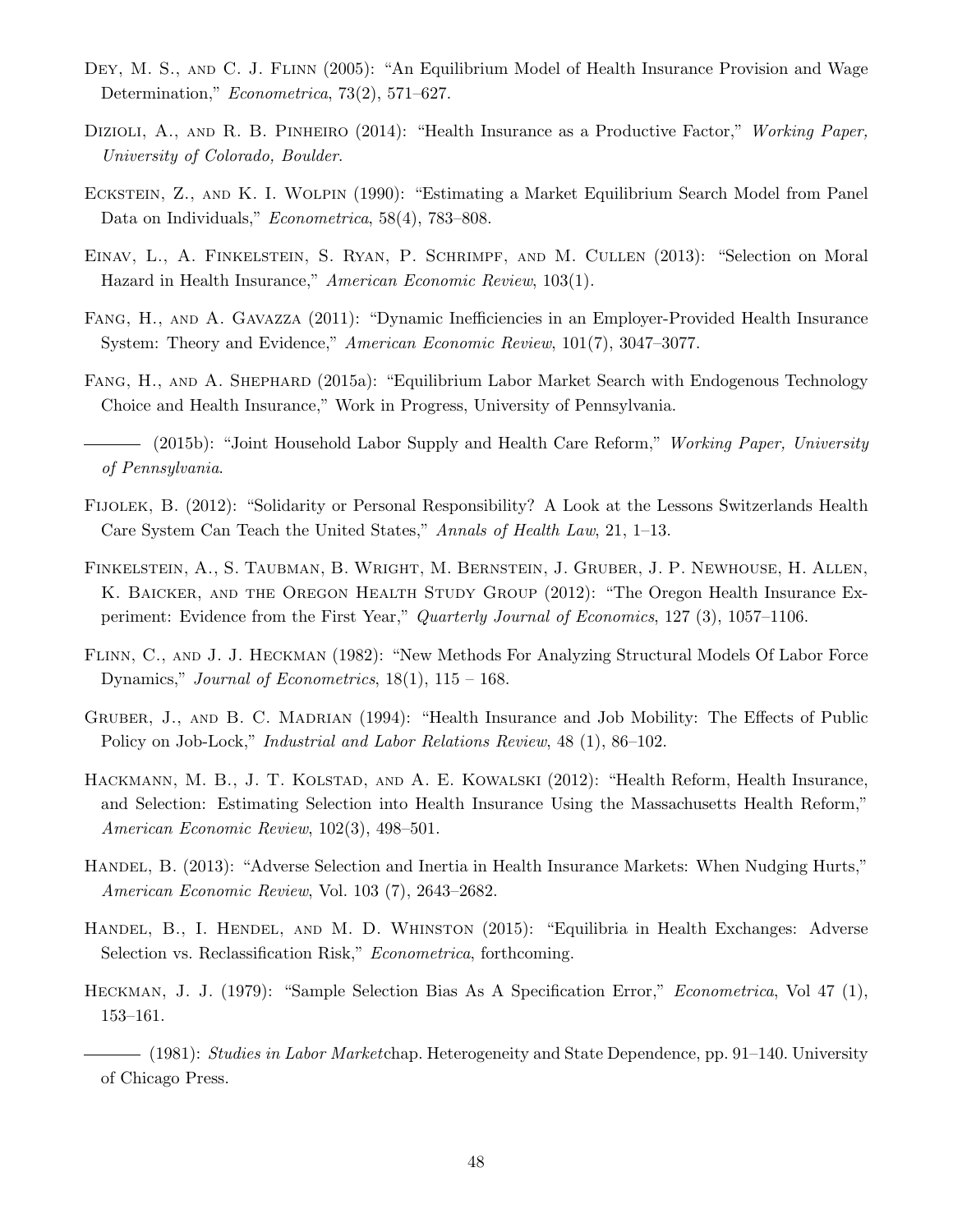- HWANG, H.-S., D. MORTENSEN, AND W. R. REED (1998): "Hedonic Wages and Labor Market Search," Journal of Labor Economics, Vol. 16, Issue 4, 815–847.
- Imbens, G. W., and T. Lancaster (1994): "Combining Micro and Macro Data in Microeconometric Models," Review of Economic Studies, 61(4), 655–680.
- JOLIVET, G., F. POSTEL-VINAY, AND J.-M. ROBIN (2006): "The Empirical Content of the Job Search Model: Labor Mobility and Wage Distributions in Europe and the US," *European Economic Review*, 50(4), 877–907.
- Kaiser Family Foundation and Health Research and Educational Trust (2009): "Employer Health Benefits, 2009 Annual Survey," http://ehbs.kff.org/2009.html.
- <span id="page-50-4"></span>KAPLAN, G. (2012): "Inequality and the Life Cycle," Quantitative Economics, 3(3), 471–525.
- <span id="page-50-3"></span>Kennan, J. (2006): "A Note on Discrete Approximations of Continuous Distributions," University of Wisconsin-Madison and NBER.
- KOLSTAD, J. T., AND A. E. KOWALSKI (2012a): "The Impact of Health Care Reform On Hospital and Preventive Care: Evidence from Massachusetts," Journal of Public Economics, 96 (11-12), 909–929.
- <span id="page-50-2"></span>(2012b): "Mandate-Based Health Reform and the Labor Market: Evidence from the Massachusetts Reform," Working paper, University of Pennsylvania.
- Levin, I. P., M. A. Snyder, and D. P. Chapman (1988): "The Interaction of Experiential and Situational Factors and Gender in a Simulated Risky Decision-Making Task," The Journal of Psychology, Vol. 122, No. 2, 173–181.
- LEVY, H., AND D. MELTZER (2008): "The Impact of Health Insurance on Health," Annual Review of Public Health, 29, 399–409.
- <span id="page-50-0"></span>MACURDY, T., D. GREEN, AND H. PAARSCH (1990): "Assessing Empirical Approaches for Analyzing Taxes and Labor Supply Thomas MaCurdy; David Green; Harry Paarsch," The Journal of Human Resources, Vol. 25, No. 3, 415–490.
- Madrian, B. C. (1994): "Employment-Based Health Insurance and Job Mobility: Is There Evidence of Job-Lock?," Quarterly Journal of Economics, Vol. 109, 27–54.
- Meghir, C., R. Narita, and J.-M. Robin (2015): "Wages and Informality in Developing Countries," American Economic Review, Vol. 105, No. 4, 1509–1546.
- Moscarini, G., and F. Postel-Vinay (2013): "Stochastic Search Equilibrium," Review of Economic Studies, 80 (4), 1541–1581.
- <span id="page-50-1"></span>National Commission on Fiscal Responsibility and Reform (2010): "The Moment of Truth: Report of the National Commission on Fiscal Responsibility and Reform," .
- PASHCHENKO, S., AND P. PORAPAKKARM (2013): "Quantitative Analysis of Health Insurance Reform: Separating Regulation from Redistribution," Review of Economic Dynamics, 16 (3), 383–404.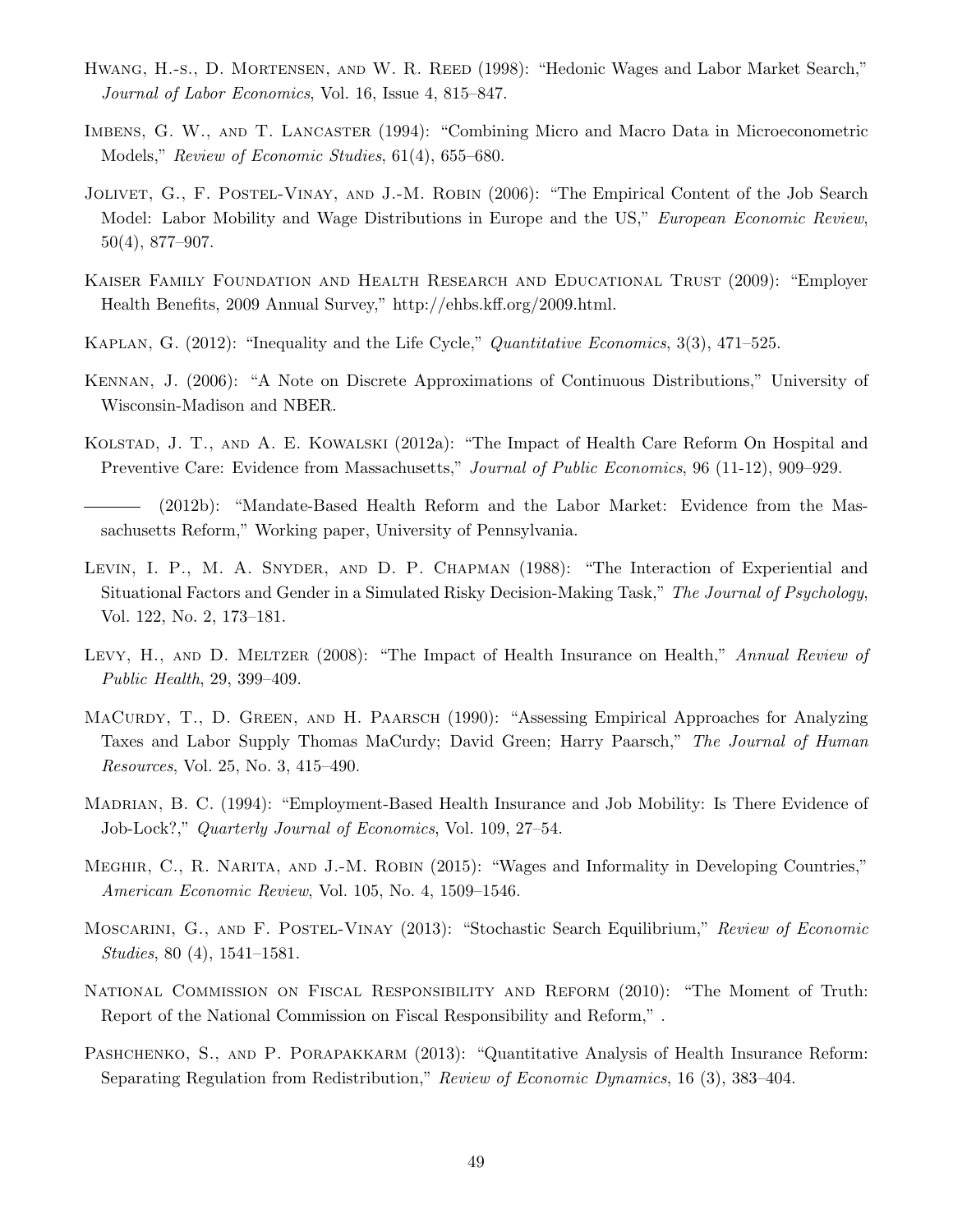- PETRIN, A. (2002): "Quantifying the Benefits of New Products: The Case of the Minivan," Journal of Political Economy, 110(4), pp. 705–729.
- POSTEL-VINAY, F., AND J.-M. ROBIN (2002): "Equilibrium Wage Dispersion with Worker and Employer Heterogeneity," Econometrica, 70(6), 2295–2350.
- Robin, J.-M., and S. Roux (2002): "An Equilibrium Model of the Labour Market with Endogenous Capital and Two-Sided Search," Annales d'conomie et de Statistique, 67/68, 257–308.
- Rust, J., and C. Phelan (1997): "How Social Security and Medicare Affect Retirement Behavior in a World of Incomplete Markets," Econometrica, 65(4), 781–831.
- SELDEN, T., AND B. M. GRAY (2006): "Tax Subsidies for Employer-Related Health Insurance: Estimates for 2006," Health Affairs, 25(2), 1568–1579.
- Shephard, A. (2012): "Equilibrium Search and Tax Credit Reform," Working Paper, University of Pennsylvania.
- Tompa, E. (2002): The Review of Economic Performance and Social Progress 2002: Towards a Social Understanding of Productivitychap. The Impact of Health on Productivity: Empirical Evidence and Policy Implications, pp. 181–202. Montreal: Institute for Research on Public Policy.
- VAN DEN BERG, G. J., AND G. RIDDER (1998): "An Empirical Equilibrium Search Model of the Labor Market," Econometrica, 66(5), 1183–1221.
- Wolpin, K. I. (1992): "The Determinants of Black-White Differences in Early Employment Careers: Search, Layoffs, Quits, and Endogenous Wage Growth," Journal of Political Economy, 100(3), 535–560.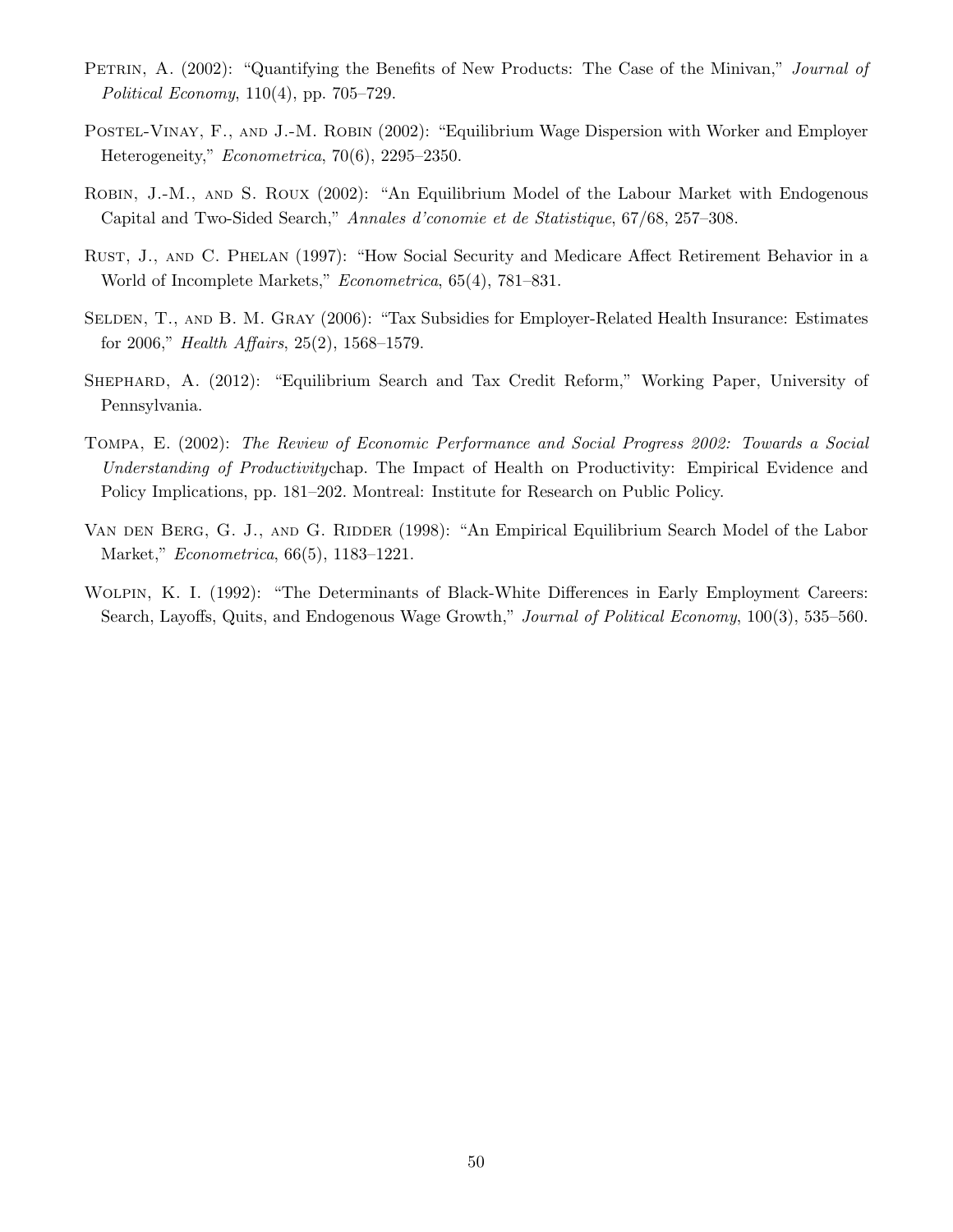| <b>Statistics</b>                           | Benchmark | $\hat{C}=0$ | $\pi_{gh'h}^1 = \pi_{gh'h}^0$ | $\widehat{\gamma_g} = 0.5 \gamma_q$ | $d_{qh} = 1.00$ |
|---------------------------------------------|-----------|-------------|-------------------------------|-------------------------------------|-----------------|
|                                             | (1)       | (2)         | (3)                           | $\left(4\right)$                    | (5)             |
| Fraction of Firms Offering Health Insurance | 0.5540    | 0.5769      | 0.5326                        | 0.4779                              | 0.5385          |
| $\ldots$ if firm size is less than 10       | 0.4772    | 0.5001      | 0.4749                        | 0.4692                              | 0.4764          |
| $\ldots$ if firm size is less than 50       | 0.5114    | 0.5377      | 0.5032                        | 0.4596                              | 0.5041          |
| if firm size is at least 50                 | 0.9203    | 0.9230      | 0.7963                        | 0.6372                              | 0.8320          |
| Uninsured rate                              | 0.2234    | 0.2132      | 0.2969                        | 0.4427                              | 0.2745          |
| Average (4-month) Wages of Employed Workers | 0.8993    | 0.9011      | 0.8833                        | 0.9307                              | 0.9168          |
| for insured employees                       | 0.9754    | 0.9705      | 0.9643                        | 1.0387                              | 0.9944          |
| for uninsured employees                     | 0.5526    | 0.5544      | 0.6854                        | 0.7615                              | 0.6603          |
| Fraction of Unhealthy Workers               | 0.0553    | 0.0550      | 0.0873                        | 0.0623                              | 0.0576          |
| among insured workers                       | 0.0503    | 0.0502      | 0.0889                        | 0.0509                              | 0.0506          |
| among uninsured workers                     | 0.0727    | 0.0722      | 0.0833                        | 0.0761                              | 0.0757          |

## Tables and Figures

Table 1: Predictions of the Baseline Model: Benchmark and Comparative Statistics.

Notes: (1). The benchmark predictions are based on the parameter estimates reported in Section [7.](#page-31-0) (2). The average wages are in units of \$10,000. (3). In Column (2), we assume that the fixed administrative cost of offering health insurance is zero. (4). In Column (3), we assume that the health transition process for the insured is the same as that of the uninsured. (4). In Column (4), we assume that the CARA coefficients are half of their gender-specific estimated value. (5). In Column (5), we assume that health does not affect productivity.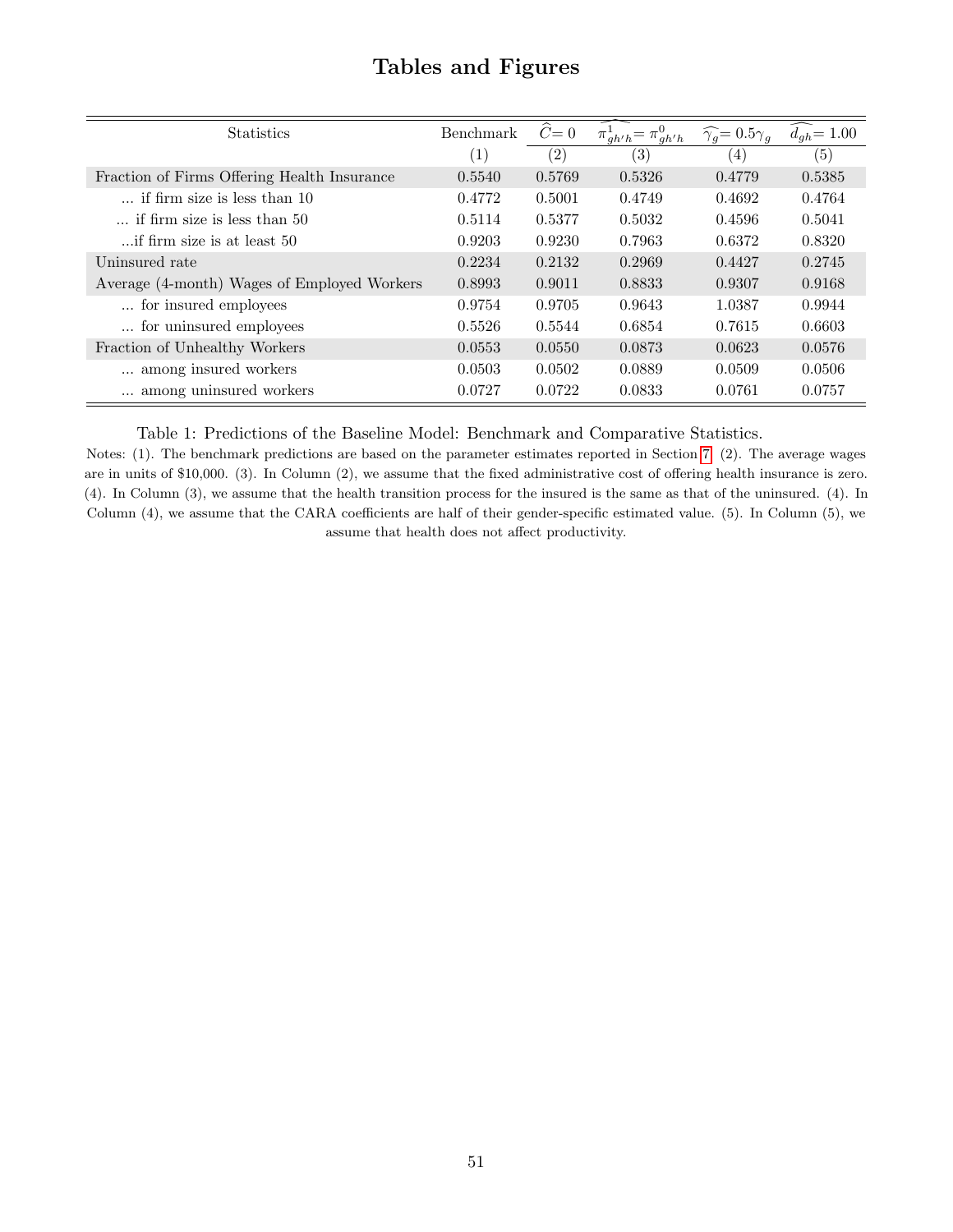<span id="page-53-0"></span>

|                                                               |             | Low-Productivity Firms | High-Productivity Firms |           |  |  |  |  |
|---------------------------------------------------------------|-------------|------------------------|-------------------------|-----------|--|--|--|--|
| <b>Statistics</b>                                             | $_{\rm HI}$ | No HI                  | $_{\rm HI}$             | No HI     |  |  |  |  |
| Panel A: Steady State                                         |             |                        |                         |           |  |  |  |  |
| Fraction of Unhealthy Workers in Steady State                 | 0.0561      | 0.0674                 | 0.0488                  | 0.0927    |  |  |  |  |
| Panel B: Adverse Selection Effect                             |             |                        |                         |           |  |  |  |  |
| Fraction of Unhealthy Among New Hires<br> 2                   | 0.0628      | 0.0598                 | 0.0564                  | 0.0564    |  |  |  |  |
| among Male Workers                                            | 0.0743      | 0.0683                 | 0.0608                  | 0.0608    |  |  |  |  |
| among Female Workers                                          | 0.0524      | 0.0507                 | 0.0494                  | 0.0494    |  |  |  |  |
| Panel C: Health Improvement of Health Insurance               |             |                        |                         |           |  |  |  |  |
| One-Period Ahead Fraction of Unhealthy Among New Hires<br> 3  | 0.0549      | 0.0662                 | 0.0540                  | 0.0659    |  |  |  |  |
| among Male Workers                                            | 0.0644      | 0.0787                 | 0.0575                  | 0.0745    |  |  |  |  |
| among Female Workers                                          | 0.0464      | 0.0531                 | 0.0485                  | 0.0522    |  |  |  |  |
| [4] Nine-Period Ahead Fraction of Unhealthy Among New Hires   | 0.0485      | 0.0852                 | 0.0485                  | 0.0907    |  |  |  |  |
| among Male Workers                                            | 0.0500      | 0.1118                 | 0.0494                  | 0.1116    |  |  |  |  |
| among Female Workers                                          | 0.0472      | 0.0573                 | 0.0470                  | 0.0572    |  |  |  |  |
| Panel D: Retention Effect                                     |             |                        |                         |           |  |  |  |  |
| Job-to-Job Transition Rate for Excellent Health Workers<br> 5 | 0.1913      | 0.1974                 | $3.90E-3$               | $3.11E-3$ |  |  |  |  |
| Job-to-Job Transition Rate for Healthy Workers<br>161         | 0.1804      | 0.1991                 | $3.96E - 3$             | $3.12E-3$ |  |  |  |  |
| Job-to-Job Transition Rate for Unhealthy Workers              | 0.1845      | 0.2079                 | $4.01E - 3$             | $3.12E-3$ |  |  |  |  |

Table 2: Understanding Why High-Productivity Firms Are More Likely to Offer Health Insurance than Low Productivity Firms.

Notes: For the simulations reported in this table, the low-productivity and high productivity firms are the firms with the bottom  $5\%$  and top  $5$  % of productivity in our discretized productivity distribution support.

<span id="page-53-1"></span>

| Variable                                     |       | Male      |       | Female    |
|----------------------------------------------|-------|-----------|-------|-----------|
|                                              | Mean  | Std. Dev. | Mean  | Std. Dev. |
| Fraction of Insured Among Employed Workers   | 0.763 | 0.425     | 0.857 | 0.350     |
| Average (4-Month) Wages for Employed Workers | 0.835 | 0.336     | 0.708 | 0.285     |
| for insured employees                        | 0.905 | 0.327     | 0.737 | 0.283     |
| for uninsured employees                      | 0.609 | 0.253     | 0.536 | 0.230     |
| Fraction of Unemployed Workers               | 0.041 | 0.200     | 0.048 | 0.214     |
| Fraction of Excellent Health Workers         | 0.303 | 0.459     | 0.266 | 0.442     |
| among insured workers                        | 0.304 | 0.460     | 0.272 | 0.445     |
| among uninsured workers                      | 0.299 | 0.459     | 0.245 | 0.431     |
| Fraction of Healthy Workers                  | 0.638 | 0.480     | 0.674 | 0.468     |
| among insured workers                        | 0.642 | 0.479     | 0.674 | 0.469     |
| among uninsured workers                      | 0.628 | 0.484     | 0.676 | 0.469     |
| Fraction of Unhealthy Workers                | 0.059 | 0.235     | 0.059 | 0.236     |
| among insured workers                        | 0.053 | 0.225     | 0.054 | 0.225     |
| among uninsured workers                      | 0.073 | 0.259     | 0.078 | 0.269     |

Table 3: Summary Statistics: SIPP 1996. Notes: The average wages are in units of \$10,000.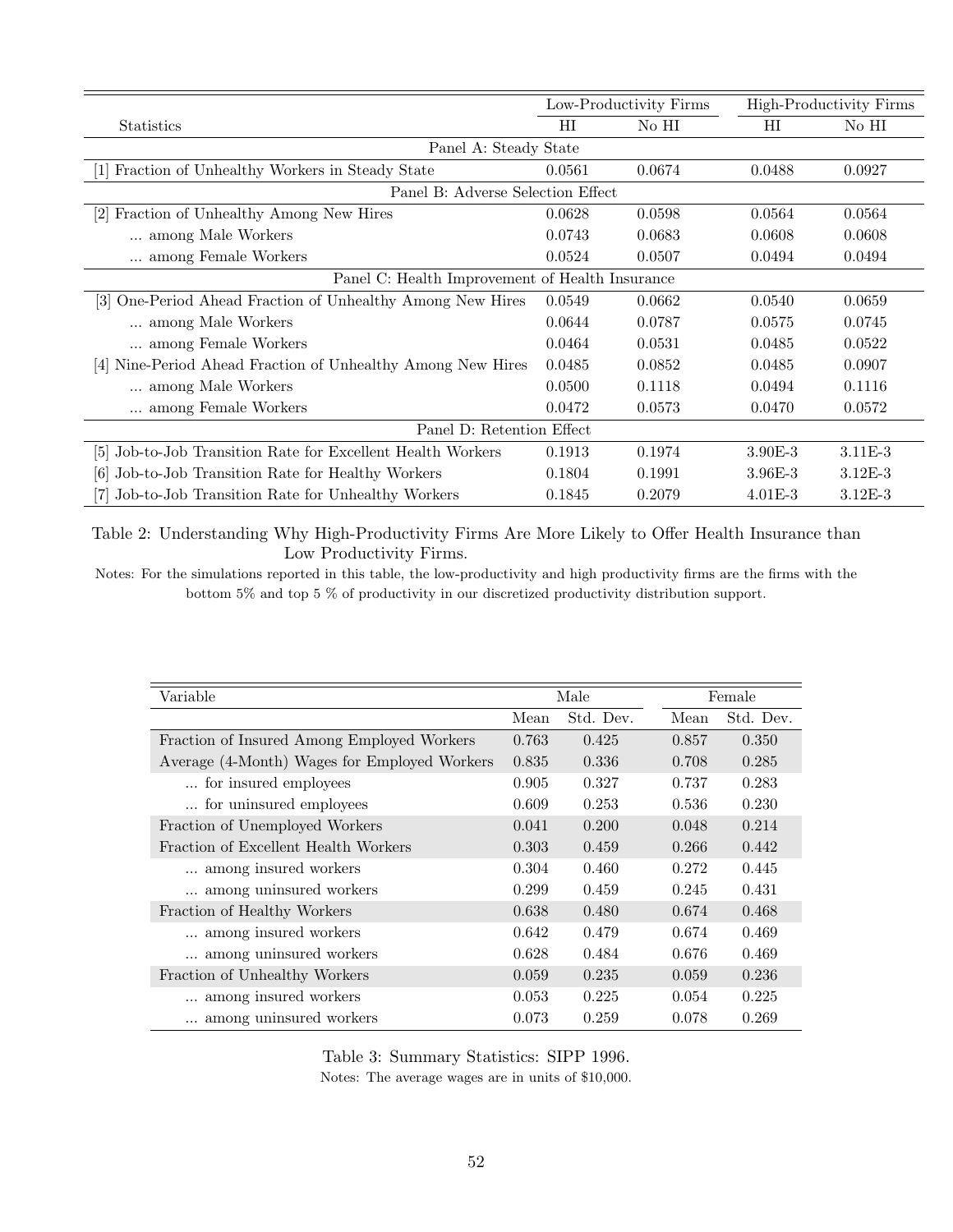| Variable                                                      |                                                                | Male          |                                   | Female        |
|---------------------------------------------------------------|----------------------------------------------------------------|---------------|-----------------------------------|---------------|
|                                                               | <b>NIEPS</b>                                                   | <b>SIPP</b>   | <b>NIEPS</b>                      | <b>SIPP</b>   |
|                                                               | $\begin{array}{c}\n\begin{array}{c}\n\end{array}\n\end{array}$ | $\widehat{c}$ | $\begin{pmatrix} 1 \end{pmatrix}$ | $\widehat{c}$ |
| Fraction of Workers with Excellent Health                     | 0.293(0.455)                                                   | 0.303(0.459)  | 0.225(0.418)                      | 0.266(0.442)  |
| Fraction of Healthy Workers                                   | 0.618(0.486)                                                   | 0.638(0.480)  | 0.641(0.480)                      | 0674 (0.468)  |
| Fraction of Unhealthy Workers                                 | 0.089(0.285)                                                   | 0.059(0.235)  | 0.134(0.340)                      | 0.059(0.236)  |
| Workers<br>Fraction of Insured Among Employed                 | 0.685(0.465)                                                   | 0.763(0.425)  | 0.764(0.425)                      | 0.857(0.350)  |
| Annual Medical Expenditure                                    | 0.079(0.346)                                                   | $0.080*$      | 0.123(0.406)                      | $0.1364*$     |
| for those with health insurance and excellent health          | 0.051(0.174)                                                   |               | 0.121(0.267)                      |               |
| for those without health insurance, but with excellent health | 0.021(0.086)                                                   |               | 0.038(0.123)                      |               |
| for those with health insurance and who are healthy           | 0.091(0.459)                                                   |               | 0.145(0.262)                      |               |
| for those without health insurance and who are healthy        | 0.053(0.432)                                                   |               | 0.088(0.489)                      |               |
| for those with health insurance and who are unhealthy         | 0.332(0.718)                                                   |               | 0.343(0.936)                      |               |
| for those without health insurance and who are unhealthy      | 0.147(0.460)                                                   |               | 0.142(0.654)                      |               |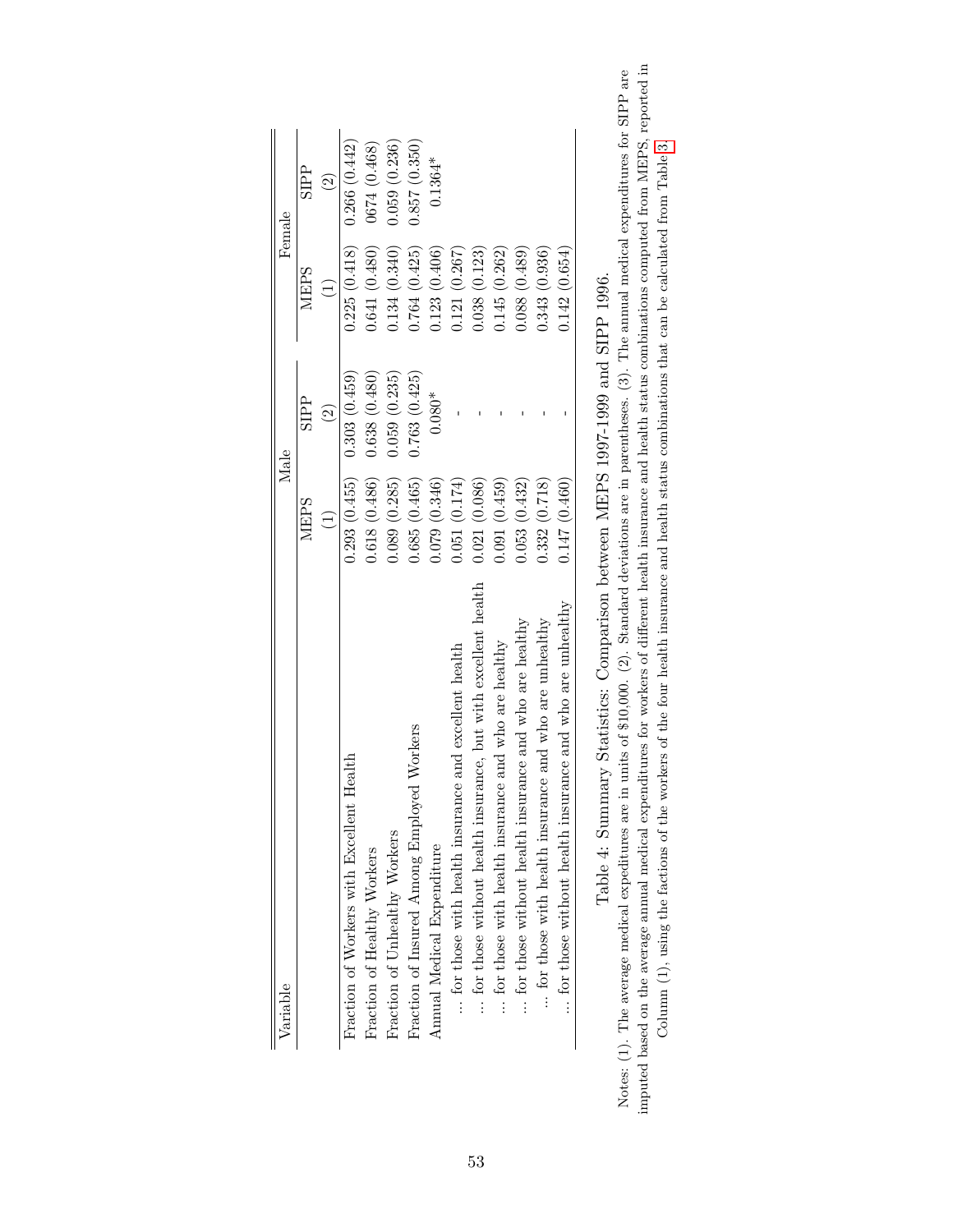| Variable Name                                     | Mean  | Std. Dev. |
|---------------------------------------------------|-------|-----------|
| Average Establishment Size                        | 19.92 | 133.40    |
| for those that offer health insurance             | 30.08 | 177.24    |
| for those that do not offer health insurance      | 6.95  | 11.03     |
| Fraction of Firms Offering Health Insurance       | 0.56  | 0.50      |
| among firms with less than 50 workers             | 0.53  | 0.50      |
| among firms with 50 or more workers               | 0.95  | 0.23      |
| Average Annual Wages (in \$10,000) [over Firms]   | 2.53  | 2.44      |
| among firms that offer health insurance           | 2.92  | 2.50      |
| among firms that do not offer health insurance    | 2.03  | 2.27      |
| Average Annual Wages (in \$10,000) [over Workers] | 2.65  | 2.27      |
| among workers with health insurance               | 2.69  | 2.07      |
| among workers without health insurance            | 1.96  | 2.26      |
| Average Fraction of Female Employees [over Firms] | 0.44  | 0.32      |
| among firms that offer health insurance           | 0.44  | 0.31      |
| among firms that do not offer health insurance    | 0.45  | 0.34      |
| Fraction of Female Employees [over Workers]       | 0.48  | 0.26      |
| among workers with health insurance               | 0.48  | 0.76      |
| among workers without health insurance            | 0.46  | 0.69      |

Table 5: Summary Statistics: RWJ-EHI 1997.

| Variable                                                                            | Male         | Female       |
|-------------------------------------------------------------------------------------|--------------|--------------|
| Fraction of Workers with Excellent Health                                           | 0.231(0.422) | 0.150(0.357) |
| Fraction of Healthy Workers                                                         | 0.722(0.448) | 0.787(0.409) |
| Fraction of Unhealthy Workers                                                       | 0.047(0.212) | 0.063(0.243) |
| Fraction of Insured Among Employed Workers                                          | 0.678(0.468) | 0.718(0.450) |
| Annual Medical Expenditure, in \$10,000                                             | 0.075(0.366) | 0.101(0.233) |
| for those with health insurance and who are excellent <i>throughout the year</i>    | 0.050(0.145) | 0.091(0.186) |
| for those without health insurance and who are excellent <i>throughout the year</i> | 0.030(0.122) | 0.014(0.028) |
| for those with health insurance and who are healthy <i>throughout the year</i>      | 0.087(0.231) | 0.125(0.200) |
| for those without health insurance and who are healthy <i>throughout the year</i>   | 0.048(0.569) | 0.051(0.173) |
| for those with health insurance and who are unhealthy <i>throughout the year</i>    | 0.479(0.914) | 0.639(0.833) |
| for those without health Insurance and who are unhealthy <i>throughout the year</i> | 0.125(0.295) | 0.139(0.225) |

Table 6: Summary Statistics of the Subsample of the MEPS 1997-1999 Used in the Estimation of Medical Expenditure Distributions in the First Step.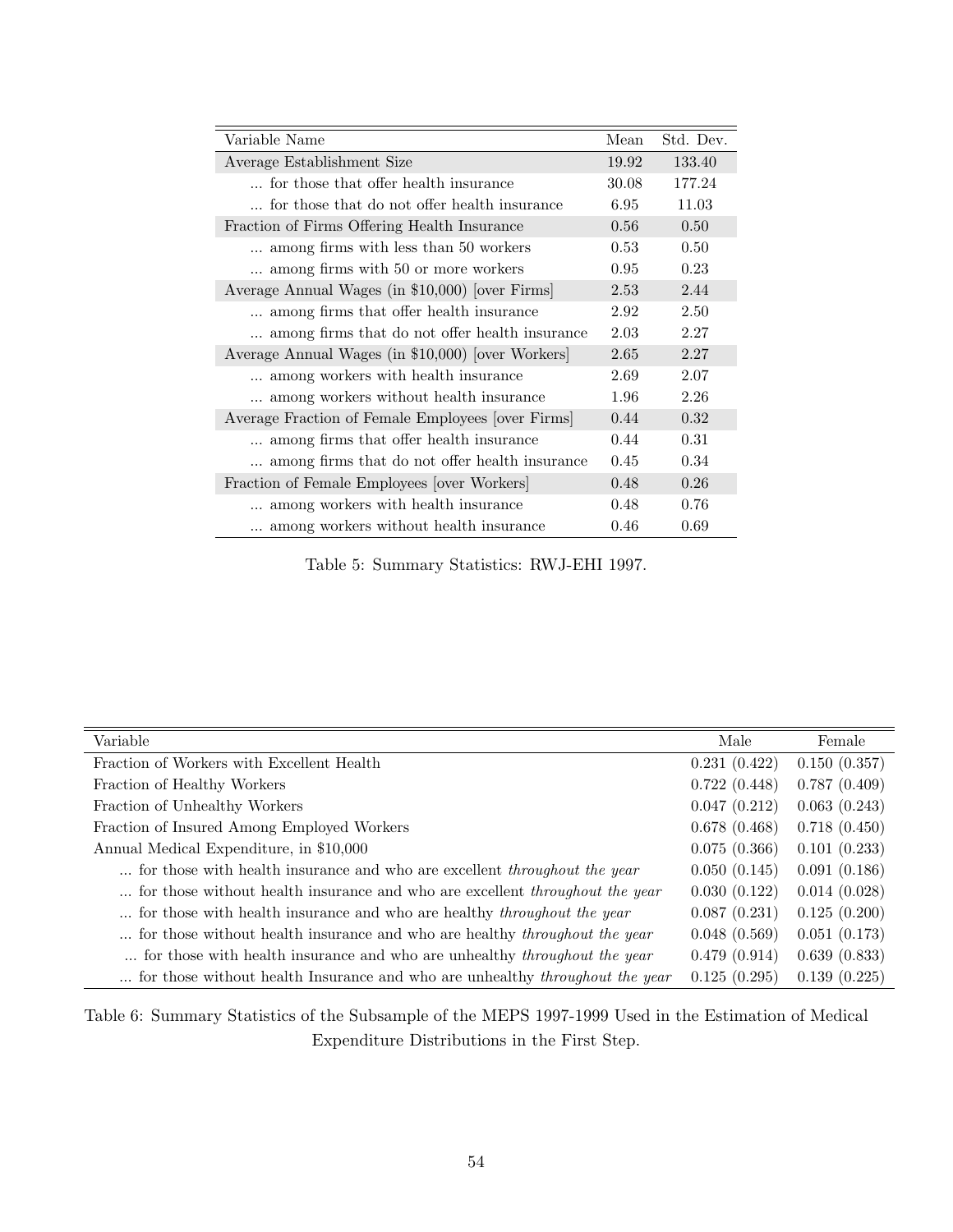|        | Er.<br>$_{\rm std.}$ |                                              | (0.0036)  | (0.0187)     | (0.0007)      | (0.0005)                     |                                     | (0.0048)      | (0.0013)  | (0.0002)      | $7.2E-6$           |                                       | (0.0207)    | (0.0092)  | 0.0037   | 0.0008                                    |
|--------|----------------------|----------------------------------------------|-----------|--------------|---------------|------------------------------|-------------------------------------|---------------|-----------|---------------|--------------------|---------------------------------------|-------------|-----------|----------|-------------------------------------------|
|        | Est.                 |                                              | 4.2742    | 3.6755       | 0.3787        | 0.1921                       |                                     | 0.9017        | 1.0283    | 0.0130        | 0.2499             |                                       | 1.8614      | 1.4696    | 0.1422   | 0.6147                                    |
|        | Std. Err.            | Panel B: Excellent Health, without Insurance | (0.0730)  | (0.0089)     | (0.0012)      | (0.0101)                     | Panel D: Healthy, without Insurance | (0.0275)      | (0.0905)  | (0.0002)      | $(2.9E-6)$         | Panel F: Unhealthy, without Insurance | (0.0023)    | (0.0016)  | (0.0019) | (0.0025)                                  |
| Male   | Est.                 |                                              | 1.3888    | 1.1228       | 0.0243        | 0.2359                       |                                     | 0.3745        | 0.7530    | 0.0010        | 0.1510             |                                       | 1.4849      | 1.1834    | 0.1748   | 0.2707                                    |
|        | Parameter            |                                              | $b_{gE0}$ | $s_{gE0}$    | $\beta_{gE0}$ | $\gamma_{g\underline{E}0}^+$ |                                     | $b_{gH0}$     | $s_{gH0}$ | $\beta_{gHO}$ | $\gamma^{PD}_{H0}$ |                                       | $\sigma$    | $s_{gU0}$ |          | $\beta_{gU0}^{\mathfrak{g}(\mathcal{V})}$ |
| Female | Err.<br>Std.         |                                              | (0.0036)  | (0.0187)     | (0.0007)      | (0.0005)                     |                                     | (0.0106)      | (0.0031)  | (0.0014)      | 0.0017             |                                       | (0.0125)    | (0.0040)  | (0.0104) | $(9.1E-6)$                                |
|        | Est.                 |                                              | 2.0217    | 1.5211       | 0.1945        | 0.3844                       |                                     | 2.0159        | 1.6276    | 0.2334        | 0.4623             |                                       | 1.3847      | 1.0750    | 0.4184   | 0.6624                                    |
| Male   | Std. Err.            | Excellent Health, with Insurance             | (0.0025)  | (0.0009)     | (0.0001)      | $(3.5E-6)$                   | C: Healthy, with Insurance          | (0.0064)      | (0.0019)  | (0.0004)      | $(1.4E-6)$         | E: Unhealthy, with Insurance          | (0.0065)    | (0.0014)  | (0.0030) | $(3.5E-6)$                                |
|        | Est.                 | Panel A:                                     | 1.2015    | 915<br>$\Xi$ | 0.0314        | 0.2628                       | Panel                               | 1582<br>$\Xi$ | 1.0609    | 0.0281        | 0.3381             | Panel                                 | 340         | 0.8409    | 830      | 1761                                      |
|        | Parameter            |                                              |           |              |               |                              |                                     | $b_{gH1}$     | $s_{gH1}$ |               |                    |                                       | $\rho_g$ U1 |           |          |                                           |

Note: See Eqs.  $(2)$  and  $refm_dist)$  fordetailsof themedicalexpenditureprocesses. Standarderrorsareinparentheses. Theunito fmedicalexpenditureis\$10,000. Note: See Eqs.  $(2)$  and  $refm_dist)$  fordetailso fthemedicalexpenditureprocesses.Standarderrorsareinparentheses.T heunito f medicalexpenditureis $\$10, 000$ . Table 7: Step 1 Parameter Estimates for the Medical Expenditure Processes, by Gender, Health and Health Insurance Status. Table 7: Step 1 Parameter Estimates for the Medical Expenditure Processes, by Gender, Health and Health Insurance Status.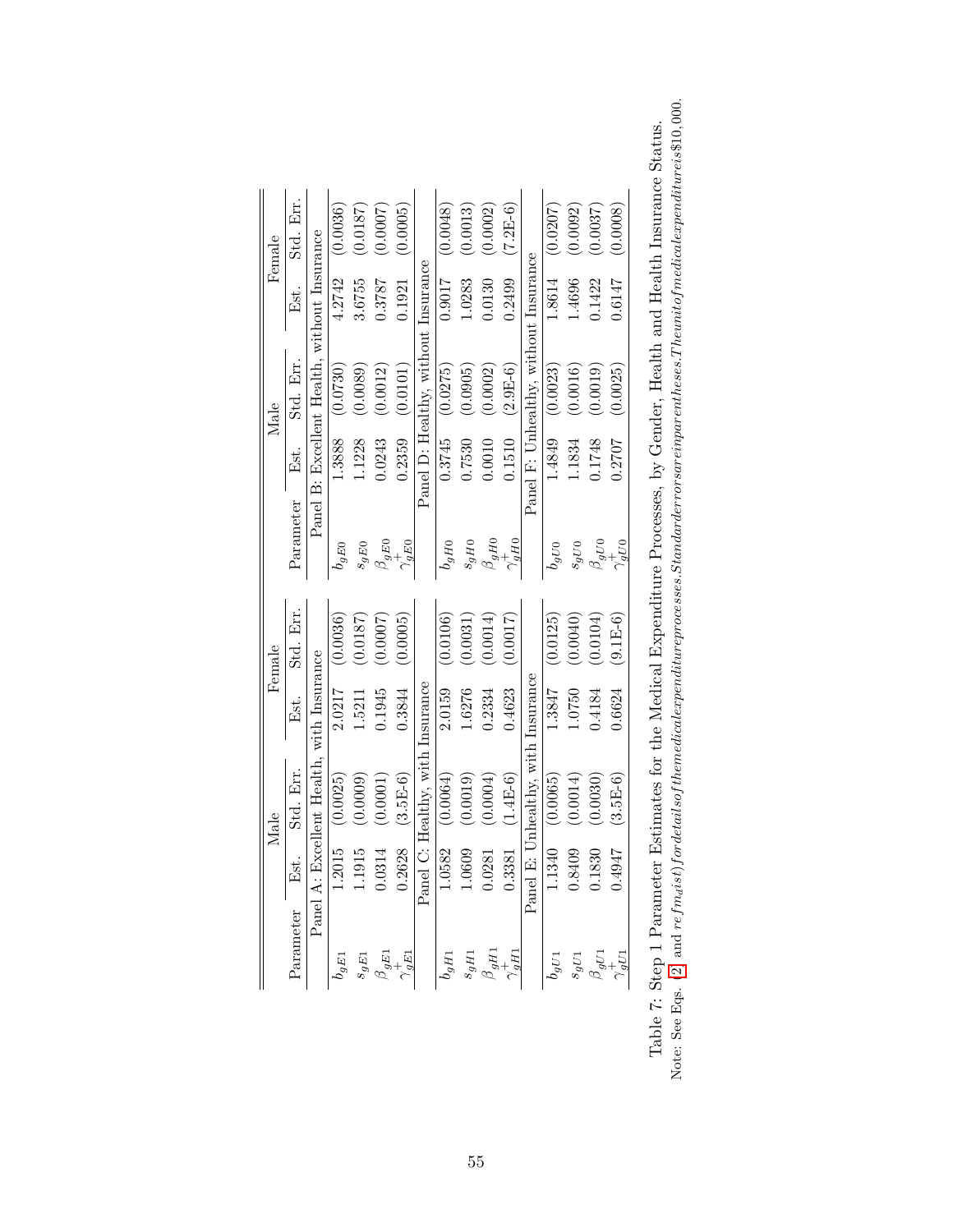|                |          | Male      | Female                                             |           |  |
|----------------|----------|-----------|----------------------------------------------------|-----------|--|
| Parameter      | Estimate | Std. Err. | Estimate                                           | Std. Err. |  |
|                |          |           | Panel A: Health Transition Parameters in $\pi_a^1$ |           |  |
| $\pi_{gEE}$    | 0.7764   | (0.0108)  | 0.7934                                             | (0.0156)  |  |
| π<br>qHE       | 0.2230   | (0.0110)  | 0.2066                                             | (0.0166)  |  |
| π<br>qEH       | 0.0946   | (0.0052)  | 0.0734                                             | (0.0065)  |  |
| π<br>qHH       | 0.8857   | (0.0061)  | 0.9008                                             | (0.0089)  |  |
| $\pi$<br>qEU   | 0.0261   | (0.0184)  | 0.0250                                             | (0.0271)  |  |
| π<br>qHU       | 0.2458   | (0.0308)  | 0.3592                                             | (0.0571)  |  |
|                |          |           | Panel B: Health Transition Parameters in $\pi_a^0$ |           |  |
| $\pi^0$<br>gEE | 0.7296   | (0.0238)  | 0.7400                                             | (0.0301)  |  |
| $\pi^0$<br>qHE | 0.2699   | (0.0250)  | 0.2397                                             | (0.0306)  |  |
| $\pi^0$<br>qEH | 0.0914   | (0.0099)  | 0.0687                                             | (0.0093)  |  |
| qHH            | 0.8652   | (0.0122)  | 0.9111                                             | (0.0114)  |  |
| qEU            | 0.0140   | (0.0152)  | 0.00001                                            | (0.0167)  |  |
| $\pi$<br>qHU   | 0.2338   | (0.0344)  | 0.3324                                             | (0.0511)  |  |

Table 8: First Step Parameter Estimate for the Health Transitions, by Gender and Health Insurance Status.

Note: See Eq. [\(5\)](#page-10-0) for details of the health transition process. Standard errors are in parentheses.

| Parameters                                                                                                                                               |                   | Male           |        | Female   |  |  |
|----------------------------------------------------------------------------------------------------------------------------------------------------------|-------------------|----------------|--------|----------|--|--|
| Panel A: Parameters in $\theta_1 \equiv \langle \gamma_q, \mathfrak{b}_g, \lambda_{gu}, \lambda_{ge}, \delta_g, \mu_{qE}, \mu_{qH}, \sigma_{gw} \rangle$ |                   |                |        |          |  |  |
| CARA Coefficient $(\gamma_a)$                                                                                                                            | 0.2415            | (0.0080)       | 0.8878 | (0.0064) |  |  |
| Unemployment Income $(\mathfrak{b}_q)$                                                                                                                   | 0.0170            | (0.0004)       | 0.0134 | (0.0009) |  |  |
| Offer Arrival Rate for the Unemployed $(\lambda_{gu})$                                                                                                   | 0.4345            | (0.0169)       | 0.3540 | (0.0187) |  |  |
| Offer Arrival Rate for the Employed $(\lambda_{qe})$                                                                                                     | 0.3745            | (0.0272)       | 0.2780 | (0.0194) |  |  |
| Probability of Exogenous Match Destruction $(\delta_q)$                                                                                                  | 0.0209            | (0.0004)       | 0.0258 | (0.0013) |  |  |
| Fraction of New Born Workers with Excellent Health $(\mu_{qE})$                                                                                          | 0.3630            | (0.0064)       | 0.3300 | (0.0057) |  |  |
| Fraction of New Born Workers who are Healthy $(\mu_{qH})$                                                                                                | 0.6250            | (0.0029)       | 0.6337 | (0.0036) |  |  |
| Standard Deviation of Preference Shock to Work in \$10,000 ( $\sigma_{gw}$ )                                                                             | 0.0540            | (0.0027)       | 0.0840 | (0.0037) |  |  |
| Panel B: Parameters in $\theta_2 \equiv \langle d_{gh}, C, M, \mu_p, \sigma_p, \sigma_f \rangle$                                                         |                   |                |        |          |  |  |
| Productivity of a Worker in Healthy $(d_{gH})$                                                                                                           | 0.9979            | (0.0591)       | 1.0000 | (0.0341) |  |  |
| Productivity of a Worker in Unhealthy $(d_{qU})$                                                                                                         | 0.7665            | (0.0155)       | 0.7946 | (0.0312) |  |  |
| Four-Month Fixed Administrative Cost of Insurance in \$10,000 $(C)$                                                                                      | 0.1601(0.0111)    |                |        |          |  |  |
| Total Measure of Workers Relative to Firms $(M)$                                                                                                         | 20.392(0.1803)    |                |        |          |  |  |
| Scale Parameter of Firms' Lognormal Productivity Distribution $(\mu_p)$                                                                                  | $-1.0920(0.0250)$ |                |        |          |  |  |
| Shape Parameter of Firms' Lognormal Productivity Distribution $(\sigma_n)$                                                                               | 0.7183(0.0389)    |                |        |          |  |  |
| Scale Parameter of Random Cost of ESHI offering $(\sigma_f)$                                                                                             |                   | 0.1703(0.0242) |        |          |  |  |

Table 9: Parameter Estimate from Step 2.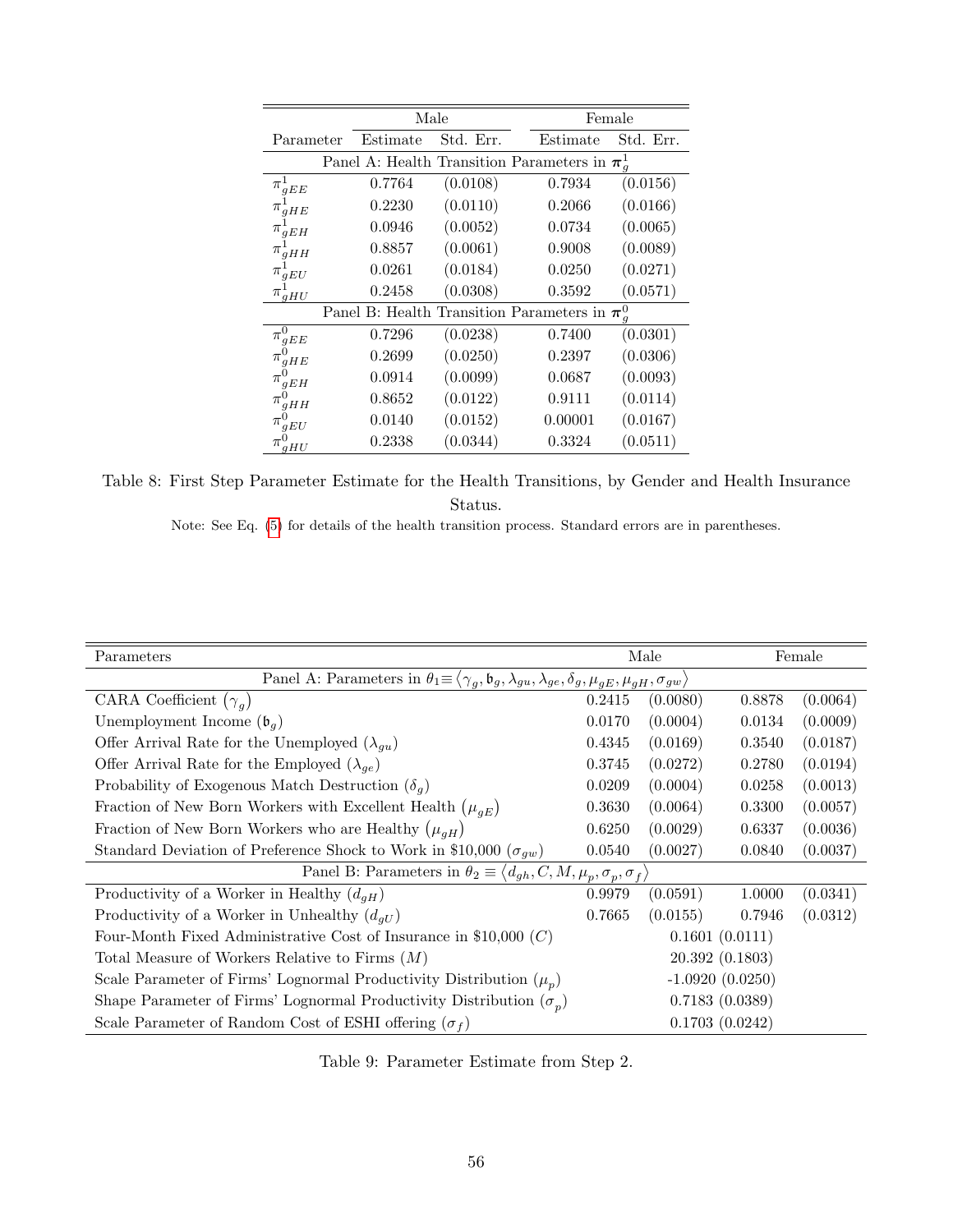|                                                 |        | Male   |        | Female |
|-------------------------------------------------|--------|--------|--------|--------|
|                                                 | Data   | Model  | Data   | Model  |
| Panel A: Mean of Annual Medical Expenditure     |        |        |        |        |
| Excellent Health & Insured                      | 0.0503 | 0.0503 | 0.0919 | 0.0919 |
| Excellent Health & Uninsured                    | 0.0296 | 0.0294 | 0.0140 | 0.0137 |
| Healthy & Insured                               | 0.0871 | 0.0871 | 0.1245 | 0.1244 |
| Healthy & Uninsured                             | 0.0475 | 0.0503 | 0.5054 | 0.5062 |
| Unhealthy & Insured                             | 0.4791 | 0.4792 | 0.6386 | 0.6385 |
| Unhealthy & Uninsured                           | 0.1249 | 0.1248 | 0.1386 | 0.1386 |
| Panel B: Variance of Annual Medical Expenditure |        |        |        |        |
| Excellent Health & Insured                      | 0.0209 | 0.0209 | 0.0342 | 0.0342 |
| Excellent Health & Uninsured                    | 0.0148 | 0.0149 | 0.0007 | 0.0007 |
| Healthy & Insured                               | 0.0531 | 0.0532 | 0.0400 | 0.0400 |
| Healthy & Uninsured                             | 0.3229 | 0.0743 | 0.0297 | 0.0297 |
| Unhealthy & Insured                             | 0.8084 | 0.8085 | 0.6665 | 0.6666 |
| Unhealthy & Uninsured                           | 0.0855 | 0.0854 | 0.0498 | 0.0498 |
| Panel C: Skewness of Annual Medical Expenditure |        |        |        |        |
| Excellent Health & Insured                      | 5.9419 | 6.0766 | 3.6021 | 3.2956 |
| Excellent Health & Uninsured                    | 6.5943 | 6.9319 | 3.2085 | 3.1846 |
| Healthy & Insured                               | 8.0489 | 7.2455 | 3.0113 | 2.8610 |
| Healthy & Uninsured                             | 20.536 | 16.912 | 7.4523 | 7.9405 |
| Unhealthy & Insured                             | 2.7762 | 2.7097 | 1.9566 | 1.8671 |
| Unhealthy & Uninsured                           | 3.6395 | 3.6032 | 3.0789 | 3.3427 |
| Panel D: Fraction with Zero Medical Expenditure |        |        |        |        |
| Excellent Health & Insured                      | 0.4007 | 0.4006 | 0.2333 | 0.2054 |
| Excellent Health & Uninsured                    | 0.6457 | 0.4661 | 0.5185 | 0.5273 |
| Healthy $\&$ Insured                            | 0.2900 | 0.2900 | 0.1209 | 0.1555 |
| Healthy & Uninsured                             | 0.6119 | 0.6119 | 0.4220 | 0.4221 |
| Unhealthy & Insured                             | 0.1290 | 0.1290 | 0.0385 | 0.0385 |
| Unhealthy & Uninsured                           | 0.3600 | 0.3879 | 0.0545 | 0.0572 |

Table 10: Fit for Medical Expenditure: Model vs. Data.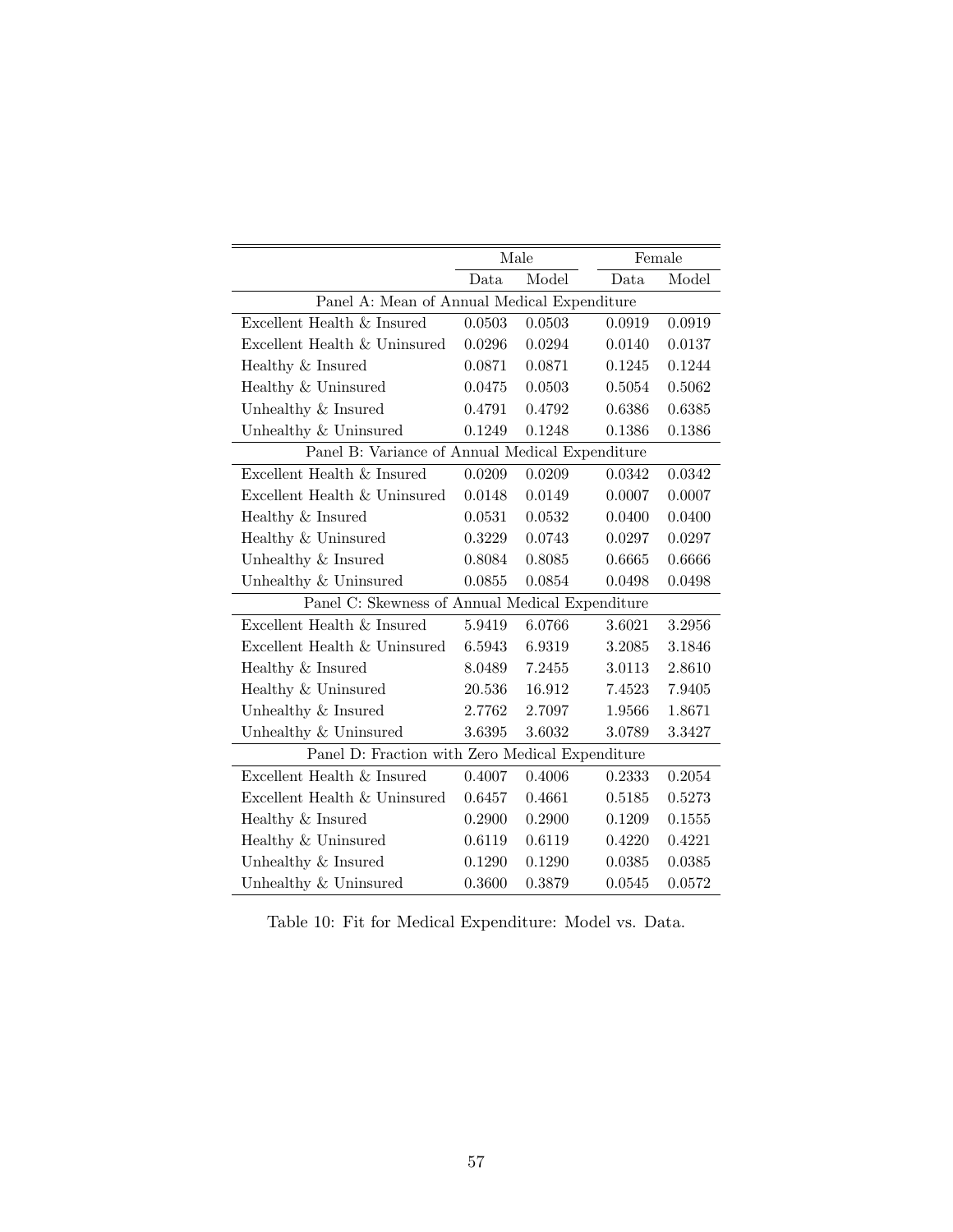|                                                                             |        | Male   | Female |        |  |
|-----------------------------------------------------------------------------|--------|--------|--------|--------|--|
| <b>Statistics</b>                                                           | Data   | Model  | Data.  | Model  |  |
| Panel A: Annual Health Transition for Workers Insured Throughout the Year   |        |        |        |        |  |
| Excellent Health $\rightarrow$ Excellent Health                             | 0.5150 | 0.5196 | 0.5028 | 0.5373 |  |
| Excellent Health $\rightarrow$ Healthy                                      | 0.4659 | 0.4668 | 0.4783 | 0.4504 |  |
| Excellent Health $\rightarrow$ Unhealthy                                    | 0.0191 | 0.0115 | 0.0189 | 0.0123 |  |
| $Healthy \rightarrow Excellent Health$                                      | 0.1984 | 0.2000 | 0.1675 | 0.1615 |  |
| $Healthy \rightarrow Healthy$                                               | 0.7560 | 0.7608 | 0.7808 | 0.7928 |  |
| $Health y \rightarrow Unhealth y$                                           | 0.0456 | 0.0392 | 0.0517 | 0.0457 |  |
| Unhealthy $\rightarrow$ Excellent Health                                    | 0.0935 | 0.1006 | 0.1121 | 0.0989 |  |
| Unhealthy $\rightarrow$ Healthy                                             | 0.5280 | 0.5019 | 0.6168 | 0.6476 |  |
| Unhealthy $\rightarrow$ Unhealthy                                           | 0.3785 | 0.3975 | 0.2710 | 0.2534 |  |
| Panel B: Annual Health Transition for Workers Uninsured Throughout the Year |        |        |        |        |  |
| $Excellent Health \rightarrow Excellent Health$                             | 0.4704 | 0.4459 | 0.4198 | 0.4451 |  |
| Excellent Health $\rightarrow$ Healthy                                      | 0.5078 | 0.5258 | 0.5309 | 0.5130 |  |
| Excellent Health $\rightarrow$ Unhealthy                                    | 0.0218 | 0.0283 | 0.0494 | 0.0419 |  |
| $Healthy \rightarrow Excellent Health$                                      | 0.1800 | 0.1794 | 0.1559 | 0.1426 |  |
| $Healthy \rightarrow Healthy$                                               | 0.7429 | 0.7337 | 0.7834 | 0.8157 |  |
| $Healthy \rightarrow Unhealthy$                                             | 0.0771 | 0.0869 | 0.0607 | 0.0418 |  |
| Unhealthy $\rightarrow$ Excellent Health                                    | 0.0847 | 0.0737 | 0.0541 | 0.0513 |  |
| Unhealthy $\rightarrow$ Healthy                                             | 0.4661 | 0.4765 | 0.4595 | 0.6340 |  |
| Unhealthy $\rightarrow$ Unhealthy                                           | 0.4492 | 0.4498 | 0.4865 | 0.3131 |  |

Table 11: Fit for Annual Health Transitions by Gender and Insurance Status: Model vs. Data.

|                                                                                    |       | Male  |       | Female |
|------------------------------------------------------------------------------------|-------|-------|-------|--------|
| Moments                                                                            | Data  | Model | Data  | Model  |
| Fraction of individuals who are unemployed and have excellent health               | 0.010 | 0.017 | 0.017 | 0.017  |
| Fraction of individuals who are unemployed and healthy                             | 0.030 | 0.025 | 0.039 | 0.039  |
| Fraction of individuals who are unemployed and unhealthy                           | 0.006 | 0.003 | 0.008 | 0.003  |
| Fraction of individuals who are employed, have excellent health and have HI        | 0.219 | 0.226 | 0.215 | 0.190  |
| Fraction of individuals who are employed, healthy and have HI                      | 0.461 | 0.526 | 0.534 | 0.537  |
| Fraction of individuals who are employed, unhealthy and have HI                    | 0.038 | 0.041 | 0.042 | 0.036  |
| Fraction of individuals who are employed, have excellent health and do not have HI | 0.074 | 0.040 | 0.033 | 0.038  |
| Fraction of individuals who are employed, healthy and do not have HI               | 0.146 | 0.106 | 0.102 | 0.129  |
| Fraction of individuals who are employed, unhealthy and do not have HI             | 0.015 | 0.016 | 0.007 | 0.009  |
| Mean wage $(\$10,000)$                                                             | 0.835 | 0.954 | 0.708 | 0.836  |
| Mean wage with health insurance $(\$10,000)$                                       | 0.905 | 1.031 | 0.737 | 0.907  |
| Mean wage without health insurance $(\$10,000)$                                    | 0.609 | 0.581 | 0.536 | 0.532  |
| Mean medical expenditure $(\$10,000)$                                              | 0.026 | 0.029 | 0.041 | 0.040  |

Table 12: Worker-Side Moments in the Labor Market: Model vs. Data.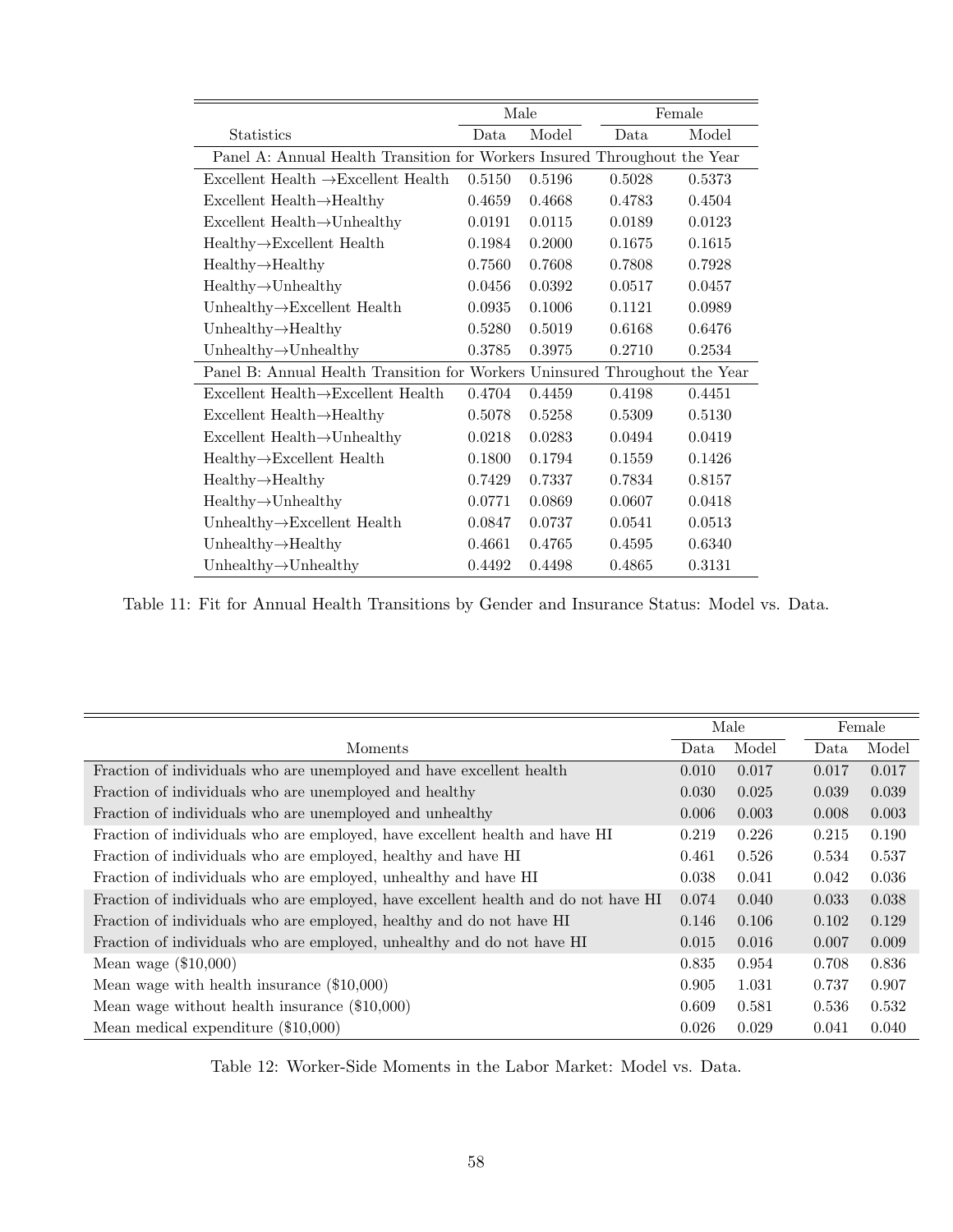|                                                                         |       | Male  |       | Female |
|-------------------------------------------------------------------------|-------|-------|-------|--------|
| Moments                                                                 | Data  | Model | Data  | Model  |
| Unemployment to Employment Transition for Workers with Excellent Health | 0.440 | 0.392 | 0.200 | 0.332  |
| Unemployment to Employment Transition for Healthy Workers               | 0.430 | 0.394 | 0.310 | 0.337  |
| Unemployment to Employment Transition for Unhealthy Workers             | 0.250 | 0.397 | 0.330 | 0.338  |
| Job to Job Transition for Workers with Excellent Health                 |       | 0.048 | 0.038 | 0.040  |
| Job to Job Transition for Healthy Workers                               |       | 0.048 | 0.039 | 0.042  |
| Job to Job Transition for Unhealthy Workers                             | 0.052 | 0.057 | 0.018 | 0.047  |
| Employment to Unemployment Transition for Workers with Excellent Health | 0.015 | 0.017 | 0.025 | 0.020  |
| Employment to Unemployment Transition for Healthy Workers               | 0.016 | 0.017 | 0.026 | 0.020  |
| Employment to Unemployment Transition for Unhealthy Workers             | 0.054 | 0.018 | 0.058 | 0.021  |

Table 13: Workers' Labor Market Transitions: Model vs. Data.

| Moments                                                                     | Data  | Model    |
|-----------------------------------------------------------------------------|-------|----------|
| Mean firm size                                                              | 19.92 | 19.34    |
| Fraction of firms less than 50 workers                                      | 0.93  | 0.90     |
| Mean size of firms that offer health insurance                              | 30.08 | 28.70    |
| Mean size of firms that do not offer health insurance                       | 6.95  | 7.73     |
| Health insurance coverage rate                                              | 0.56  | $0.55\,$ |
| Health insurance coverage rate among firms with less than 10 workers        | 0.45  | 0.47     |
| Health insurance coverage rate among firms with 10 to 30 workers            | 0.72  | 0.58     |
| Health insurance coverage rate among firms with 30 to 50 workers            | 0.85  | 0.74     |
| Health insurance coverage rate among firms with more than 50 workers        | 0.95  | 0.92     |
| Average wages of workers in firms offering health insurance                 | 0.90  | 0.97     |
| Average wages of workers in firms not offering health insurance             | 0.65  | 0.56     |
| Average wages of workers in firms with less than 50 workers                 | 0.85  | 0.47     |
| Average wages of workers in firms with more than 50 workers                 | 0.91  | 1.15     |
| Fraction of female employees among firms that offer health insurance        | 0.48  | 0.45     |
| Fraction of female employees among firms that do not offer health insurance | 0.46  | 0.48     |

Table 14: Employer-Side Moments: Model vs. Data.

|                                 | 1996-1997 | 2004-2006           |                               |  |
|---------------------------------|-----------|---------------------|-------------------------------|--|
|                                 |           | Inflation Adj. Only | Inflation & Productivity Adj. |  |
| Fraction of Firms Offering ESHI | 0.5540    | 0.4773              | 0.4836                        |  |
| Unemployment Rate               | 0.0513    | 0.0497              | 0.0484                        |  |
| Fraction of Unhealthy Workers   | 0.0553    | 0.0627              | 0.0617                        |  |

Table 15: Out of Sample Predictions for 2004-2006.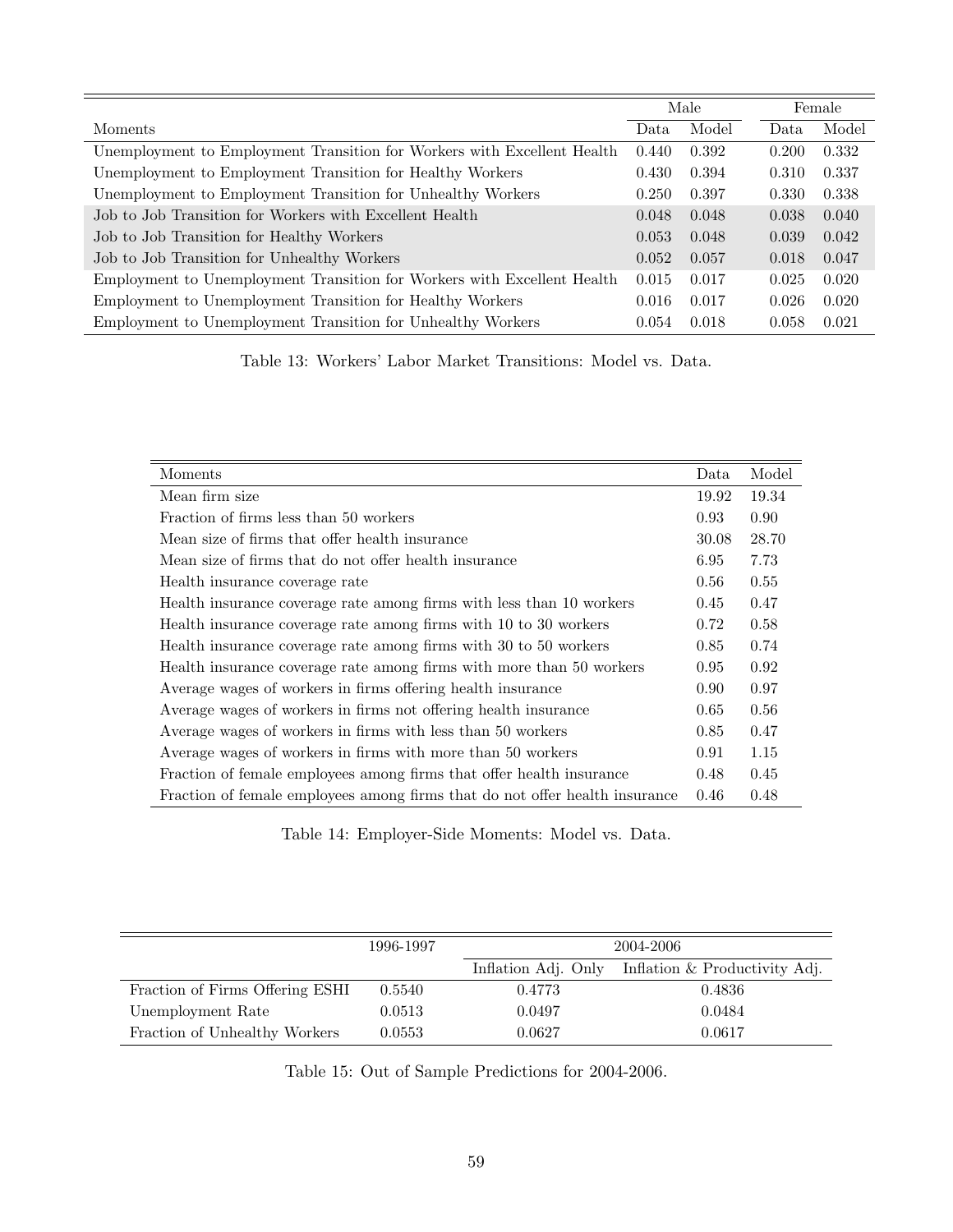<span id="page-61-0"></span>

|                                          | Benchmark                | $ACA^*$           | $ACA**$           | $ACA^*$ w/o IM    | $ACA^*$ w/o EM    |
|------------------------------------------|--------------------------|-------------------|-------------------|-------------------|-------------------|
|                                          | $\left( 1\right)$        | $\left( 2\right)$ | $\left( 3\right)$ | $\left( 4\right)$ | $\left( 5\right)$ |
| Uninsured rate                           | 0.2234                   | 0.0367            | 0.0393            | 0.0734            | 0.0463            |
| male                                     | 0.2067                   | 0.0419            | 0.0465            | 0.0925            | 0.0574            |
| female                                   | 0.2367                   | 0.0306            | 0.0308            | 0.0507            | 0.0332            |
| Frac. of firms offering HI               | 0.5540                   | 0.5148            | 0.5143            | 0.5085            | 0.5119            |
| if firm size is less than 50             | 0.5115                   | 0.4605            | 0.4604            | 0.4581            | 0.4644            |
| if firm size is 50 or more               | 0.9203                   | 0.9867            | 0.9805            | 0.9611            | 0.9340            |
| Frac. of firms with less than 50 workers | 0.8959                   | 0.8968            | 0.8963            | 0.8997            | 0.8989            |
| Frac. of emp. workers with HI from ESHI  | 0.8217                   | 0.7915            | 0.7905            | 0.7800            | 0.7784            |
| Frac. of emp. workers with HI from EX    | $\overline{\phantom{0}}$ | 0.1697            | 0.1679            | 0.1425            | 0.1727            |
| Unemployment rate                        | 0.0513                   | 0.0531            | 0.0532            | 0.0533            | 0.0532            |
| Premium in EX $(\$10,000)$               | $\overline{\phantom{0}}$ | 0.0535            | 0.0561            | 0.0591            | 0.0545            |

Table 16: Counterfactual Policy Experiments: Uninsured Rates Under the Benchmark Model, the ACA and its Two Variations.

Notes: In ACA\*, we assume that the expanded Medicaid roll under the ACA is included in the health insurance exchange risk pool, while in ACA\*\*, we assume that it is not.

<span id="page-61-1"></span>

|                                       |        | Low-Productivity Firms |        | High-Productivity Firms |
|---------------------------------------|--------|------------------------|--------|-------------------------|
| <b>Statistics</b>                     | HІ     | No HI                  | НI     | No HI                   |
| Fraction of Unhealthy Among New Hires | 0.0439 | 0.0439                 | 0.0489 | 0.0489                  |
| among Male Workers                    | 0.0431 | 0.0432                 | 0.0494 | 0.0494                  |
| among Female Workers                  | 0.0446 | 0.0447                 | 0.0481 | 0.0481                  |

Table 17: Adverse Selection Effect under the ACA: Low Productivity vs. High Productivity Firms.

<span id="page-61-2"></span>

|                                          | EX                | $EX+Sub$ | $EX+IM$ | $EX+EM$ | $EX+IM+EM$ |
|------------------------------------------|-------------------|----------|---------|---------|------------|
|                                          | $\left( 1\right)$ | (2)      | (3)     | (4)     | (5)        |
| Uninsured rate                           | 0.2227            | 0.0922   | 0.1885  | 0.2079  | 0.1819     |
| male                                     | 0.2085            | 0.1222   | 0.1741  | 0.1921  | 0.1668     |
| female                                   | 0.2396            | 0.0566   | 0.2055  | 0.2266  | 0.1999     |
| Frac. of firms offering HI               | 0.5514            | 0.5018   | 0.5715  | 0.5544  | 0.5730     |
| if firm size is less than 50             | 0.5084            | 0.4593   | 0.5259  | 0.5078  | 0.5256     |
| if firm size is 50 or more               | 0.9211            | 0.8758   | 0.9650  | 0.9611  | 0.9844     |
| Frac. of firms with less than 50 workers | 0.8959            | 0.8979   | 0.8960  | 0.8970  | 0.8966     |
| Frac. of emp. workers with HI from ESHI  | 0.8191            | 0.7490   | 0.8547  | 0.8347  | 0.8616     |
| Frac. of emp. workers with HI from EX    | 0.0000            | 0.1536   | 0.0000  | 0.0000  | 0.0000     |
| Unemployment rate                        | 0.0510            | 0.0533   | 0.0505  | 0.0510  | 0.0504     |
| Premium in EX $(\$10,000)$               | 0.2661            | 0.0601   | 0.2661  | 0.2661  | 0.2661     |

Table 18: Counterfactual Policy Experiments: Evaluation of Various Components of the ACA.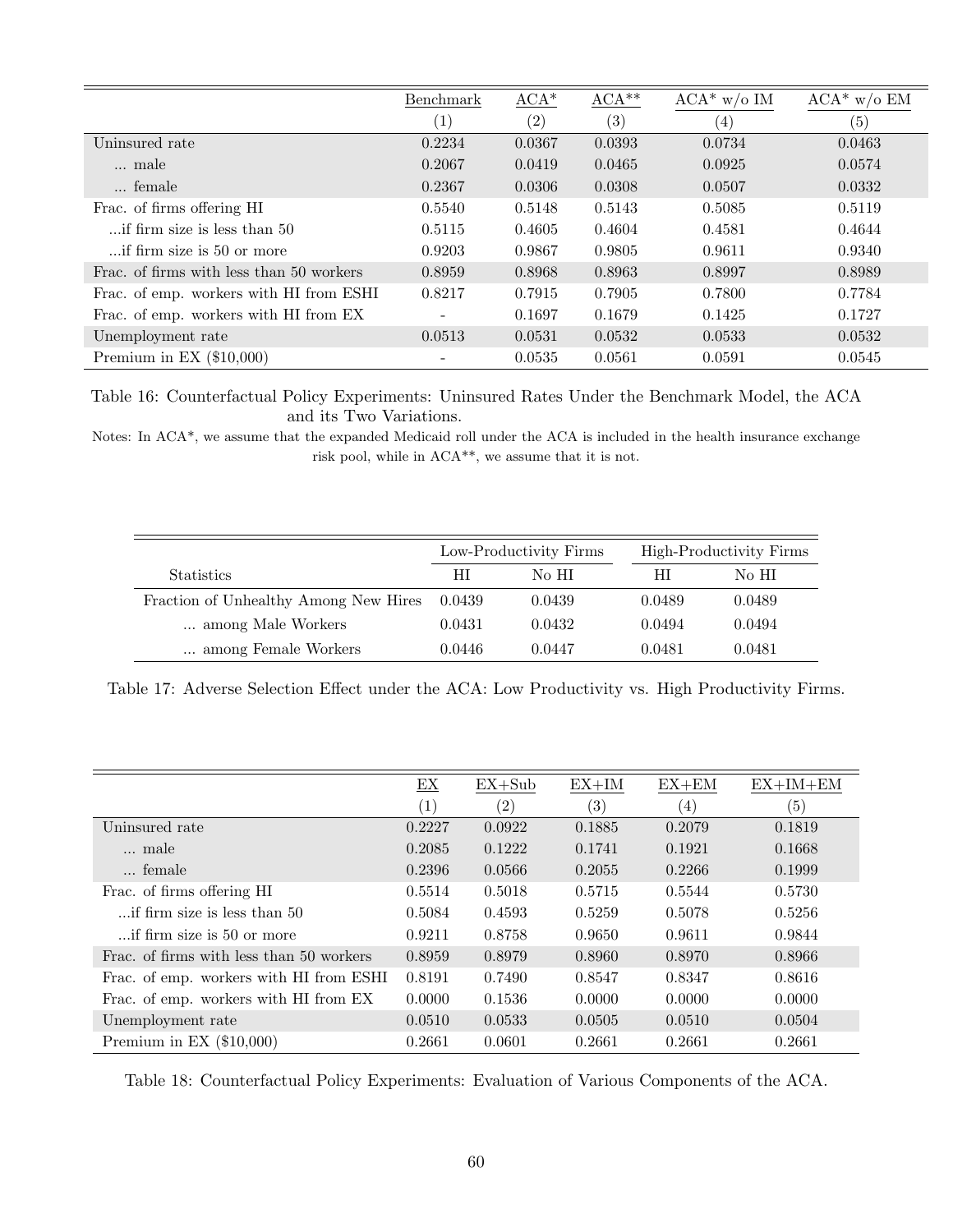<span id="page-62-0"></span>

|                                           |                   | Benchmark |        | ACA       |
|-------------------------------------------|-------------------|-----------|--------|-----------|
|                                           | Exempt            | No Exempt | Exempt | No Exempt |
|                                           | $\left( 1\right)$ | (2)       | (3)    | (3)       |
| Uninsured rate                            | 0.2234            | 0.3510    | 0.0367 | 0.0605    |
| male                                      | 0.2067            | 0.3323    | 0.0419 | 0.0761    |
| female                                    | 0.2367            | 0.3454    | 0.0306 | 0.0420    |
| Frac. of firms offering HI                | 0.5540            | 0.5172    | 0.5148 | 0.4852    |
| if firm size is less than 50.             | 0.5115            | 0.4936    | 0.4605 | 0.4366    |
| if firm size is 50 or more                | 0.9203            | 0.7286    | 0.9867 | 0.9149    |
| Frac. of firms with less than 50 workers  | 0.8959            | 0.8996    | 0.8968 | 0.8984    |
| Frac. of emp. workers with HI from ESHI   | 0.8217            | 0.6978    | 0.7915 | 0.7336    |
| Frac. of emp. workers with HI from EX     |                   |           | 0.1697 | 0.2025    |
| Unemployment rate                         | 0.0513            | 0.0518    | 0.0531 | 0.0538    |
| Premium in EX (in $$10,000$ )             |                   |           | 0.0535 | 0.0556    |
| Average tax expenditure to ESHI           | 0.0133            | 0.0000    | 0.0127 | 0.0000    |
| Subsidies to exchange purchases           |                   |           | 0.0080 | 0.0093    |
| Revenue from penalties                    |                   |           | 0.0006 | 0.0013    |
| Average worker utility (CEV, in \$10,000) | 0.5942            | 0.5835    | 0.6059 | 0.5959    |
| Average firm profit (in $$10,000$ )       | 0.9547            | 0.9480    | 0.9546 | 0.9538    |

Table 19: Counterfactual Policy Experiments: Evaluating the Effects of Eliminating the Tax Exemption for EHI Premium under the Benchmark and the ACA.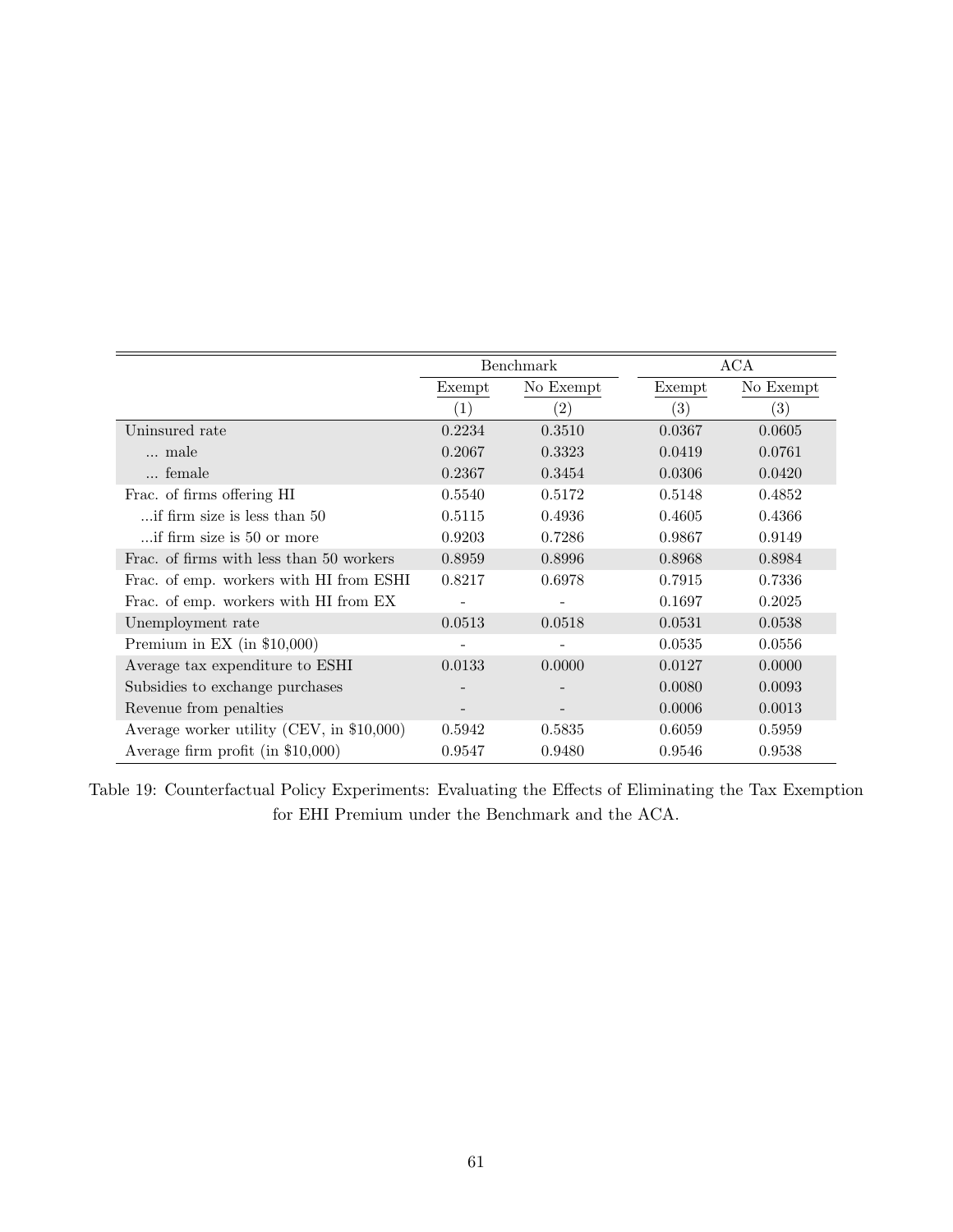<span id="page-63-0"></span>

|                                          | $ACA*$           | $MA$ Reform <sup>1</sup> | No ESHI           |
|------------------------------------------|------------------|--------------------------|-------------------|
|                                          |                  |                          | $EX+Sub+IM$       |
|                                          | $\left(1\right)$ | $\left( 2\right)$        | $\left( 3\right)$ |
| Uninsured rate                           | 0.0367           | 0.0421                   | 0.5169            |
| male                                     | 0.0419           | 0.0519                   | 0.8102            |
| female                                   | 0.0306           | 0.0304                   | 0.1679            |
| Frac. of firms offering HI               | 0.5148           | 0.5258                   |                   |
| if firm size is less than 50             | 0.4605           | 0.4764                   |                   |
| if firm size is 50 or more               | 0.9867           | 0.9566                   |                   |
| Frac. of firms with less than 50 workers | 0.8968           | 0.8971                   | 0.8996            |
| Frac. of emp. workers with HI from ESHI  | 0.7915           | 0.8072                   |                   |
| Frac. of emp. workers with HI from EX    | 0.1697           | 0.1483                   | 0.4552            |
| Unemployment rate                        | 0.0531           | 0.0533                   | 0.0512            |
| Premium in EX (in $$10,000$ )            | 0.0535           | 0.0544                   | 0.0756            |

Table 20: Counterfactual Policy Experiments: MA Reform and the Elimination of ESHI. Notes: (1). In Column (2) we assume that the individual mandate penalty is the same as that in the ACA; the rest follows the MA reform rules.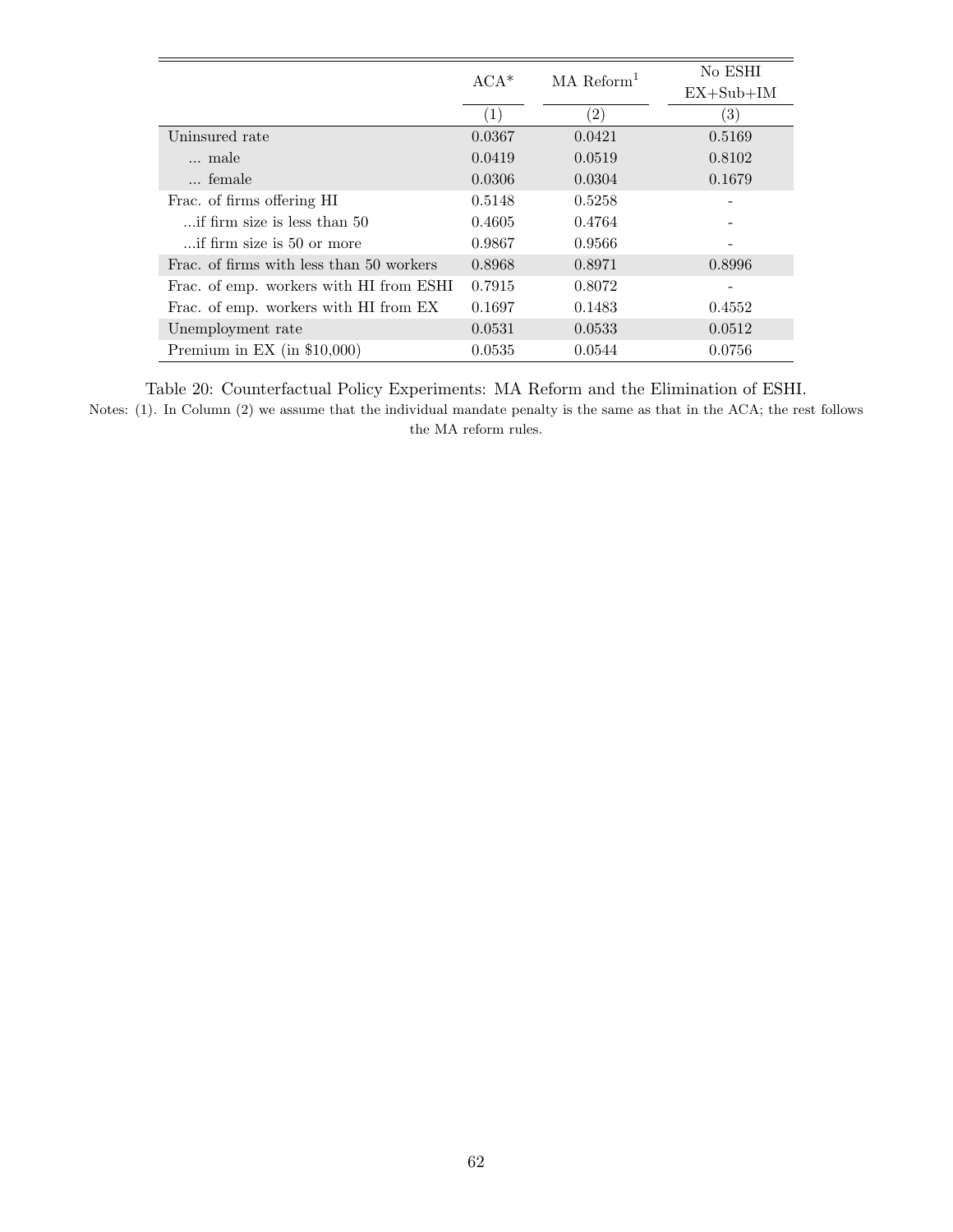

Figure 1: The Distributions of Workers' Accepted Wages by Gender and Health Insurance Status: Model vs. Data.

Note: The empirical distributions are calculated using a Gaussian kernel.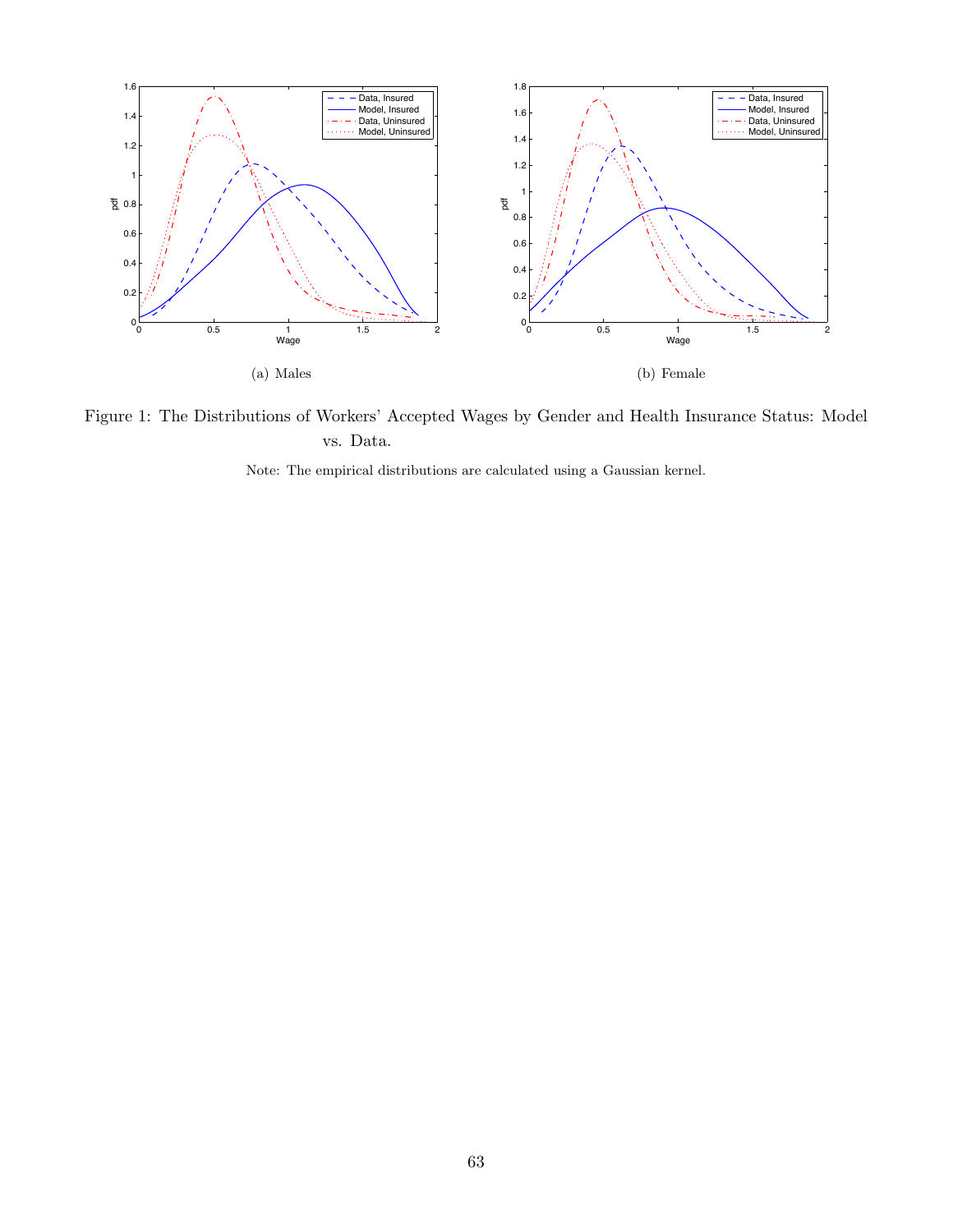

Figure 2: Size Distribution of Firms by Insurance Offering Status: Model vs. Data. Note: The empirical distributions are calculated using a Gaussian kernel.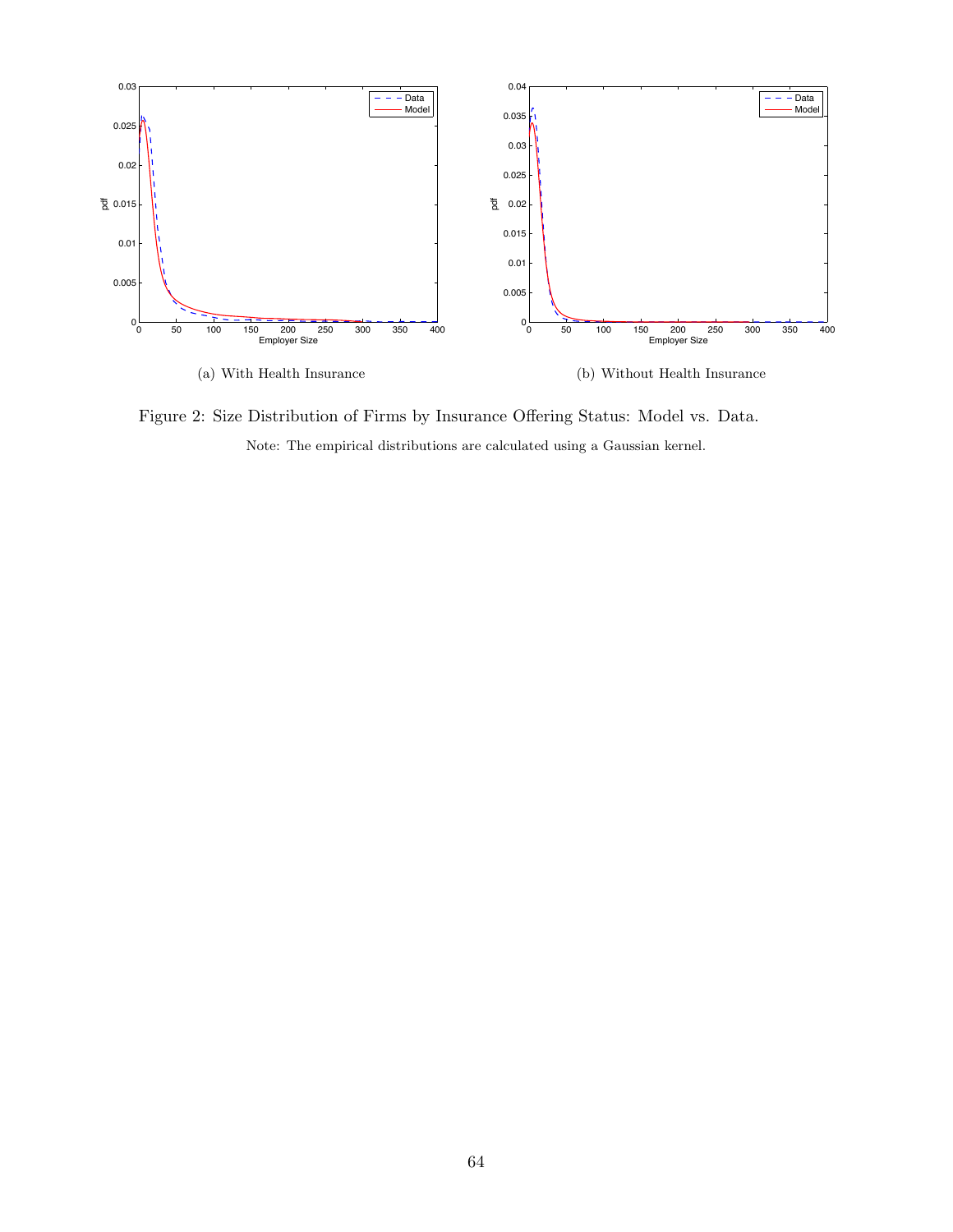## Online Appendix (Not Intended for Publication)

## <span id="page-66-0"></span>A Numerical Algorithm to Solve the Equilibrium of the Benchmark Model

In this appendix, we describe the numerical algorithm used to solve the equilibrium of the benchmark model in Section [4.](#page-20-0)

- 1. (Discretization of Productivity). Discretize the support of productivity  $[p, \overline{p}]$  into N finite points  $\{p_1, ..., p_N\}$  $\{p_1, ..., p_N\}$  $\{p_1, ..., p_N\}$ , and calculate the probability weight of each  $p \in \{p_1, ..., p_N\}$  using  $\Gamma(p)$ .
- 2. (Initialization). Provide an initial guess of the wage policy function and the health insurance offer probability  $(w_0^0(p), w_1^0(p), \Delta^0(p))$  for all  $p \in \{p_1, ..., p_N\}$ .
- <span id="page-66-4"></span>3. (Iterations). At iteration  $\iota = 0, 1, ...,$  do the following sequentially, where we index the objects in iteration  $\iota$  by superscript  $\iota$ :
	- (a) Given the current guess of the wage policy function and the health insurance offer probability  $(w_0^{\iota}(p), w_1^{\iota}(p), \Delta^{\iota}(p))$ , construct the offer distribution  $F^{\iota}(w, x)$  by using [\(32\)](#page-20-1) and [\(31\)](#page-20-1).
	- (b) By using  $F^{\iota}(w, x)$ , numerically solve worker's optimal strategy  $\left\langle \tilde{z}_{gu}(w, x, h), \underline{w}_{gh}^{\tilde{x}}(w, x), \tilde{z}_{ge}^1(\tilde{w}, \tilde{x}, w, x, h), \right\rangle$  $\langle \tilde{z}_{ge}^2(w,x,h) \rangle$  and calculate  $U_{gh}$  and  $V_{gh}(w_x^{\iota}(p),x)$  for  $g \in \{1,2\}$ ,  $h \in \{E,H,U\}$ ,  $x \in \{0,1\}$ , and p on on support  $[p, \bar{p}]$ . Moreover, calculate  $V_{gh}(w, x)$  for  $w \in \mathcal{W}$ , where  $\mathcal W$  is the discrete set of potential wage choices.
	- (c) Calculate unemployment  $u_{gh}^i$  and employment distribution  $e_{gh}^{x,t} S_{gh}^{x,t}(w_x^i(p))$  for all  $p \in \{p_1, ..., p_N\}$ by solving functional fixed point equations [\(17\)](#page-16-0), [\(20\)](#page-17-0) and  $(24)$  $(24)$  $(24)$ ;<sup>2</sup>
	- (d) Calculate  $n'_{gh}(w^{t}(p), x)$  and  $n^{t}(w^{t}(p), x)$  for all p by respectively using [\(25\)](#page-18-1) and [\(26\)](#page-18-2). Moreover, calculate  $n^{\iota}(w, x)$  for  $w \in \mathcal{W}$ ;
	- (e) Update the firm's optimal policy  $(w_0^{*t}(p), w_1^{*t}(p), \Delta^{*t}(p))$  for all p using [\(28\)](#page-19-1) and [\(29\)](#page-19-1);<sup>[3](#page-66-3)</sup>
	- (f) Given  $(w_0^{*}(p), w_1^{*}(p))$ , calculate  $\pi_0^{*}(p)$  and  $\pi_1^{*}(p)$  from [\(28\)](#page-19-1) and [\(29\)](#page-19-1) and obtain  $\Delta^{*}(p)$  by using [\(30\)](#page-19-2).

## 4. (Convergence Criterion)

(a) If  $(w_0^{*t}(p), w_1^{*t}(p), \Delta^{*t}(p))$  satisfies  $d(w_0^{*t}(p), w_0^{t}(p)) < \epsilon_{tol}$ ,  $d(w_1^{*t}(p), w_1^{t}(p)) < \epsilon_{tol}$  and  $d(\Delta^{*t}(p), \Delta^{t}(p)) <$  $\epsilon_{tol}$  where  $\epsilon_{tol}$  is a pre-specified tolerance level of convergence and  $d(\cdot, \cdot)$  is a distance metric, then firm's optimal policy converges and we have an equilibrium.

<span id="page-66-1"></span><sup>1</sup>See [Kennan](#page-50-3) [\(2006\)](#page-50-3) for a discussion about the discrete approximation of the continuous distributions. In our empirical application, we set  $N = 200$ ; and set  $p_1 = 0.1$  and  $p_N = 6$ . We also experimented with  $N = 800$ . The results are similar.

<span id="page-66-2"></span><sup>&</sup>lt;sup>2</sup>Although we do not have a proof that the unique fixed point exists, we always find the unique solution regardless of initial guess of  $u_{gh}$  and  $e_{gh}^x S_{gh}^x(w(p))$ .

<span id="page-66-3"></span><sup>&</sup>lt;sup>3</sup>See Proposition [1](#page-67-0) below for a numerical shortcut in the updating of  $w_0^{t+1}(p)$  and  $w_1^{t+1}(p)$ .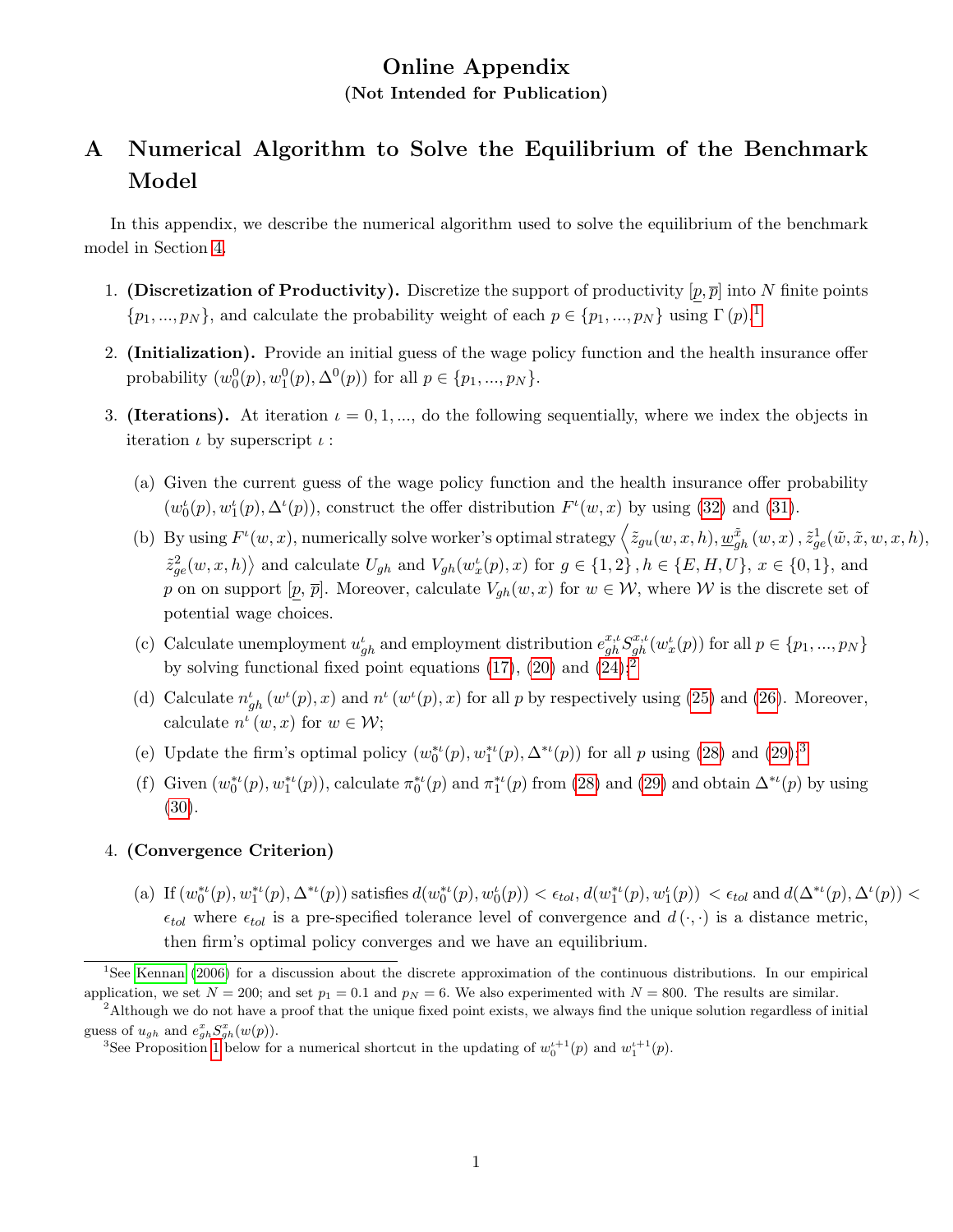(b) Otherwise, update  $(w_0^{t+1}(p), w_1^{t+1}(p), \Delta^{t+1}(p))$  as follows:

$$
w_0^{t+1}(p) = \omega w_0^t(p) + (1 - \omega) w_0^{t}(p),
$$
  
\n
$$
w_1^{t+1}(p) = \omega w_1^t(p) + (1 - \omega) w_1^{t}(p),
$$
  
\n
$$
\Delta^{t+1}(p) = \omega \Delta^t(p) + (1 - \omega) \Delta^{t}(p),
$$

for  $\omega \in (0, 1)$  and continue Step [3](#page-66-4) at iteration  $\iota' = \iota + 1$ .

Given our convergence criterion, it is clear that the convergence point of our numerical algorithm will correspond to steady state equilibrium of our model.

<span id="page-67-0"></span>Proposition 1. For each p, optimal wage policy must satisfy

<span id="page-67-2"></span>
$$
w_1^*(p) = \frac{\sum_g \sum_h (pd_{gh} - m_{gh}^1) n_{gh}(w_1^*(p), 1) - \int_{\underline{p}}^p \sum_g \sum_h [d_{gh}n_{gh}(w_1^*(\tilde{p}), 1)] d\tilde{p} - \Pi_1(\underline{p})}{\sum_g \sum_h n_{gh}(w_1(p), 1)}
$$
(A1)

$$
w_0^*(p) = \frac{\sum_g \sum_h pd_{gh} n_{gh}(w_0^*(p), 0) - \int_{\underline{p}}^p \sum_g \sum_h [d_{gh} n_{gh}(w_0^*(\tilde{p}), 0)] d\tilde{p} - \Pi_0(\underline{p})}{\sum_g \sum_h n_{gh}(w_0^*(p), 0)}.
$$
(A2)

where  $p$  is the lower bound of the productivity distribution support, and

$$
\Pi_1(\underline{p}) = \sum_g \sum_h (\underline{p}d_{gh} - w_1^* (\underline{p}) - m_{gh}^1) n_{gh}(w_1^*(\underline{p}), 1) - C,
$$
  

$$
\Pi_0(\underline{p}) = \sum_g \sum_h (\underline{p}d_{gh} - w_0^* (\underline{p})) n_{gh}(w_0^*(\underline{p}), 0).
$$

Proof. To prove Proposition [1,](#page-67-0) we first establish a lemma that:

<span id="page-67-1"></span>**Lemma 2.** For any distribution  $F(w, x)$ ,  $w_x^*(p), x \in \{0, 1\}$ , that respectively solves [\(28\)](#page-19-1) and [\(29\)](#page-19-1), is increasing in p.

*Proof.* The proof is based on revealed preference argument. Choose any p and p' in  $[p, \bar{p}]$  such that  $p > p'$ and fix  $x \in \{0,1\}$ . Notice that

$$
\pi_x(p) = \sum_g \sum_h (pd_{gh} - w_x^*(p) - xm_{gh}^x) n_{gh}(w_x^*(p), x) - xC
$$
  
\n
$$
\geq \sum_g \sum_h (pd_{gh} - w_x^*(p') - xm_{gh}^x) n_{gh}(w_x^*(p'), x) - xC
$$
  
\n
$$
\geq \sum_g \sum_h (p'd_{gh} - w_x^*(p') - xm_{gh}^x) n_{gh}(w_x^*(p'), x) - xC
$$
  
\n
$$
= \pi_x(p')
$$
  
\n
$$
\geq \sum_g \sum_h (p'd_{gh} - w_x^*(p) - xm_{gh}^x) n_{gh}(w_x^*(p), x) - xC,
$$

where the second line comes from the fact that  $w_x^*(p)$  is the optimal wage policy, for a given x, of a firm with productivity p and third line is implied by the assumption that  $p > p'$ . The fifth line is implied by the fact that  $w_x^*(p)$  is the optimal policy for a firm with productivity p, not p'. Therefore, we have

$$
(p-p')\sum_{g}\sum_{h}[d_{gh}n_{gh}(w_x^*(p),x)] \ge (p-p')\sum_{g}\sum_{h}[d_{gh}n_{gh}(w_x^*(p),x)].
$$

Since  $n_{gh}(w, x)$  is increasing in w, this inequality holds if and only if  $w_x^*(p) \geq w_x^*(p')$ .

 $\Box$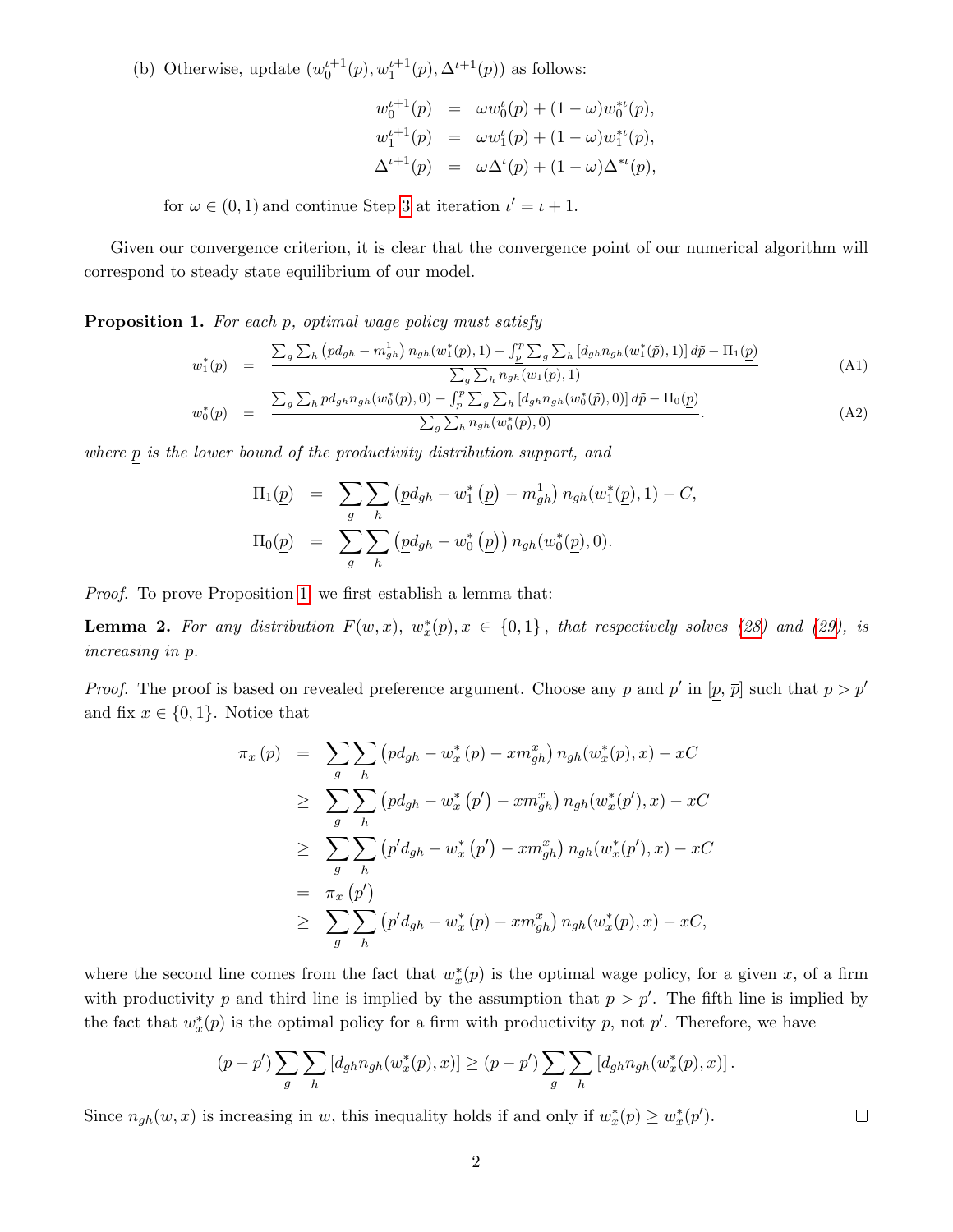Now we complete the proof of Proposition [1.](#page-67-0) From Lemma [2,](#page-67-1)  $w_x^*(p)$  is increasing in p. Using the definition of  $\Pi_0(p)$  and  $\Pi_1(p)$  as given in [\(28\)](#page-19-1) and [\(29\)](#page-19-1), we can apply the Envelope Theorem and obtain

$$
\Pi_x'(p) = \sum_g \sum_h d_{gh} n_{gh}(w_x^*(p), x)
$$

for  $p > p$ . By taking integral over  $[p, p]$ , we then obtain

$$
\Pi_x(p) = \int_{\underline{p}}^p \sum_g \sum_h d_{gh} n_{gh}(w_x^*(\tilde{p}), x) d\tilde{p} + \Pi_x(\underline{p}).
$$

By equating it with  $(28)$  and  $(29)$ , we obtain  $(A1)$  and  $(A2)$ . This is a form of wage policy which we utilize in our numerical algorithm.  $\Box$ 

# B Derivation of Likelihood Function for Labor Market Transitions When Health Status is Not Always Observed

In this appendix, we provide the details of how we formulate the likelihood function for workers' labor market transitions when the health history in-between job transitions are not observed.

First, consider the labor market transitions of unemployed workers. In Section [6.2.1,](#page-29-0) we derived the likelihood function for an unemployed worker at period 1 with health status is  $h_1$ , who experiences an unemployment spells l and in period  $l + 1$  transitions to a job  $(\tilde{w}, \tilde{x})$ , assuming that the health history between  $j = 1$  to  $l + 1$  for this worker,  $(h_1, h_2, ..., h_{l+1})$ , is completely observed. The likelihood function is reproduced here for convenience:

$$
\frac{u_{gh_1}}{M} \times \left\{ \begin{array}{l} \Pi_{j=2}^l \left\{ \Pr(h_j|h_{j-1}, x_{j-1} = 0, g) \times \left[1 - \lambda_{gu} \int \Phi\left(\tilde{z}_{gu}(w', x', h_j)\right) dF(w', x')\right] \right\} \\ \times \left\{ \Pr(h_{l+1}|h_l, x_l = 0, g) \times \left[\lambda_{gu} \Phi\left(\tilde{z}_{gu}(\tilde{w}, 1, h_{l+1})\right) f(\tilde{w}, 1) \right]^{1(\tilde{x}=1)} \times \left[\lambda_{gu} \Phi\left(\tilde{z}_{gu}(\tilde{w}, 0, h_{l+1})\right) f(\tilde{w}, 0) \right]^{1(\tilde{x}=0)} \end{array} \right\}
$$

Now consider the data scenario that we only observe  $h_1$ , not  $\mathbf{h}^l = (h_2, ..., h_{l+1})$ . The only modification we need is to integrate over all the possible health history  $\mathbf{h}^l \in \mathcal{H}^l$ , i.e.,

<span id="page-68-0"></span>
$$
\frac{u_{gh_1}}{M} \times \sum_{\mathbf{h}' \in \mathcal{H}^l} \left\{ \begin{array}{l} \Pi_{j=2}^l \left\{ \Pr(h_j | h_{j-1}, x_{j-1} = 0, g) \times \left[ 1 - \lambda_{gu} \int \Phi\left(\tilde{z}_{gu}(w', x', h_j)\right) dF(w', x') \right] \right\} \\ \times \Pr(h_{l+1} | h_l, x_l = 0, g) \times \left[ \lambda_{gu} \Phi\left(\tilde{z}_{gu}(\tilde{w}, 1, h_{l+1})\right) f(\tilde{w}, 1) \right]^{1(\tilde{x}=1)} \\\ \times \left[ \lambda_{gu} \Phi\left(\tilde{z}_{gu}(\tilde{w}, 0, h_{l+1})\right) f(\tilde{w}, 0) \right]^{1(\tilde{x}=0)} \end{array} \right\}
$$

where the integration is represented by the summation  $\sum_{h' \in \mathcal{H}'}$ . The case where we do not observe a subset of the health history is handled analogously by integrating over all possible realization of the subset of health history that is unobserved.

The likelihood contribution of the job dynamics of *employed workers* when part of the health history in-between job transitions is unobserved can be handled analogously. For example, if a subset  $\mathbf{h}^l$  containing l periods is unobserved. Then we will integrate over  $h^{l} \in \mathcal{H}^{l}$  in the expression [\(36\)](#page-30-0).

## C Estimation Procedure

The following is the procedure we use to implement the GMM estimator in Section [6:](#page-27-0)

1. (Initialization) Initialize a guess of the parameter values  $\theta$ ;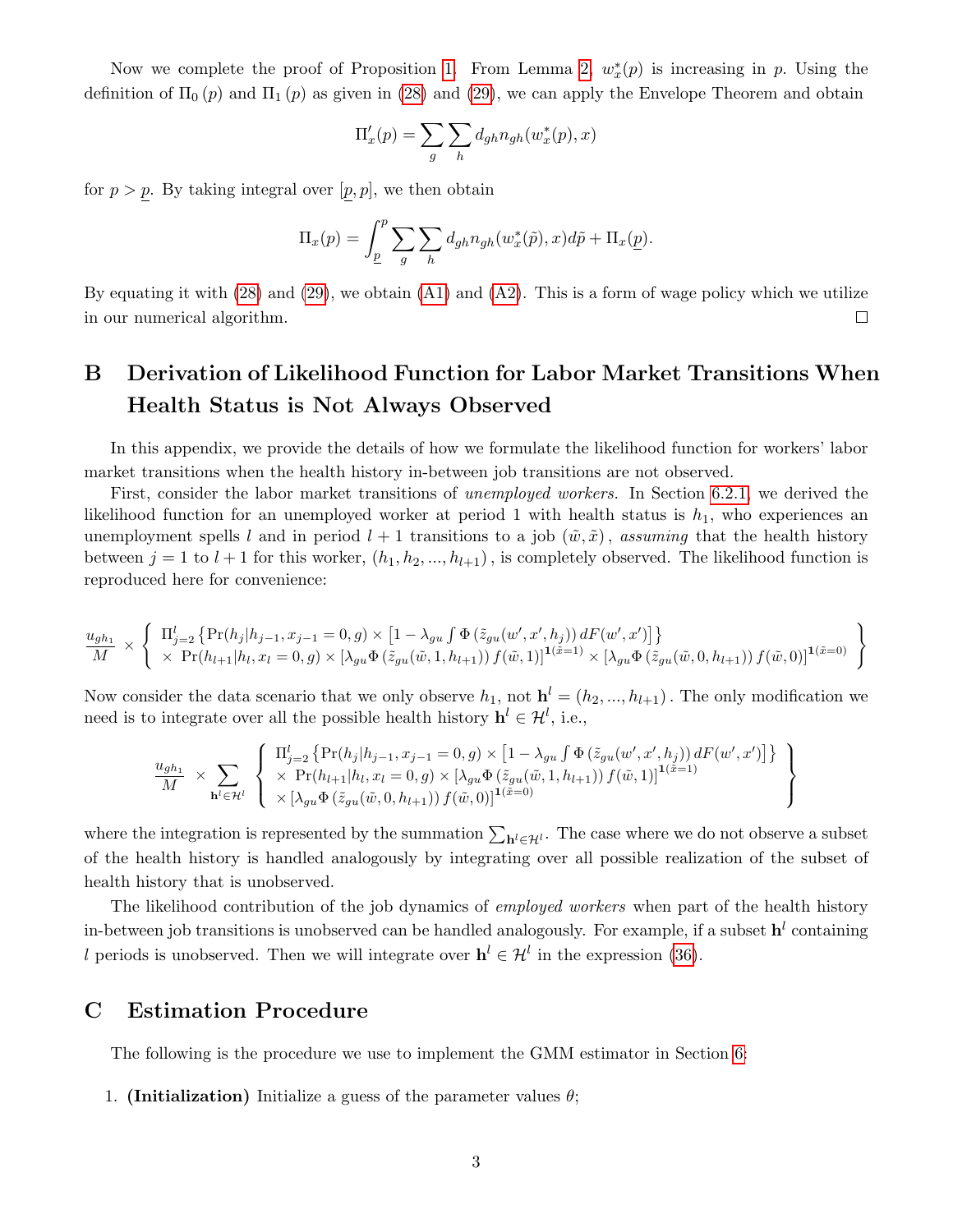- 2. (Solving for Equilibrium Offer Distribution) Given the guess, solve equilibrium numerically using the algorithm we provided in Section [A.](#page-66-0) Obtain the offer distribution  $\hat{F}(w, x)$  from the equilibrium;
- 3. (Calculating the Worker-Side Moments) Use  $\hat{F}(w, x)$  in place of  $F(w, x)$  in the likelihood functions of the observed worker-side data based on [\(B3\)](#page-68-0) and [\(36\)](#page-30-0), and obtain the numerical derivative of likelihood with respect to parameters  $\theta$  and use them as a subset of the moments in [\(33\)](#page-28-0);
- 4. (Calculating the Employer-Side Moments) Use  $\hat{F}(w, x)$  and other equilibrium elements obtained in (2) to calculate the employer-side moments listed in Section [6.2.2;](#page-31-1)
- 5. (Iteration) Evaluate the GMM objective [\(34\)](#page-29-1) and iterate until it converges.

## <span id="page-69-0"></span>D Steady State Equilibrium of the Counterfactual Economy

The steady state equilibrium for the post-ACA economy is somewhat more involved in the sense that the unemployed and those employed workers who do not receive insurance from their employers need to decide whether to purchase insurance from the exchange; moreover, we need to determine the equilibrium premium in the health insurance exchange. Formally, a steady state equilibrium for the post-ACA economy is a list of objects, for  $g \in \{1,2\}$  and  $h \in \mathcal{H}$ ,

$$
\left\langle \left(\tilde{z}_{gu}^{x}(\tilde{w},\tilde{x},h),\underline{w}_{gh}^{\tilde{x}}\left(w,x\right),\tilde{z}_{ge}^{1}(\tilde{w},\tilde{x},w,x,h),\tilde{z}_{ge}^{2}(w,x,h),x_{gh}^{*},x_{gh}^{*}\left(w\right)\right),\left(u_{gh}^{x},e_{gh}^{x},S_{gh}^{x}\left(w\right)\right),\left(w_{x}^{*}\left(p\right),\Delta\left(p\right)\right),F\left(w,x\right),R^{EX}\right\rangle ,
$$

such that the following conditions hold:

- (Worker Optimization) Given  $F(w, x)$  and  $R^{EX}$ ,
	- $\tilde{z}_{gu}^x(\tilde{w}, \tilde{x}, h)$  solves the job acceptance decision problem [\(38\)](#page-36-2) for a gender-g unemployed worker with health status  $h \in \mathcal{H}$ , insurance status  $x \in \{0, 2\}$ ;
	- $x_{gh}^*$  solves the insurance purchase problem [\(39\)](#page-36-1) for a gender-g unemployed worker with health status  $h \in \mathcal{H}$ :
	- $-\langle \underline{w}_{gh}^{\tilde{x}}(w,x), \tilde{z}_{ge}^1(\tilde{w}, \tilde{x}, w, x, h), \tilde{z}_{ge}^2(w, x, h) \rangle$  solves the job transition problems [\(41\)](#page-36-0) and [\(42\)](#page-37-0) for a gender-g worker employed on a job  $(w, x)$  with health  $h \in \mathcal{H}$ ;
	- $x_{gh}^*(w)$  solves the insurance purchase problem [\(40\)](#page-36-1) for a gender-g worker with health status  $h \in \mathcal{H}$  when he/she is employed on a job  $(w, 0)$ ;
- (Steady State Worker Distribution) Given workers' optimizing behavior described by  $\langle \tilde{z}_{gu}^x(\tilde{w}, \tilde{x}, h), \rangle$  $\frac{w_{gh}^{\tilde{x}}\left(w,x\right),\tilde{z}_{ge}^{1}(\tilde{w},\tilde{x},w,x,h),\tilde{z}_{ge}^{2}(w,x,h),x_{gh}^{*},x_{gh}^{*}\left(w\right)\right\rangle ,F\left(w,x\right)$  and  $R^{EX},$  the objects describing worker distributions  $\left(u_{gh}^x, e_{gh}^x, S_{gh}^x(w)\right), x \in \{0,1,2\},$  satisfy the steady state conditions for worker distribution (details are omitted but available upon request);
- (Firm Optimization) Given  $F(w, x)$ ,  $R^{EX}$  and the steady state employee sizes implied by  $\left(u_{gh}^x, e_{gh}^x, \ldots, e_{gh}^x, \ldots, e_{gh}^x, \ldots, e_{gh}^x, \ldots, e_{gh}^x, \ldots, e_{gh}^x, \ldots, e_{gh}^x, \ldots, e_{gh}^x, \ldots, e_{gh}^x, \ldots, e_{gh}^x, \ldots, e_{gh}^x, \ldots$  $S_{gh}^{x}(w)$ , a firm with productivity p chooses to offer health insurance, i.e.,  $x=1$ , with probability  $\Delta(p)$  and chooses not to offer health insurance with probability  $1 - \Delta(p)$ , where  $\Delta(p)$  is given by [\(30\)](#page-19-2). Moreover, conditional on insurance choice x, the firm offers a wage  $w_x^*(p)$  that solves [\(43\)](#page-37-1) and [\(44\)](#page-37-1) respectively for  $x = 0$  and 1.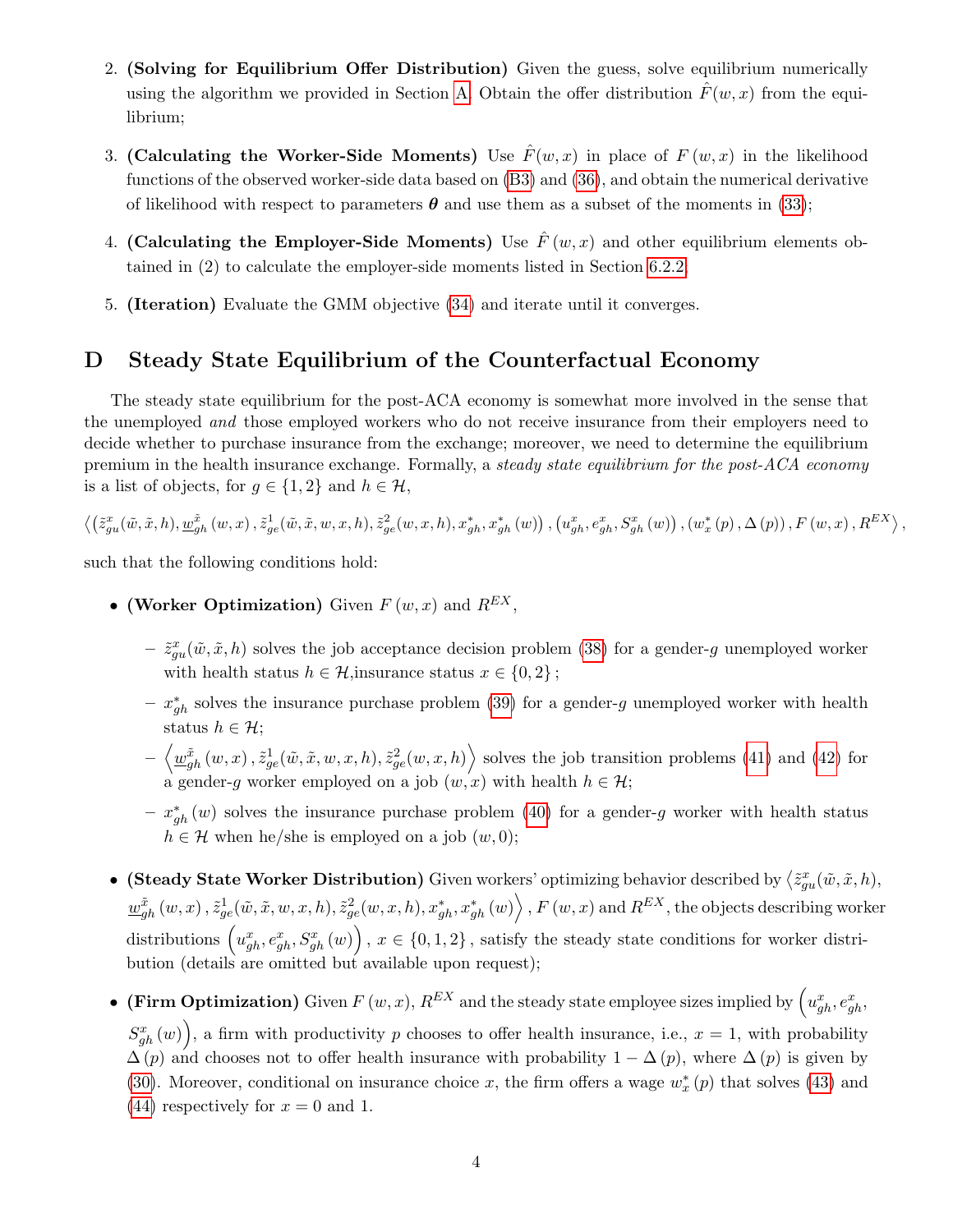• (Equilibrium Consistency) The postulated distributions of offered compensation packages are consistent with the firms' optimizing behavior  $(w_x^*(p), \Delta(p))$ . Specifically,  $F(w, x)$  must satisfy:

$$
F(w,1) = \int_0^\infty \mathbf{1}(w_1(p) < w) \Delta(p) d\Gamma(p),
$$
  

$$
F(w,0) = \int_0^\infty \mathbf{1}(w_0(p) < w) \left[1 - \Delta(p)\right] d\Gamma(p).
$$

• (Equilibrium Condition in Insurance Exchange) The premium in exchange is determined by [\(45\)](#page-38-0).

# <span id="page-70-0"></span>E Adjusting the ACA Provisions for 2011 into Applicable Formulas for the 1996 Economy

Penalties Associated with Individual Mandate Penalty. We adjust formula [\(46\)](#page-39-5) in several dimensions. First, the \$695 amount is adjusted by the ratio of the 1996 Medical Care CPI (CPI Med 1996) relative to the 2011 Medical Care CPI (CPI Med 2011); this is appropriate if we believe that the amount \$695 is chosen to be proportional to the 2011 medical expenditures. We then multiply it by 1/3 to reflect our period-length of fourth months instead of a year. Second, we need to adjust the TFT 2011 by the ratio of 1996 CPI of all goods (CPI All 1996) relative to the 2011 CPI of all goods (CPI All 2011) and also multiply it by  $1/3$  to reflect that our income is the four-month income.<sup>[4](#page-70-1)</sup> Finally, we need to adjust the percentage 2.5% by the differential growth rate of medical care and GDP, i.e., multiply it by the relative ratio of  $\frac{\text{CPLMed}.1996}{\text{CPLAll}.1996}$  and  $\frac{\text{CPLMed}.2011}{\text{CPLAll}.2011}$ . With these adjustments, we specify the adjusted penalty associated with individual mandate appropriate for the 1996 economy as:

$$
P_W(y) = \max \left\{ \begin{array}{l} 0.025 \times \left( \frac{\text{CPLMed}\_1996}{\text{CPLAll}\_1996} \right) / \left( \frac{\text{CPLMed}\_2011}{\text{CPLAll}\_2011} \right) \times \left( y - \frac{1}{3} \text{TFT}\_2011 \times \frac{\text{CPLAll}\_1996}{\text{CPLAll}\_2011} \right), \\ \frac{1}{3} \times \$695 \times \frac{\text{CPLMed}\_1996}{\text{CPLMed}\_2011} \end{array} \right\}
$$
\n
$$
\approx \max \left\{ \frac{0.025}{1.42} \times (y - 2, 323), \$119 \right\}, \tag{E4}
$$

where y is four-month income in dollars.

Penalties Associated with Employer Mandate. We adjust formula  $(47)$  by first scaling the \$2,000 per-worker penalty using the ratio of the 1996 Medical Care CPI relative to the 2011 Medical Care CPI, and then multiply it by 1/3 to reflect our period-length of four months instead of a year, i.e.,

$$
P_E(n) = \frac{1}{3} \tilde{P}_E^{ACA}(n) \times \frac{\text{CPI\_Med}\_1996}{\text{CPI\_Med}\_2011},\tag{E5}
$$

where  $\tilde{P}_{E}^{ACA}(n)$  is given by [\(48\)](#page-39-6).

Income-Based Premium Subsidies. We adjust the income-based premium subsidies [\(49\)](#page-39-3) to accout for the fact that in our analysis, y is measured as four-month income at 1996 as follows:

$$
SUB(y, R^{EX}) = \begin{cases} \max \left\{ R^{EX} - \left[ 0.0350 + 0.060 \frac{(3y - FPL133)}{FPL400 - FPL133} \right] y \times \frac{CPL_{Med\_1996}}{CPL_{Med\_2011}}, 0 \right\} & \text{if } y < \frac{FPL400}{3} \\ R^{EX} & \text{if unemployed} \\ 0, & \text{otherwise,} \end{cases} \tag{E6}
$$

<span id="page-70-1"></span><sup>4</sup>We obtain CPI data for medical care and all goods both from Bureau of Labor Statistics website: http://www.bls.gov/cpi/data.htm.